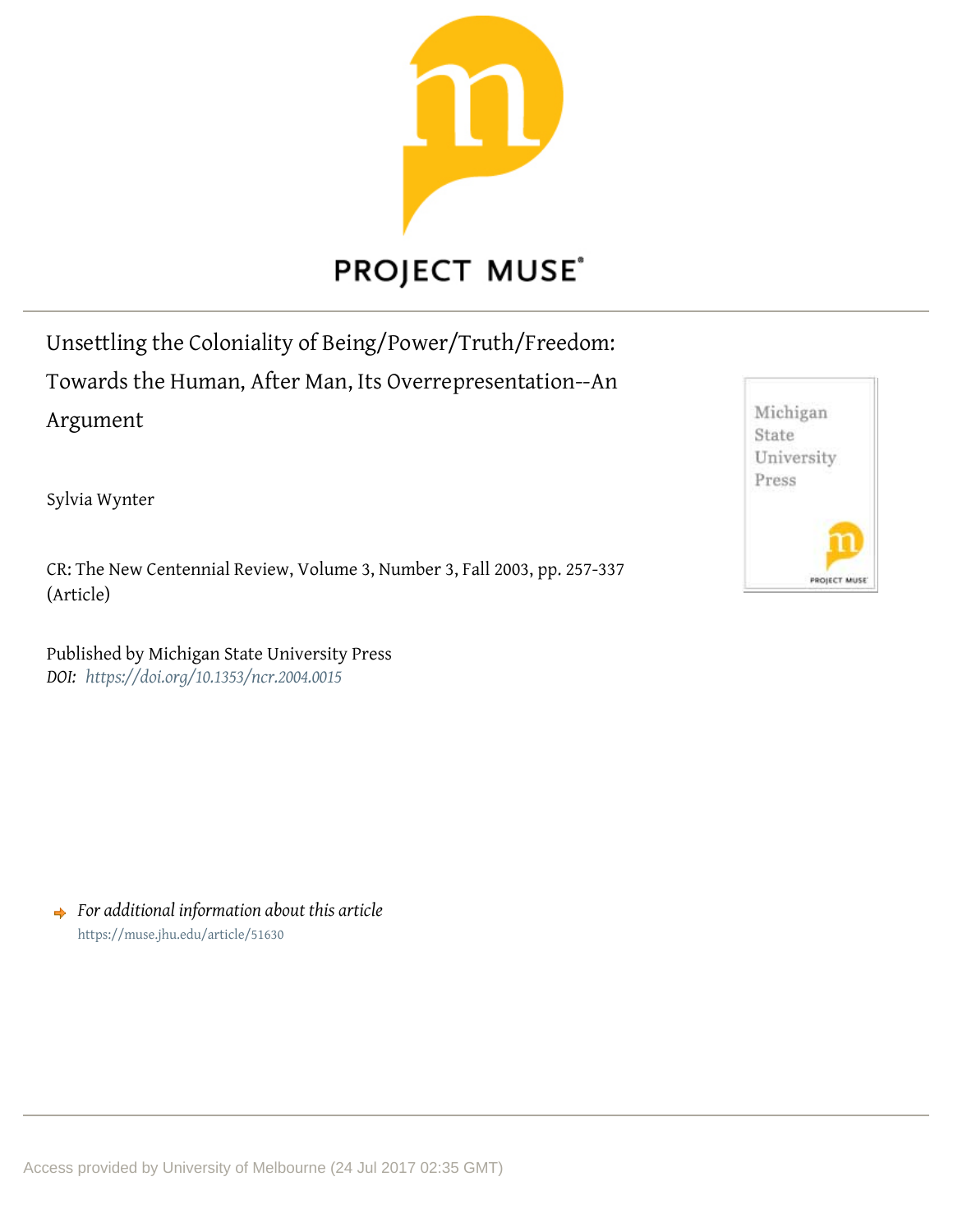# Unsettling the Coloniality of Being/Power/Truth/Freedom

Towards the Human, After Man, Its Overrepresentation—An Argument

> **S YLVIA W YNTER Stanford University**

> I NTRODUCTION *Guide-Quotes*<sup>1</sup>

One thing in any case is certain: man is neither the oldest nor the most constant problem that has been posed for human knowledge. Taking a relatively short chronological sample within a restricted geographical area—European culture since the sixteenth century—one can be certain that man is a recent invention within it. . . . In fact, among all the mutations that have affected the knowledge of things and their order, the . . . only one, that which began a century and a half ago and is now perhaps drawing to a close, has made it possible for the figure of man to appear. And that appearance . . . was the effect of a change in the fundamental arrangements of knowledge. . . . If those arrangements were to disappear as they appeared . . . one can certainly wager that man would be erased.

*—Michel Foucault,* The Order of Things: An Archaeology of The Human Sciences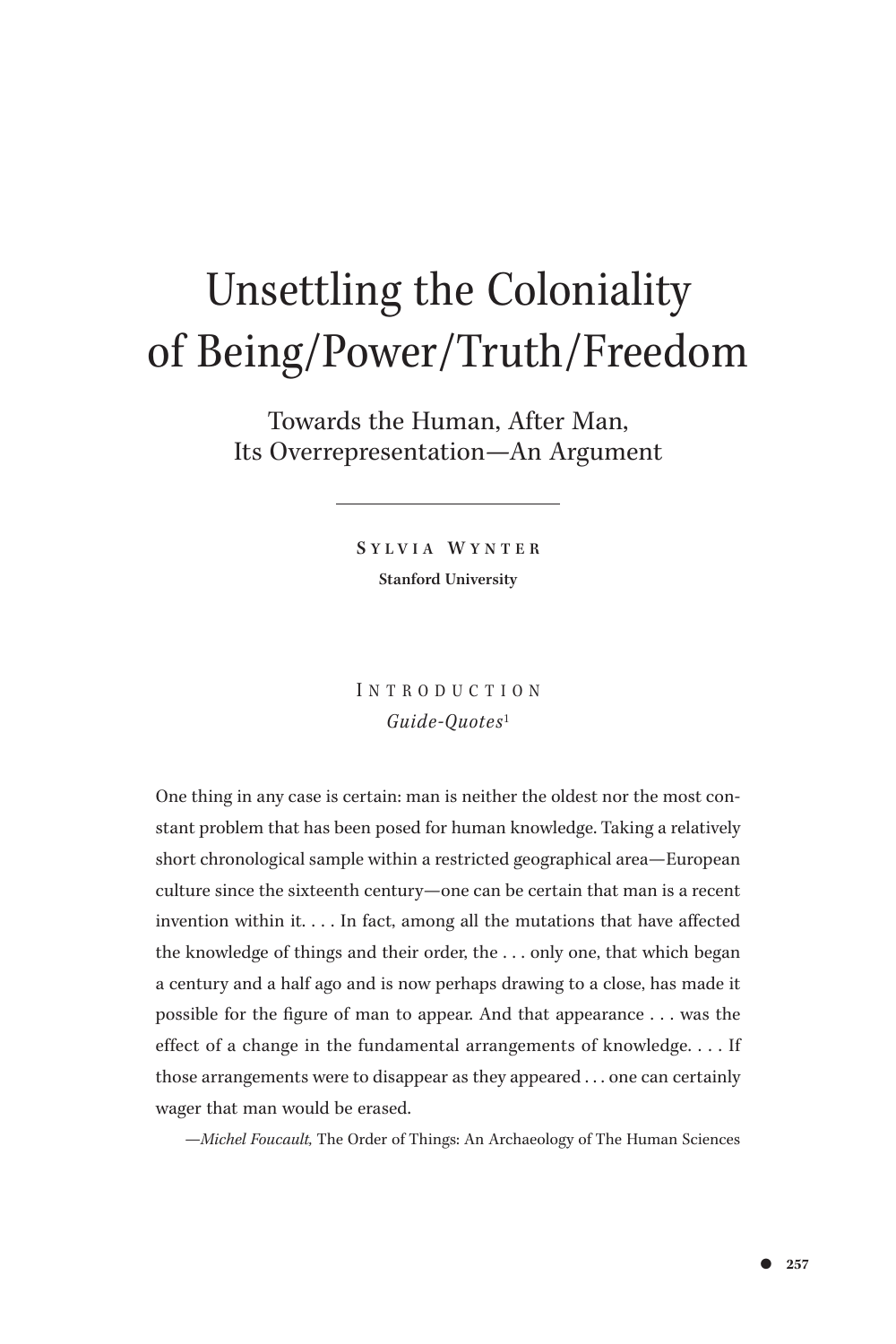#### **258** ● Unsettling the Coloniality of Being/Power/Truth/Freedom

The reality in highly indebted countries is grim. Half of Africa's population about 300 million people—live without access to basic healthcare or a safe water source. In Tanzania, where 40 percent of the population dies before age 35, the government spends nine times more on foreign debt payments than on healthcare. In 1997, before Hurricane Mitch, Nicaragua spent more than half its revenue on debt payments. Until recently, it has taken countries in structural adjustment programs six or more years to get debt relief. For lenders this seems like common sense—making sure the country has its economic house in order before canceling debts—but the human cost is tremendous. Six years is a child's entire elementary school education. If governments are forced to cut subsidies for public education and charge fees that make schooling too expensive for the poor, it cheats a whole generation of children.

*—Robert W. Edgar, "Jubilee 2000: Paying Our Debts"* 

*Step up to the White House, "Let me in!" What's my reason for being? I'm your next of kin, And we built this motherfucker, you wanna kill me 'cause o' my hunger? . . . I'm just a black man, why y'all made it so hard? Damn, nigga gotta go create his own job, Mr. Mayor, imagine this was yo backyard, Mr. Governor, imagine it's yo kids that starve, Imagine yo kids gotta slang crack to survive, Swing a Mac to be alive, . . . Extinction of Earth? Human cutdown? . . . Tax-payers pay for more jails for black and latin faces"*

*—Nas, "CIA"* 

Definitions of the intellectual are many and diverse. They have, however, one trait in common, which makes them also different from all other definitions: they are all self-definitions. Indeed, their authors are the members of the same rare species they attempt to define. . . . The specifically intellectual form of the operation—self-definition—masks its universal content which is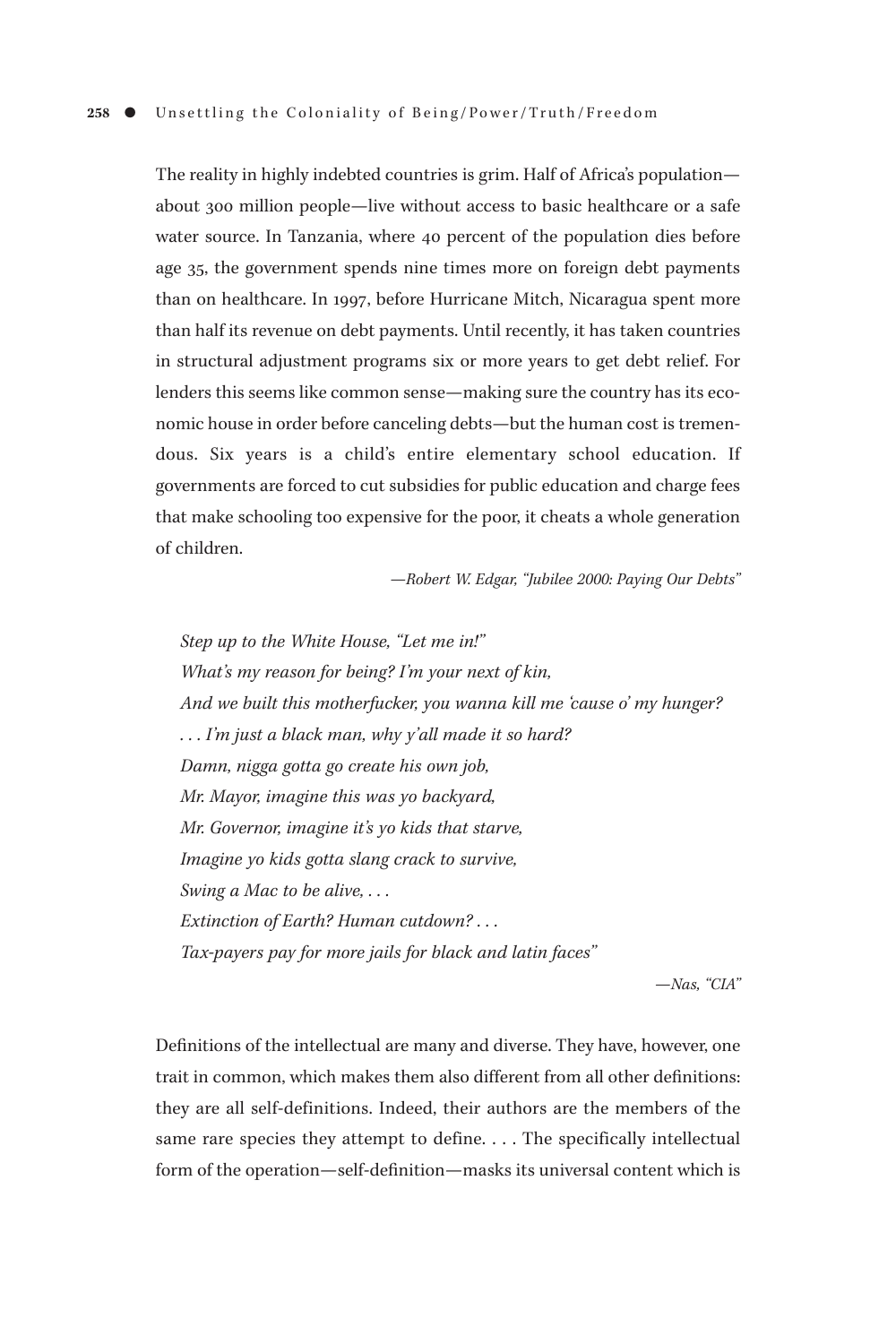the reproduction and reinforcement of a given social configuration, and with it—a given (or claimed) status for the group.

> *—Zygmunt Bauman,* Legislators and Interpreters: On Modernity, Post-Modernity and Intellectuals

What is known as the Gregorian reform was actually an effort of modernization initiated and carried out by the Church from about 1050 until 1215 (the year of the Fourth Lateran Council). The reform first of all established the independence of the Church from secular society. And what better barrier could have been erected between clergy and laity than that of sexuality? Marriage became the property of lay men and women; virginity, celibacy, and/or continence became the property of priests, monks, and nuns. A wall separated the pure from the impure. Impure liquids were banished from the realm of the pure: the clergy was not allowed to spill sperm or blood and not permitted to perpetuate original sin through procreation. But in the realm of the impure the flow was not stanched, only regulated. The Church became a society of bachelors, which imprisoned lay society in marriage.

*—Jacques Le Goff,* The Medieval Imagination

The intellectual's schizoid character stems from the duality of his social existence; his history is a record of crises of conscience of various kinds, with a variety of origins. In their ideologies the intellectuals cultivate certain particular interests until they have universalized them, then turn about and expose the partiality of those ideologies. . . . They articulate the rules of the social order and the theories which give them sanction, but at the same time it is intellectuals who criticize the existing scheme of things and demand its supersession.

*—George Konrad, Ivan Szelenyi,* The Intellectuals on the Road to Class Power

Now the highest Father, God the master-builder, . . . took up man . . . and placing him at the midpoint of the world . . . spoke to him as follows: "We have given to thee, Adam, no fixed seat, no form of thy very own, no gift peculiarly thine, that thou mayest feel as thine own, have as thine own, pos-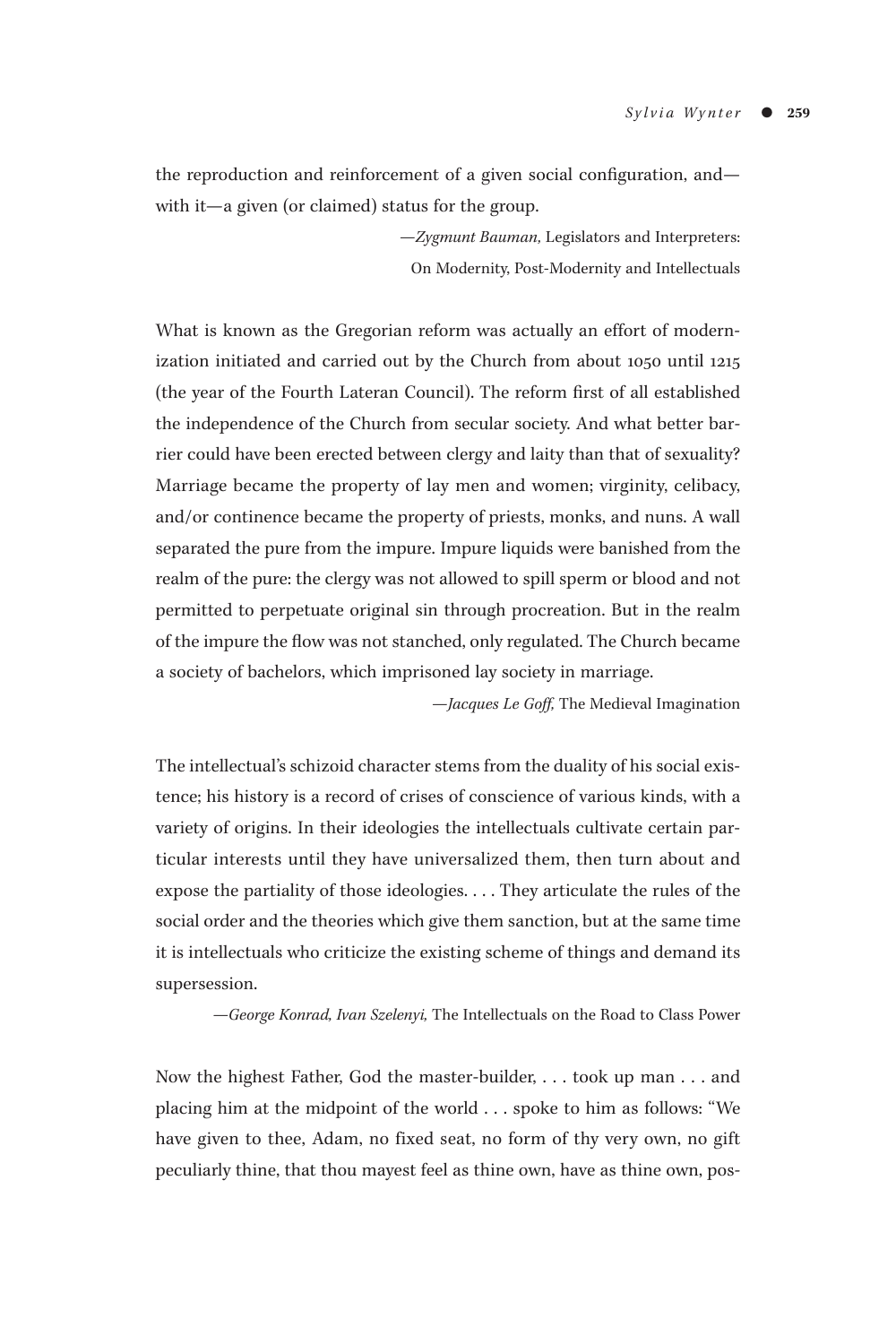#### **260** ● Unsettling the Coloniality of Being/Power/Truth/Freedom

sess as thine own the seat, the form, the gifts which thou thyself shalt desire. A limited nature in other creatures is confined within the laws written down by Us. In conformity with thy free judgment, in whose hands I have placed thee, thou art confined by no bounds; and thou wilt fix limits of nature for thyself. . . . Neither heavenly nor earthly, neither mortal nor immortal have We made thee. Thou, like a judge appointed for being honorable art the molder and maker of thyself; thou mayest sculpt thyself into whatever shape thou dost prefer. Thou canst grow downward into the lower natures which are brutes. Thou canst again grow upward from thy soul's reason into the higher natures which are divine."

*—Pico della Mirandola,* Oration on the Dignity of Man

the argument proposes that the struggle of our new millennium will be one between the ongoing imperative of securing the well-being of our present ethnoclass (i.e., Western bourgeois) conception of the human, Man, which overrepresents itself as if it were the human itself, and that of securing the well-being, and therefore the full cognitive and behavioral autonomy of the human species itself/ourselves. Because of this overrepresentation, which is defined in the first part of the title as the Coloniality of Being/ Power/Truth/Freedom, any attempt to unsettle the coloniality of power will call for the unsettling of this overrepresentation as the second and now purely secular form of what Aníbal Quijano identifies as the "Racism/ Ethnicism complex," on whose basis the world of modernity was brought into existence from the fifteenth/sixteenth centuries onwards (Quijano 1999, 2000),2 and of what Walter Mignolo identifies as the foundational "colonial difference" on which the world of modernity was to institute itself (Mignolo 1999, 2000).3

The correlated hypothesis here is that all our present struggles with respect to race, class, gender, sexual orientation, ethnicity, struggles over the environment, global warming, severe climate change, the sharply unequal distribution of the earth resources (20 percent of the world's peoples own 80 percent of its resources, consume two-thirds of its food, and are responsible for 75 percent of its ongoing pollution, with this leading to two billion of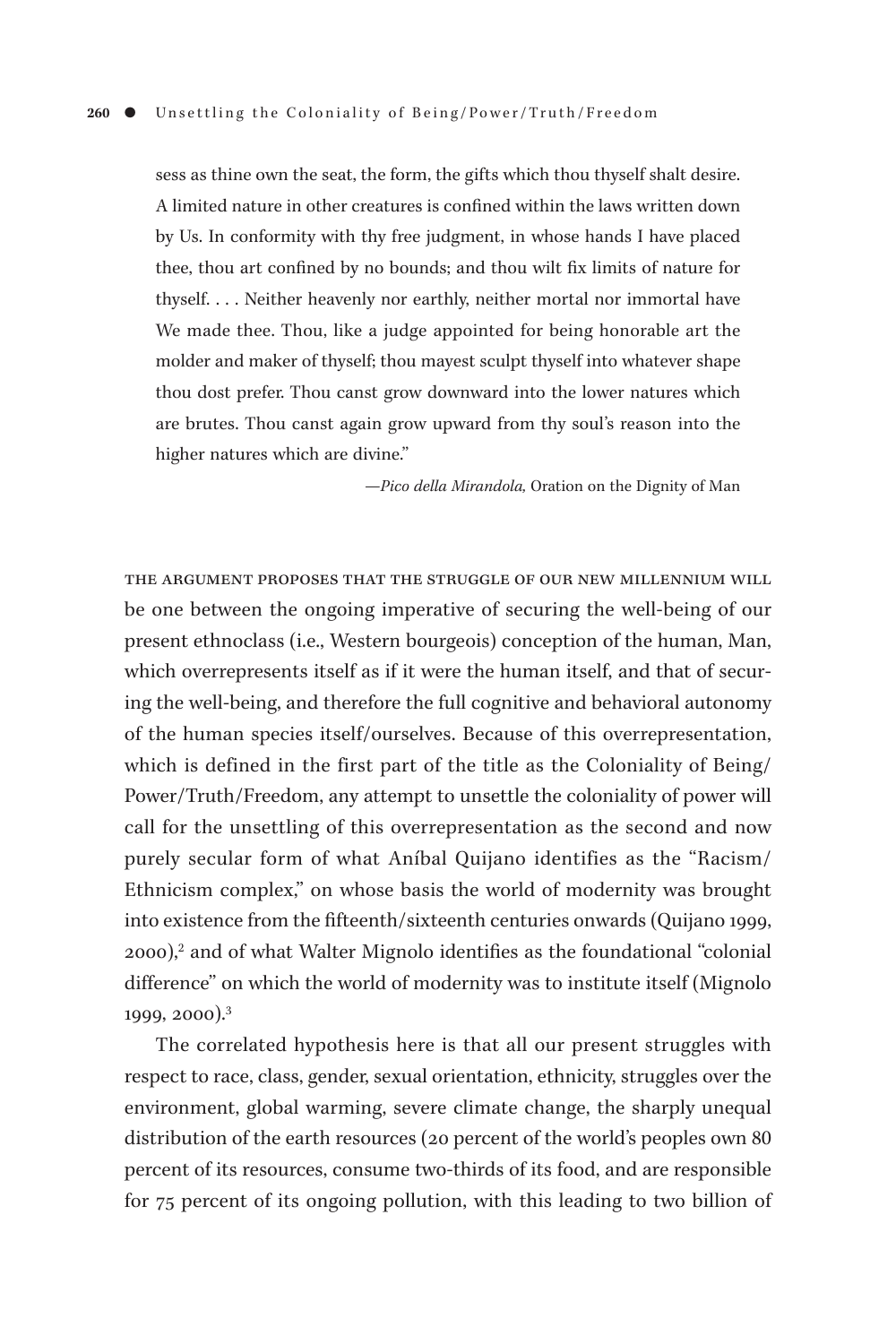earth's peoples living relatively affluent lives while four billion still live on the edge of hunger and immiseration, to the dynamic of overconsumption on the part of the rich techno-industrial North paralleled by that of overpopulation on the part of the dispossessed poor, still partly agrarian worlds of the South<sup>4</sup>)—these are all differing facets of the central ethnoclass Man vs. Human struggle. Central to this struggle also is the usually excluded and invisibilized situation of the category identified by Zygmunt Bauman as the "New Poor" (Bauman 1987). That is, as a category defined at the global level by refugee/economic migrants stranded outside the gates of the rich countries, as the postcolonial variant of Fanon's category of les damnés (Fanon 1963)—with this category in the United States coming to comprise the criminalized majority Black and dark-skinned Latino inner-city males now made to man the rapidly expanding prison-industrial complex, together with their female peers—the kicked-about Welfare Moms—with both being part of the ever-expanding global, transracial category of the homeless/the jobless, the semi-jobless, the criminalized drug-offending prison population. So that if we see this category of the damnés that is internal to (and interned within) the prison system of the United States as the analog form of a global archipelago, constituted by the Third- and Fourth-World peoples of the so-called "underdeveloped" areas of the world—most totally of all by the peoples of the continent of Africa (now stricken with AIDS, drought, and ongoing civil wars, and whose bottommost place as the most impoverished of all the earth's continents is directly paralleled by the situation of its Black Diaspora peoples, with Haiti being produced and reproduced as the most impoverished nation of the Americas)—a systemic pattern emerges. This pattern is linked to the fact that while in the post-sixties United States, as Herbert Gans noted recently, the Black population group, of all the multiple groups comprising the post-sixties social hierarchy, has once again come to be placed at the bottommost place of that hierarchy (Gans, 1999), with all incoming new nonwhite/non-Black groups, as Gans's fellow sociologist Andrew Hacker (1992) earlier pointed out, coming to claim "normal" North American identity by the putting of visible distance between themselves and the Black population group (in effect, claiming "normal" human status by distancing themselves from the group that is still made to occupy the nadir,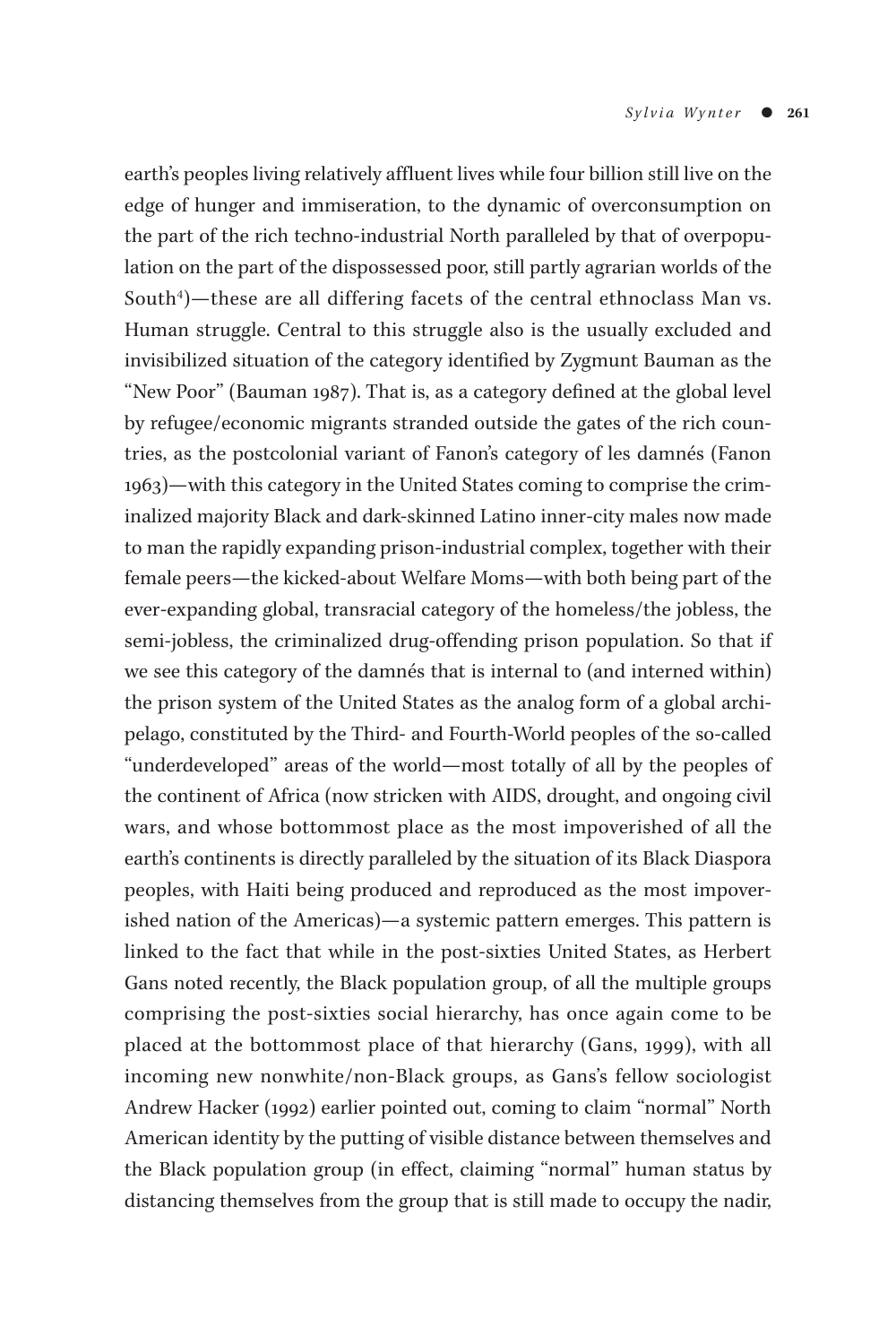"nigger" rung of being human within the terms of our present ethnoclass Man's overrepresentation of its "descriptive statement" [Bateson 1969] as if it were that of the human itself), then the struggle of our times, one that has hitherto had no name, is the struggle against this overrepresentation. As a struggle whose first phase, the Argument proposes, was first put in place (if only for a brief hiatus before being coopted, reterritorialized [Godzich 1986]) by the multiple anticolonial social-protest movements and intellectual challenges of the period to which we give the name, "The Sixties."

The further proposal here is that, although the brief hiatus during which the sixties' large-scale challenge based on multiple issues, multiple local terrains of struggles (local struggles against, to use Mignolo's felicitous phrase, a "global design" [Mignolo 2000]) erupted was soon to be erased, several of the issues raised then would continue to be articulated, some in sanitized forms (those pertaining to the category defined by Bauman as "the seduced"), others in more harshly intensified forms (those pertaining to Bauman's category of the "repressed" [Bauman 1987]). Both forms of "sanitization" would, however, function in the same manner as the lawlike effects of the post-sixties' vigorous discursive and institutional re-elaboration of the central overrepresentation, which enables the interests, reality, and well-being of the empirical human world to continue to be imperatively subordinated to those of the now globally hegemonic ethnoclass world of "Man." This, in the same way as in an earlier epoch and before what Howard Winant identifies as the "immense historical rupture" of the "Big Bang" processes that were to lead to a contemporary modernity defined by the "rise of the West" and the "subjugation of the rest of us" (Winant 1994)—before, therefore, the secularizing intellectual revolution of Renaissance humanism, followed by the decentralizing religious heresy of the Protestant Reformation and the rise of the modern state—the then world of laymen and laywomen, including the institution of the political state, as well as those of commerce and of economic production, had remained subordinated to that of the post-Gregorian Reform Church of Latin-Christian Europe (Le Goff 1983), and therefore to the "rules of the social order" and the theories "which gave them sanction" (See Konrad and Szelenyi guide-quote), as these rules were articulated by its theologians and implemented by its celibate clergy (See Le Goff guide-quote).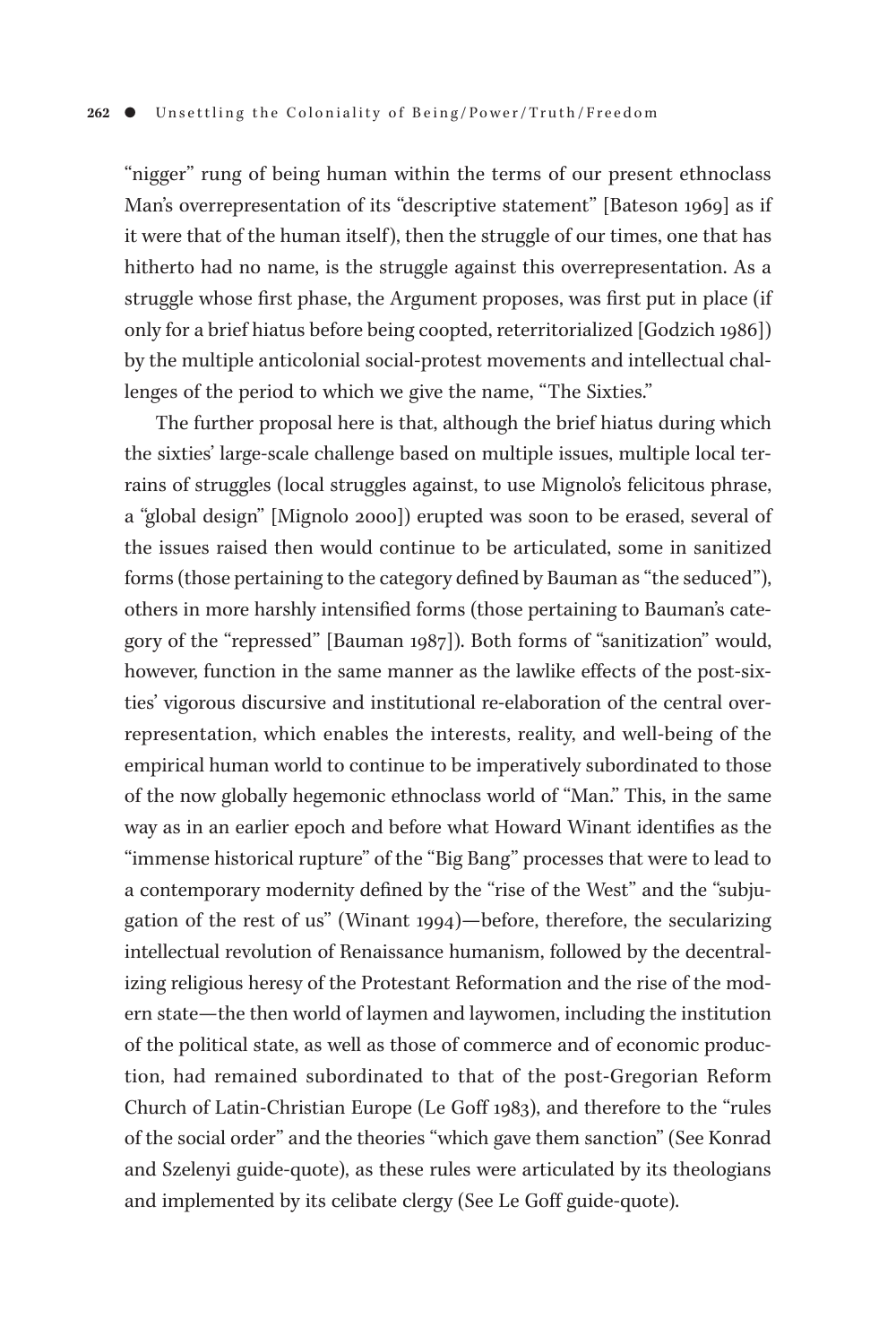The Janus face of the emergence of Mignolo's proposed "modernity/coloniality" complementarity is sited here. As also is the answer to the why of the fact that, as Aníbal Quijano insists in his Qué tal Raza! (2000), the "idea of race" would come to be "the most efficient instrument of social domination invented in the last 500 years." In order for the world of the laity, including that of the then ascendant modern European state, to escape their subordination to the world of the Church, it had been enabled to do so only on the basis of what Michel Foucault identifies as the "invention of Man": that is, by the Renaissance humanists' epochal redescription of the human outside the terms of the then theocentric, "sinful by nature" conception/ "descriptive statement" of the human, on whose basis the hegemony of the Church/clergy over the lay world of Latin-Christian Europe had been supernaturally legitimated (Chorover 1979). While, if this redescription was effected by the lay world's invention of Man as the political subject of the state, in the transumed and reoccupied place of its earlier matrix identity Christian, the performative enactment of this new "descriptive statement" and its master code of symbolic life and death, as the first secular or "degodded" (if, at the time, still only partly so) mode of being human in the history of the species, was to be effected only on the basis of what Quijano identifies as the "coloniality of power," Mignolo as the "colonial difference," and Winant as a huge project demarcating human differences thinkable as a "racial longue durée." One of the major empirical effects of which would be "the rise of Europe" and its construction of the "world civilization" on the one hand, and, on the other, African enslavement, Latin American conquest, and Asian subjugation.

## P ART I

*The Janus Face of the Invention of "Man": Laws of Nature and the Thinkability of Natural, rather than Supernatural Causality versus the Dynamics of the Colonizer/Colonized Answer to the Question of Who/What We Are.*

This "enormous act of expression/narration" was paradoxical. It was to be implemented by the West and by its intellectuals as indeed a "Big Bang" process by which it/they were to initiate the first gradual de-supernaturalizing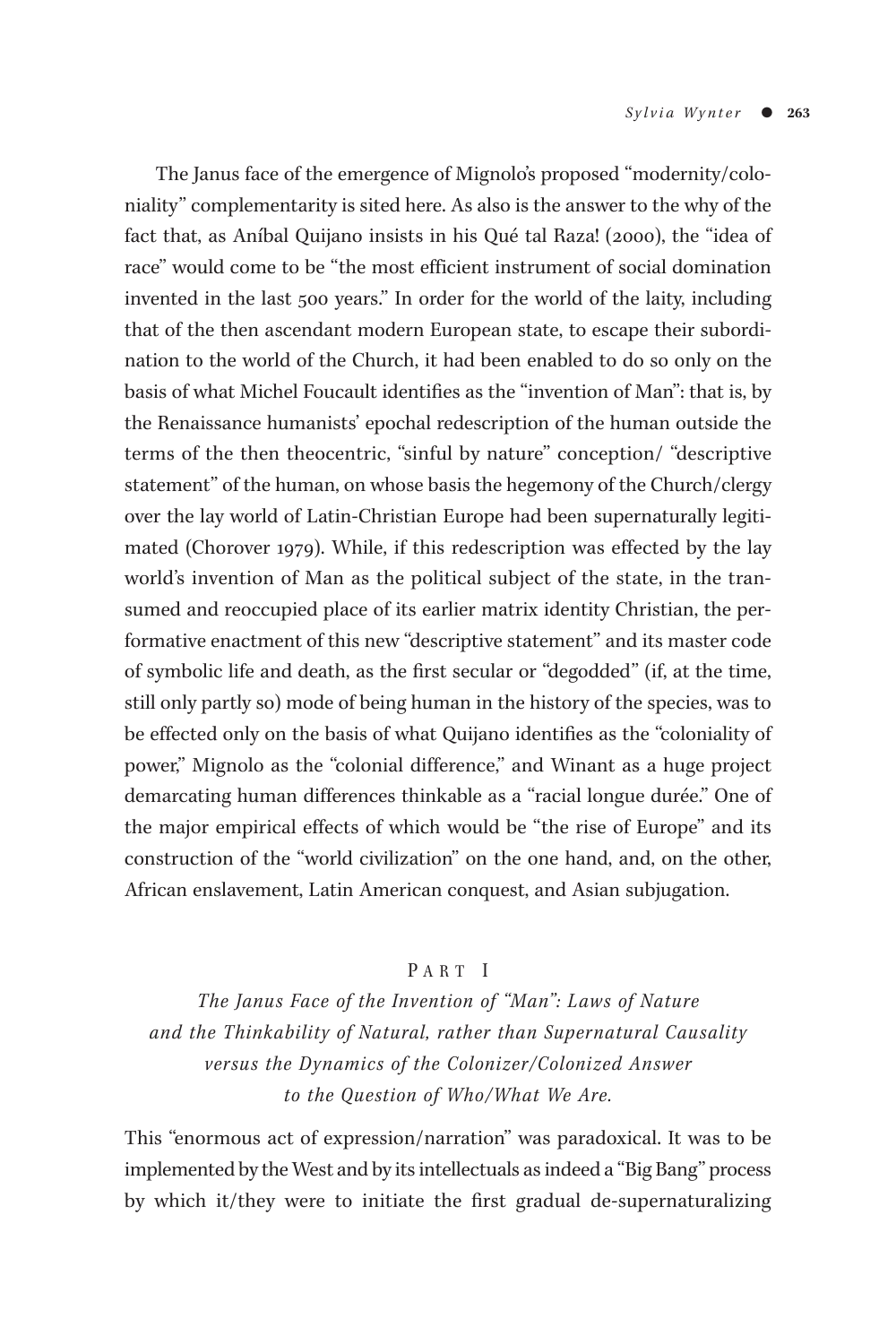of our modes of being human, by means of its/their re-invention of the theocentric "descriptive statement" Christian as that of Man in two forms. The first was from the Renaissance to the eighteenth century; the second from then on until today, thereby making possible both the conceptualizability of natural causality, and of nature as an autonomously functioning force in its own right governed by its own laws (i.e., *cursus solitus naturae*) (Hubner 1983; Blumenberg 1983; Hallyn 1990), with this, in turn, making possible the cognitively emancipatory rise and gradual development of the physical sciences (in the wake of the invention of Man1), and then of the biological sciences (in the wake of the nineteenth century invention of Man2). These were to be processes made possible only on the basis of the dynamics of a colonizer/colonized relation that the West was to discursively constitute and empirically institutionalize on the islands of the Caribbean and, later, on the mainlands of the Americas.

This seeing that if, as Quijano rightly insists, race—unlike gender (which has a biogenetically determined anatomical differential correlate onto which each culture's system of gendered oppositions can be anchored)—is a purely invented construct that has no such correlate (Quijano 2000), it was this construct that would enable the now globally expanding West to replace the earlier mortal/immortal, natural/supernatural, human/the ancestors, the gods/God distinction as the one on whose basis all human groups had millennially "grounded" their descriptive statement/prescriptive statements of what it is to be human, and to reground its secularizing own on a newly projected human/subhuman distinction instead. That is, on Quijano's "Racism/ Ethnicism" complex, Winant's "race concept," Mignolo's "colonial difference," redefined in the terms of the Spanish state's theoretical construct of a "bynature difference" between Spaniards and the indigenous peoples of the Americas (Padgen 1982): a difference defined in Ginés de Sepúlveda's sixteenth-century terms as almost a difference between "monkeys and men," homunculi and true humans. "Race" was therefore to be, in effect, the nonsupernatural but no less extrahuman ground (in the reoccupied place of the traditional ancestors/gods, God, ground) of the answer that the secularizing West would now give to the Heideggerian question as to the who, and the what we are.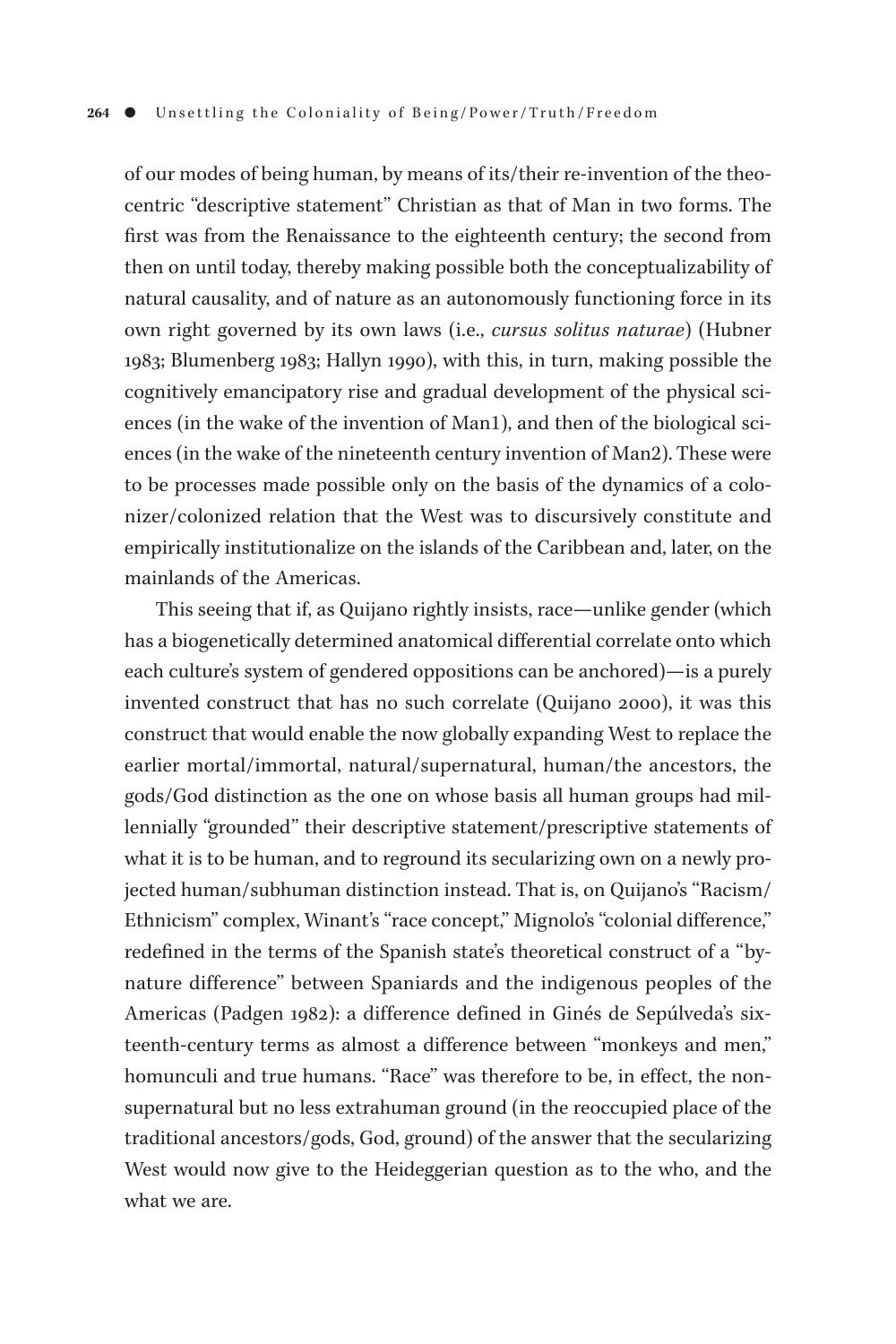In his 1999 Coloniality Working Group conference presentation, Walter Mignolo perceptively identified one of the consequences of the "Big Bang" initiation of the "colonial difference" as that of the fact that, "in the imaginary of the modern/colonial world system sustainable knowledge . . . disregarded Amerindian ways of knowing and knowledge production that were reduced to curious practices of strange people and, in another domain were demonized." However, the anthropologist Jacob Pandian (1985) enables us to see that this epistemological "disregard" was itself part of an even more central imperative—that of the sustainability of the new mode of being human, of its epochal redescription as, primarily, that of the political subject of the state Man in the transumed and reoccupied place of Latin-Christian Europe's founding matrix description, Christian, which had defined the human as primarily the religious subject of the Church. While, if this new descriptive statement (one that was to gradually privatize as well as harness the matrix Christian identity to the realizing of the modern state's own secular goals of imperial territorial expansion) was also to be effected on the basis of a parallel series of discursive and institutional inventions, there was one that was to be as novel as it was to be central. This, as Pandian documents, was to be that of the West's transformation of the indigenous peoples of the Americas/the Caribbean (culturally classified as Indians, indios/indias), together with the population group of the enslaved peoples of Africa, transported across the Atlantic (classified as Negroes, negros/negras) into the physical referents of its reinvention of medieval Europe's Untrue Christian Other to its normative True Christian Self, as that of the Human Other to its new "descriptive statement" of the ostensibly only normal human, Man.

In his seminal book, *Anthropology and the Western Tradition: Towards an Authentic Anthropology* (1985), Jacob Pandian enables us to see that within the terms of the Judeo-Christian religious creed (within the terms, therefore, of its variant of the "formulation of a general order of existence," correlated "postulate of a significant ill," and therefore proposed behaviormotivating "cure" or "plan of salvation" that is defining of all religions [Girardot 1988]), the physical referents of the conception of the Untrue Other to the True Christian Self had been the categories of peoples defined in reli-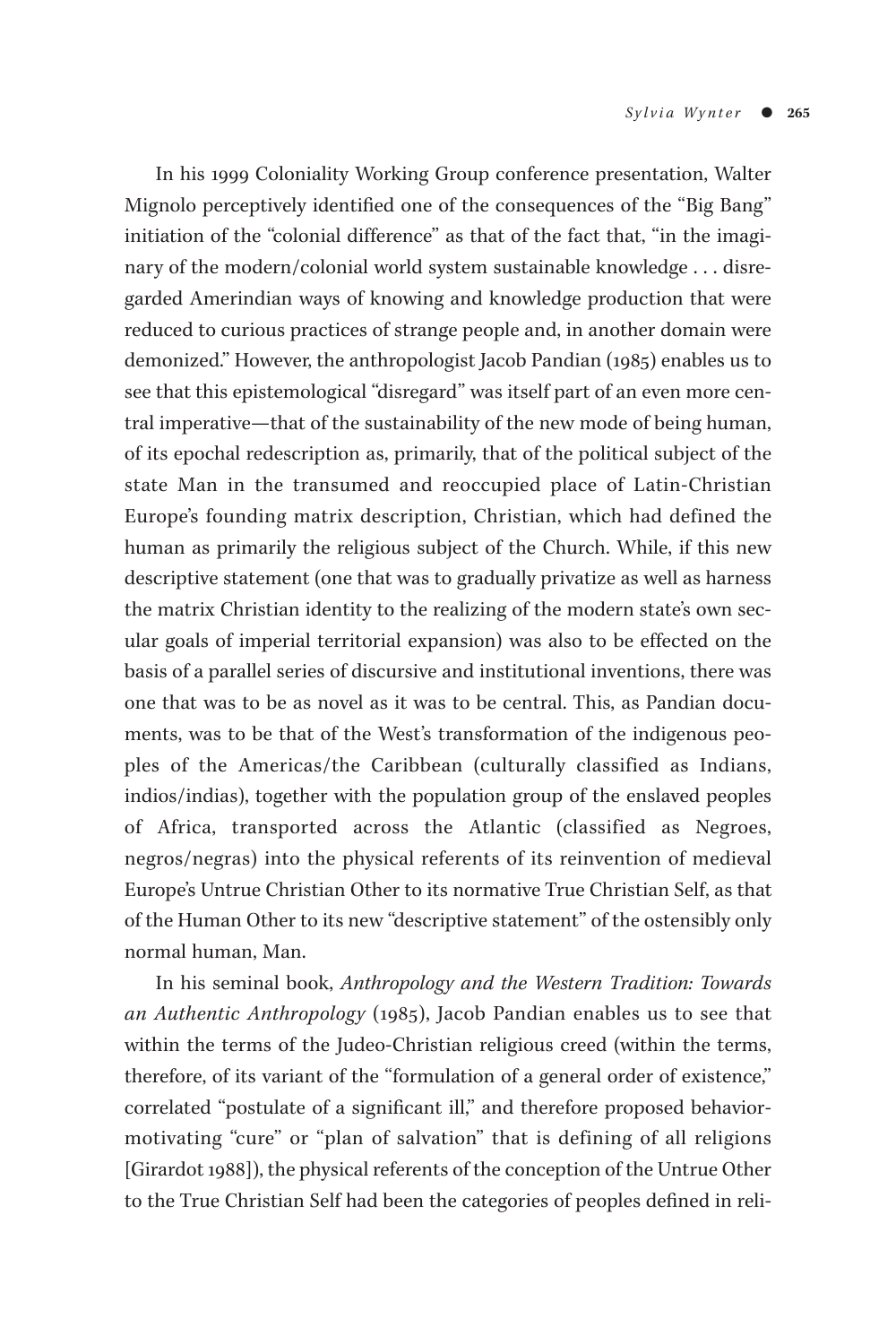gious terminology as heretics, or as Enemies-of-Christ infidels and paganidolaters (with Jews serving as the boundary-transgressive "name of what is evil" figures, stigmatized as Christ-killing deicides). In the wake of the West's reinvention of its True Christian Self in the transumed terms of the Rational Self of Man<sub>1</sub>, however, it was to be the peoples of the militarily expropriated New World territories (i.e., Indians), as well as the enslaved peoples of Black Africa (i.e., Negroes), that were made to reoccupy the matrix slot of Otherness—to be made into the physical referent of the idea of the irrational/subrational Human Other, to this first degodded (if still hybridly religio-secular) "descriptive statement" of the human in history, as the descriptive statement that would be foundational to modernity.

So that rather than "sustainable knowledge" merely disregarding the "other ways of knowing" of the Amerindian peoples, as Mignolo contends, Pandian proposes instead that it was to be the discourses of this knowledge, including centrally those of anthropology, that would function to construct all the non-Europeans that encountered (including those whose lands its settlers expropriated and those whom they enslaved or enserfed) as the physical referent of, in the first phase, its irrational or subrational Human Other to its new "descriptive statement" of Man as a political subject. While the "Indians" were portrayed as the very acme of the savage, irrational Other, the "Negroes" were assimilated to the former's category, represented as its most extreme form and as the ostensible missing link between rational humans and irrational animals. However, in the wake of the West's second wave of imperial expansion, pari passu with its reinvention of in Man now purely biologized terms, it was to be the peoples of Black African descent who would be constructed as the ultimate referent of the "racially inferior" Human Other, with the range of other colonized dark-skinned peoples, all classified as "natives," now being assimilated to its category—all of these as the ostensible embodiment of the non-evolved backward Others—if to varying degrees and, as such, the negation of the generic "normal humanness," ostensibly expressed by and embodied in the peoples of the West. Nevertheless, if the range of Native Others were now to be classified, as Pandian further explains, in the terms of the multiple mythologies, of the savage Other, the fossil Other, the abnormal Other, the timeless ethnographic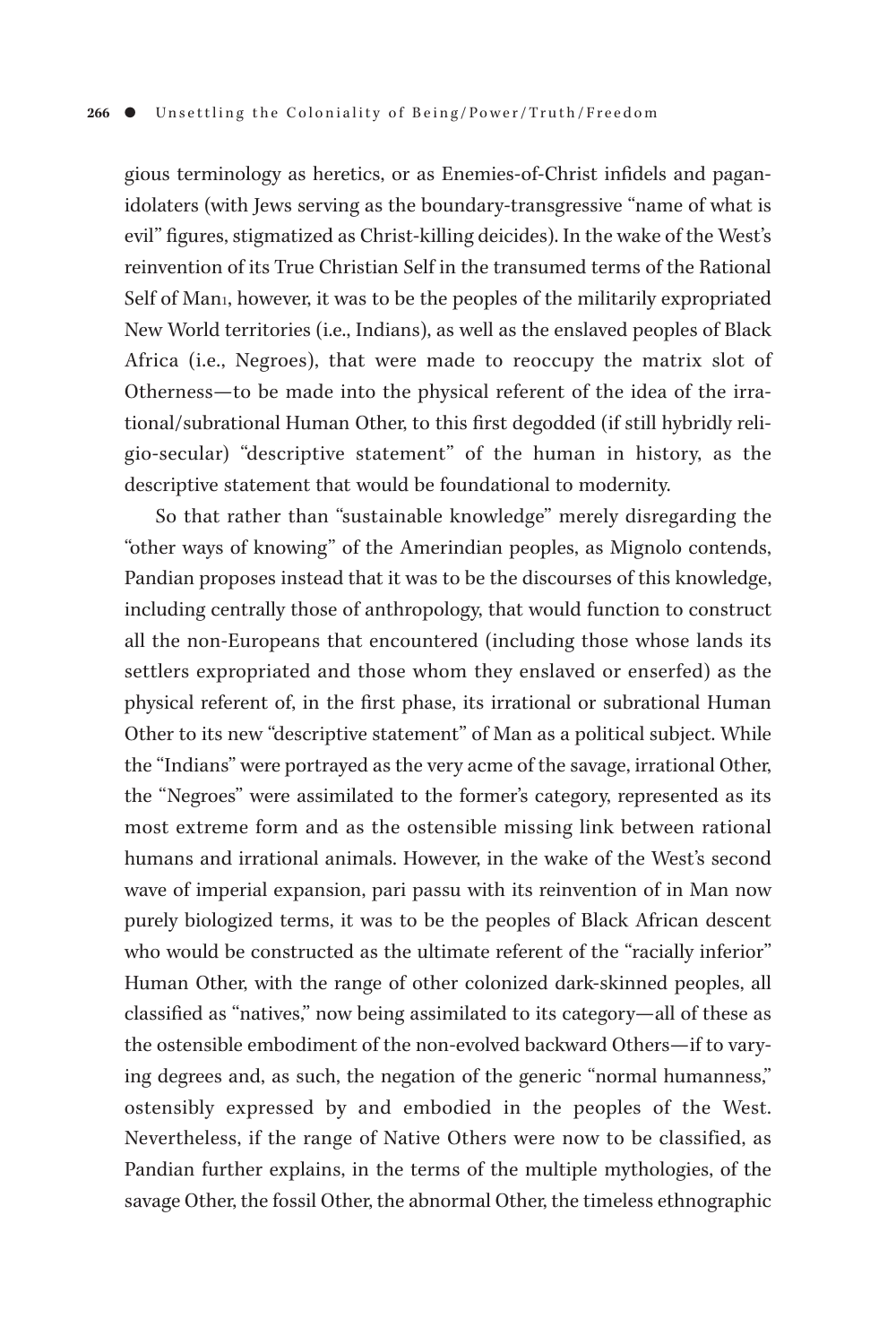Other, the most salient of all these was to be that of the mythology of the Black Other of sub-Saharan Africans (and their Diaspora descendants). It is this population group who would come to be made, several centuries on, into an indispensable function of the enacting of our present Darwinian "dysselected by Evolution until proven otherwise" descriptive statement of the human on the biocentric model of a natural organism. With this population group's systemic stigmatization, social inferiorization, and dynamically produced material deprivation thereby serving both to "verify" the overrepresentation of Man as if it were the human, and to legitimate the subordination of the world and well-being of the latter to those of the former. All of this was done in a lawlike manner through the systemic stigmatization of the Earth in terms of its being made of a "vile and base matter," a matter ontologically different from that which attested to the perfection of the heavens, and thereby (as such) divinely condemned to be fixed and unmoving at the center of the universe as its dregs because the abode of a post-Adamic "fallen" mankind had been an indispensable function of the "verifying" of medieval Latin-Christian Europe's then theocentric descriptive statement of human as "sinful by nature." In this way, the descriptive statement on which the hegemony of the world of the Church over the lay world was legitimated (Chorover 1979).

Gregory Bateson and Frantz Fanon, thinking and writing during the upheaval of the anticolonial/social-protest movements of the sixties, were both to put forward new conceptions of the human outside the terms of our present ethnoclass conception that define it on the model of a natural organism, as these terms are elaborated by the disciplinary paradigms and overall organization of knowledge of our present episteme (Foucault 1973). In an essay entitled "Conscious Purpose vs. Nature," published in 1969, Bateson proposed that in the same way as the "physiology" and "neurology" of the human individual function in order to conserve the body and all the body's physical characteristics—thereby serving as an overall system that conserves descriptive statements about the human as far as his/her body is concerned—so a correlated process can be seen to be at work at the level of the psyche or the soul. To put it another way, not only is the descriptive statement of the psyche/soul determinant of the kind of higher-level learning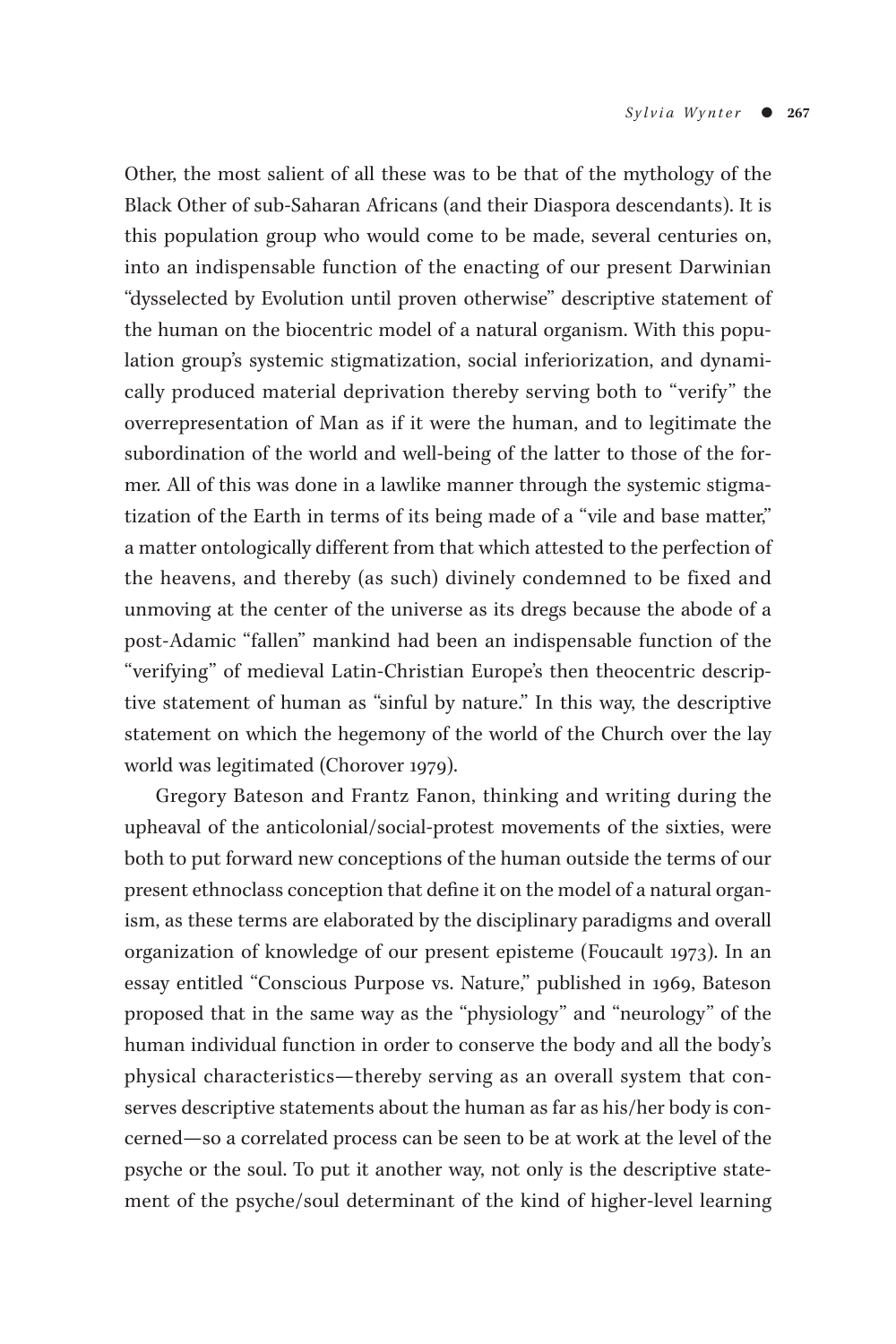that must take place, seeing that the indispensable function of each such system of learning must be, imperatively, to conserve that descriptive statement, but it is also determinant of the overall range of acquired know-how that is produced by the interactions of the wider society in which each individual finds itself—and as a society whose overall descriptive statement will necessarily be of the same general order as that of the individual, at the level of the psyche/soul. All such learning, whether at the microlevel of the individual or at the macrolevel of the society, must therefore function within the terms of what Foucault has identified as a specific "regime" and/or "politics of truth" (Foucault 1980, 1981).

Fanon had then gone on to analyze the systemically negative representation of the Negro and of his African past that defined the curriculum of the French colonial school system of the Caribbean island of Martinique in which he had grown up (one in which, as he also notes, no Black countervoice had been allowed to exist), in order to reveal why, as a result of the structures of Bateson's system of learning designed to preserve the status quo, the Antillean Negro had indeed been socialized to be normally anti-Negro. Nor, the Argument proposes, was there anything arbitrary about this deliberate blocking out or disregard of a "Black" voice, of a positive Black self-conception. Rather this "blocking out" of a Black counter-voice was, and is itself defining of the way in which being human, in the terms of our present ethnoclass mode of sociogeny, dictates that Self, Other, and World should be represented and known; a lay counter-voice could no more have normally existed within the terms of the mode of sociogeny of medieval Latin-Christian Europe. In consequence, because it is this premise that underlies the interlinked nature of what I have defined (on the basis of Quijano's founding concept of the coloniality of power) as the Coloniality of Being/ Power/Truth/Freedom, with the logical inference that one cannot "unsettle" the "coloniality of power" without a redescription of the human outside the terms of our present descriptive statement of the human, Man, and its overrepresentation (outside the terms of the "natural organism" answer that we give to the question of the who and the what we are), the Argument will first link this premise to a fundamental thesis developed by Nicholas Humphrey in his book *A History of the Mind: Evolution and the Birth of Consciousness*,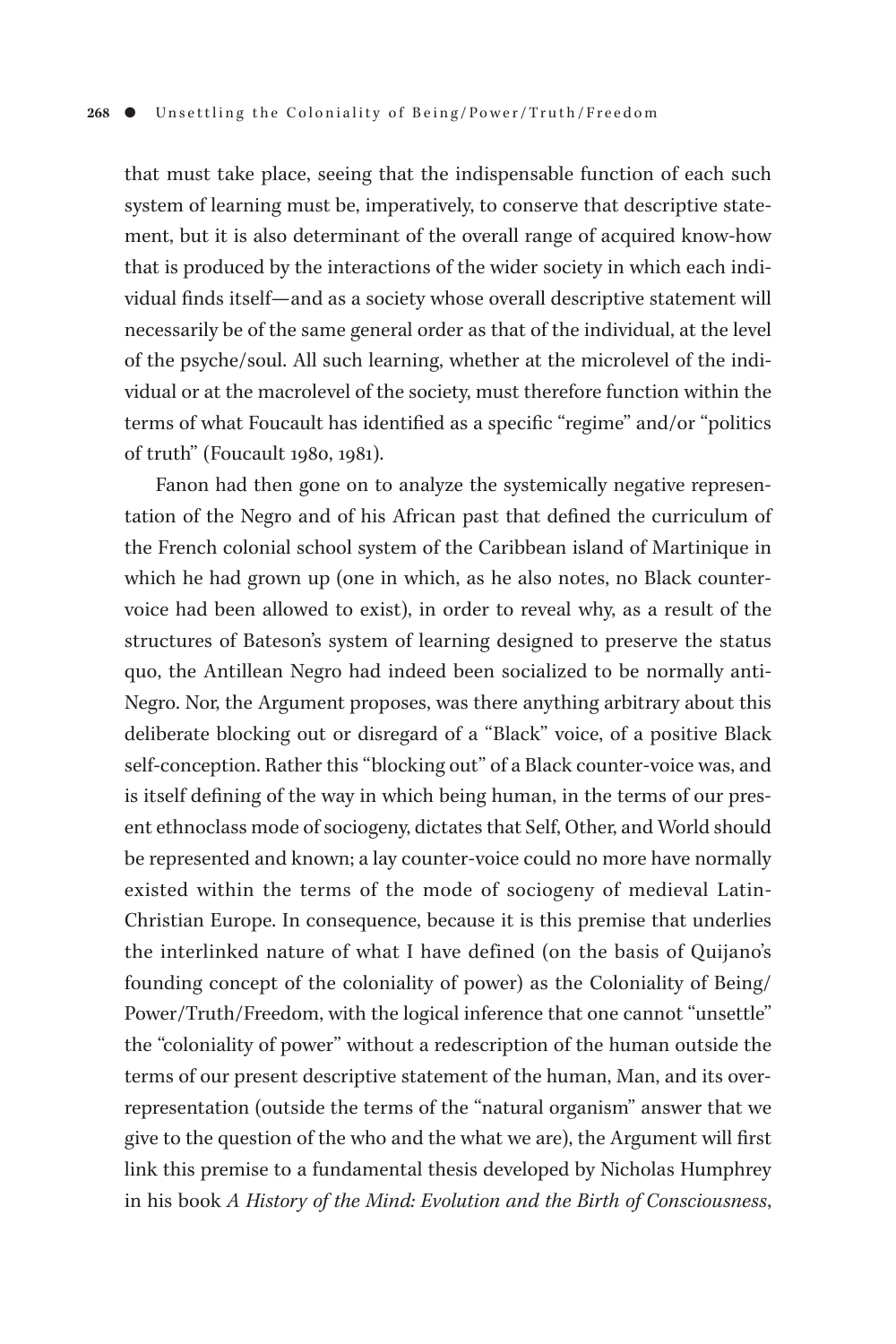published in 1992. It will then link both to the sixteenth-century dispute between Bartolomé de Las Casas, the missionary priest, on the one hand, and the humanist royal historian and apologist for the Spanish settlers of then Santo Domingo, Ginés de Sepúlveda, on the other—as a dispute that it will define as one between two descriptive statements of the human: one for which the expansion of the Spanish state was envisaged as a function of the Christian evangelizing mission, the Other for which the latter mission was seen as a function of the imperial expansion of the state; a dispute, then, between the theocentric conception of the human, Christian, and the new humanist and ratiocentric conception of the human, Man<sub>2</sub> (i.e., as homo politicus, or the political subject of the state).

Here, the Argument, basing itself on Fanon's and Bateson's redefinition of the human, proposes that the adaptive truth-for terms in which each purely organic species must know the world is no less true in our human case. That therefore, our varying ontogeny/sociogeny modes of being human, as inscribed in the terms of each culture's descriptive statement, will necessarily give rise to their varying respective modalities of adaptive truthsfor, or epistemes, up to and including our contemporary own. Further, that given the biocentric descriptive statement that is instituting of our present mode of sociogeny, the way we at present normatively know Self, Other, and social World is no less adaptively true as the condition of the continued production and reproduction of such a genre of being human and of its order as, before the revolution initiated by the Renaissance humanists, and given the then theocentric descriptive statement that had been instituting of the mode of sociogeny of medieval Latin-Christian Europe, its subjects had normatively known Self, Other, as well as their social, physical, and organic worlds, in the adaptively true terms needed for the production and reproduction not only of their then supernaturally legitimated genre of being human, but as well for that of the hierarchical social structures in whose intersubjective field that genre of the human could have alone realized itself.

And it is with the production and reproduction of the latter (i.e., the social world) that a crucial difference needs to be identified in our human case. This was the difference identified by C. P. Snow when he described our present order of knowledge as one defined by a Two Culture divide between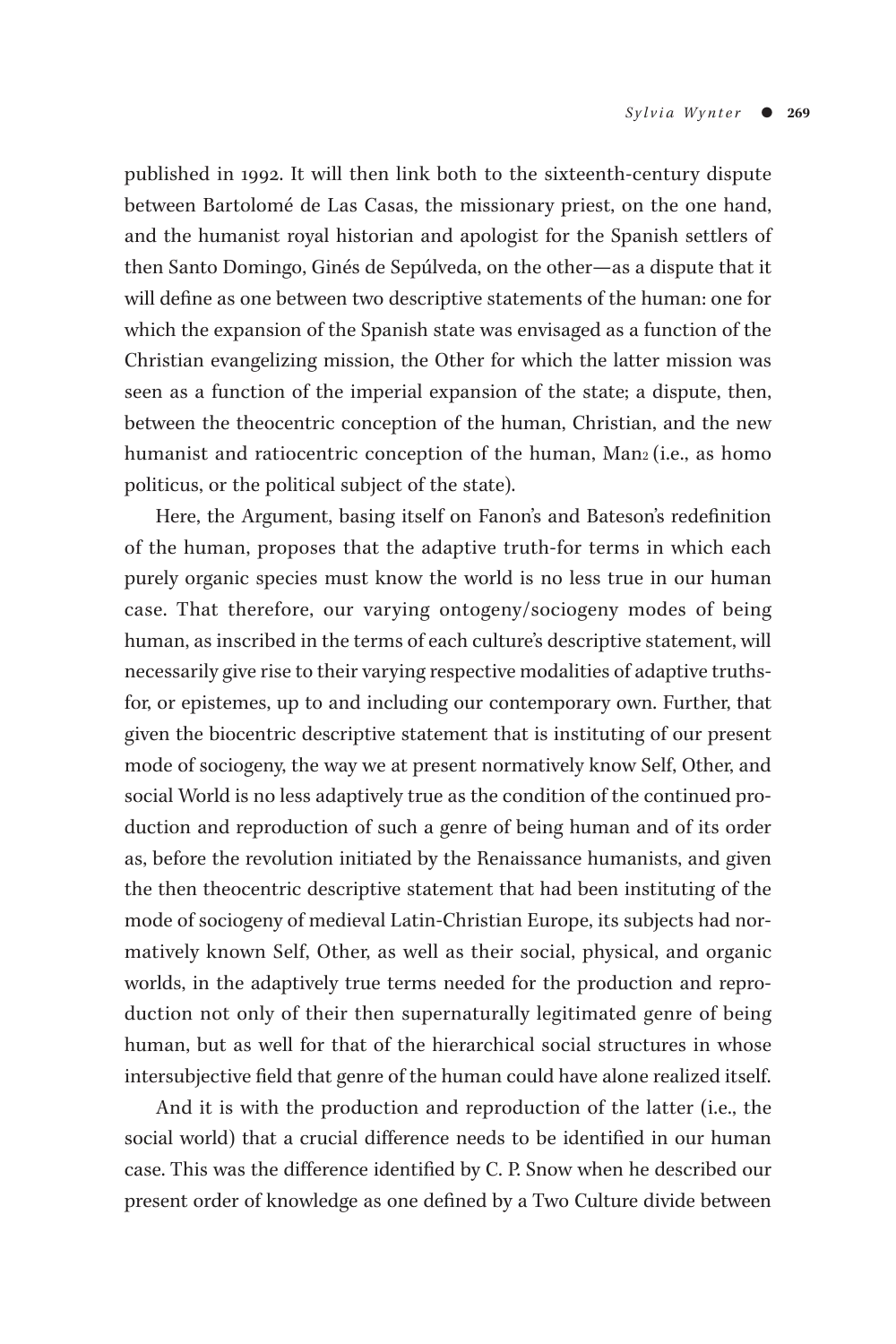the natural sciences, on the one hand (whose domains comprise the physical cosmos, as well as that of all biological life), and the disciplines of the social sciences and the humanities on the other (Snow 1993). And although there has been some attempt recently to rebut the hypothesis of this divide, centrally among these the Gulbenkian Report on the social sciences prepared by a team of scholars headed by Immanuel Wallerstein and Valentin Mudimbe (1994), the fact remains that while the natural sciences can explain and predict, to a large extent, the behaviors of these nonhuman worlds, the disciplines of the social sciences and humanities still remain unable to explain and predict the parameters of the ensemble of collective behaviors that are instituting of our contemporary world—to explain, therefore, the why not only of the large-scale inequalities, but also of the overall Janus-faced effects of large-scale human emancipation yoked to the no less large-scale human degradation and immiseration to which these behaviors collectively lead. These behaviors, whether oriented by the residual metaphysics of fertility/reproduction of the agrarian age in the poorer parts of the world, or by the metaphysics of productivity and profitability of our techno-industrial one in the rich enclaves—with the one impelling the dynamics of overpopulation, and the other that of overconsumption—now collectively threaten the planetary environment of our human-species habitat.

The Argument proposes, in this context, that the still unbreachable divide between the "Two Cultures"—a divide that had been briefly challenged by the range of anticolonial as well as the social cum intellectual movements of the sixties, before these movements were re-coopted—lies in the fact that our own disciplines (as literary scholars and social scientists whose domain is our sociohuman world) must still continue to function, as all human orders of knowledge have done from our origin on the continent of Africa until today, as a language-capacitated form of life, to ensure that we continue to know our present order of social reality, and rigorously so, in the adaptive "truth-for" terms needed to conserve our present descriptive statement. That is, as one that defines us biocentrically on the model of a natural organism, with this a priori definition serving to orient and motivate the individual and collective behaviors by means of which our contemporary Western world-system or civilization, together with its nation-state sub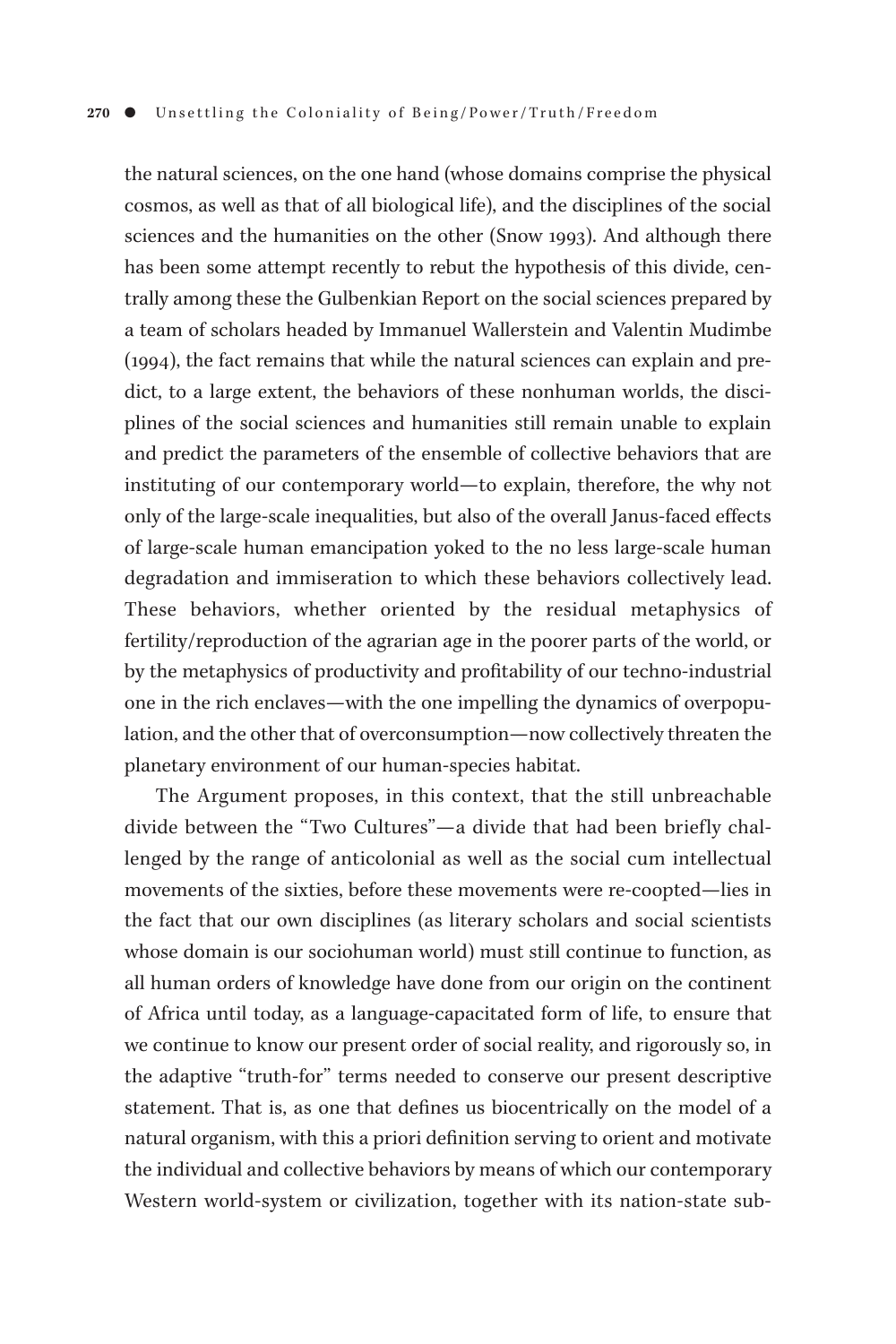units, are stably produced and reproduced. This at the same time as it ensures that we, as Western and westernized intellectuals, continue to articulate, in however radically oppositional a manner, the rules of the social order and its sanctioned theories (Konrad and Szelenyi 1979).

Recent and still ongoing scholarship on archaeo-astronomy has shown that all human orders—from the smallest society of nomadic hunter-gatherers, such as the San people of the Kalahari, to the large-scale societies of Egypt, China, the Greeks, and the Romans—have mapped their "descriptive statements" or governing master codes on the heavens, on their stable periodicities and regular recurring movements (Krupp 1997). Because, in doing so, they had thereby mapped their specific criterion of being human, of what it was "to be a good man and woman of one's kind" (Davis 1992), onto the physical cosmos, thereby absolutizing each such criterion; and with this enabling them to be experienced by each order's subjects as if they had been supernaturally (and, as such, extrahumanly) determined criteria, their respective truths had necessarily come to function as an "objective set of facts" for the people of that society—seeing that such truths were now the indispensable condition of their existence as such a society, as such people, as such a mode of being human. These truths had therefore both commanded obedience and necessitated the individual and collective behaviors by means of which each such order and its mode of being human were brought into existence, produced, and stably reproduced. This, therefore, meant that all such knowledges of the physical cosmos, all such astronomies, all such geographies, whatever the vast range of human needs that they had successfully met, the range of behaviors they had made possible—indeed, however sophisticated and complex the calculations that they had enabled to be made of the movements of the heavens (as in the case of Egypt and China)—had still remained adaptive truths-for and, as such, ethnoastronomies, ethno-geographies.

This was no less the case with respect to the long tradition of Greek/ Hellenistic astronomy, which a medieval Judeo-Christian Europe would have inherited. Since, in spite of the great advances in mathematical astronomy to which its fundamental Platonic postulate (that of an eternal, "divinized" cosmos as contrasted with the Earth, which was not only subject to change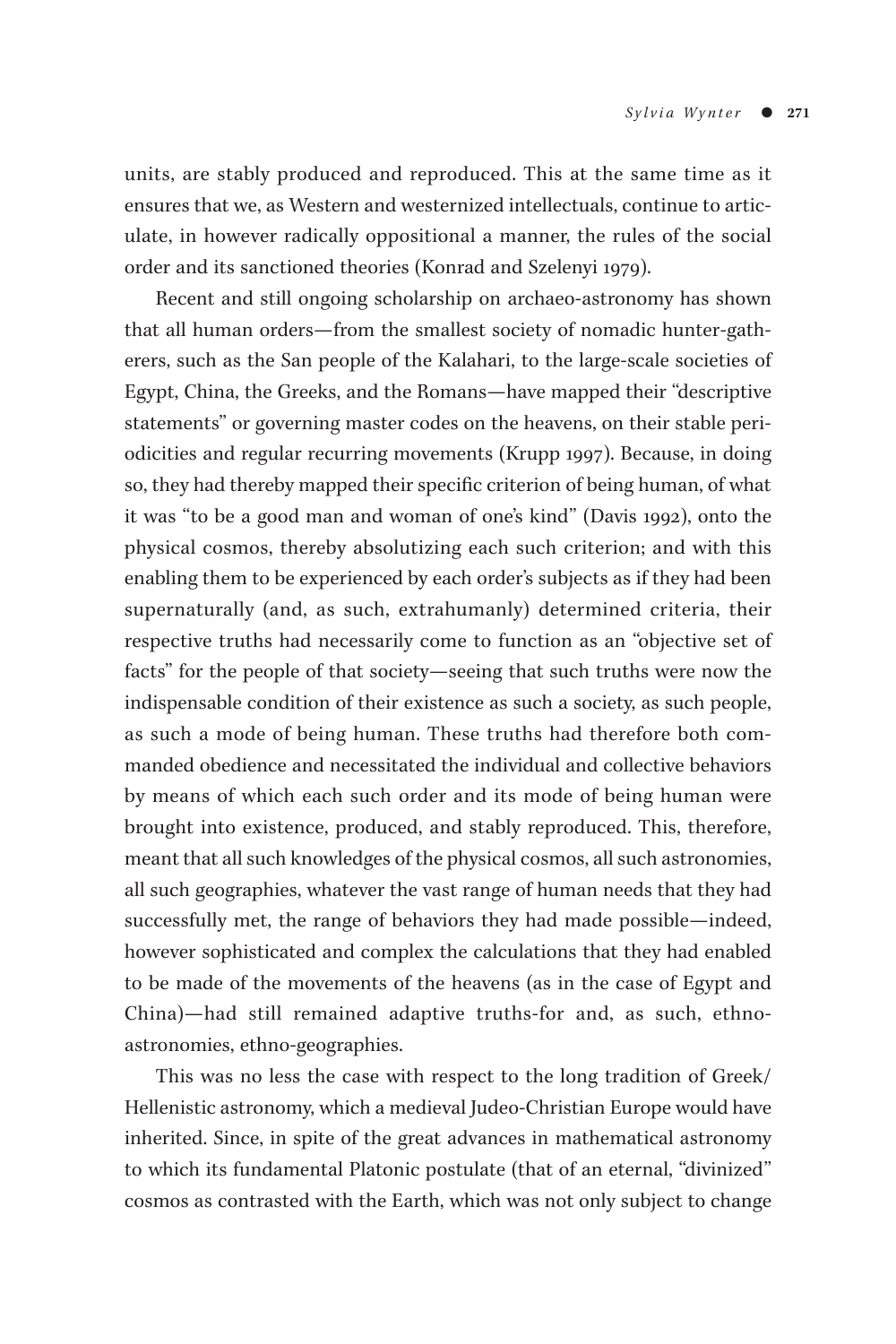#### **272** ● Unsettling the Coloniality of Being/Power/Truth/Freedom

and corruption, but was fixed and unmoving at the center) has led a long line of astronomers to struggle to "save the phenomena" (i.e., to reconcile their measurements of the movements of the heavens with this premise), Greek astronomy was to remain an ethno-astronomy. One, that is, in which the moral/political laws of the Greek polis had been projected upon the physical cosmos, enabling them to serve as "objective truth" in Feyerabend's (1987) sense of the term, and therefore as, in my own terms, adaptive truthfor the Greeks. With the consequence that their projected premise of a value distinction and principle of ontological distinction between heaven and earth had functioned to analogically replicate and absolutize the central order-organizing principle and genre-of-the-human distinction at the level of the sociopolitical order, between the non-dependent masters who were Greek-born citizens and their totally dependent slaves classified as barbarian Others. With this value distinction (sociogenic principle or master code of symbolic life/death) then being replicated at the level of the intra-Greek society, in gendered terms (correlatedly), as between males, who were citizens, and women, who were their dependents.

In a 1987 interview, the theoretical physicist David Bohm explained why the rise of the physical sciences would have been impossible in ancient Greece, given the role that the physical cosmos had been made to play in stabilizing and legitimating the structures/hierarchies and role allocations of its social order. If each society, Bohm pointed out, bases itself on a general notion of the world that always contains within it "a specific idea of order," for the ancient Greeks, this idea of order had been projected as that of an "increasing perfection from the earth to the heavens." In consequence, in order for modern physics (which is based on the "idea of successive positions of bodies of matter and the constraints of forces that act on these bodies") to be developed, the "order of perfection investigated by the ancient Greeks" had to become irrelevant. In other words, for such an astronomy and physics to be developed, the society that made it possible would have to be one that no longer had the need to map its ordering principle onto the physical cosmos, as the Greeks and all other human societies had done. The same goes for the need to retain the Greek premise of an ontological difference of substance between the celestial realm of perfection (the realm of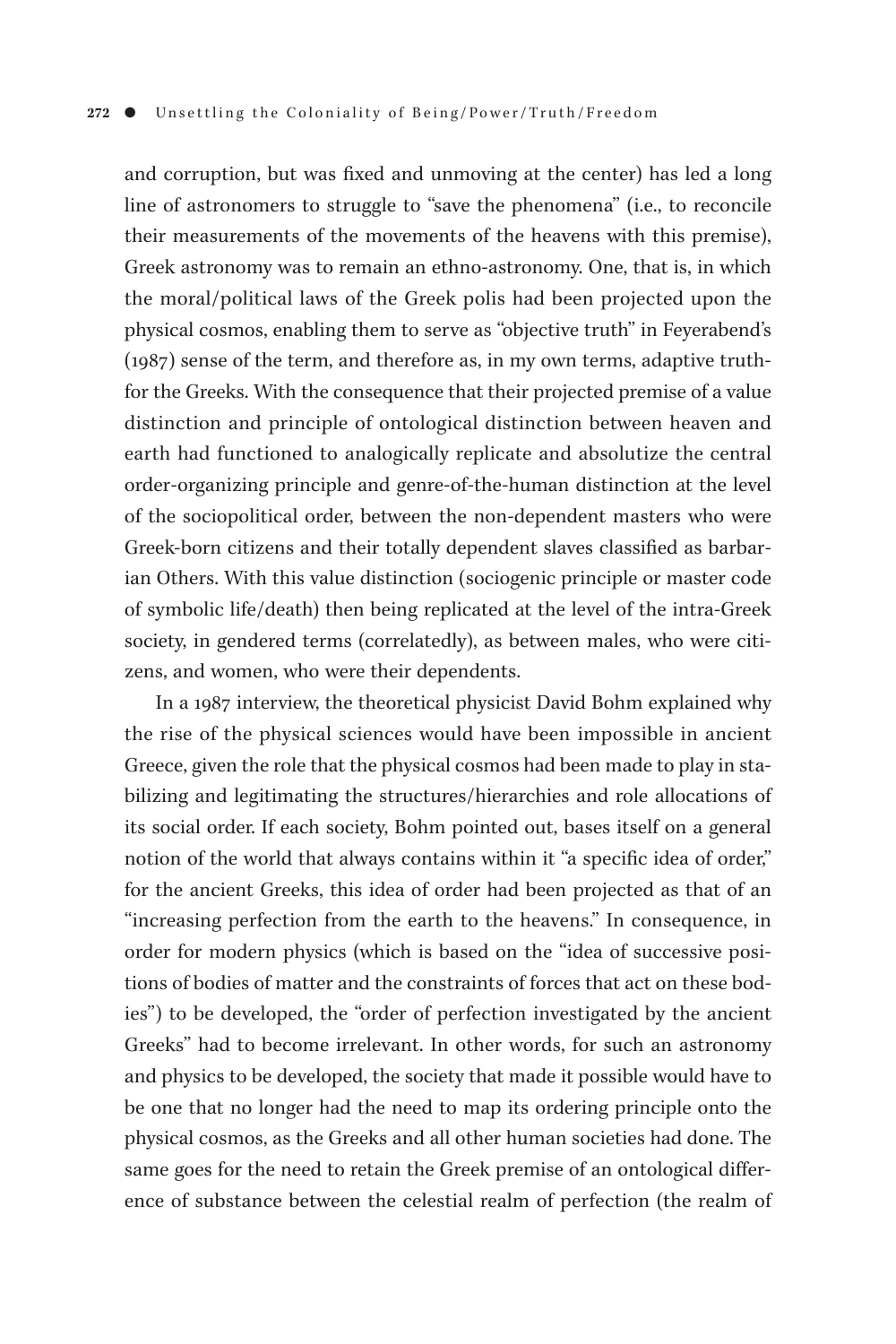true knowledge) and the imperfect realm of the terrestrial (the realm of doxa, of mere opinion).

This was not a mutation that could be easily effected. In his recent book *The Enigma of the Gift* (1999), Maurice Godelier reveals an added and even more powerful dimension as to why the mutation by which humans would cease to map the "idea of order" onto the lawlike regularities of physical nature would not be easily come by. This would come to be effected only in the wake of the Renaissance humanists' initiation of the processes that would lead to the degodding/de-supernaturalizing of our modes of being human on the basis of their invention of Man in the reoccupied place of their earlier matrix theocentric identity, Christian.

Although, Godelier writes, as human beings who live in society, and who must also produce society in order to live, we have hitherto always done so by producing, at the same time, the mechanisms by means of which we have been able to invert cause and effect, allowing us to repress the recognition of our collective production of our modes of social reality (and with it, the Argument proposes, the recognition also of the self-inscripted, autoinstituted nature of our genres/modes of being human). Central to these mechanisms was the one by which we projected our own authorship of our societies onto the ostensible extrahuman agency of supernatural Imaginary Beings (Godelier 1999). This imperative has been total in the case of all human orders (even where in the case of our now purely secular order, the extrahuman agency on which our authorship is now projected is no longer supernatural, but rather that of Evolution/Natural Selection together with its imagined entity of "Race"). As if, in our contemporary case, Evolution, which pre-adapted us by means of the co-evolution of language and the brain to self-inscript and auto-institute our modes of being human, and to thereby artificially program our own behaviors—doing so, as the biologist James Danielli pointed out in a 1980 essay, by means of the discourses of religion, as well as of the secular ones that have now taken their place—still continued to program our hybrid ontogeny/sociogeny behaviors by means of unmediated genetic programs. Rather than, as Danielli further argued, all such behaviors being lawlikely induced by discursively instituted programs whose good/evil formulations function to activate the biochemical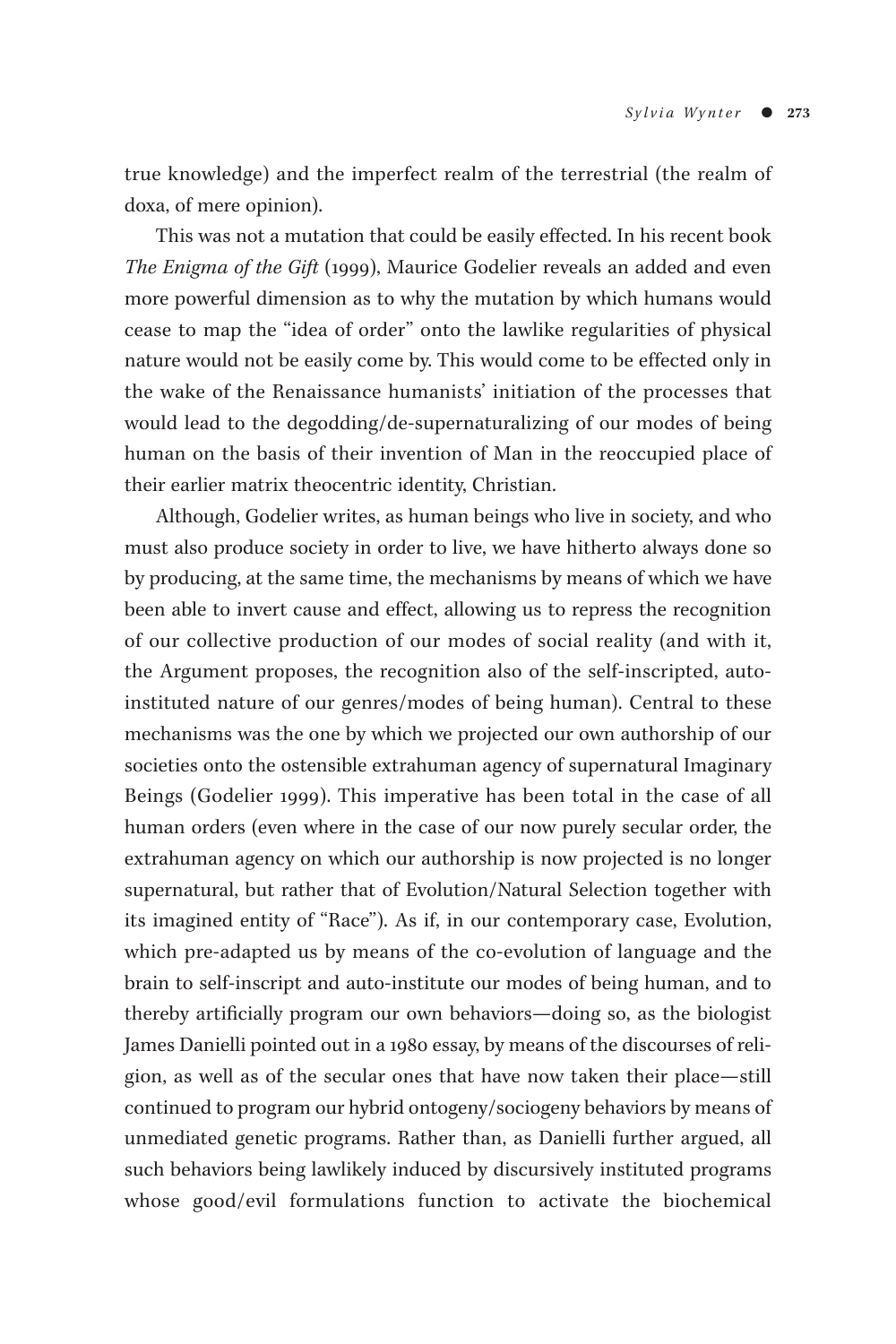reward/punishment mechanism of the brain—as a mechanism that, while common to all species, functions in the case of humans in terms specific to each such narratively inscribed and discursively elaborated descriptive statement and, thereby, to its mode of the "I" and correlated symbolically/altruistically bonded mode of the eusocial "we" (Danielli 1980).

If, as David Bohm pointed out, the Greeks' "idea of order" had been mapped upon degrees of perfection, projected upon the physical cosmos as degrees of rational perfection extending from the apex of the heavens' degrees to the nonhomogenous nadir of the earth's—with the rise, in the wake of the collapse of the Roman Empire, of a now Judeo-Christian Europe, while the classical Greco-Roman (i.e., Ptolemaic) astronomy that had given expression to the Greek idea of order was to be carried over—it was to be Christianized within the terms of Judeo-Christianity's new "descriptive statement" of the human, based on its master code of the "Redeemed Spirit" (as actualized in the celibate clergy) and the "Fallen Flesh" enslaved to the negative legacy of Adamic Original Sin, as actualized by laymen and women. Hence the logic by which medieval Latin-Christian Europe's "notion of the world" and "idea of order" would become one of degrees of spiritual perfection, at the same time as it would remain mapped onto the same "space of Otherness" principle of nonhomogeneity (Godzich 1986). With the result that on the basis of this projection, the medieval Latin-Christian subject's sensory perception of a motionless earth would have "verified" for them not only the postulate of mankind's justly condemned enslavement to the negative Adamic legacy, but, even more centrally, the "sinful by nature" descriptive statement of the human in whose terms they both experienced themselves as Christians, being thereby behaviorally impelled to seek redemption from their enslavement through the sacraments of the Church, as well as by adhering to its prohibitions, and to thereby strive to attain to its otherworldly goal—that of Divine Election for eternal salvation in the Augustinian civitas dei (the city of God).

Central to Winant's "immense historical rupture," therefore, was the conceptual break made with the Greco-Roman cum Judeo-Christian premise of a nonhomogeneity of substance, and thereby of an ontological distinction between the supralunar and the sublunar, heaven and earth, as the break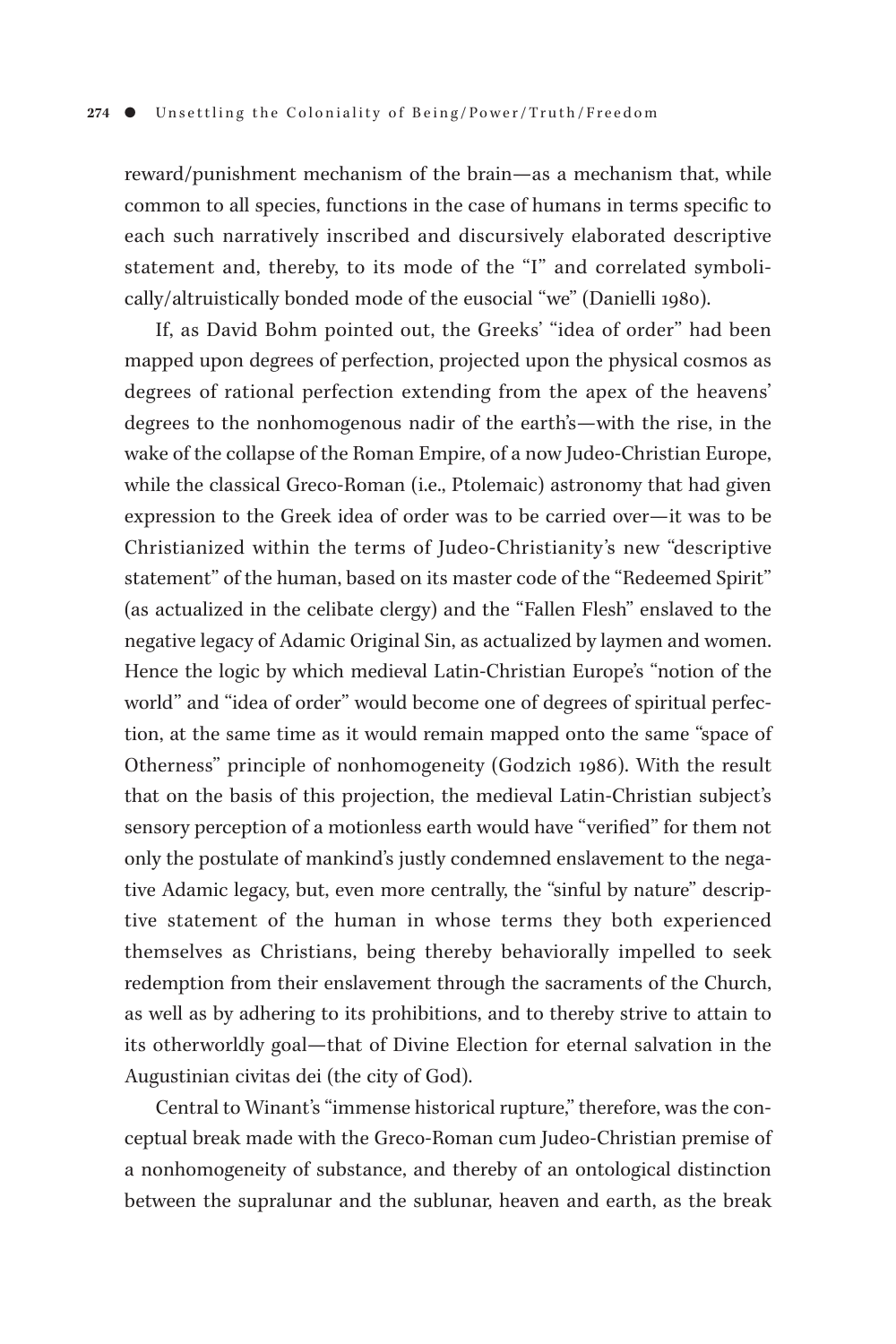that was to make possible the rise of a nonadaptive, and therefore naturalscientific, mode of cognition with respect to the "objective set of facts" of the physical level of reality: with respect to what was happening "out there." The fifteenth-century voyages of the Portuguese (to and around Africa, then to the East), as well as Columbus's voyages across an until-then held to be (by Western Europeans) non-navigable Atlantic Ocean (since both of these areas, Black Africa and the Americas, had been held to be uninhabitable, the one because too hot, the other because under water, with both being outside God's providential Grace) were themselves expressions of the same overall process of self-transformation. This as the process that, internal to latemedieval Latin-Christian Europe, was to underpin the rise of the modern political city and monarchical states of Europe, and that (together with an ongoing commercial revolution) were to effectively displace the theologically absolute hegemony of the Church, together with that of its celibate clergy, over the lay or secular world, replacing it with that of their (i.e. the monarchical states') politically absolute own. The new conceptual ground of this reversal had, however, been made possible only on the basis of the intellectual revolution of Renaissance humanists—a revolution that, while allied to the Reform movement of Christian humanism, was mounted in large part from the counter-perspective of the lay intelligentsia. From the viewpoint, therefore, of the category whose members had until then been compelled to think and work within the very theocentric paradigms that legitimated the dominance of the post-Gregorian Reform Church and its celibate clergy (the name clergy means, in Greek, the chosen) over the lay world—as these paradigms had been elaborated in the context of the then hegemonic Scholastic order of knowledge of medieval Europe.

This theological condemnation of the "natural man" of the laity had become even more intensified by medieval Scholasticism's reconception of the human in Aristotelian Unmoved/Mover terms. Its Omnipotent God had created the world for the sake of His Own Glory, thereby creating mankind only contingently and without any consideration for its own sake (propter nos homines/for our human sake), had left it, in the wake of the Adamic Fall and its subsequent enslavement to the Fallen Flesh, without any hope of being able to have any valid knowledge of reality except through the media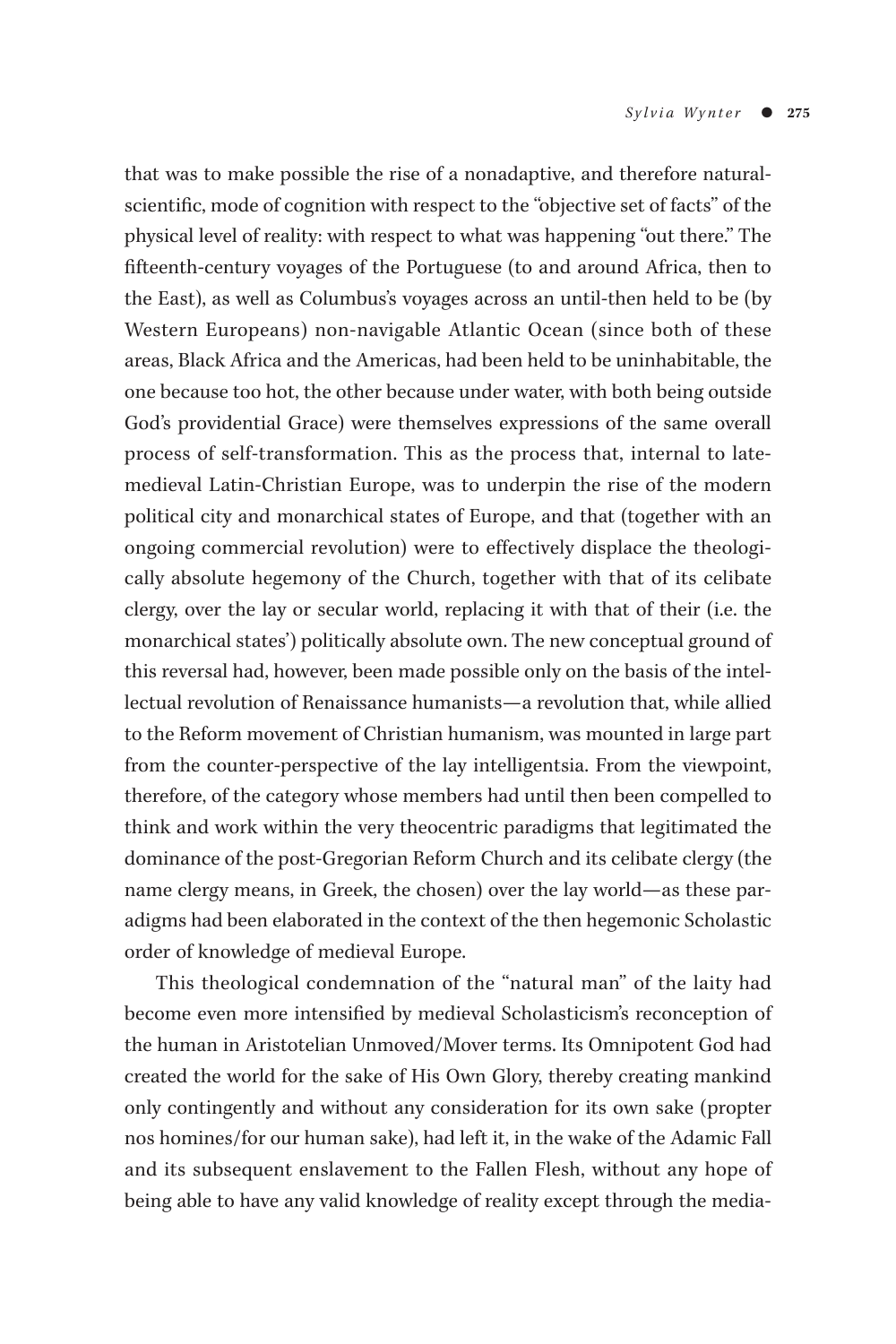tion of the very paradigms that excluded any such hope. Given that it was precisely these theologically absolute paradigms that, by circularly verifying the "sinful by nature" cognitive incapacity of fallen mankind, served at the same time to validate both the hegemony of the Church and of the celibate clergy over the lay world, including the state, as well as the hegemony of the supratemporal perspective of the Church (based on its represented access to Divine Eternal Truth) over any knowledge generated from the local, temporal, and this-worldly perspective of a lay world ostensibly entrapped in the fallen time of the secular realm, this thereby subjected mankind to the instability and chaos of the capricious whims of Fortune (Pocock 1989).

The lay intelligentsia of medieval Europe had, therefore, found themselves in a situation in whose context, in order to be learned and accomplished scholars, they had had to be accomplices in the production of a "politics of truth" that subordinated their own lay world and its perspective on reality to that of the Church and of the clergy. Accomplices also in the continued theoretical elaboration of a theocentric descriptive statement of the human, in whose terms they were always already the embodied bearers of its postulate of "significant ill"—that of enslavement to Original Sin—an "ill" curable or redeemable only through the mediation of the Church and the clergy, and circularly, through that of the theologically absolute paradigms that verified the hegemony of the latter.

The manifesto (put forward from the perspective of the laity) that was to make possible the rupture in whose terms the Copernican Revolution and the new epoch that would become that of the modern world were to be made possible was that of the fifteenth-century treatise by the Italian humanist Pico della Mirandola (1463-1494) entitled *Oration on the Dignity of Man*. In this treatise, Pico rewrote the Judeo-Christian origin narrative of Genesis. Adam, rather than having been placed in the Garden of Eden, then having fallen, then having been expelled with Eve from the garden by God, is shown by Pico to have not fallen at all. Instead, he had come into existence when God, having completed his Creation and wanting someone to admire His works, had created Man on a model unique to him, then placed him at the center/midpoint of the hierarchy of this creation, commanding him to "make of himself " what he willed to be—to decide for himself whether to fall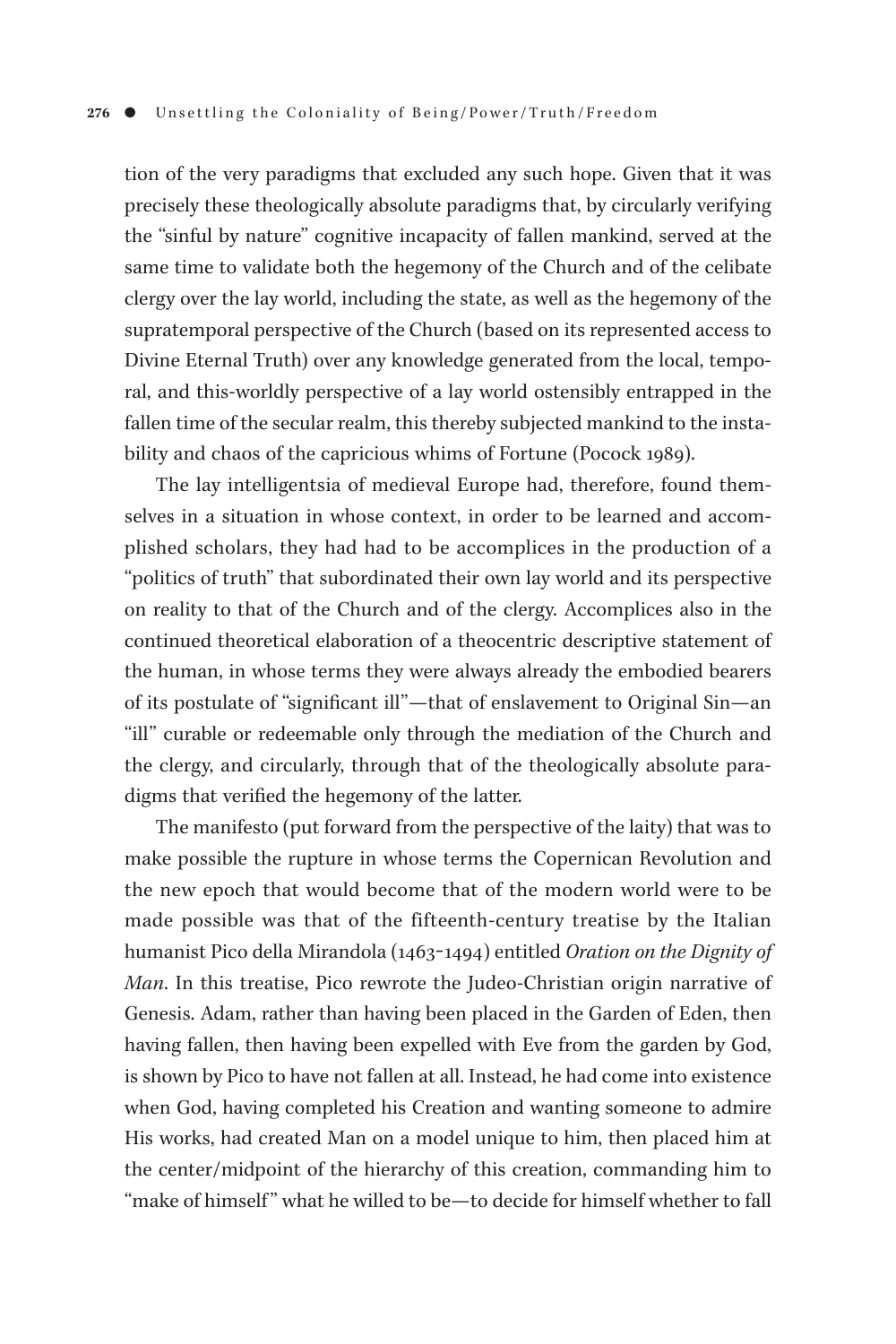to the level of the beasts by giving into his passions, or, through the use of his reason, to rise to the level of the angels (See Pico's guide-quote). It was therefore to be on the basis of this new conception, and of its related civichumanist reformulation, that Man was to be invented in its first form as the rational political subject of the state, as one who displayed his reason by primarily adhering to the laws of the state—rather than, as before, in seeking to redeem himself from enslavement to Original Sin by primarily adhering to the prohibitions of the Church.

Two strategies were made use of in order to effect this epochal degodding (if, at first, only in hybridly religio-secular terms) of the "descriptive statement" in whose terms humans inscript and institute themselves/ourselves as this or that genre of being human. The strategy was that of a return: the return by the humanists to Greco-Roman thought, to (in the case of Pico) the Jewish mystical tradition of the Kabbalah, as well as to the even earlier Egyptian thought as transmitted through these latter, in order to find both a space outside the terms of the medieval order's "descriptive statement" and an alternative model on which to reinvent the matrix optimally Redeemed-in-the-Spirit Self of the Christian, the "subject of the church," as that of the Rational Self of Man as political subject of the state. While it was the revalorization of natural man that was implicit in this overall return to the Greco-Roman and other pre-Christian thought, and models by Renaissance humanists such as Ficino and Pico, as Fernand Hallyn (1990) has proposed, that was to make possible Copernicus's intellectual challenge to the ontological distinction between the supralunar and sublunar realms of the cosmos: to its foundational premise of a nonhomogeneity of substance between them.

Why was this the case? Within the terms of the medieval order's theocentric conception of the relation between a totally Omnipotent God and contingently created humans, the latter could not attempt to gain valid knowledge of physical reality by basing him/herself on the regularity of its laws of functioning. Seeing that God, as an absolute and unbound God, could arbitrarily intervene in the accustomed course of nature (cursus solitus naturae) in order to alter its processes of functioning, by means of miracles, at any time He wished to do so. It was therefore to be, as Hallyn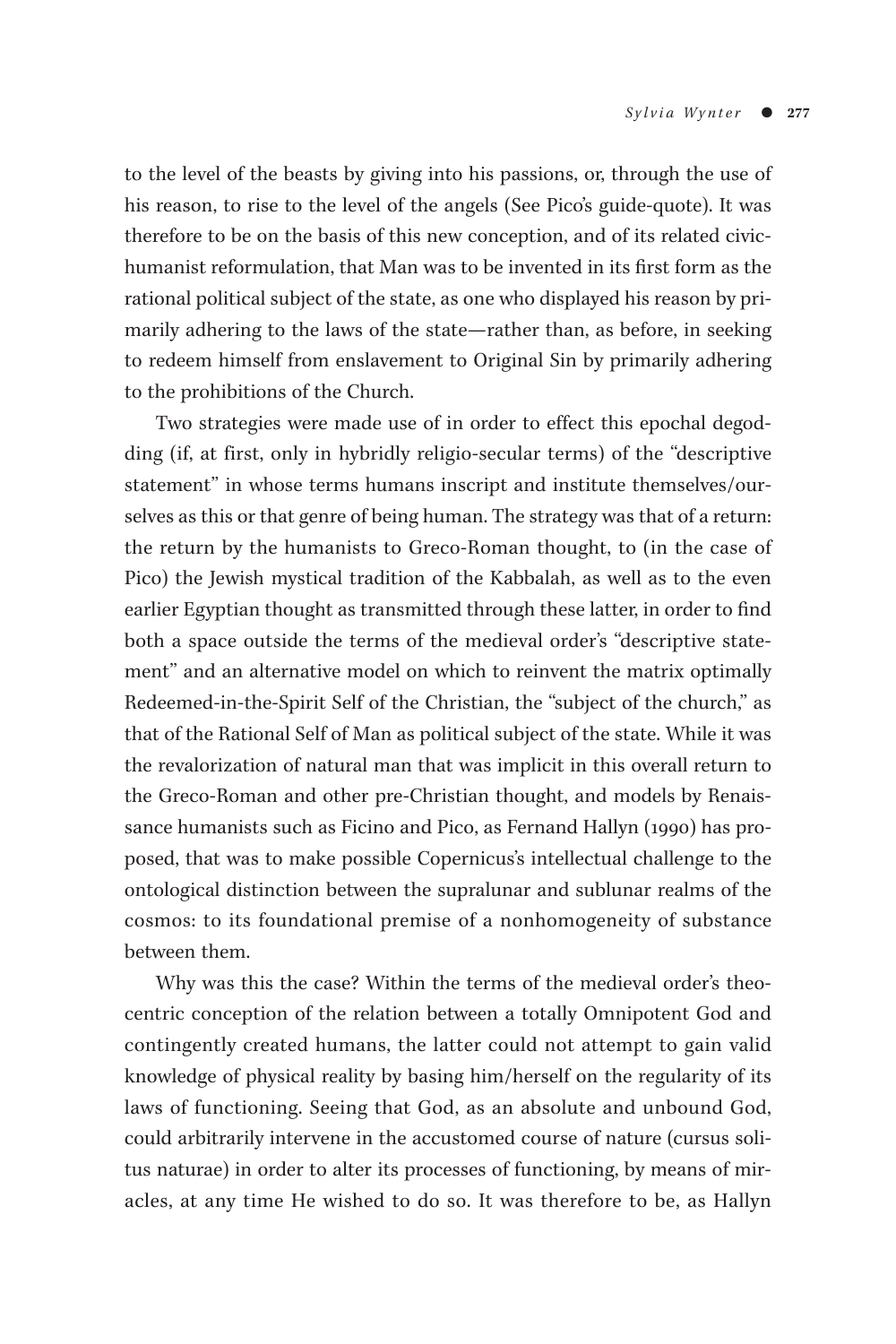#### **278** ● Unsettling the Coloniality of Being/Power/Truth/Freedom

proposes, the humanists' revalorized conception of a more egalitarian relation between natural man and a Christian God, reconceived as a Caring Father who had created the universe specifically for man's sake (propter nos homines, for our human sake), that provided the counter-ground for the Copernican rupture with the orthodox Christianized astronomy that had been inherited from the Greeks. It was the new premise that God had created the world/universe for mankind's sake, as a premise that ensured that He would have had to make it according to rational, nonarbitrary rules that could be knowable by the beings that He had made it for, that would lead to Copernicus's declaration (against the epistemological resignation of Ptolemaic astronomy, which said that such knowledge was not available for mere mortals) that since the universe had been made for our sake by the best and wisest of master craftsmen, it had to be knowable (see Copernicus guide-quote).

In his book *The Medieval Imagination*, Jacques Le Goff analyzes the way in which the medieval order of Latin-Christian Europe had organized itself about a value principle or master code that had been actualized in the empirical relation between the celibate category of the clergy (as the embodiment of the Spirit, and the noncelibate category of the 1aity (as the embodiment of the Fallen Flesh). This Spirit/Flesh code had then been projected onto the physical cosmos, precisely onto the represented nonhomogeneity of substance between the spiritual perfection of the heavens (whose supralunar bodies were imagined to move in harmonious and perfectly circular motions) as opposed to the sublunar realm of Earth, which, as the abode of a post-Adamic fallen mankind, had to be at the center of the universe as its dregs—and, in addition, to be not only nonmoving as it is sensed by us to be, but to be so because divinely condemned to be nonmoving in the wake of the Fall. However, it was not only the Earth that had to be known in these adaptive truth-for terms, within the conceptual framework of the Christian-Ptolemaic astronomy of the time. The geography of the earth had also had to be known in parallel Spirit/Flesh terms as being divided up between, on the one hand, its temperate regions centered on Jerusalem—regions that, because held up above the element of water by God's Providential Grace, were habitable—and, on the other, those realms that, because outside this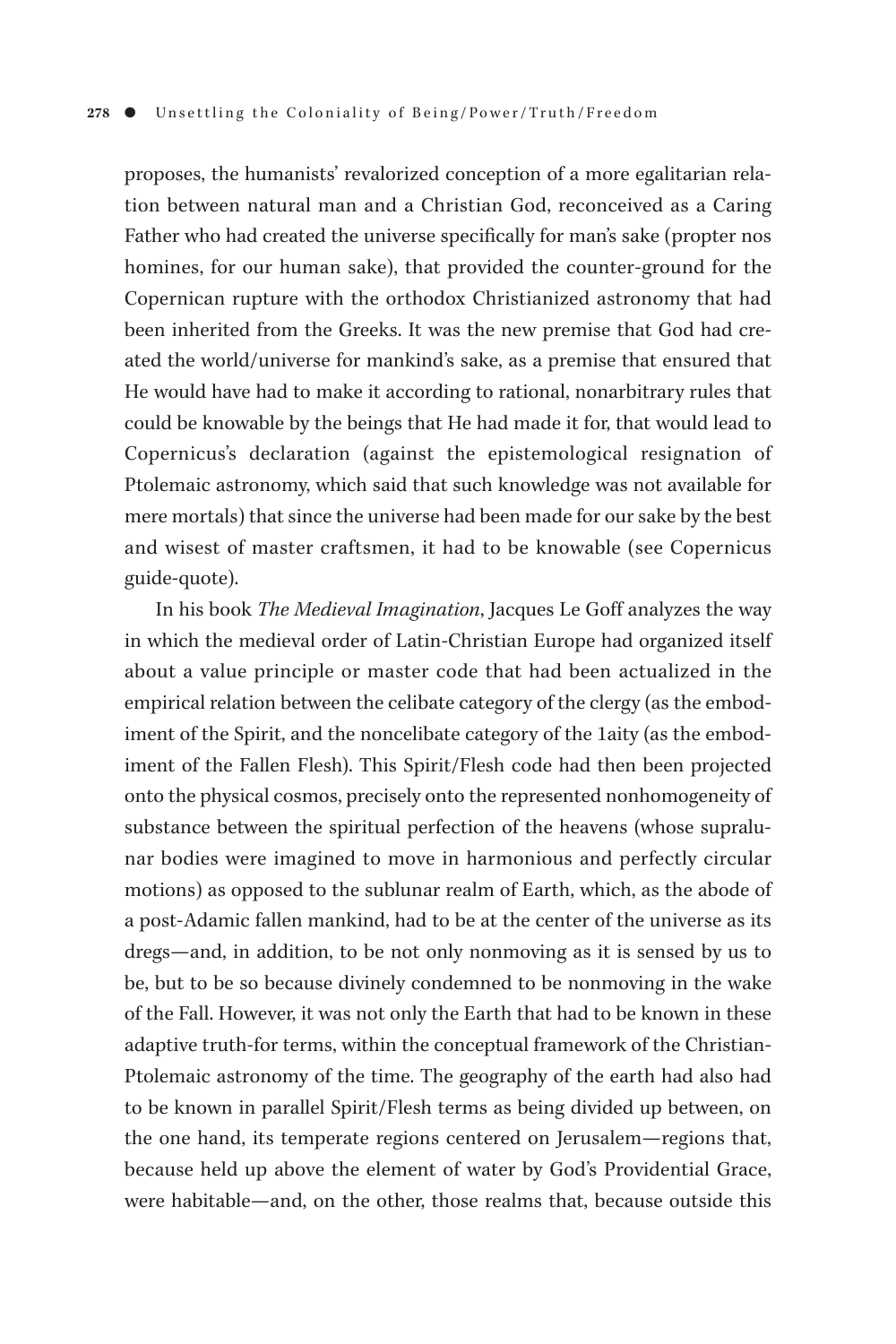Grace, had to be uninhabitable. Before the fifteenth-century voyages of the Portuguese and Columbus, which disproved this premise of the nonhomogeneity of the earth's geography, the Torrid Zone beyond the bulge of Cape Bojador on the upper coast of Africa had therefore had to be known as too hot for habitation, while the Western hemisphere had had to be known as being devoid of land, seeing that all land there had to remain, in the framework of Christian Aristotelian physics, submerged in its "natural place" under water, since ostensibly not held "unnaturally" above the water by Divine Grace.

This series of symbolically coded Spirit/Flesh representations mapped upon the "space of Otherness" of the physical cosmos had not only functioned to absolutize the theocentric descriptive statement of the human, its master code of symbolic life (the Spirit) and death (the Flesh), together with that statement's overall explanatory thesis of supernatural causation. It had also served to absolutize "a general order of existence," together with its "postulate of significant ill," whose mode of affliction then logically calls for the particular "plan of salvation" or redemptive cure able to cure the specific "ill" that threatened all the subjects of the order, in order to redeem them from its threat of nihilation/negation that is common to all religions (Girardot 1988). Now in specific Judeo-Christian formulation, the postulate of "significant ill" had, of course, been that of mankind's enslavement to Original Sin, with his/her fallen state placing him/her outside God's Grace, except when redeemed from this "ill" by the sacrament of baptism as administered by the clergy. While this behavior-motivating schema had itself also been anchored on the Spirit/Flesh, inside/outside God's Grace, ill/cure system of symbolic representations attached to the represented supra/sublunar nonhomogeneity of substance of the physical cosmos, as well as to the habitable/uninhabitable geography of the earth.

Here the Argument identifies Girardot's schemas as ones that also function beyond the limits of original religious modalities, seeing them instead in the terms of Danielli's hypothesis as forms of the central, behavior-motivating/-demotivating, discursive, good/evil postulates, able to activate the biochemical reward and punishment mechanism—and, therefore, as the central "machinery of programming" that is common to all human orders,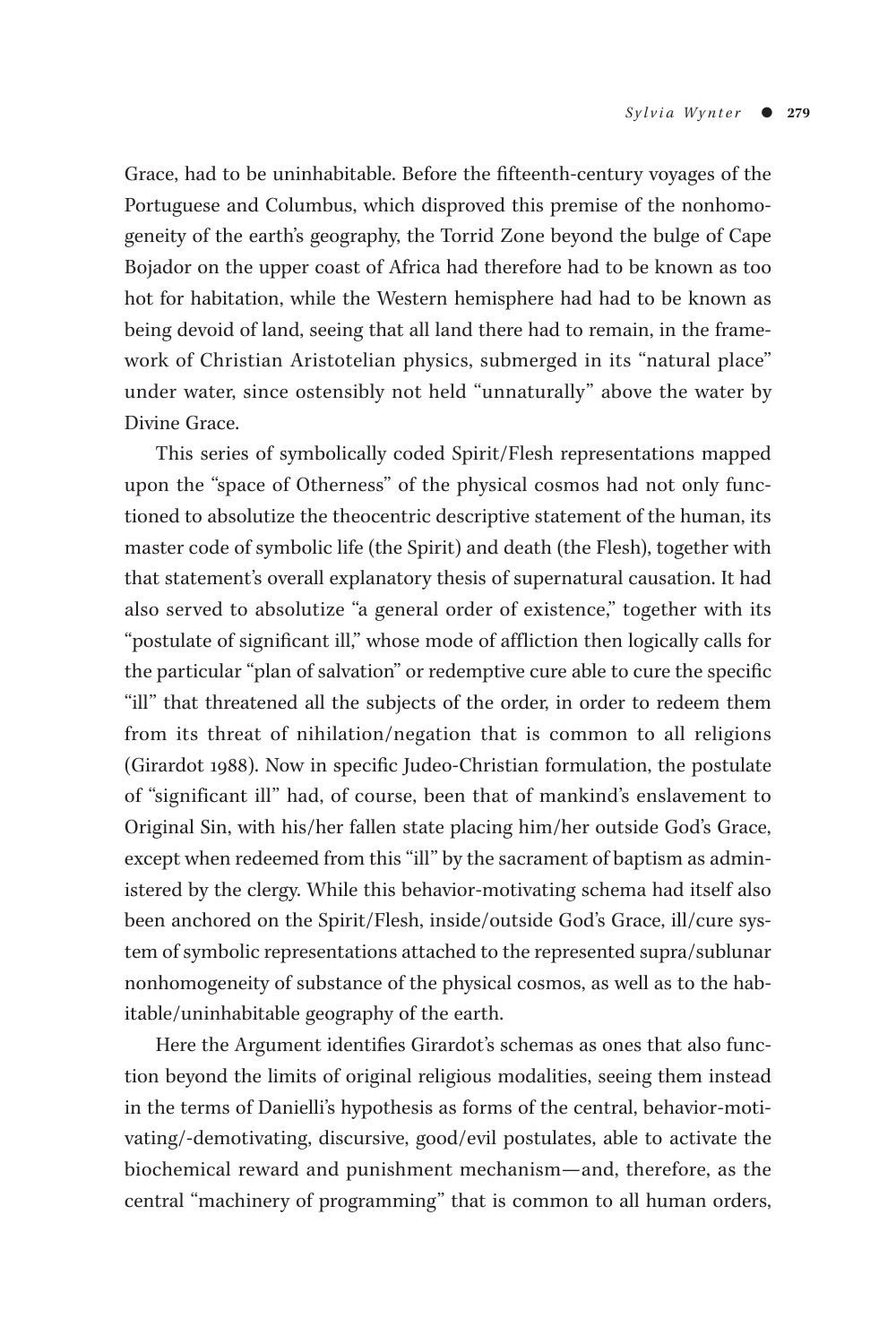whether religious or secular. In consequence, whether religious or secular, all such schemas/programs and their formulations of "a general order of existence" also function to inscribe the specific "descriptive statement" of the human that is enacting of the ontogeny/sociogeny, nature-culture mode of being human, for whom the specific ensemble of motivated behaviors will be adaptively advantageous. In this conceptual framework it can therefore be recognized that it was in the context of the humanists' redescribing of the Christian definition of the human—in new, revalorizing, and (so to speak) propter nos homines and/or Man-centric terms—that the series of fifteenthcentury voyages on whose basis the West began its global expansion voyages (one of which proved that the earth was homogeneously habitable by humans, seeing that the Torrid Zone was indeed inhabited, as was that of the land of the Western hemisphere that turned out to be above water), together with Copernicus's new astronomy (which proposed that the earth also moved about the Sun, projected as the center, and was therefore of the same substance as, homogeneous with, the heavenly bodies), were to initiate the rupture that would lead to the rise of the physical sciences. Thereby, to a new order of cognition in which "the objective set of facts" of the physical level of reality was now to be gradually freed from having to be known in the adaptive terms of a truth-for specific to each order, as they had been millennially—to be known as they were and are "out there."

What needs to be emphasized here is, firstly, that the two orthodox presuppositions that were now to be swept away—that of the nonhomogeneity of the geography of the earth and that of the nonhomogeneity of the earth and the heavens—had been ones indispensable to the conservation of the medieval order's theocentric descriptive statement of the human. Secondly, it had been the reinvention by the lay humanists of the Renaissance of the matrix identity Christian in terms of the new descriptive statement of Man as political subject, allied to the historical rise and expansion of the modern state (for whom, eventually, these earlier orthodox presuppositions, their truth-fors, were expendable, because no longer of any adaptive advantage to its own instituting as such a mode of being human), that had made the sweeping away of the earlier unquestioned principles of nonhomogeneity possible.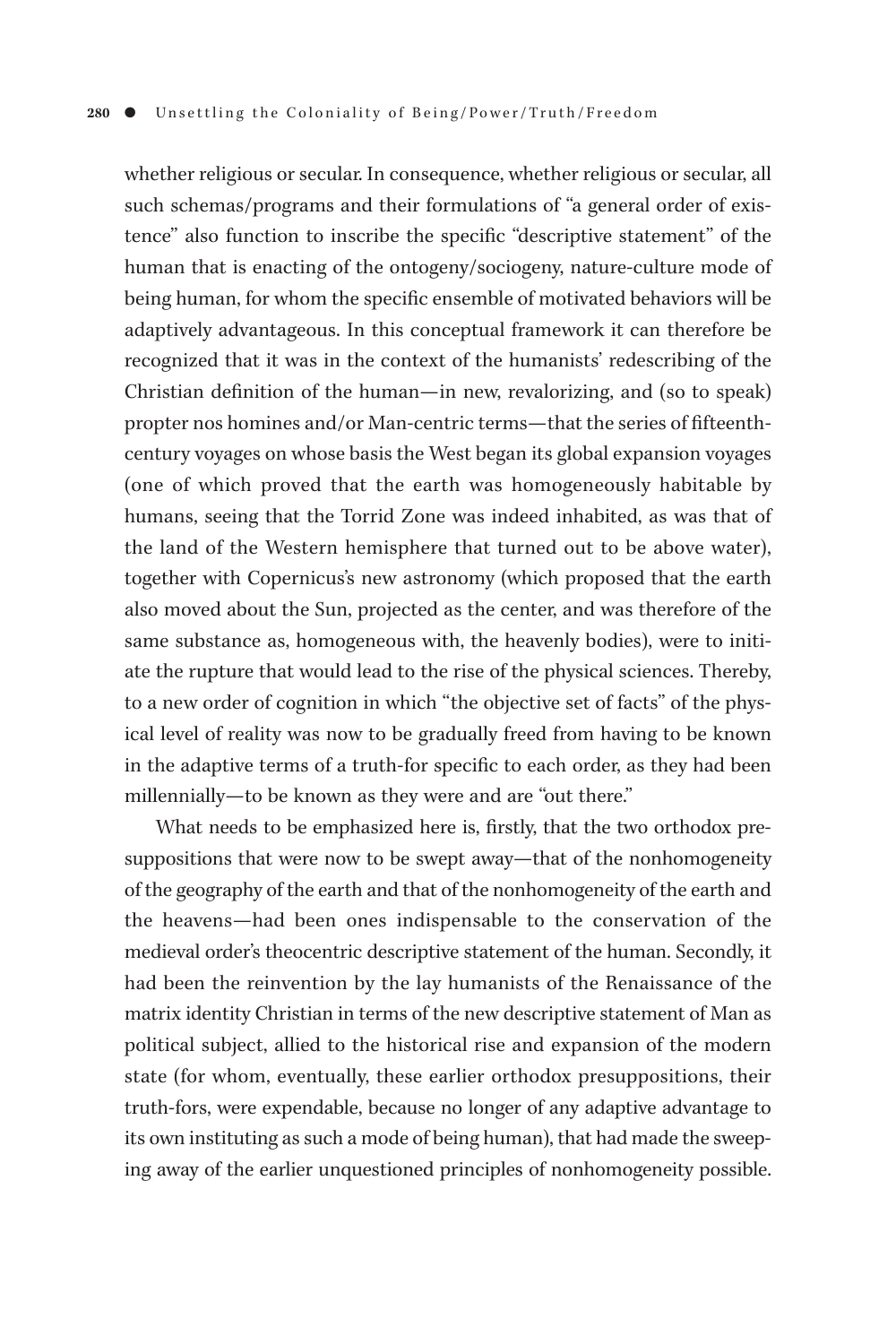This sweeping away led a later Isaac Newton to exult that, because it had now been shown that all parts of the universe were made of the same forces, of the same matter, one could now be able to extrapolate from the bodies nearest to us, and on the analogy of nature always consonant with itself, what the bodies furthest from us had necessarily to be (Funkenstein 1986).

To sum up: this means that the epochal rupture that was set in motion by Western intellectuals, by means of which human knowledge of the physical cosmos would be freed from having to be known in the adaptive truthfor terms that had been hitherto indispensable to the instituting of all human orders and their respective modes/genres of being human—the rupture that was to lead to the gradual development of the physical sciences had been made possible only by the no less epochal reinvention of Western Europe's matrix Judeo-Christian genre of the human, in its first secularizing if still hybridly religio-secular terms as Man as the Rational Self and political subject of the state, in the reoccupied place of the True Christian Self, or mode of sociogeny, of Latin-Christian Europe; by the reinvention also of the secular entity of the West in the reoccupied place of the latter, with this reinvention being based on the model of Virgil's Roman imperial epic.

This takes us back to the negative aspect of the dialectical process of culture-historical transformation by which the West was to initiate the first phase of the degodding of its descriptive statement of the human, thereby also initiating the processes that were to lead to the development of the new order of nonadaptive cognition that is the natural sciences. Since it was to be in the specific terms of this reinvention—one in which while, as Christians, the peoples of the West would see themselves as one religious genre of the human, even where they were to be convinced that theirs was the only true religion, and indeed, as Lyotard points out, were unable to conceive of an Other to what they called God—as Man, they would now not only come to overrepresent their conception of the human (by means of a sustained rhetorical strategy based on the topos of iconicity [Valesio 1980]) as the human, thereby coming to invent, label, and institutionalize the indigenous peoples of the Americas as well as the transported enslaved Black Africans as the physical referent of the projected irrational/subrational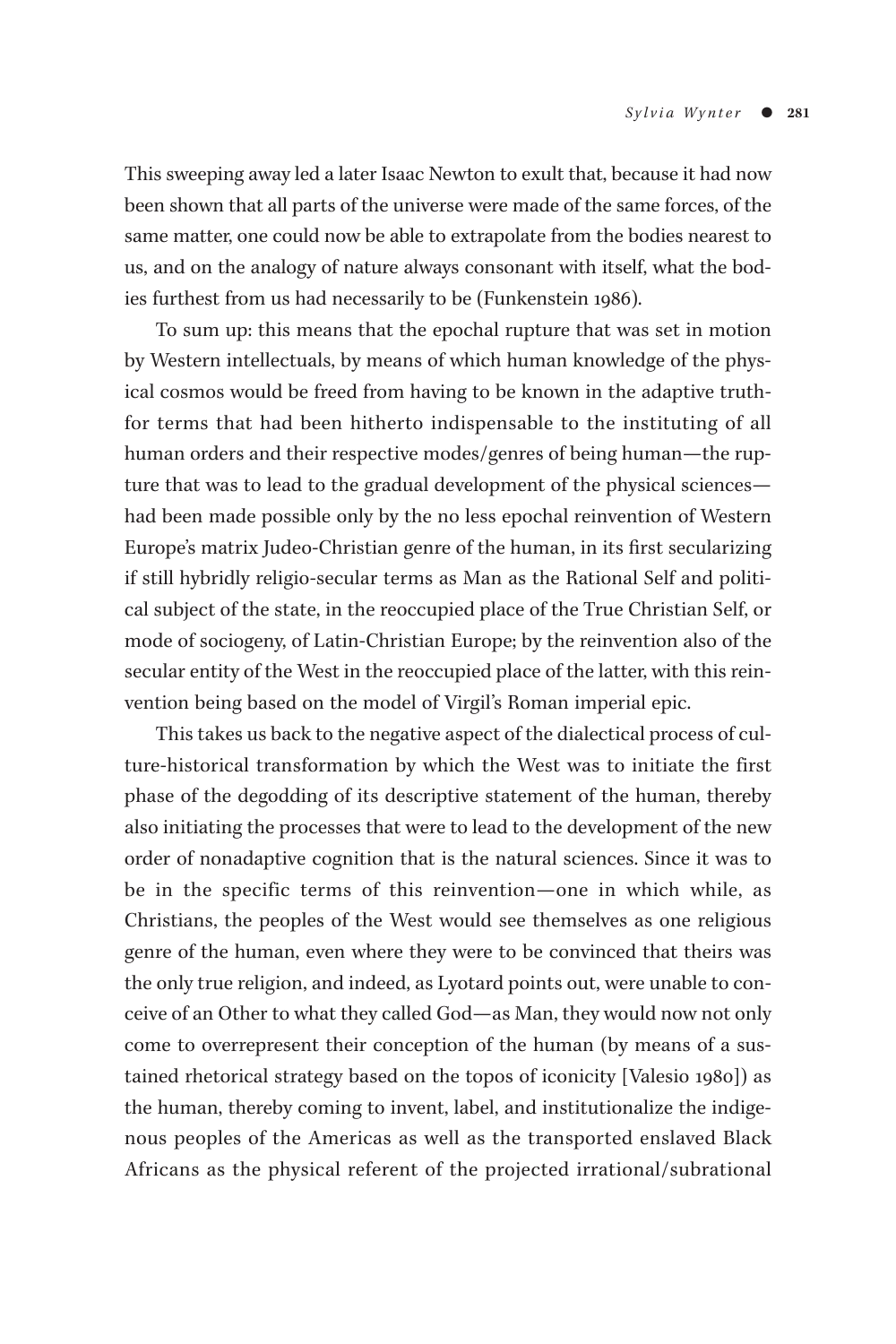#### **282** ● Unsettling the Coloniality of Being/Power/Truth/Freedom

Human Other to its civic-humanist, rational self-conception. The West would therefore remain unable, from then on, to conceive of an Other to what it calls human—an Other, therefore, to its correlated postulates of power, truth, freedom. All other modes of being human would instead have to be seen not as the alternative modes of being human that they are "out there," but adaptively, as the lack of the West's ontologically absolute selfdescription. This at the same time as its genuine difference from all others (i.e., its secularizing reinvention of its matrix religious identity from the Renaissance onwards as that of Man in two forms—one ratiocentric and still hybridly religio-secular, the other purely secular and biocentric) would remain overseen, even non-theorizable within the acultural premise on whose basis it had effected the reinvention of its matrix Christian genre or theological "descriptive statement" of the human.

This central oversight would then enable both Western and westernized intellectuals to systemically repress what Geertz has identified as the "fugitive truth" of its own "local culturality" (Geertz 1983)—of, in Bruno Latour's terms, its specific "constitution with a capital C," or cultural constitution that underlies and charters our present order, as the parallel constitutions of all other human orders that Western anthropologists have brilliantly elucidated underlie and charter all other human orders (Latour 1991)—doing so according to the same hybrid nature-culture, ontogeny/sociogeny laws or rules. With this systemic repression ensuring that we oversee (thereby failing to recognize) the culture and class-specific relativity of our present mode of being human: Man in the second, transumed, and now purely biocentric and homo oeconomicus form of that first invention that was to lead to Winant's "immense historical rupture," to Quijano's "Racism/Ethnicism" complex, and to Mignolo's modernity/coloniality complementarity.

What were the specific terms of that first reinvention? Of its overrepresentation? Why were these terms to lie at the basis of the Las Casas/ Sepúlveda dispute, whose empirical outcome—in favor of the latter's humanist arguments as opposed to Las Casas's still theologically grounded ones—was to provide the legitimated "ground" for what was to become the colonizer (both the metropolitan imperialists and their settler enforcers) vs. colonized relation (both Indians and Negroes, on the one hand, and the set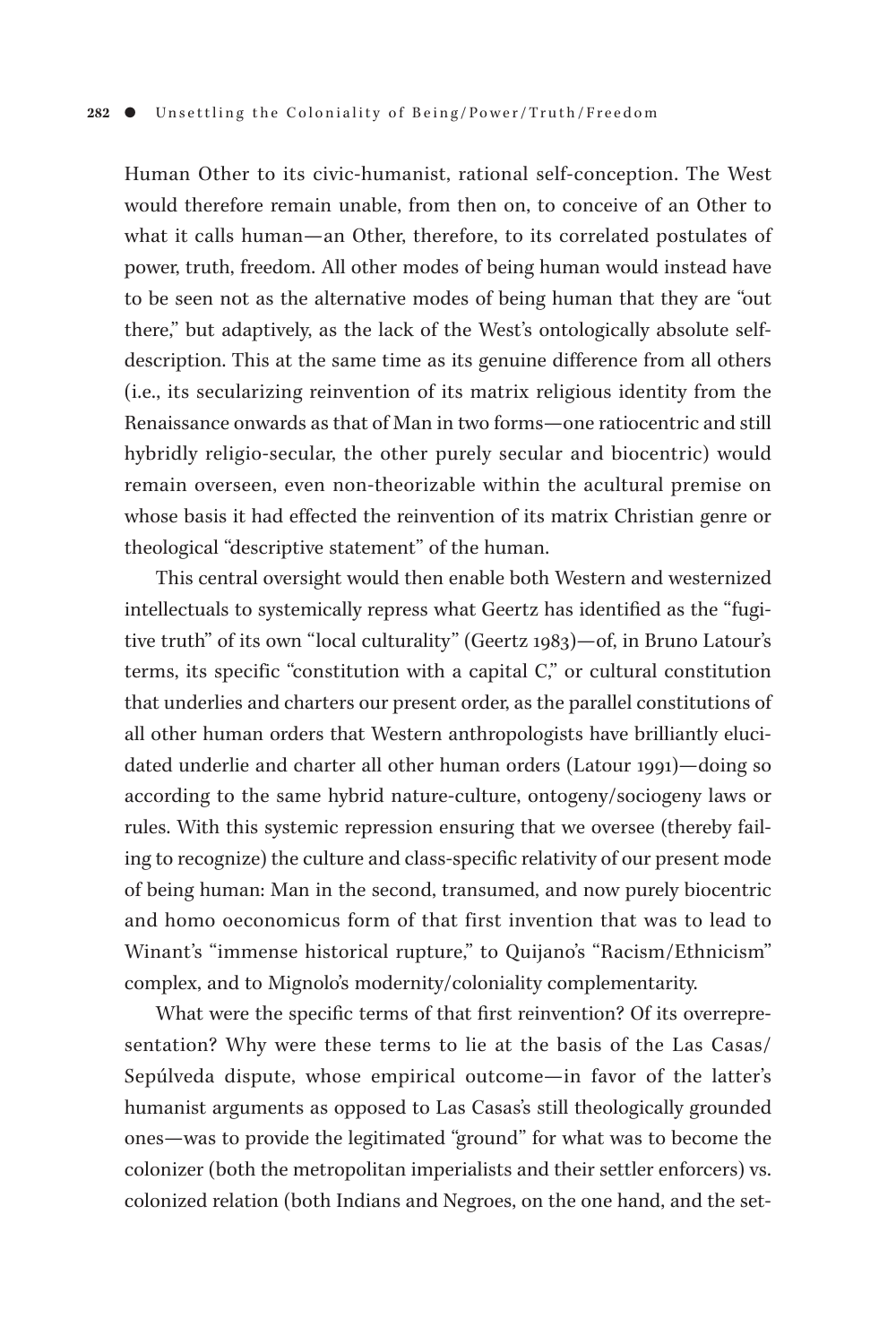tlers as criollos subjugated to the metropolitan peninsulares—whether those of Spain, England, or France—on the other).

## P ART I I

*The Las Casas/Sepúlveda Dispute and the Paradox of the Humanists' Invention/Overrepresentation of "Man": On the Coloniality of Secular Being, the Instituting of Human Others.*

The suggestion that the Indians might be slaves by nature—a suggestion which claimed to answer questions concerning both their political and their legal status—was first advanced as a solution to a political dilemma: by what right had the crown of Castile occupied and enslaved the inhabitants of territories to which it could make no prior claims based on history? . . . [John Mair's text adopted from Aristotle's Politics] was immediately recognized by some Spaniards as offering a final solution to their problem. Mair had, in effect, established that the Christians' claims to sovereignty over certain pagans could be said to rest on the nature of the people being conquered, instead of on the supposed juridical rights of the conquerors. He thus avoided the inevitable and alarming deduction to be drawn from an application of these arguments: namely that the Spaniards had no right whatsoever to be in America.

> *—Anthony Pagden,* The Fall of Natural Man: The American Indians and the Origins of Comparative Ethnology

Leopoldo is asked to compare the Spaniards with the Indians, "who in prudence, wisdom (ingenium), every virtue and humanity are as inferior to the Spaniards as children are to adults, women are to men, the savage and ferocious [man] to the gentle, the grossly intemperate to the continent and temperate and finally, I shall say, almost as monkeys are to men." . . . "Compare the gifts of magnanimity, temperance, humanity and religion of these men," continues Democrates, "with those homunculi [i.e., the Indians] in whom hardly a vestige of humanity remains."

*—Ginés de Sepúlveda (cited by Pagden)*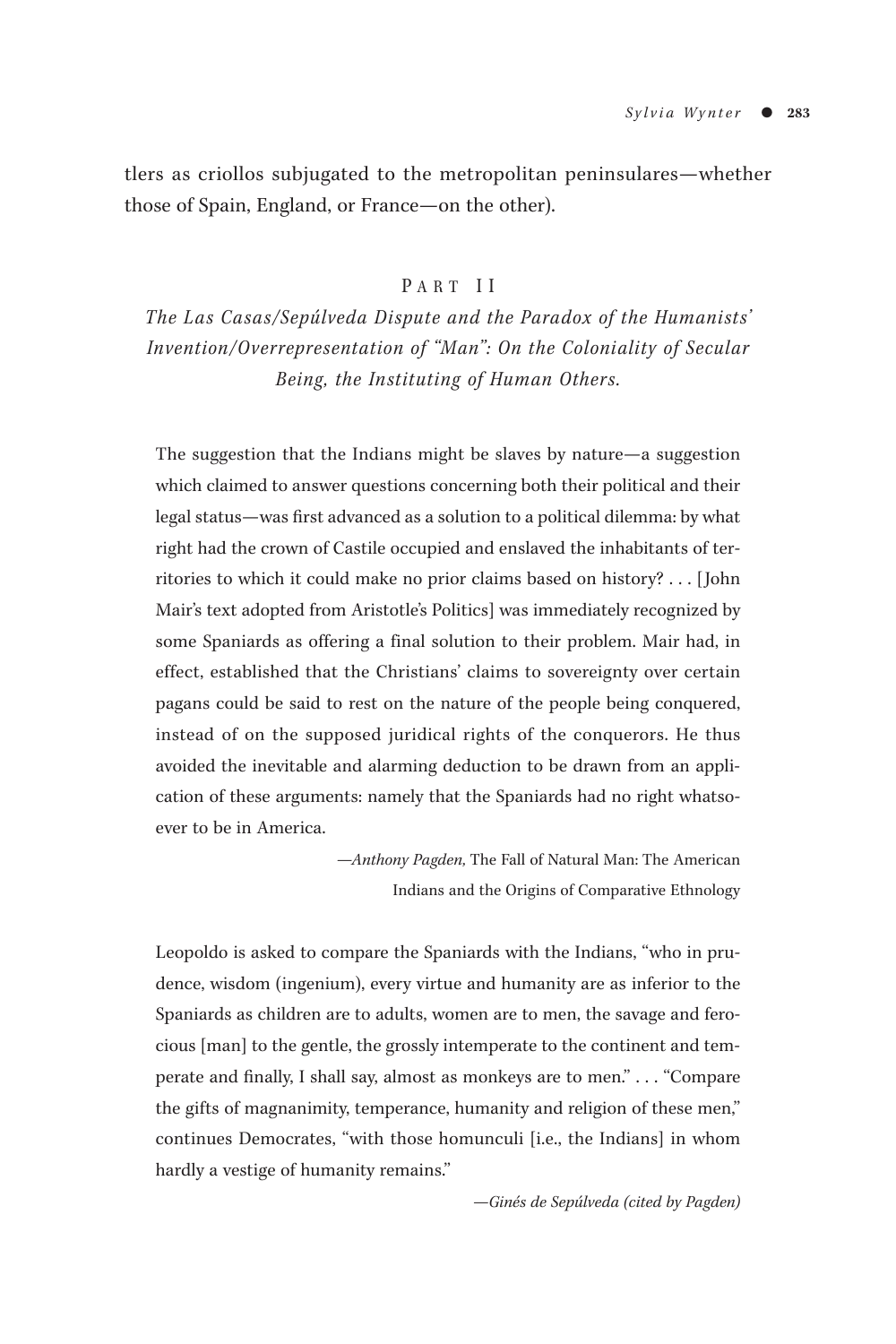#### **284** ● Unsettling the Coloniality of Being/Power/Truth/Freedom

The major reason for writing (this book) was that of seeing all and such an infinite number of the nations of this vast part of the world slandered (defamed) by those who did not fear God . . . [and who published] it abroad that the peoples of these parts, were peoples who lacked sufficient reason to govern themselves properly, were deficient in public policy (and) in wellordered states (republics) . . . as if Divine Providence, in its creation of such an innumerable number of rational souls, had carelessly allowed human nature to so err . . . in the case of such a vast part of the human lineage (*de linaje humano*) as is comprised by these people allowing them to be born lacking in sociality, and therefore, as monstrous peoples, against the natural tendency of all the peoples of the earth . . .

*—Fr. Bartolomé de Las Casas,* Apologetic History of the Indies

I am talking of millions of men who have been skillfully injected with fear, inferiority complexes, trepidation, servility, despair, abasement.

*—Aimé Césaire,* Discourse on Colonialism5

Leopoldo: If a breach of natural law is a just cause for making war, either I am wrong, or there will be no nation on earth that cannot be militarily attacked because of their sins against, or breaches of, the natural law. Tell me then, how many and which nations do you expect to find who fully observe the law of nature?

Democrates: Many do, I am sure: [but] there are no nations which call themselves civilized and are civilized who do not observe natural law.

> *—Ginés de Sepúlveda,* The Second Democrates, or On the Just Causes of War Against the Indians

Clearly one cannot prove in a short time or with a few words to infidels that to sacrifice men to God is contrary to nature. Consequently neither anthropophagy nor human sacrifice constitutes just cause for making war on certain kingdoms. . . . For the rest, to sacrifice innocents for the salvation of the Commonwealth is not opposed to natural reason, is not something abominable and contrary to nature, but is an error that has its origin in natural reason itself.

*—Las Casas's reply to Ginés de Sepúlveda*<sup>6</sup>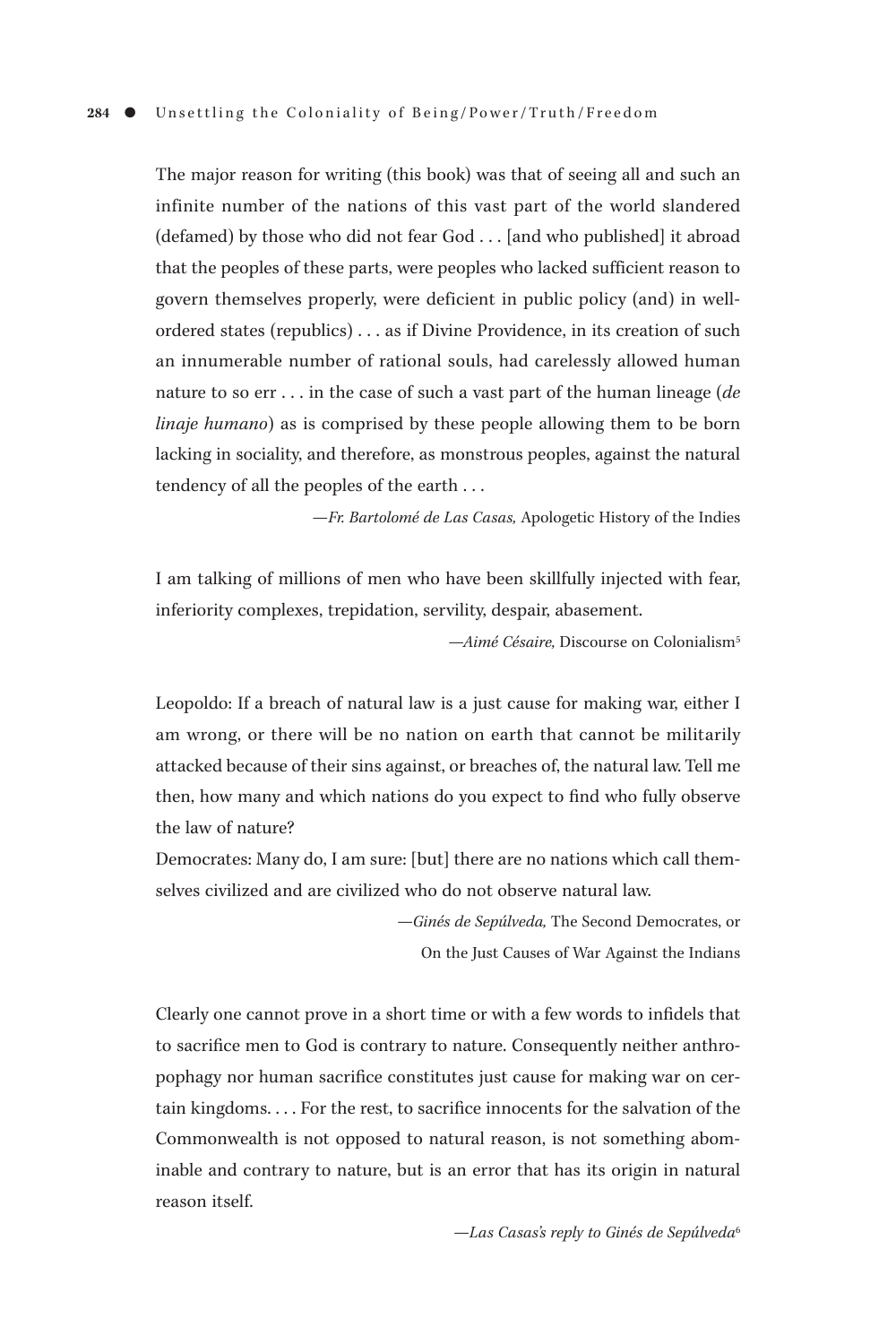And there is no difference with respect to the duties imposed upon these who do not know him, (the True God as we Christians do) as long as they hold some God to be the true God, and honor him as such. . . . This is because the mistaken conscience/consciousness (*la conciencia erronea*) obliges and compels exactly the same way as does the true/a correct one (*la conciencia recta*).

*—Las Casas,* Tratados de Fray Bartolomé de Las Casas (Third Treatise)

The priest Casas having at the time no knowledge of the unjust methods which the Portuguese used to obtain slaves, advised that permission should be given for the import of slaves into the islands, an advice which, once he became informed about these methods, he would not have given for the world. . . . The remedy which he proposed to import Black slaves in order to liberate the Indians was not a good one, even though he thought the Black slaves, at the time to have been enslaved with a just title; and it is not at all certain that his ignorance at the time or even the purity of his motive will sufficiently absolve him when he finds himself before the Divine Judge.

*—Las Casas,* History of the Indies (vol. 3)

. . . Doctor Sepúlveda, before dealing with an issue of which he had no direct knowledge should have sought information from those servants of God, who have toiled day and night to preach to convert the peoples of the Indies, rather than have rushed to pay heed to and give credit to those profane and tyrannical men who, in order to justify the expropriations (*latrocinio*) robberies and murders that they have committed, as well as the usurped social rank to which they have climbed doing so at the cost of the vast torrents of spilled blood, of the suffering and damnation of an infinite number of innocent souls, have persuaded him to write his thesis [i.e., in defence of their position/interests].

#### *—Las Casas,* Tratados

Culture, in my view, is what a human being creates and what creates a human being at the same time. In culture, the human being is simultaneously creator and creation. This is what makes culture different from both the natural and the supernatural; because in the supernatural we have the world of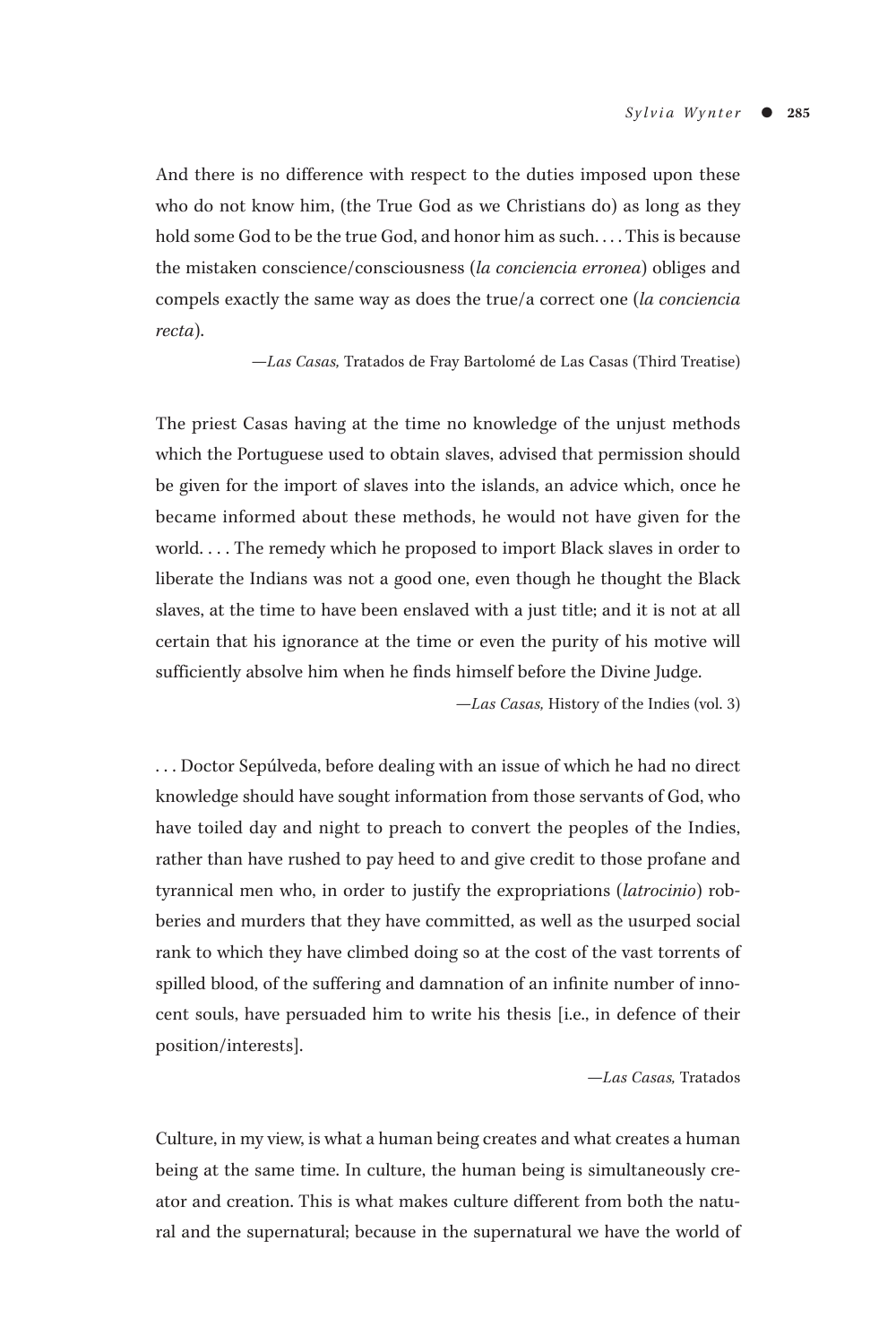the Creator, and in nature we have the world of creations. The coincidence of these two roles in a human being is what makes him a cultural being. . . . Transculture means a space in, or among, cultures, which is open to all of them. Culture frees us from nature; transculture frees us from culture, from any one culture.

#### *—Mikhail Epstein, "Postcommunist Postmodernism: An Interview"*

About the Pope being the Lord of all the universe in the place of God, and that he had given the lands of the Indies to the King of Castille, the Pope must have been drunk when he did it, for he gave what was not his. . . . The king who asked for and received this gift must have been some madman for he asked to have given to him that which belonged to others.

*—Cenú Indians' reply to the Spaniards*<sup>7</sup>

Two different anthropologies and their respective origin models/narratives had inscribed two different descriptive statements of the human, one which underpinned the evangelizing mission of the Church, the other the imperializing mission of the state based on its territorial expansion and conquest. Nevertheless, rather than merely a Christian/classics opposition, the second descriptive statement, that of "Man" as political subject of the state, was to be instead a syncretized synthesis of the anthropology of the classics drawn into a secularizing Judeo-Christian framework, and therefore into the field of what Latour would call the West's "constitution with a capital C."

This syncretism had already been at work in the formulations of Ficino and Pico della Mirandola. For the latter, classical thought had enabled him, as part of his revalorizing strategy of natural man, to fuse the original Judeo-Christian conception of the human as being made in the image of God, with the view of Platonic philosophy in which man is defined by the fact of the choice that he can give himself to adopt "the sensual life of an animal or the philosophical life of the gods." Ficino had also defined man in terms derived from both Christian and Platonic, as well as other pre-Christian sources as a creature standing between "the physical world of nature" and "the spiritual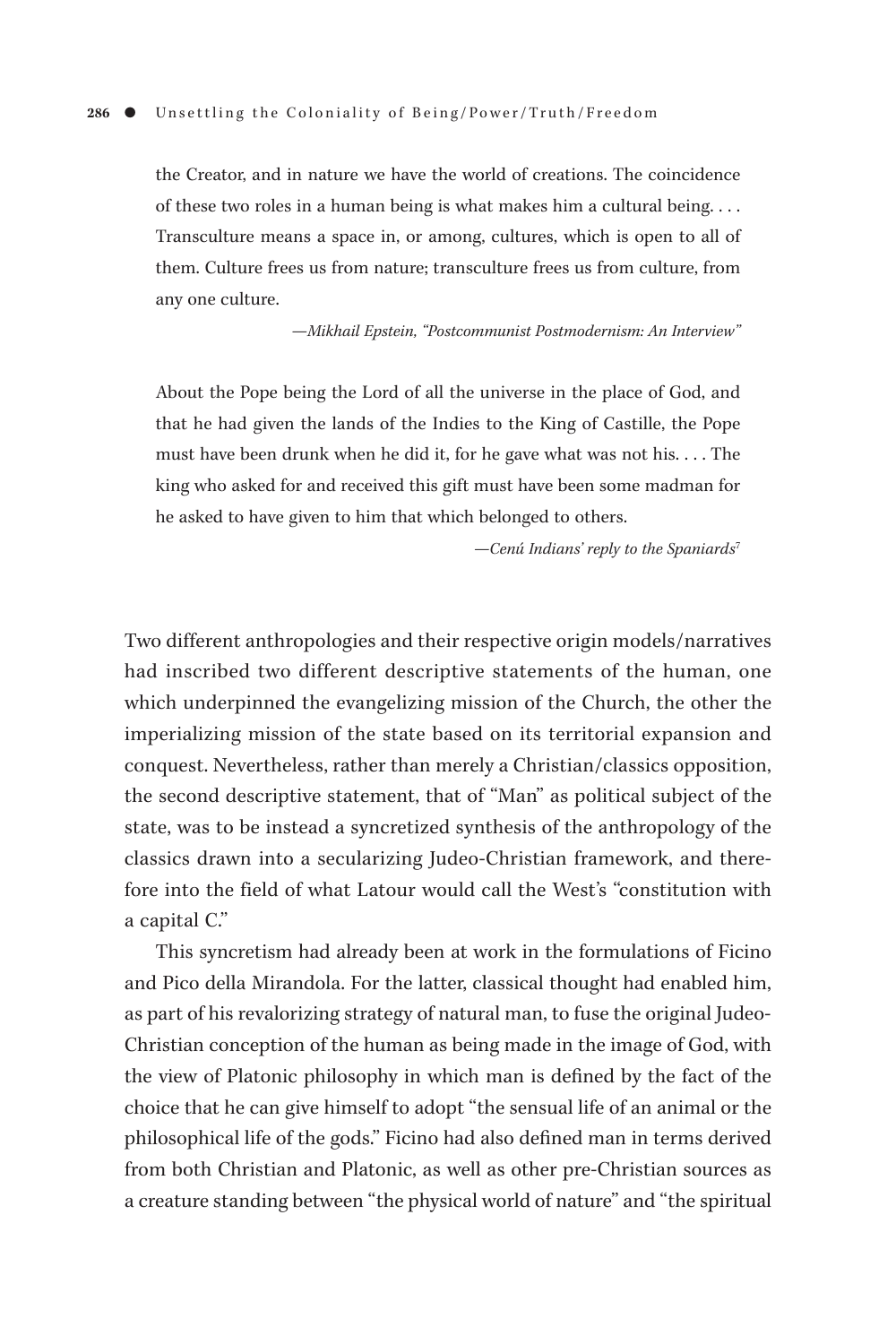world of the angels of God": as balanced between "natural" and "supernatural" order. It was in the context of this syncretized reinscription that the new criterion of Reason would come to take the place of the medieval criterion of the Redeemed Spirit as its transumed form—that the master code of symbolic life ("the name of what is good") and death ("the name of what is evil") would now become that of reason/sensuality, rationality/irrationality in the reoccupied place of the matrix code of Redeemed Spirit/Fallen Flesh. The descriptive statement instituting of the humanists' Man would therefore use the Judeo-Christian answer to the what and who we are (i.e., the "human created in the image of God," but later become the embodiment of Original Sin) to revalorize the medieval order's fallen natural man by proposing that, because "God is included in man in that an image embodies and includes its exemplar," human reason had remained "lord over the senses similar to the way in which God is lord over his creatures."

The relation here is one of analogy. While reason is not a god, "it partakes of some of God's functions" in that it is intended to rule over a "lower order of reality." The fundamental separation for Pico was one between two orders of creation, with man placed by God at the midpoint between them. These were, on the one hand, the "super-celestial" regions with minds (i.e., angels, pure intelligences), and on the other, a region "filled with a diverse throng of animals, the cast off and residual parts of the lower world." Placed between these two realms, man was the only creature "confined by no bounds," free to "fix limits of nature" for himself, free to be "molder and maker of himself" (see Pico's guide-quote). Rather than the medieval Christian's choice of remaining enslaved to the Fallen Flesh and to Original Sin, or seeking to be Redeemed-in-the-Spirit through the sacraments of the Church, this newly invented Man's choice is that of either growing downwards into the lower natures of brutes, or responding to the Creator's call to grow "upward" to "higher" and "divine" natures (Miller 1965).

With this redescription, the medieval world's idea of order as based upon degrees of spiritual perfection/imperfection, an idea of order centered on the Church, was now to be replaced by a new one based upon degrees of rational perfection/imperfection. And this was to be the new "idea of order" on whose basis the coloniality of being, enacted by the dynamics of the rela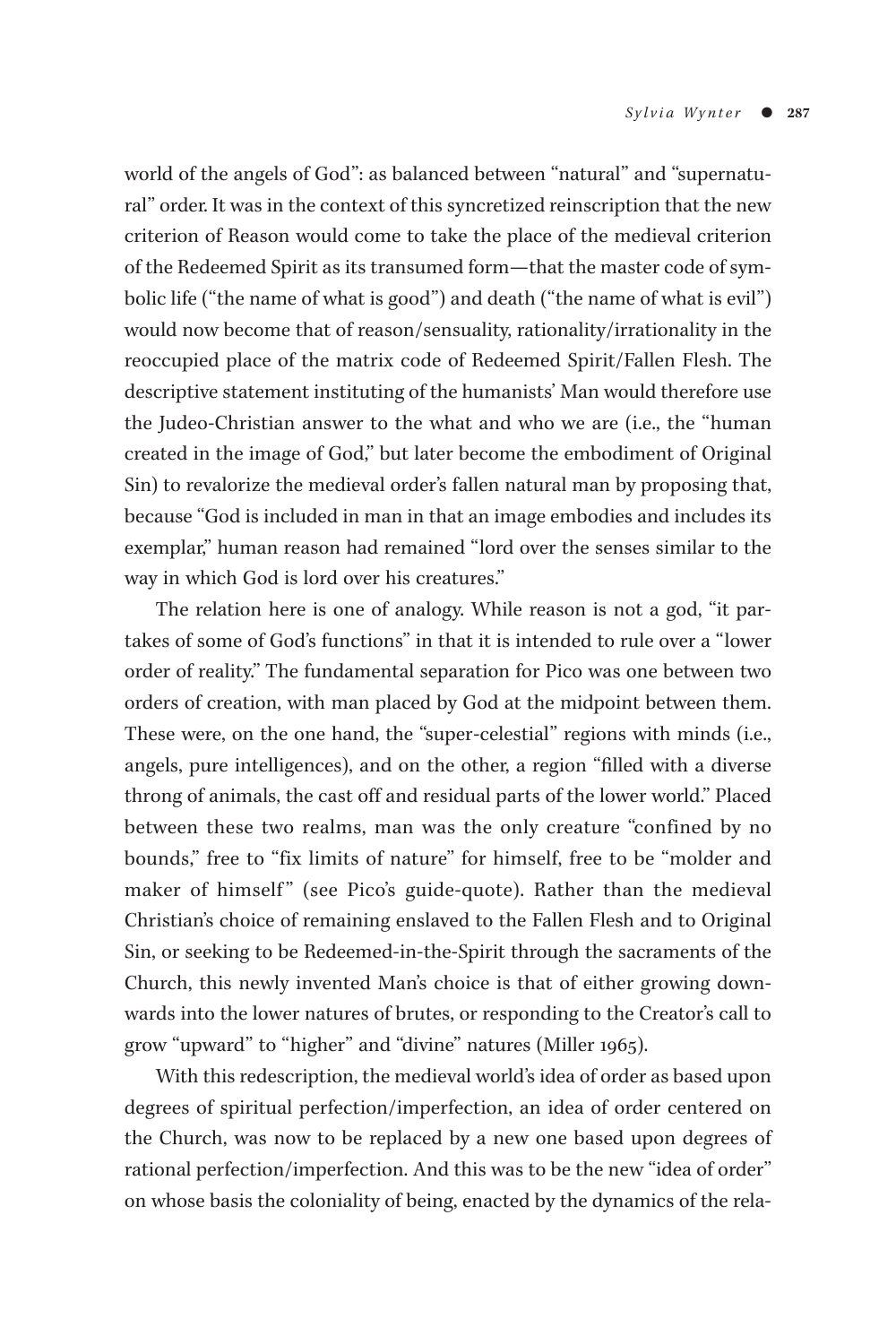tion between Man—overrepresented as the generic, ostensibly supracultural human—and its subjugated Human Others (i.e., Indians and Negroes), together with, as Quijano notes, the continuum of new categories of humans (i.e., mestizos and mulattos to which their human/subhuman value difference gave rise), was to be brought into existence as the foundational basis of modernity. With this revealing that, from the very origin, the issue of race, as the issue of the Colonial Question, the Nonwhite/Native Question, the Negro Question, yet as one that has hitherto had no name, was and is fundamentally the issue of the genre of the human, Man, in its two variants the issue of its still ongoing production/reproduction in the form of the second variant.

The clash between Las Casas and Sepúlveda was a clash over this issue the clash as to whether the primary generic identity should continue to be that of Las Casas's theocentric Christian, or that of the newly invented Man of the humanists, as the rational (or ratiocentric) political subject of the state (the latter as the "descriptive statement" in whose terms Sepúlveda spoke). And this clash was to be all the more deep-seated in that the humanists, while going back to the classics and to other pre-Christian sources in order to find a model of being human alternative to the one in whose terms the lay world was necessarily subordinated, had effected their now new conception and its related "formulation of a general order of existence" only by transuming that of the Church's matrix Judeo-Christian conception, thereby carrying over the latter's schematic structure, as well as many of its residual meanings.

In this transumed reformulation, while the "significant ill" of mankind's enslavement was no longer projected as being to the negative legacy of Adamic Original Sin, the concept of enslavement was carried over and redescribed as being, now, to the irrational aspects of mankind's human nature. This redescription had, in turn, enabled the new behavior-motivating "plan of salvation" to be secularized in the political terms of the this-worldly goals of the state. Seeing that because the "ill" or "threat" was now that of finding oneself enslaved to one's passions, to the particularistic desires of one's human nature, salvation/redemption could only be found by the subject able to subdue his private interests in order to adhere to the laws of the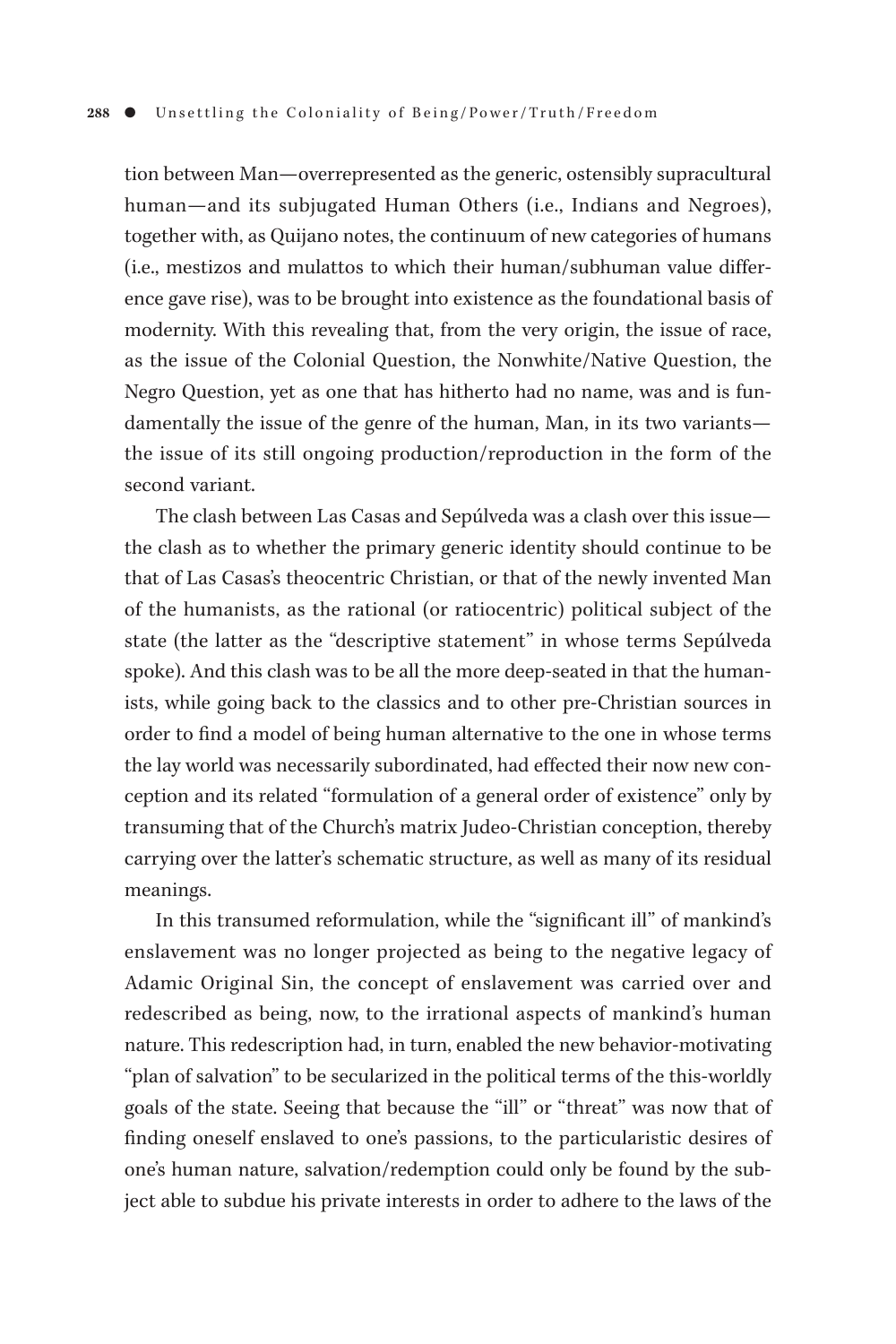politically absolute state, and thereby to the "common good." This meant that the primary behavior-motivating goal, rather than that of seeking salvation in the civitas dei, was now that of adhering to the goal of the civitas saecularis (Pocock 1975): the goal, that is, of seeking to ensure the stability, order, and territorial expansion of the state in a competitive rivalry with other European states. This at the same time as the primacy of the earlier religious ethic, as defended by Las Casas from a universalistic Christian perspective, was replaced by the new ethic of "reasons of state," as the ethic carried by a Sepúlveda whose civic humanist values were still, at the time, only incipiently emergent. However, it is the latter ethic that, given the existential sociopolitical and commercial, on-the-ground processes that were to lead to the rapid rise of the centralizing state, $s$  to its replacement of the medieval system-ensemble with its monarchical own (Hubner 1983), and to the expanding mercantilism with its extra-European territorial conquests, exponentially accelerated was soon to triumph and become the accepted doctrine of the times.

Nowhere is this mutation of ethics seen more clearly than in two plays written in the first decades of the seventeenth century: one the well-known play by Shakespeare, *The Tempest*; the other the less well-known play by Spain's Lope de Vega, written at roughly the same time and entitled *The New World Discovered by Christopher Columbus*. In the plot of *The Tempest*, the central opposition is represented as being between Prospero and Caliban; that is, between Higher Reason as expressed in the former, and irrational, sensual nature as embodied in the latter. The drunken sailors, Stephano and Trinculo, had also, like Caliban, been shown as embodying that enslavement to the irrational aspects of human nature (if to a lesser degree than the latter) which Prospero must repress in himself if he is to act as a rational ruler; that is, one for whom the securing of the stability and order of the state (in effect, reasons-of-state) had now to be the overriding imperative, the major this-worldly goal. And while Miranda as woman, and as a young girl, is shown as poised at midpoint between rational and irrational nature, she is pre-assured of attaining to the former status because of her father's tutoring. This master code of rational nature/irrational nature, together with the new "idea of order" as that of degrees of rational perfection in place of the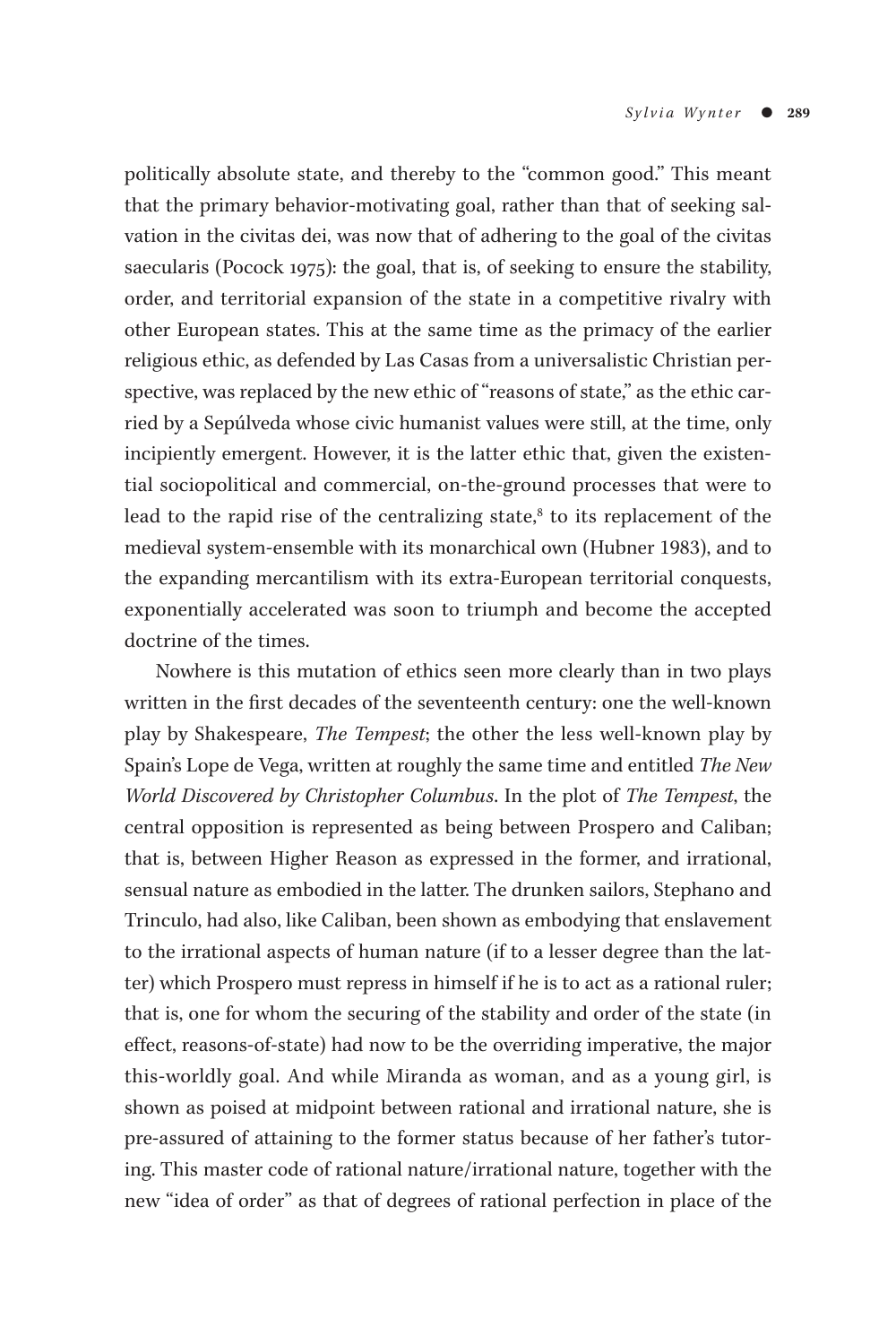earlier degrees of spiritual perfection, is also seen to be at work in Lope's play, even where syncretized with the earlier religious ethic within the context of Spain's Counter Reformation order of discourse. There, the rational/irrational master code contrasts the rational Christian king and queen of Spain, Ferdinand and Isabel, as opposed, on the one hand, to the "irrational" Moorish prince of Granada—who is shown dallying with the sensual pleasures of love while Ferdinand and Isabel capture Granada, displacing him ("Orientalism" has an even longer history than Said has traced!)—and on the other, and most totally so,<sup>9</sup> to the "irrational" because tyrannical Arawak cacique who, because of his forcible abduction of the bride-to-be of one of his subjects, is shown to be as justly expropriated of his sovereignty, his lands, and his religion as Caliban is "justly" expropriated of his in The Tempest. In both plays, therefore, the Human Other figures to the generic human embodied in Prospero and in the Catholic king and queen are made to embody the postulate of "significant ill" of enslavement to the lower, sensory aspects of "human nature." At the same time, the generic human bearer-figures of the politically rational are made to actualize the new, transumed formulation and its conception of freedom as having no longer mastery over Original Sin (as well as over those Enemies-of-Christ who as such remain enslaved to it), but rather of mastery over their own sensory, irrational nature—and, as well, of all those Human Other categories who, like Shakespeare's Caliban and Lope de Vega's Dulcanquellín, are stigmatized as remaining totally enslaved to theirs.

But perhaps what Shakespeare's Reformation play reveals, more clearly than does Lope de Vega's Counter Reformation one, is the profound shift in the grounds of legitimacy of which Sepúlveda had been the proponent in the 1550s dispute with Las Casas, and that were now being instituted in early seventeenth-century Western Europe. That is, the shift in the terms by which the latter's ongoing expropriation of New World lands and the subsequent reduction of the indigenous peoples to being a landless, rightless,<sup>10</sup> neo-serf work force—together with the accelerated mass slave trade out of Africa to the Americas and the Caribbean and the instituting of the large-scale slave plantation system that that trade made possible—will be made to seem just and legitimate to its peoples. In addition, the way in which this shift will be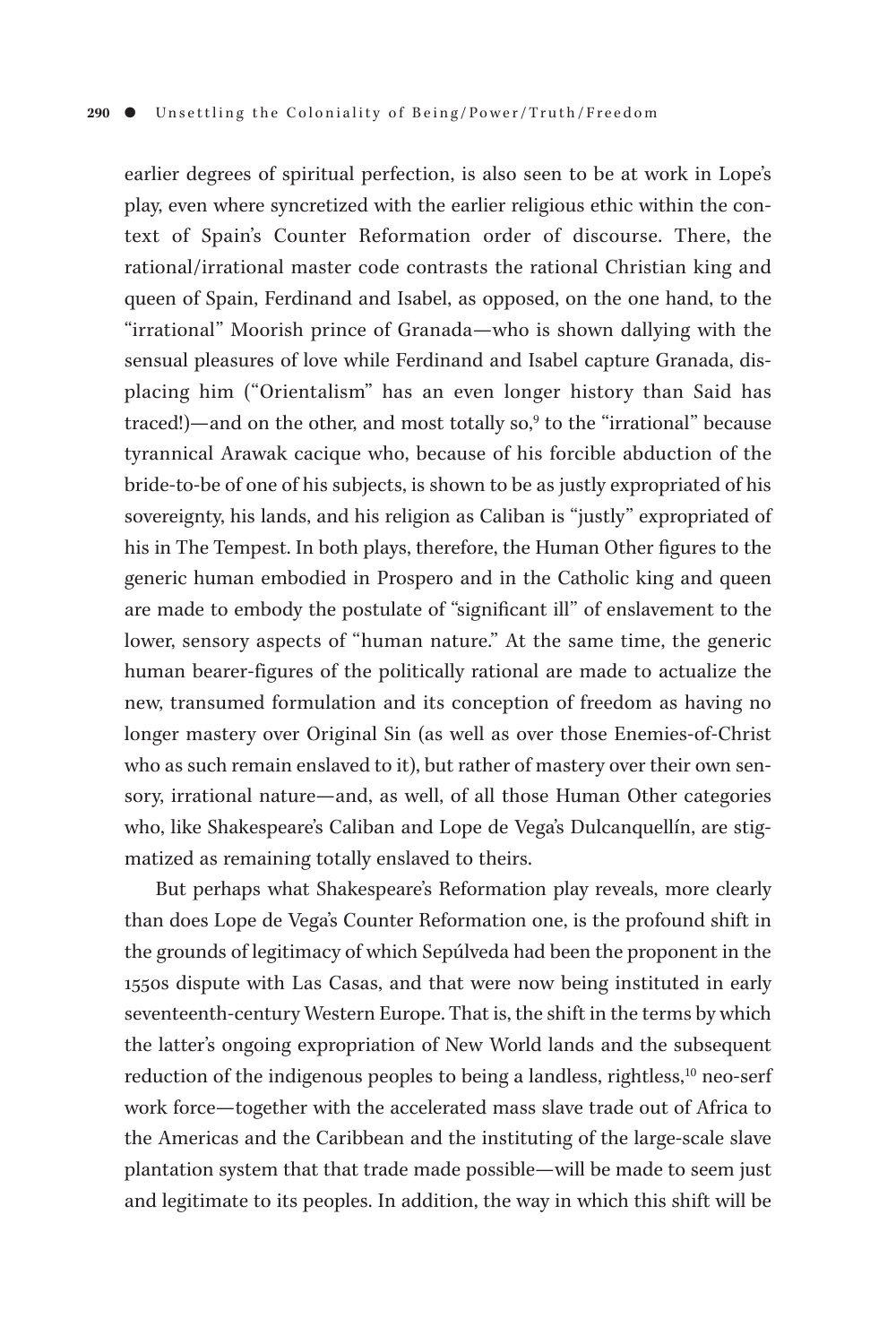linked to another shift (one by which Western Europe's categorization of the "Indians" and "Negroes" in now secular rather than in the earlier religious terms of Otherness: the new terms, therefore, of Quijano's "Racism/ Ethnicism" complex) will be effected.

As Valentin Mudimbe documents in his *The Invention of Africa* (1988), beginning in 1444 with the Portuguese landfall on the shores of Senegal West Africa, all the actions that were to be taken by European-Christians—their enslavement of non-Christians whom they first classified in theological terms as Enemies-of-Christ, whether those of Africa or those of the New World, together with their expropriation of the lands of the peoples on both continents (limitedly so, at that time, in the case of Africa; almost totally so in the case of the Americas)—were initially seen as just and legitimate in Christian theological terms. In these terms, all the concessions of non-European lands by the pope to the Portuguese and Spanish sovereigns were effected by means of several papal bulls that defined these lands as ones that, because not belonging to a Christian prince, were terra nullius ("the lands of no one"), and so legitimately expropriated by Christian kings (Mudimbe 1988). In other words, they were so seen within the terms of the adaptive truth-for of their "local culture's" still hegemonic descriptive statement of the human, and of the order of knowledge to which that statement gave rise. And, therefore, as the truth of the "single culture" in whose theocentric terms they thought and acted (Epstein 1993), whose truth they believed to be as supernaturally ordained as we now believe ours to be "objective" because, ostensibly, supraculturally true.

This means that the large-scale accumulation of unpaid land, unpaid labor, and overall wealth expropriated by Western Europe from non-European peoples, which was to lay the basis of its global expansion from the fifteenth century onwards, was carried out within the order of truth and the self-evident order of consciousness, of a creed-specific conception of what it was to be human—which, because a monotheistic conception, could not conceive of an Other to what it experienced as being human, and therefore an Other to its truth, its notion of freedom. Its subjects could therefore see the new peoples whom it encountered in Africa and the New World only as the "pagan-idolators," as "Enemies-of-Christ" as the Lack of its own nar-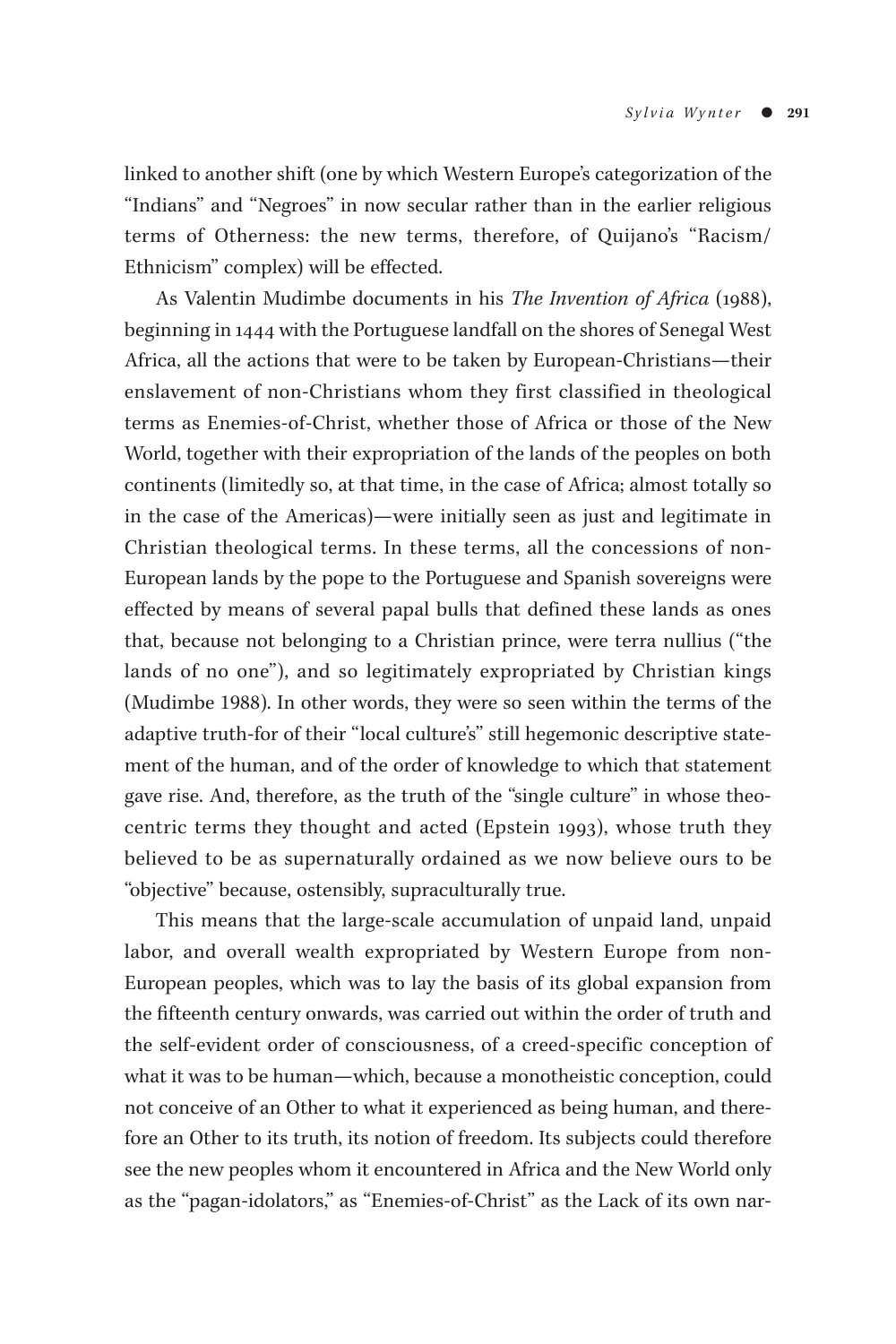rative ideal. This was consequential. It set in motion the secularizing reinvention of its own matrix Christian identity as Man. The non-Europeans that the West encountered as it expanded would classify the West as "abnormal" relative to their own experienced Norm of being human, in the Otherness slot of the gods or the ancestors. This was the case with the Congolese who, seeing the white skin of the Europeans as a sign of monstrous deviance to their Bantu genre/norm of being human, classified them together with their deceased ancestors (Axelson 1970). For the Europeans, however, the only available slot of Otherness to their Norm, into which they could classify these non-European populations, was one that defined the latter in terms of their ostensible subhuman status (Sahlins 1995).

The creation of this secular slot of Otherness as a replacement for the theocentric slot of Otherness in which non-European peoples had been classified in religious terms as Enemies-of-Christ, pagan-idolators, thereby incorporating them into the theological system of legitimacy—which, as set out in the papal bulls from the 1455 Romanus Pontifex onwards, had provided the framework in whose terms their ostensibly "lands of no one/terra nullius" had been seeable as justly expropriable, and they themselves justly enslavable as such pre-classified populations—was taking place, however, in the wider context of the overall sociopolitical and cultural transformation that had been set in motion in Western Europe from the Renaissance onwards, one correlated with the challenge of the then ascendant modern European monarchical state to the centralizing post-Gregorian hegemony of the Church.

In this context, Anthony Pagden has excellently documented the shift that would eventually take place in the grounds of legitimacy in whose terms Europeans were to see themselves as justly expropriating the lands and living space of the indigenous peoples of the New World. This shift, as he shows, would occur as a direct result of the fact that while, at first, the Spanish state had depended on the pope's having divided up the New World between Spain and Portugal, doing this in exchange for the promise that their respective states would help to further the evangelizing mission of Christianity, the Spanish sovereigns had soon become impatient with the papacy's claim to temporal as well as to spiritual sovereignty. In conse-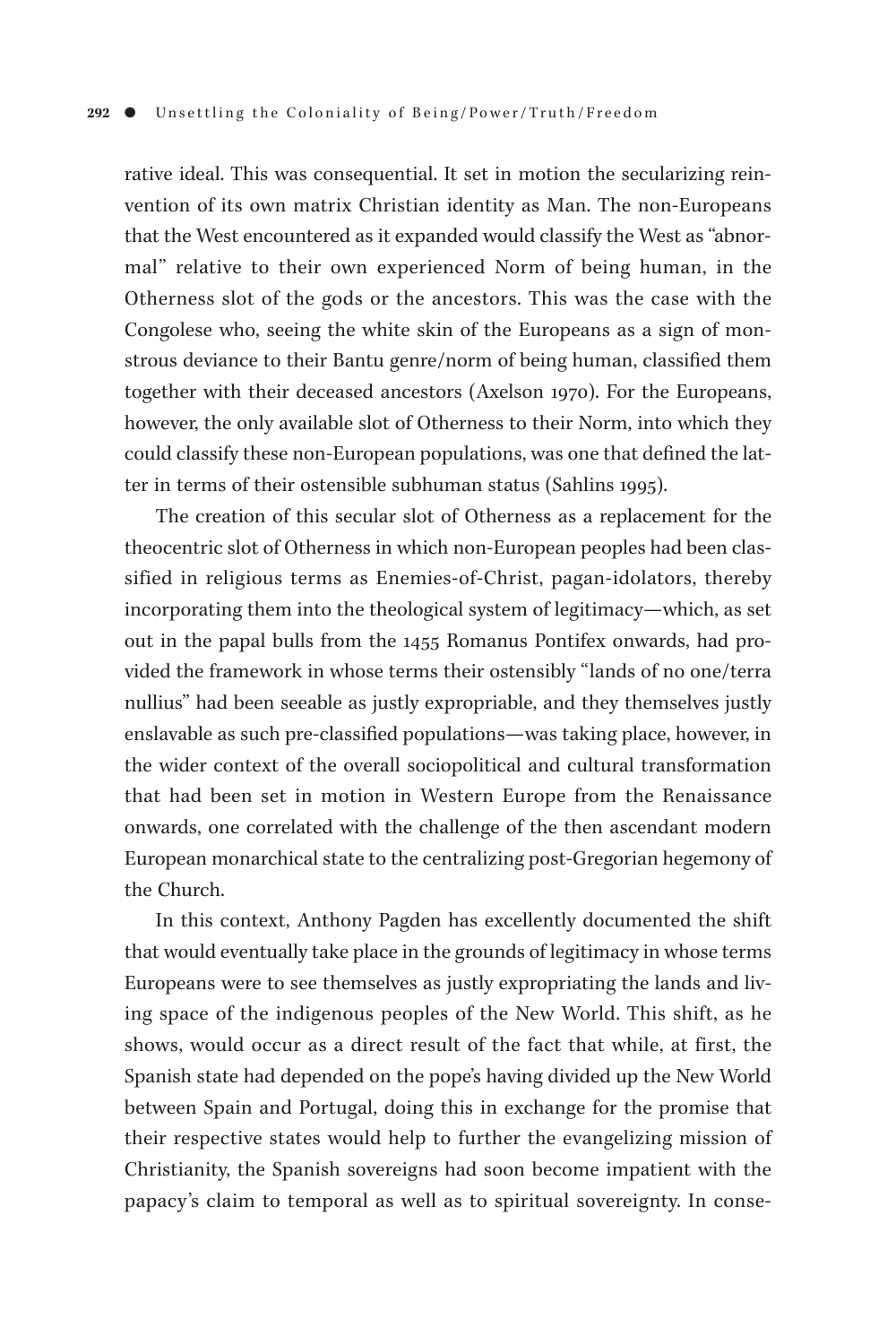quence, King Ferdinand of Spain, wanting to claim temporal sovereignty for himself as he set out to institute the first Western European world empire, had summoned several councils comprised of jurists and theologians. He had then given them the mandate that they should come up with new grounds for Spain's sovereignty, which moved outside the limits of the sovereignty over the temporal world claimed by the papacy.

The fact that the theological grounds of the legitimacy both of Spain's sovereignty over the New World and of its settlers' rights to the indigenous people's lands (as well as of the latter's right, in the early period, to carry out slave-trading raids on the American mainland) had come upon a central obstacle made this matter all the more urgent. The obstacle was this: all the basic concepts of the theological system of legitimation—i.e., that the lands of non-Christian princes were terra nullius and as such justly expropriable by Christian princes; that the indigenous peoples could be enserfed or even enslaved where necessary—had come to founder upon a stubborn fact. This was that the indigenous peoples of the New World could not be classified as Enemies-of-Christ, since Christ's apostles had never reached the New World, never preached the Word of the Gospel to them. Which meant that because they could not have ever refused to hear the Word, they could not (within the terms of the orthodox theology of the Church) be classified as Christ-Refusers, their lands justly taken, and they themselves enslaved and/or enserfed with a "just title."

The life-long struggle of Bartolomé de Las Casas, the Spanish missionary priest, in the wake of his 1514 conversion experience, to save the Caribbean Arawaks from the ongoing demographic catastrophe that followed both their infection by new diseases to which they had no immunity and their subjection to the harsh, forced-labor regime of the Spaniards was a struggle waged precisely on the basis of the fact that such subjection could not be carried out with a "just title." This was, therefore, to lead him to make a fateful proposal, one that was to provide the charter of what was to become the Black-diasporic presence in the Americas. This proposal was that African slaves, whom he then believed to have been acquired with a just title, should be brought in limited numbers as a labor force to replace the Indians. This proposal, which kick-started what was to be the almost four-centuries-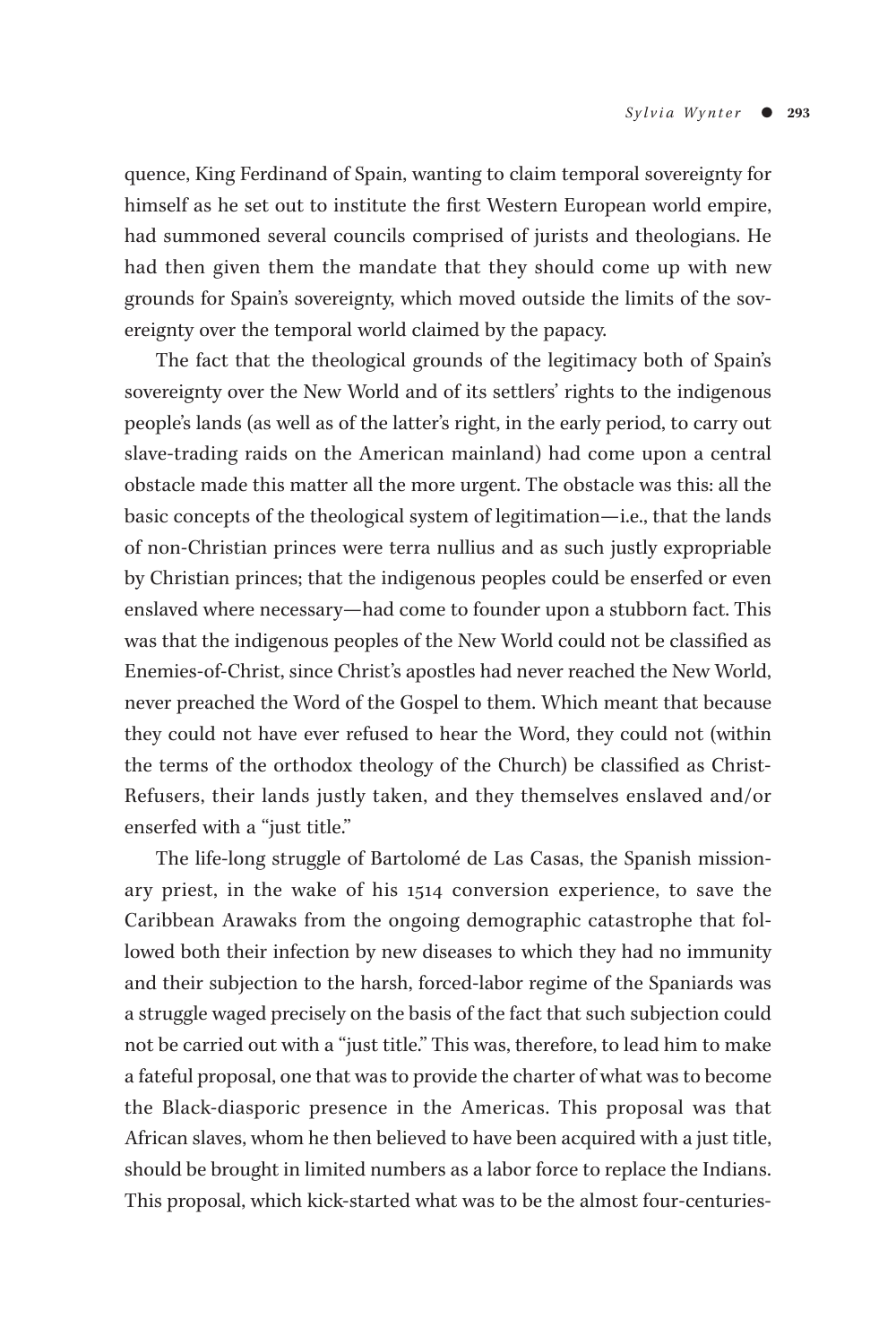long slave trade out of Africa, had therefore been the result of his struggle not to replace "Indians with Africans," as Liberal historians who think in biocentric, classificatory terms would have it—but rather, within the theological terms in which Las Casas thought and fought, to replace those whom he knew from first hand to have been enslaved and enserfed outside the "just title" terms of orthodox Christian theology with others whom, as he thought at the time, had been acquired within the terms of those "just titles." The cited passage (see Las Casas guide-quote) reveals that Las Casas, when he later found out that the African slaves had been no less ruthlessly acquired outside the terms of the same just titles than had been the Indians, was to bitterly repent of his proposal. But by then, the mass slave trade from Africa across the Atlantic that would give rise to today's transnational Black Diaspora had taken on a life and unstoppable dynamic of its own.

Las Casas had thought and acted in the terms of his Christian evangelizing imperative. The Spanish state's primary imperative, however, was that of its territorial expansion, of realizing its imperial goals of sovereignty over the new lands. Its jurists had, in this context, at first attempted to get around the Enemies-of-Christ obstacle by means of a judicial document called "The Requisition" ("Requerimento"). A hybridly theologico-juridical document, written in Latin, the Requisition was supposed to be read out to groups of assembled indigenes by a notary who was to accompany any slave-raiding, land-expropriating expedition that sailed from the first settled Caribbean islands to the mainland. This document was intended to ensure that the indigenes in question literally heard the Word of the Christian Gospel, so that they could then be later classified as having refused it, and therefore as Enemies-of-Christ. The document proclaimed to the indigenes that Christ, who was king over the world, had granted this sovereignty to the pope, who had in turn granted the lands of their "barbarous nations" to the king of Spain, who had sent the expedition members as his emissaries. The expeditionaries had been sent to give the indigenes the choice of accepting the king of Spain's sovereignty over their lands, together with their acceptance of Christ's Word and, with it, of conversion to Christianity. If they accepted the king's sovereignty together with conversion, they would be unharmed. Should they refuse (thereby making themselves Christ-Refusers and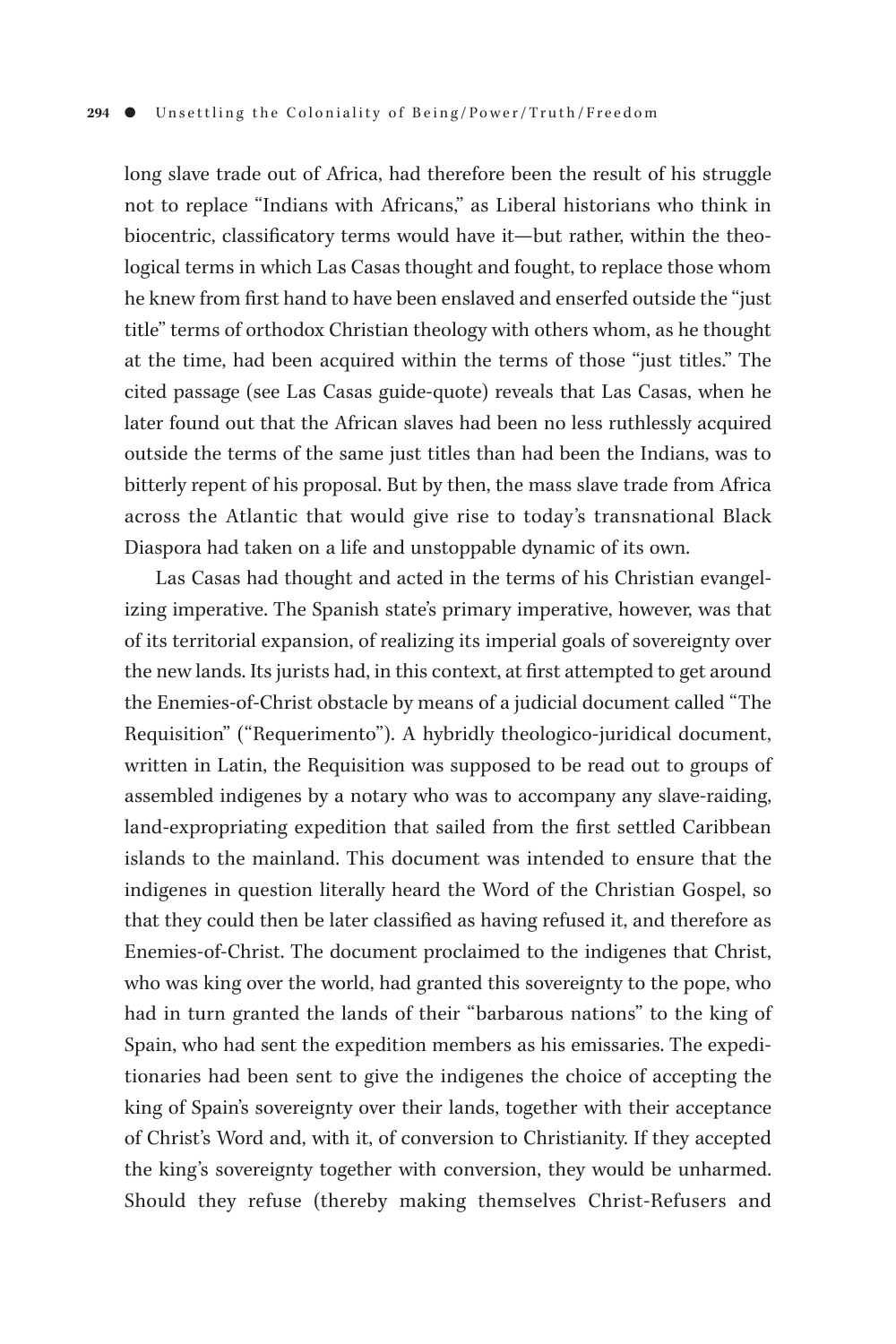Enemies-of-Christ), they would be attacked, captured, justly enslaved—their lands justly expropriated. If Las Casas was to write that on reading this document he did not know whether to laugh or cry, the reported reply by the Cenú peoples on the mainland to one such expedition opens a transcultural cognitive frontier onto the way in which, to use Marshall Sahlins' phrase (if somewhat inverting its meaning) "natives think" (Sahlins 1990), and lawlikely so within the terms of their/our order-specific modes of adaptive cognition-for, truth-for.

Seen from hindsight, what the Cenú are saying (see Cenú/Greenblatt guide-quote) is that, outside the "local cultural" field of what was then Western Europe, and therefore outside the adaptive truth-for terms of its monarchical-Christian genre of being human, the speech of the Requisition was "mad and drunken": speech that was meaningless. Since it was only in the terms of what could seem just and legitimate to a specific genre of being human that the lands of non-Christian and non-European peoples could have been seen as the pope's to give, or the king of Castile's to take. What is of specific interest here is not only that it was this initial, large-scale, onesided accumulation of lands, wealth, power, and unpaid labor by the West that was to provide the basis for today's 20/80 wealth and power ratio between the world's peoples, but also that this primary accumulation had been effected on the basis of a truth-for, or system of ethno-knowledge, that was no less non-veridical outside the viewpoint of its subjects than the premise the Portuguese and Columbus's voyages had only recently disproved—i.e., the premise that the Earth was nonhomogeneously divided into habitable within God's Grace and uninhabitable outside it. Seeing that what we also come upon is the nature of our human cognitive dilemma, one that is the very condition of their/our existence as hybridly nature-culture beings, the dilemma is how, in Epstein's terms, we can be enabled to free ourselves from our subordination to the one culture, the one descriptive statement that is the condition of us being in the mode of being that we are (Epstein 1993).

That vast dilemma, which is that of our still-unresolved issue of consciousness (McGinn 1999) was one that Las Casas brilliantly touched upon when, referring to the Aztecs' practice of human sacrifice, he stated that a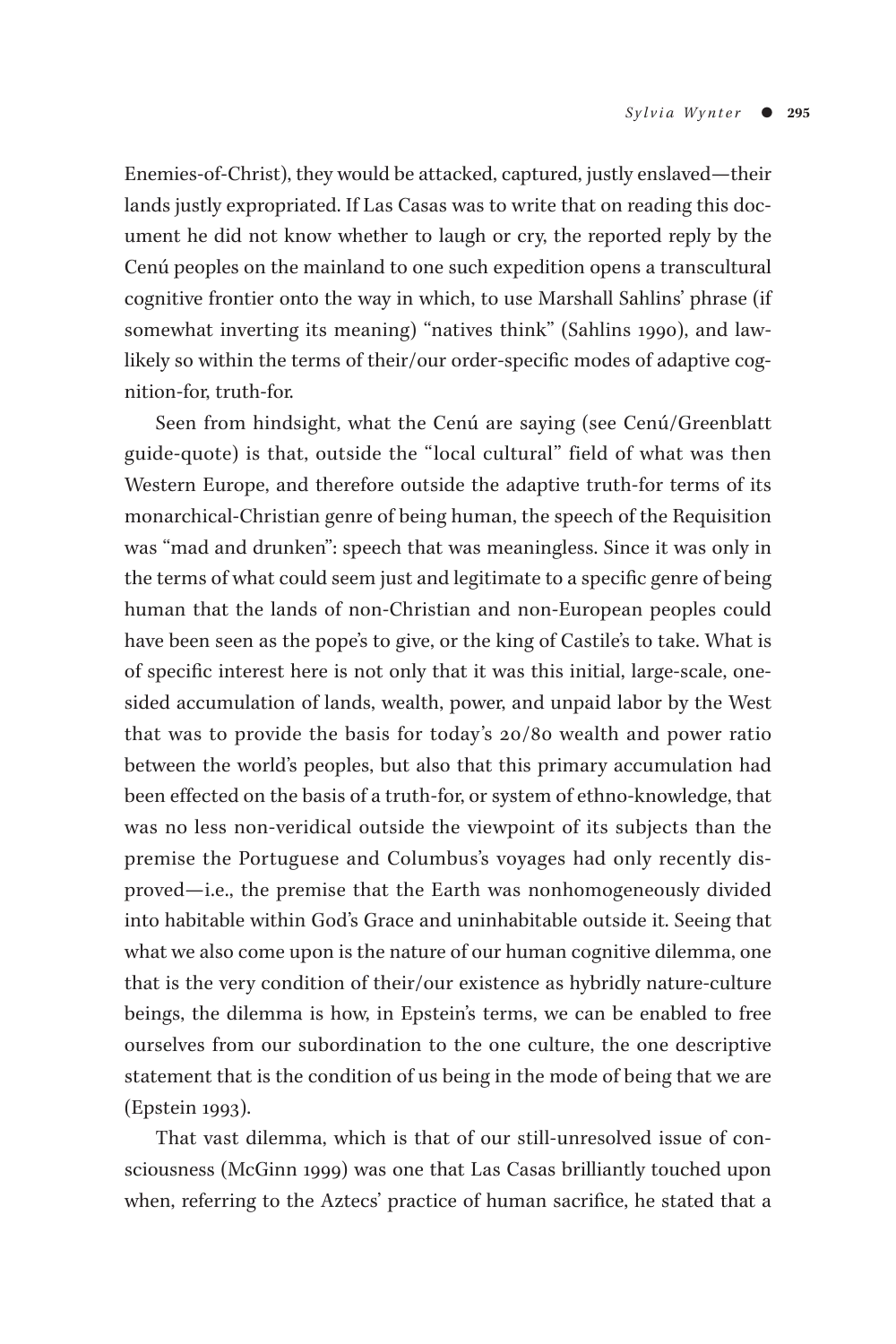mistaken (i.e., adaptive) consciousness/conscience impels and obliges no less than does a true one. However, not only the Cenú Indians, but the Spaniards themselves had also come to realize the invalid nature of their attempt to get around the theological concept of Enemies-of-Christ. In consequence, as Pagden tells us, the Spanish Crown had, from early on, initiated the adoption of new grounds of legitimacy that were to eventually make the Requisition document unnecessary. The councils of jurists/theologians that King Ferdinand set up for this purpose had come up with a formula that, adopted from *The Politics* of Aristotle, would not only enable the master trope of Nature (seen as God's agent on Earth) to take the latter's authoritative place, but would also effect a shift from the Enemies-of-Christ/Christ-Refusers system of classification to a new and even more powerfully legitimating one. It was here that the modern phenomenon of race, as a new, extrahumanly determined classificatory principle and mechanism of domination (Quijano 2000), was first invented, if still in its first religio-secular form. For the indigenous peoples of the New World, together with the massenslaved peoples of Africa, were now to be reclassified as "irrational" because "savage" Indians, and as "subrational" Negroes, in the terms of a formula based on an a-Christian premise of a by-nature difference between Spaniards and Indians, and, by extrapolation, between Christian Europeans and Negroes. This neo-Aristotelian formula had been proposed by the Scottish theologian John Mair.

A new notion of the world and "idea of order" was being mapped now, no longer upon the physical cosmos—which beginning with the fifteenthcentury voyages of the Portuguese and Columbus, as well as with the new astronomy of Copernicus, was eventually to be freed from having to serve as a projected "space of Otherness," and as such having to be known in the adaptive terms needed by human orders to represent their social structures as extrahumanly determined ones. Instead, the projected "space of Otherness" was now to be mapped on phenotypical and religio-cultural differences between human variations and/or population groups, while the new idea of order was now to be defined in terms of degrees of rational perfection/imperfection, as degrees ostensibly ordained by the Greco-Christian cultural construct deployed by Sepúlveda as that of the "law of nature," "nat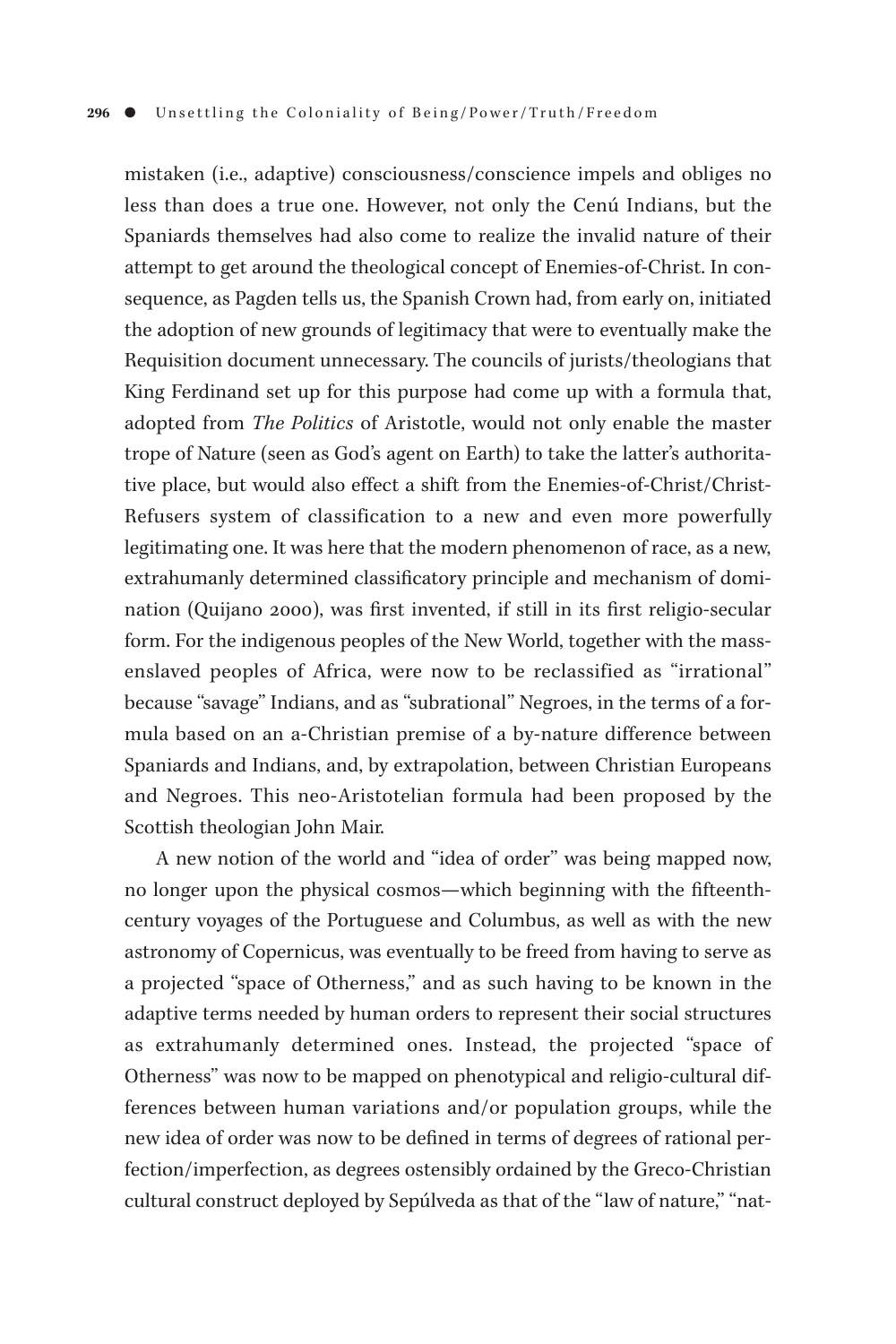ural law": as a "law" that allegedly functioned to order human societies in the same way as the newly discovered laws of nature served to regulate the processes of functioning of physical and organic levels of reality.

It is, therefore, the very humanist strategy of returning to the pagan thought of Greece and Rome for arguments to legitimate the state's rise to hegemony, outside the limits of the temporal sovereignty claimed by the papacy, that now provides a model for the invention of a by-nature difference between "natural masters" and "natural slaves," one able to replace the Christian/Enemies-of-Christ legitimating difference. For while Mair does not specifically use the term rational, the thesis of a by-nature difference in rationality (one transumed today into a by-Evolution "difference" in a substance called I.Q.) was to be central to the new legitimation of Spain's right to sovereignty, as well as of its settlers' rights both to the land and to the labor of the Indians. With, in consequence, the institution of the encomienda system, which attached groups of Indians to settlers as a neoserf form of labor, together with the institution of the slave plantation system manned by "Negroes" coming to centrally function so as to produce and reproduce the socioeconomic and ontological hierarchies of the order as if indeed they had been mandated by the ostensibly extrahuman agency of "natural law."

For the settlers—as well as for their humanist royal historian and chaplain, Ginés de Sepúlveda, who defended their claims (against the opposition of the Dominican missionaries and, centrally so, of Las Casas, who sought to put an end to the encomienda labor system)—the vast difference that existed in religion and culture between the Europeans and the indigenous peoples was clear evidence of the latter's lack of an ostensibly supracultural natural reason. The quite Other form of life and mode of being human of the indigenous peoples were therefore simply seen by the Spaniards as the irrational Lack of their own. So that even when confronted, as in the case of the Aztecs, with the latter's complex and well-organized imperial civilization one, however, based on the central institution of large-scale human sacrifice—Sepúlveda was able to argue that this practice by itself was clear evidence of the Aztecs' lack of "natural reason": of their having therefore been determined by "natural law" to be the "natural slaves" of the Spaniards.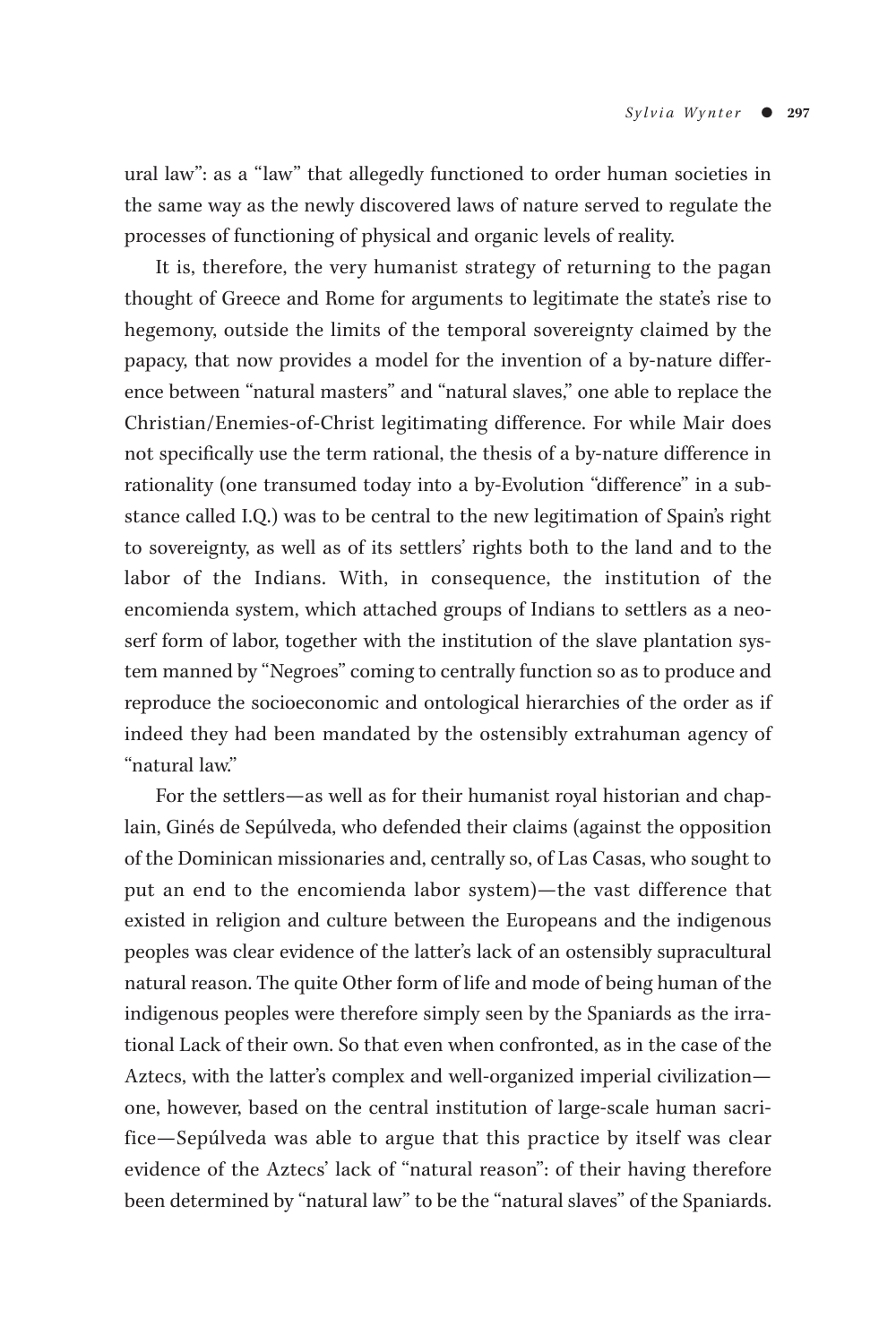In opposition to this thesis, and from the perspective of his own universalist Christianity and evangelizing imperative, Las Casas was to put forward, in his formal dispute with Sepúlveda in 1556, one of the earliest attempts at a transcultural mode of thinking—one that was almost heretical to his own Christian religious beliefs. He had counter-argued that the Aztec practice of human sacrifice was a religious practice that, rather than giving proof of the Aztecs' lack of rational reason, proved itself to be an error of reason itself. This, given that to the Aztecs human sacrifice, "the sacrifice of innocents for the good of the commonwealth," was a practice that was not only seen by them to be a legitimate, just, and rational act, but was also one that had seemed to them to be a pious and virtuous one. In effect, an act that had been seen as being as righteous and virtuous by the Aztecs in their adaptive truth-for terms (based on their having mistaken, from Las Casas's Christian perspective, their false gods for the true One) as the Spanish settlers' expropriation of the indigenous peoples' lands and the enserfment of their lives/labor would come to seem just and legitimate to them within the adaptive truth-for and incipiently secular terms of the new "reasons-ofstate" legitimation now being put forward by Sepúlveda.

The universally applicable Christianity in the terms of whose schema of Divine Election and Damnation Las Casas waged his struggle (terms that, once he had been informed by his fellow Portuguese missionaries of the unjust and rapacious methods used by the Portuguese to acquire African slaves, would lead him to confess that his proposal put his own soul in mortal danger), and the identity that he had experienced as primary—that of being a Christian (an identity that had impelled him to do "all that one ought to as a Christian," which for him had centrally included making use of the state as a means of evangelizing the Indians) were increasingly being made secondary. This at the same time as the new identity of the "political subject" (one defined by a "reasons-of-state ethic," which instead used the Church for its own this-worldly purpose) came to take center stage—the new identity of which intellectuals like Sepúlveda were now the bearers.

In consequence, the humanist counter-discourse of the latter, which functioned in the terms of this new descriptive statement and of its "reasons-of-state ethic," now became the new "common sense" (as we see it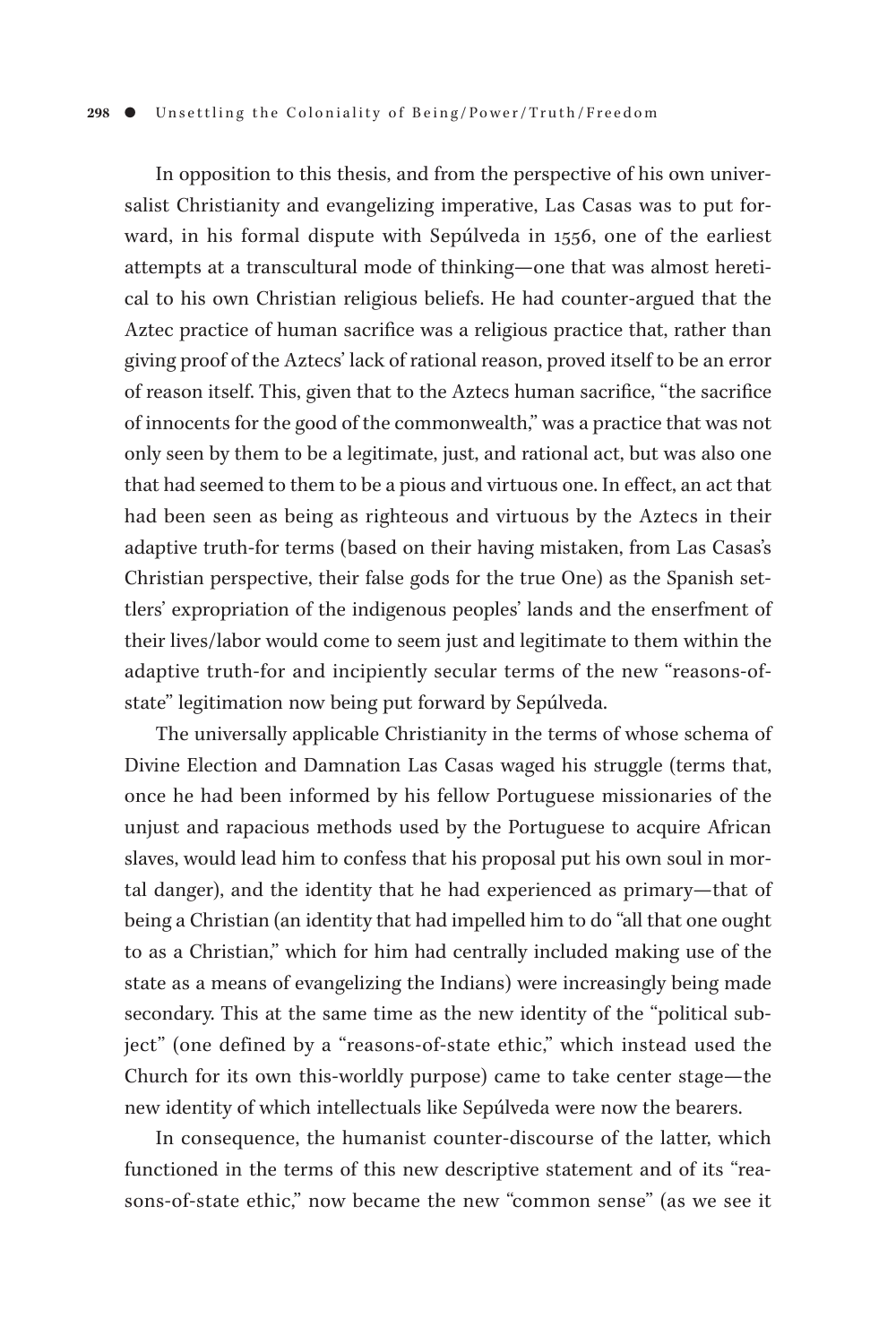enacted in Shakespeare's *The Tempest*) of the pre-Enlightenment, pre-Darwinian era. It was therefore within the terms of this new "common sense"—and in the context of his defense of the settlers' rights to the lands and enserfed labor of the indigenous peoples, as well as of the Crown's right to wage just war against the latter if they resisted its sovereignty—that Sepúlveda further elaborated Mair's proposed legitimating of neo-Aristotelian by-nature difference, defining it as one based not only on differential degrees of rationality, but also as being human, of humanity.

Here we see the fatal error attendant on the West's degodding of its religious Judeo-Christian descriptive statement of the human at its clearest. While, as Christians, Westerners could see other peoples as also having gods (even if, for them, necessarily "false" ones as contrasted with their "true" and single One), as subjects defined by the identity Man, this could no longer be the case. Seeing that once its "descriptive statement" had been instituted as the only, universally applicable mode of being human, they would remain unable, from then on until today, of (to paraphrase Lyotard) conceiving an Other to what they call human (Lyotard 1990). And where the matrix Christian conception of the human, which not only knew itself to be creedspecific, but which had also been one carried by a Church that had been engaged for hundreds of years in Europe itself in the Christianizing conversion of pagan peoples, had compelled its missionaries to engage in transcreedal, transcultural modes of cognition, even where transforming the pagan gods into the satanic figure of their Christian Devil—for the humanists' "Man," overrepresented as the supracultural, super-creedal human itself, this was not possible. Hence the logic by which, for the humanist Sepúlveda, the religious practices of the Aztecs were, so to speak, "crimes against humanity," breaches of the ostensible universally applicable "natural law,"a law that imposed a by-nature divide between "civilized" peoples (as true generic humans who adhered to its Greco-European cultural construct) and those, like the indigenous peoples of the Americas and the Caribbean, who did not. As such, the New World peoples had to be seen and constructed, increasingly by all Europeans, in neo-Sepúlvedan terms as forms of Human Otherness, if to varying degrees, to a now secularizing West's own. And while a Las Casas, in the context of his struggle against both Mair's and Sepúlveda's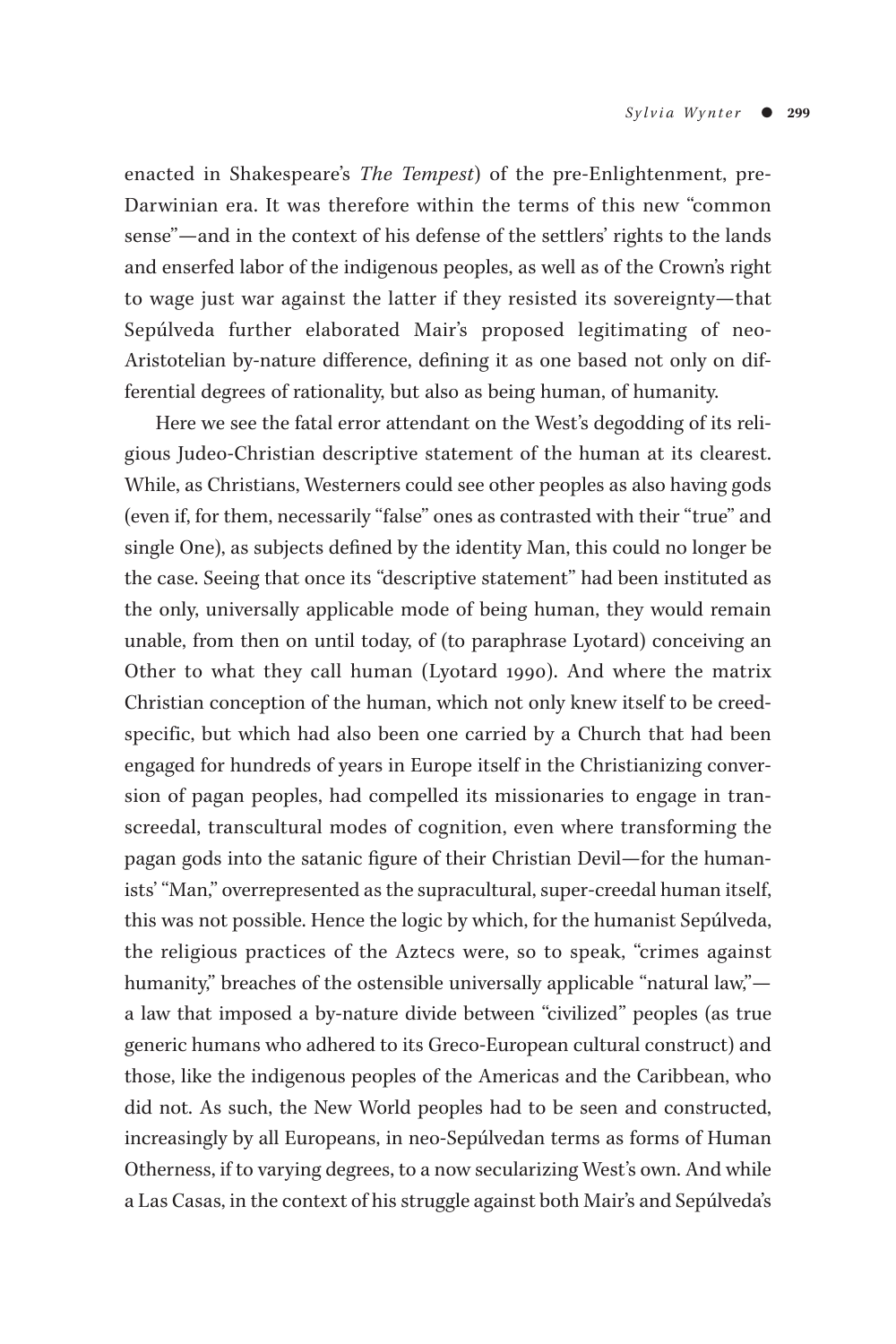theses, would see, from his own universalist-Christian perspective, that their systemic classifying of the indigenous peoples as "by nature" different from, and inferior to, the Spaniards, and as almost subhuman—that further, their (in his terms) deliberate "slandering" of an entire population, of a "large part of God's Creation" had the directly instrumental purpose of subordinating the peoples whom they slandered in order to expropriate their lands and to reduce them as a population to enserfed encomienda labor (to render them, in Peter Carlo's term, landless and rightless)—this "slandering" was nevertheless not arbitrary.

Instead, it was a constitutive part of the new order of adaptive truth-for that had begun to be put in place with the rise to hegemony of the modern state, based on the new descriptive statement of the human, Man, as primarily a political subject—of, therefore, the West's own self-conception. As a result, seen from a transcultural perspective in the context of the "local cultural field" of a Judeo-Christian/Latin-Christian Europe that was in the process of reinstituting itself as the secular imperial entity, the West, this "slandering" both of Indians and of Negroes can be seen in its precise role and function. That is, as a lawlike part of the systemic representational shift being made out of the order of discourse that had been elaborated on the basis of the Judeo-Christian Spirit/Flesh organizing principle (one in whose logic the premise of nonhomogeneity, articulating its master code of symbolic life and death, had been mapped onto the physical cosmos) to the new rational/irrational organizing principle and master code. And as one whose foundational premise of nonhomogeneity, which was now to be mapped onto a projected, ostensibly divinely created difference of substance between rational humans and irrational animals, would also come to be mapped at another "space of Otherness" level. This level was that of a projected Chain of Being comprised of differential/hierarchical degrees of rationality (and thereby, as shown in the quote from Sepúlveda, of humanity) between different populations, their religions, cultures, forms of life; in other words, their modes of being human. And while the West placed itself at the apex, incorporating the rest (the majority of whom it would come to dominate in terms of their differential degrees of distance from, or nearness to, its now hegemonic, secularizing, and single own), and was to legitimate its relation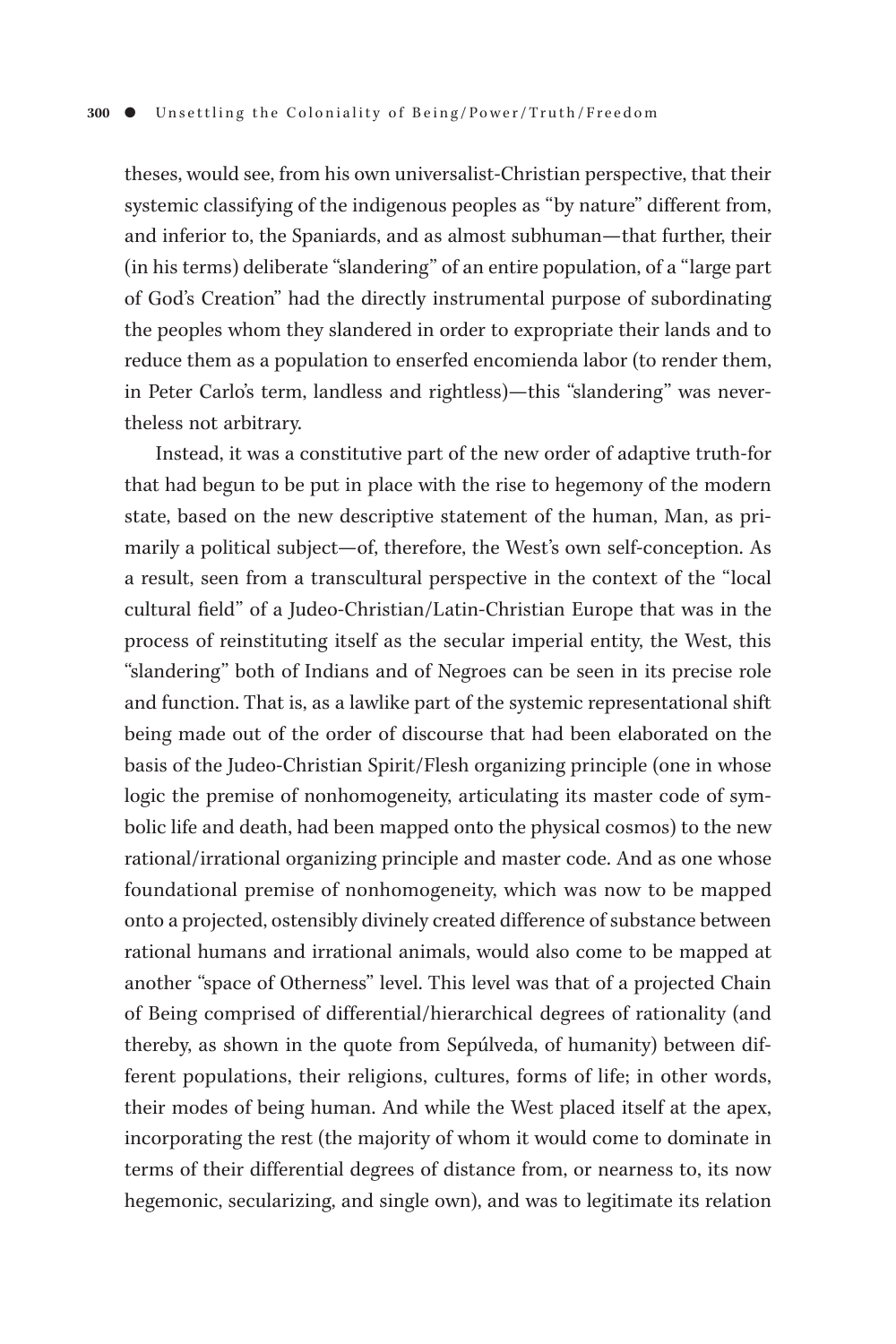of dominance over them all in the terms of its single culture's adaptive truthfor, it was to be the figure of the Negro (i.e., the category comprised by all peoples of Black African hereditary descent) that it was to place at the nadir of its Chain of Being; that is, on a rung of the ladder lower than that of all humans, lower even than that of Sepúlveda's New World homunculi.

While "indios" and "negros," Indians and Negroes, were to be both made into the Caliban-type referents of Human Otherness to the new rational selfconception of the West, there was also, therefore (as Poliakov notes), a marked differential in the degrees of subrationality, and of not-quite-humanness, to which each group was to be relegated within the classificatory logic of the West's ethnocultural field. From the beginning, it would be the "Negroes" who would be consigned to the pre-Darwinian last link in the Chain of Being—to the "missing link" position, therefore, between rational humans and irrational animals. And while the fact that the "Indians" were, by the late 1530s, declared to be de jure, if not altogether de facto, free (and as such vassals of the Crown like the Spaniards, if still secondary "native" ones) at the same time as the "Negroes" would continue to constitute the only outrightly enslaved labor force, and this fact was a partial cause of this differential, there was an additional major and powerful factor. This factor was that of the role that the black skin and somatotype of peoples of African hereditary descent had been made to play, for centuries, in the elaboration of monotheistic Christianity, as well as in all three monotheisms, all of which had been religions instituted by population groups who were white-skinned, or at least, not black-skinned. With the result that the intellectuals of these groups, in developing the symbolic systems of their monotheistic creeds, had come to define these symbols in the terms of their own somatotype norm, in the same way as the Bantu-Congolese had done in developing their polytheistic own. An account of the early seventeenth-century kingdom of the Congo, written by a Spanish Capuchin missionary priest (Father Antonio de Teruel), reveals the above parallel, thereby providing us with a transgenreof-the-human, transcultural perspective.

The indigenous peoples of the Congo," Teruel wrote, "are all black in color, some more so, some less so. Many are to be seen who are the color of chestnut and some tend to be more olive-colored. But the one who is of the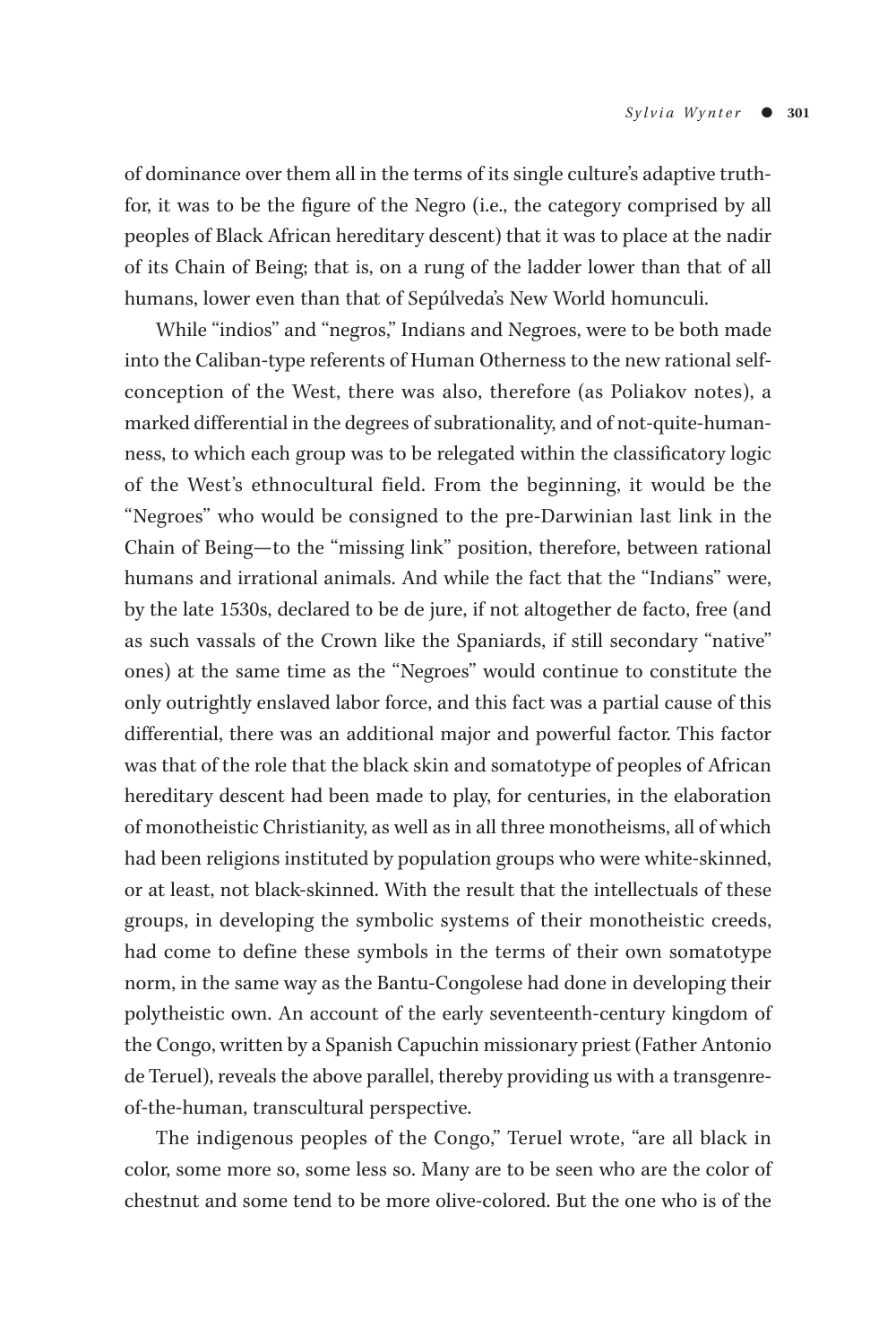deepest black in color is held by them to be the most beautiful. Some are born somewhat light-skinned, but as they grow older they become darker and darker. This occurs because their mothers make use of the artifice of an ointment . . . with which they anoint their infants, exposing them once they have been anointed, to the rays of the sun, then leaving them there for long periods, and repeating this action over and over ..." (Teruel 1663-64; emphasis added)

Given the fact that a black skin is so highly regarded among them, we Europeans appear ugly in their eyes. As a result, children in those areas, where a white has never been seen before, would become terrified, fleeing in horror from us, no less than our children here are terrified by the sight of a black also fleeing in horror from them. But they do not want us to call them negroes (negros) but Blacks (Prietos); amongst them only slaves are called negroes and thus amongst them it is the same things to say negro as to say slave" (Teruel (1663-1664) Ms. 3533:3574).

Unlike the Bantu-Congolese ethno-specific conception, however, the monotheists had projected their respective creeds as universally applicable ones, defining their God(s) and symbol systems as the only "true" ones. This was to be even more the case with respect to Christianity from the time of the Crusades onwards. With the result that, as the historian Fernández-Armesto noted in his description of the "mental horizons" of Christian Europeans at the time of their fourteenth-century expansion into the Mediterranean, followed by their expansions into the Atlantic, in the terms of those "horizons," Black Africans had been already classified (and for centuries before the Portuguese landing on the shores of Senegal in 1444) in a category "not far removed from the apes, as man made degenerate by sin." And while the roots of this projection had come from a biblical tradition common to all three monotheisms—that is, "that the sons of Ham were cursed with blackness, as well as being condemned to slavery"—in Europe, it had come to be elaborated in terms that were specific to Christianity. In this elaboration, the "diabolical color," black, had become the preferred color for the depiction of "demons" and the signification of "sin"—the signifying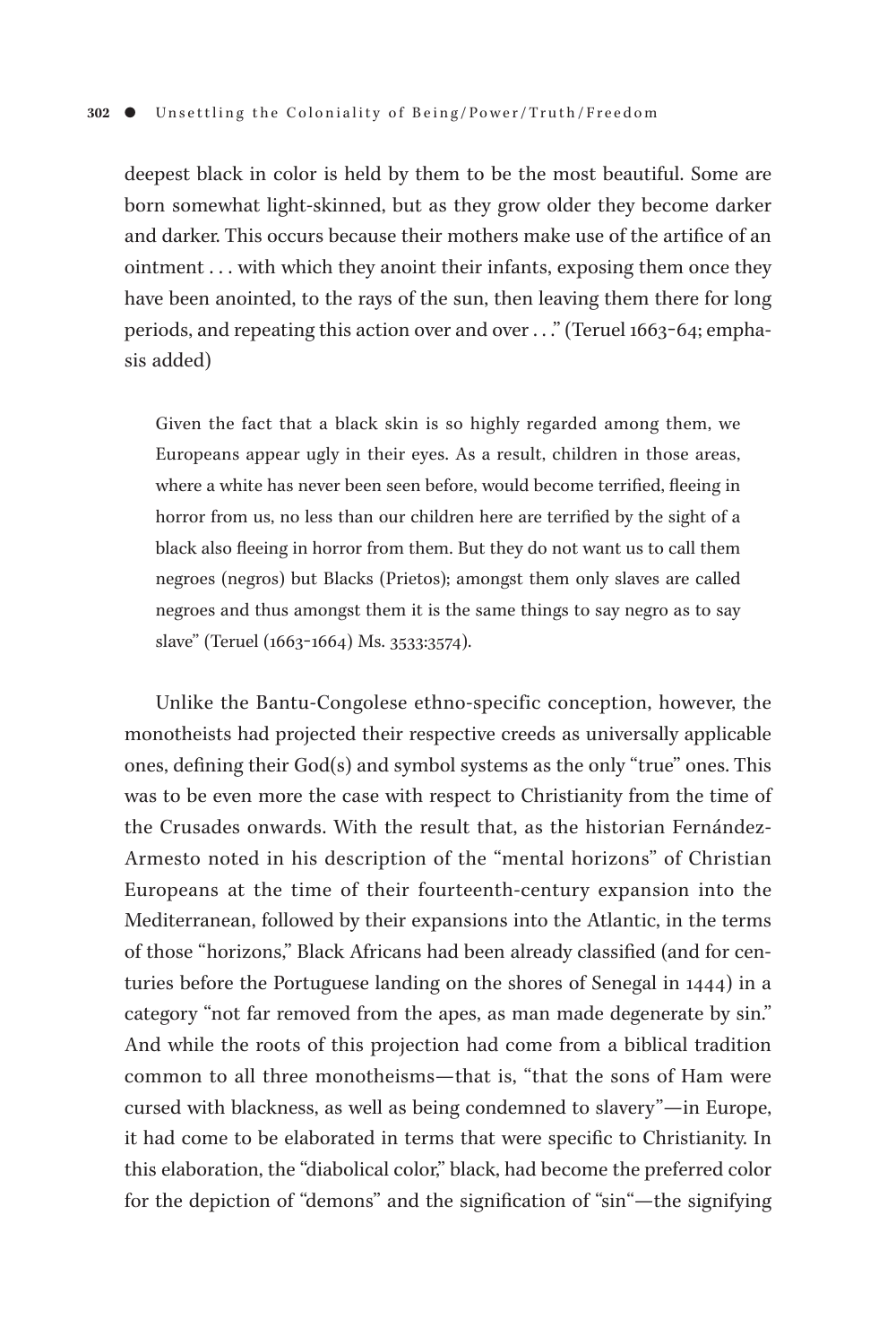actualization, therefore, of Judeo-Christianity's behavior-programming postulate of "significant ill" to its limit degree. So that as a result, in addition to their being co-classified with apes, who "iconographically . . . signified sin," Black Africans were generally thought in "medieval ape lore," a precursor to the theory of Evolution, to be "degenerate" descendants of "true man" (Fernández-Armesto 1987). Because all of these traditions reinforced each other, the "descendants of Ham" classificatory category that was to be deployed by the Europeans at the popular level, once the Enemies-of-Christ justificatory category had been discarded as legitimation of the mass enslavements of Africans (at the official level of Church doctrine, one of the justifications was also that the latter's physical enslavement was a means of saving their souls), would be inextricably linked to Judeo-Christianity's "formulations of a general order of existence," to its descriptive statement of what it was to be a Christian—to be, therefore, in their own conception, the only possible and universally applicable mode of being human, yet as a mode which nonconsciously carried over, as the referent of "normalcy," their own somatotype norm in the same way as their now purely secular and biocentric transformation of Christian, Man, overrepresented as if its referent were the human, now continues to do, even more totally so.

# PART III

*From the Iconography of Sin and the Christian Construction of Being to the Iconography of Irrationality and the Colonial Construction of Being: On the Paradox of the Mutation from Supernatural to Natural Causation.*

Sepúlveda's classification of the peoples of the Americas as homunculi, who—when contrasted to the Spaniards in terms of prudence and reason (ingenium)—are almost "like monkeys to men," can be seen as transuming, or carrying over, the residual iconography of sin into the formulation of the new postulate of "significant ill" as that of being enslaved to the irrational aspects of one's nature. So that, while the iconic figure of the "ape" is maintained because the earlier matrix ontological distinction between the con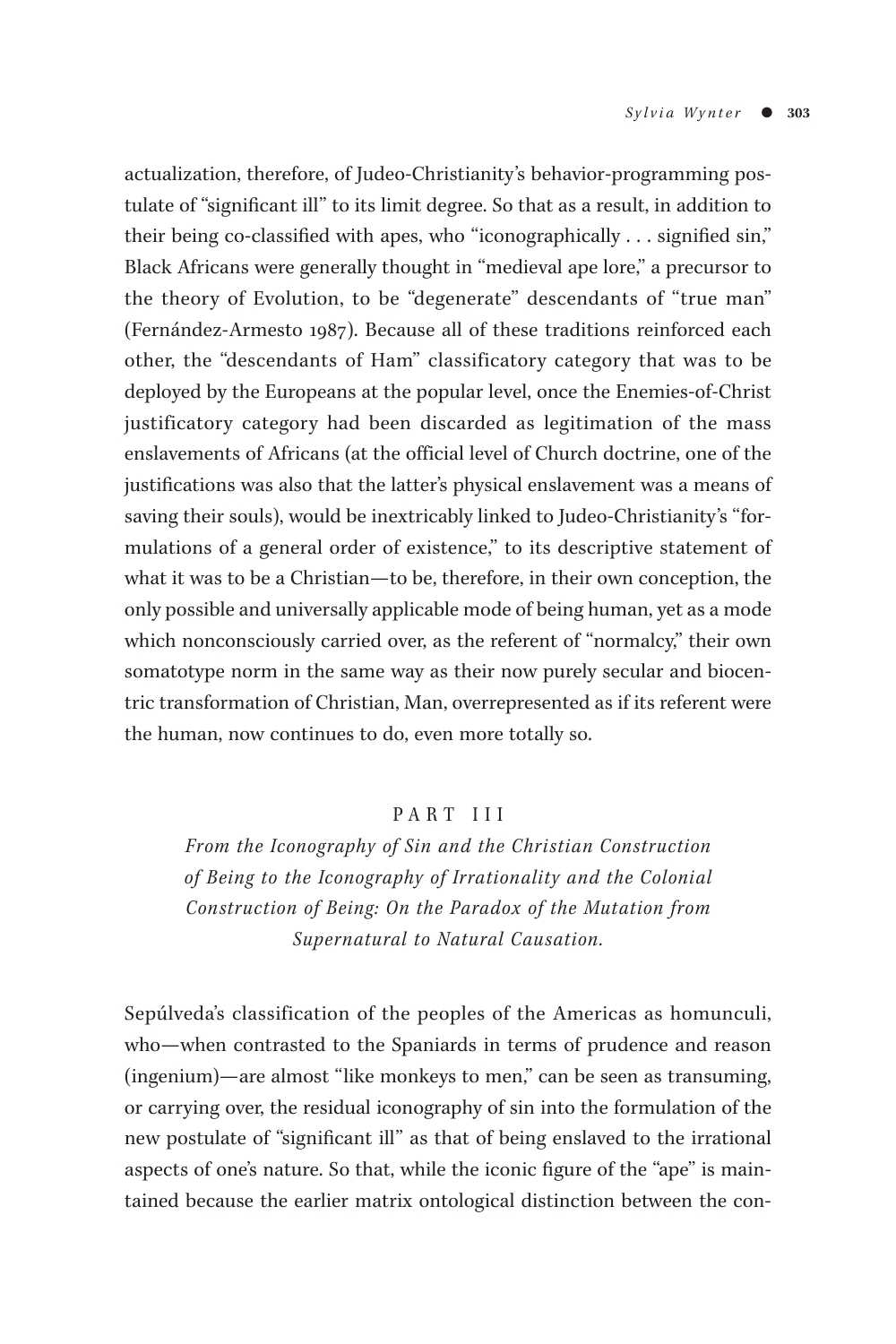demned category of peoples enslaved to Original Sin, and the Elect category of those redeemed from this sin has now been recast in the terms of the "bynature difference" of rationality, the "ape" figure will be deployed in the new terms of a secularizing iconography as the marker of a naturally determined zero degree of irrationality. So that, as the earlier ontological distinction between the Elect-Redeemed and the Condemned (a distinction that had been actualized by the relation between the category of the celibate clergy and that of the non-celibate laity) came to be replaced by the new distinction made between those determined by nature to be the possessors of reason, and those predestined by it to remain enslaved to a lack of such reason, this distinction will be actualized in a new relation. This was the relation, in the Americas and the Caribbean, between the European settlers classified as by nature a people of reason (*gente de razón*) and the non-European population groups "Indians" and "Negroes," classified as "brute peoples without "reason" who were no less naturally determined to be so. It is here, therefore, that the figure of the Negro was now to be transferred, like that of the ape, from the earlier iconography of sin and its postulate of "significant ill" to the new iconography of irrationality, to its new postulate of "significant ill." As a result, where before the "Negro" had been projected, within the terms of the Judeo-Christian imaginary, as the "figure" of the human made degenerate by sin, and therefore supernaturally determined (through the mediation of Noah's curse laid upon the descendants of Ham) to be the nearest of all peoples to the ape, now he/she will be projected as the by-nature determined (i.e., caused) missing link between true (because rational) humans and the irrational figure of the ape. This at the same time as inside Europe, the increasingly interned figure of the Mad would itself come to function, within the terms of the same iconography, as the signifier of the "significant ill" of a threatened enslavement to irrationality in the reoccupied place of the medieval Leper, whose figure, in a parallel way to that of the "Negro," had served as the intra–Christian-European signifier of the then "significant ill" of enslavement to Original Sin.

This alerts us to the dialectic at work in the epochal shift effected by the West from the explanatory model of supernatural causation to that of natural causation. That is, to the fact that it was the same explanatory model that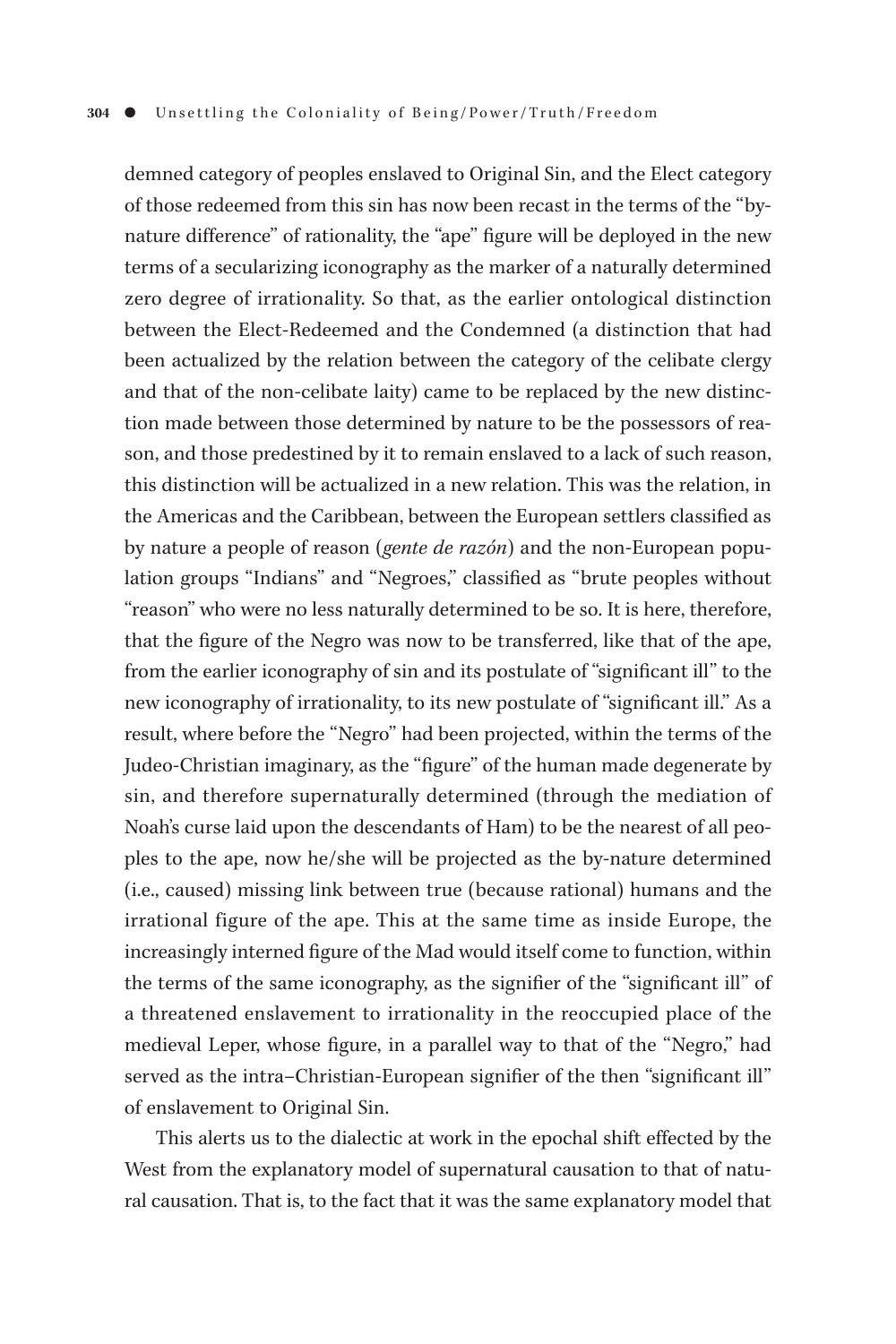legitimated the large-scale expropriation and mass enslavement of two peoples on the grounds of a naturally determined difference of rational substance between them and their expropriators and slave masters that had, at the same time, made possible the rise and development of the physical sciences as a new order of human cognition. This meant that the same model that was to initiate the centuries-long degradation of two human groups for the benefit of another such group was to also set in motion the process that would emancipate the "objective set of facts" of the physical level of reality from having to be known in the adaptive truth-for terms in which it had been hitherto known by all human population groups. This had been so known, in exactly the same way as "Indians" and "Negroes" were now going to be "known" by Europeans, as an indispensable function of the mechanisms by means of which, as Godelier points out, all human groups have been enabled to make the fact that it is they/we who are the authors and agents of our own orders opaque to themselves/ourselves. Since they are mechanisms that function to project their/our authorship onto Imaginary supernatural Beings, as well as to represent the latter as being as much the creators of the physical cosmos onto which each order mapped its structuring principles, descriptive statement of the human, and correlated moral laws as they are of the subjects, who ostensibly merely mirror these laws in the organization of their/our own social hierarchies, divisions of labor, and role allocations.

Hence the logic by which, if the Copernican Revolution was to be only made possible by the West's invention of Man outside the terms of the orthodox, "sinful by nature" descriptive statement and theocentric conception of the human, Christian, this was to be only fully effected by the parallel invention/instituting of the new categories that were to serve as the physical referents of Man's Human Other. With the result that the same explanatory model that legitimated the expropriation and internment of the Indians, the mass enslavement of the Negroes, and the internment of the Mad—all ostensibly as living proof of their naturally determined enslavement to irrationality—will also underlie the cognitively emancipatory shift from the explanatory model of supernatural causation to that of natural causation, which made the natural sciences possible. The shift, therefore, from the explanatory principle of Divine Providence and/or retribution, as well as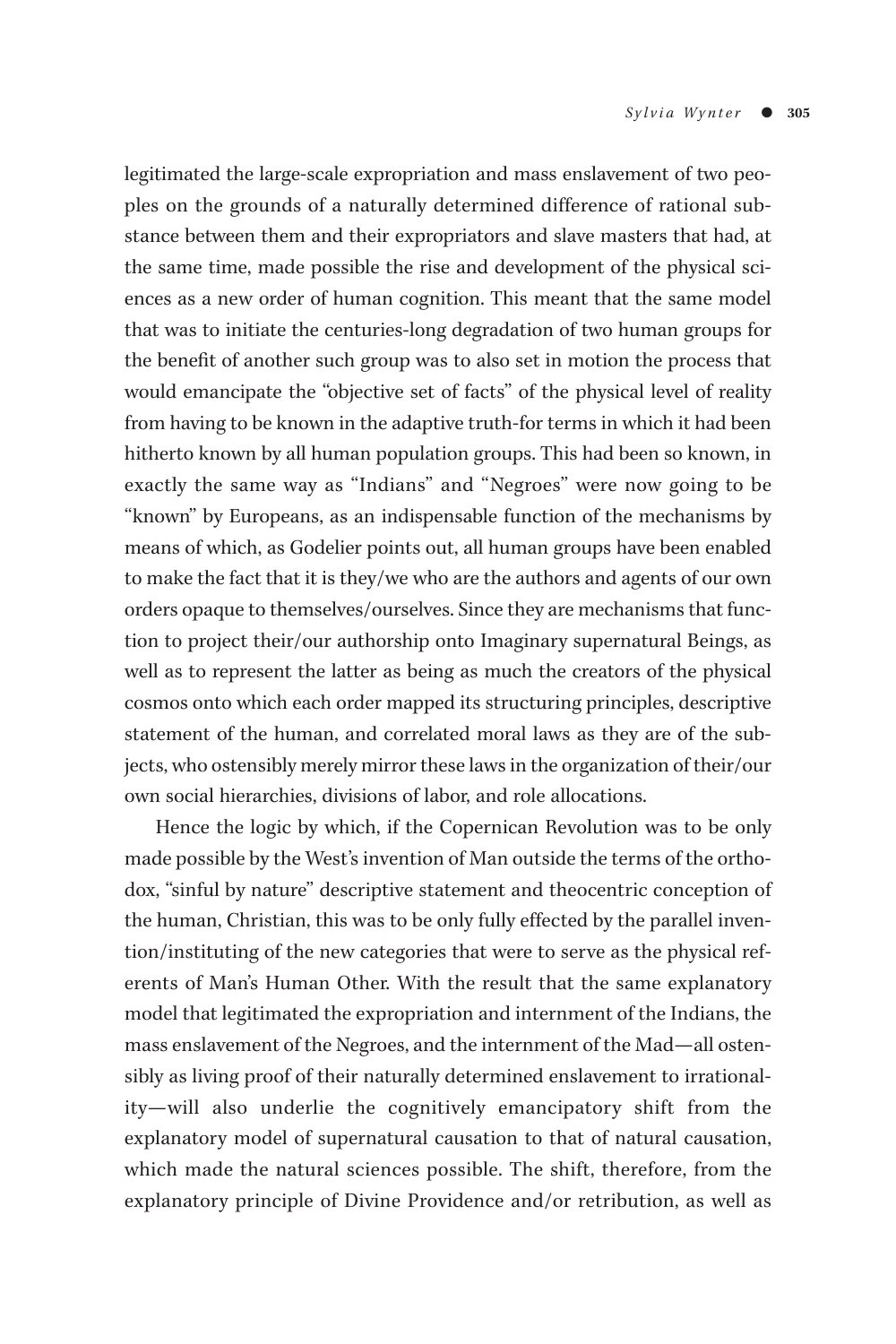from that of witchcraft and sorcery, to that of the new principle of laws of nature, of events happening cursus solitus naturae (in the accustomed or ordinary course of nature) as the explanatory model that underlay the scientific revolution, both with respect to the physical sciences and, if more slowly so, to the rise of modern medicine.

However, at the same time as the West initiated the process by means of which the projection of extrahuman causation could no longer be mapped, in good faith, on the physical levels of reality, it would also begin, in the wake of its reinventing of its descriptive statement as that of Man in its first form, to identify as its Imaginary extrahuman Being the figure of "Nature," now represented as the authoritative agent on earth of a God who, having created it, has now begun to recede into the distance. So that as the earlier Spirit/Flesh master code was being relegated to a secondary and increasingly privatized space, the new rational/irrational master code, which was to be the structuring of the rearranged hierarchies of the now centralized political order of the modern state, was being projected upon another "space of Otherness." This was that of the projected hierarchy of a graduated table, or Chain of all forms of sentient life, from those classified as the lowest to those as the highest. It is, therefore, as the new rational/irrational line (drawn between the fundamental ontological distinction of a represented nonhomogeneity between divinely created-to-be-rational humans, on the one hand, and divinely created-to-be irrational animals, on the other) comes to be actualized in the institutionalized differences between European settlers and Indians/Negroes, that the figure of the Negro as the projected missing link between the two sides of the rational/irrational divide will inevitably come to be represented in the first "scientific" taxonomy of human populations, that of Linnaeus, as the population that, in contrast to the European (which is governed by laws), is governed by caprice (Linnaeus 1735). So irrational that it will have to be governed by others.

In consequence, and as Poliakov argues in *The Aryan Myth* (1974), it is the population group classified as "Negro" by the West who would be made to pay the most total psycho-existential price for the West's epochal degodding of both its matrix Judeo-Christian identity and the latter's projection of Otherness. Since, if that process called for the carrying over or transuming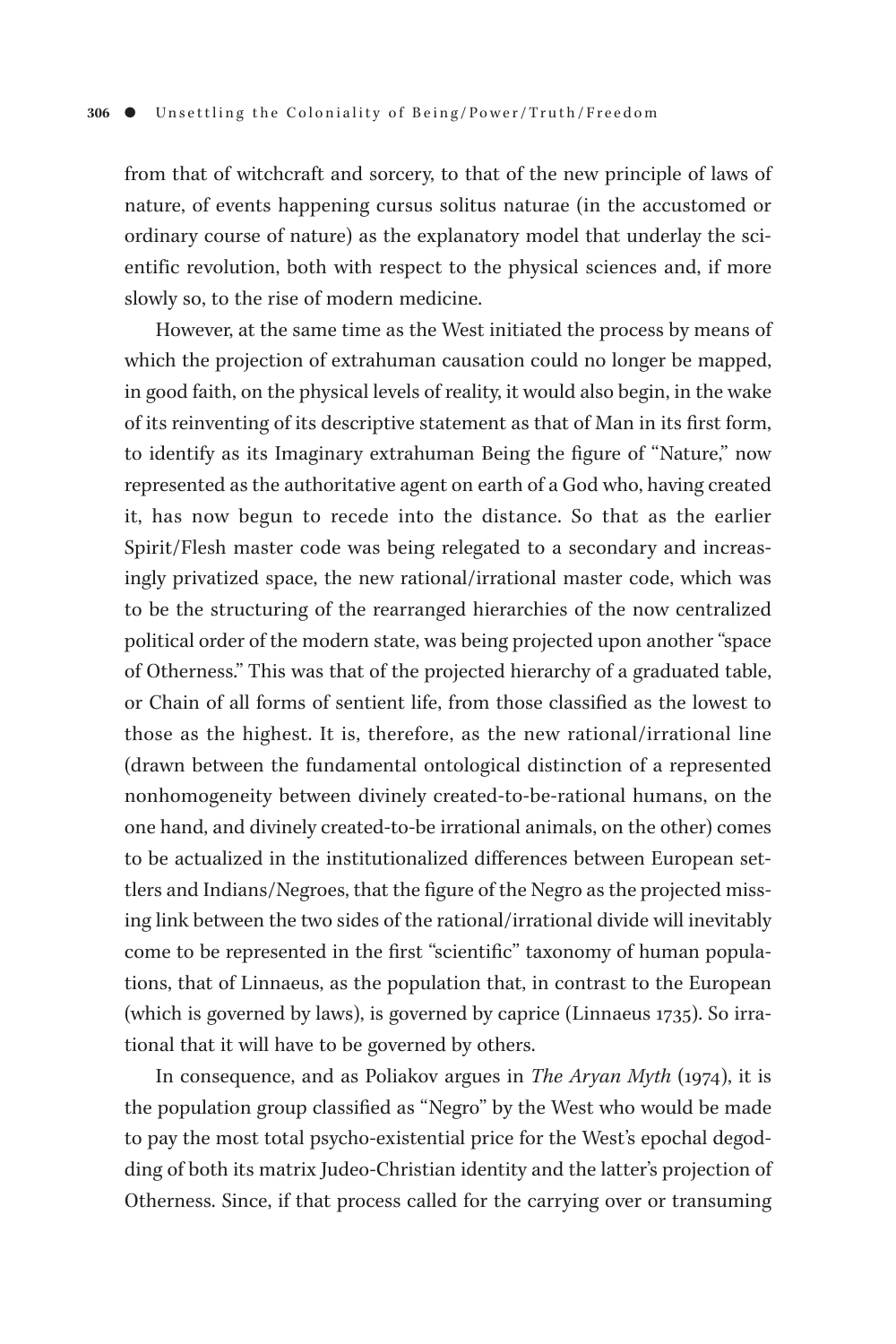(Bloom 1983) of the monotheistic macro-stereotype of all Black peoples as descendants of Noah's son Ham (whom he had cursed, condemning his descendants to be the servants to the descendants of those of his two other sons, Japhet and Shem), and its reattachment to the new concept of the subrational Negro, condemned this time by the malediction of Nature rather than by Noah, this was because, in both cases, that stereotype had become indispensable to the mechanisms by which the Judeo-Christian West enacted its descriptive statement of the human—firstly as Christian, then as its first hybridly religio-secular variant, Man.

This in the same way in which it would remain indispensable to the enacting of the descriptive statement of the now purely secular because biocentric Darwinian variant of Man: one in which the Human Other malediction or curse, one shared with all the now colonized nonwhite peoples classified as "natives" (but as their extreme nigger form) would be no longer that of Noah or Nature, but of Evolution and Natural Selection. So that whatever the terms of derogatory clichés of which both the native and the "Negro" are the butt, what is clear is that its obsessive "name of what is evil" stereotyping functions as an indispensable part of the Godelier-type mechanism by which the subjects of the West (including those subjects like ourselves whom it has "westernized" and "modernized") are enabled to make opaque to themselves/ourselves (according to the same nature-culture laws by which the subjects of all other human orders have done and do the same) the empirical fact of our ongoing production and reproduction of our order, of its genre of being human, its mode of consciousness or mind, and therefore of the latter's adaptive truth-for. We are, as intellectuals, the agents of its formal elaboration.

The first form of the secularizing, "name of what is evil," stereotyped role of the "Negro" was, however, different from the form it now takes. Poliakov links that first form, and the conceptual imaginative terms it would take, to a shift in the role played by that other major Other figure to the Judeo-Christian identity, the Jew. This shift began with the rise of the modern state in Spain, together with the centralizing of its order, from 1492 onwards. In that year, all Jews who adhered to their religion of Judaism were expelled, while shortly after, the conquered Islamic Moors of southern Spain began to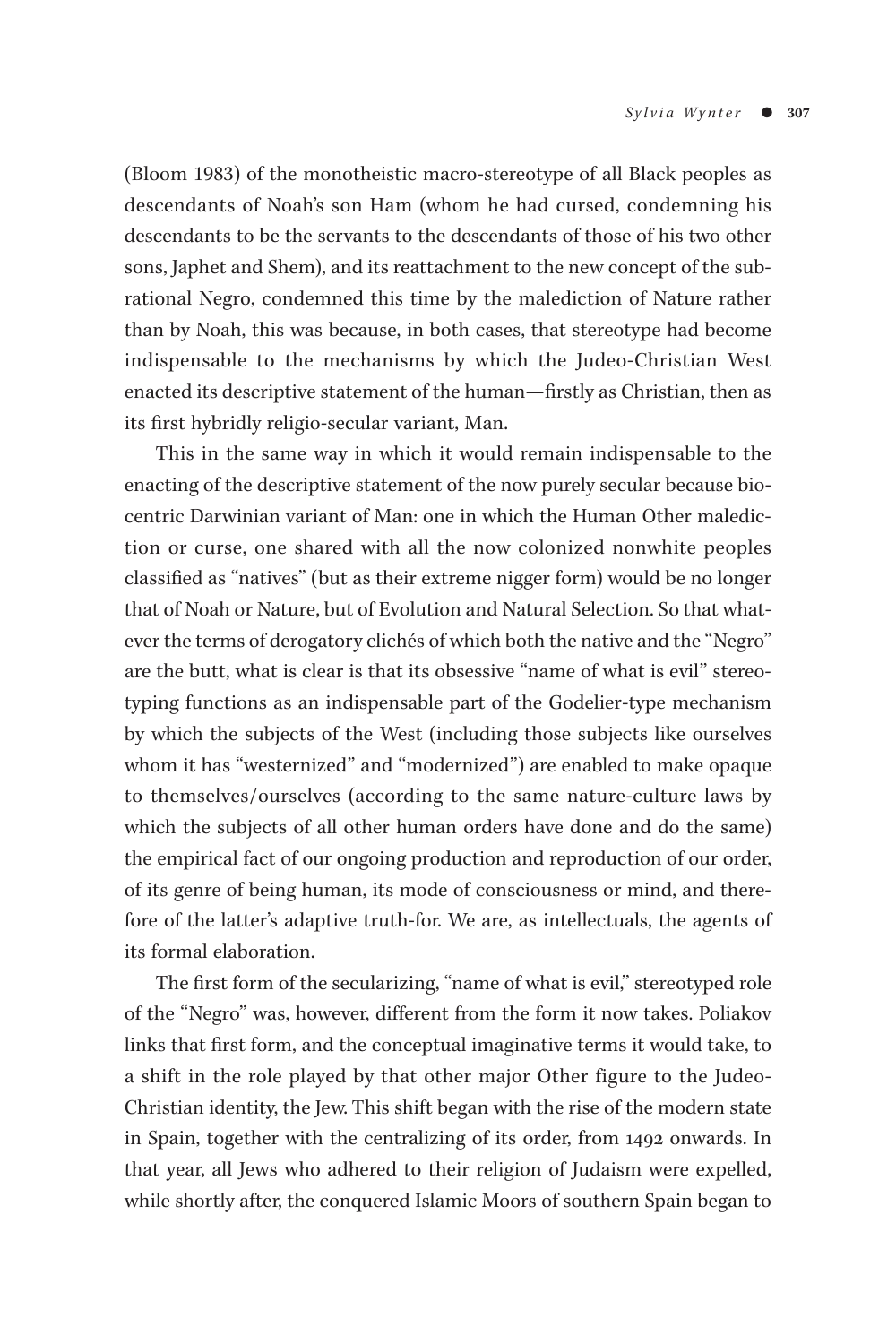be forcibly converted to Christianity—both as effects of the goal of "religious unification" that was to be the basis of the monarchical order of Spain. In consequence, Poliakov points out—because a great number of Jews had accepted conversion to Christianity, rather than being expelled—the imposition of a single orthodox faith, that of Christianity, under the aegis of the Inquisition as an agent of the new state had given rise to the problem of the conversos or converts, either Moriscos (Muslim converts) or Marranos (Jewish converts). It was, therefore, in the context of the shift from being a primarily religious subject, for whom the "name of what is evil" was/is that of a common enslavement by all mankind to Original Sin, to that of being a political subject of a state (yet unified on the basis of its Christian creed) that the Other to the norm of this subject was to be the category of the conversos, both Marranos and Moriscos. A specific reprobation was therefore now placed on these two categories: that of their impurity or uncleanness of blood, and also of their faith, because descended from ancestors who had practiced the Jewish and the Islamic creeds.

If, as Harold Bloom notes, cultural fields are kept in being by transumptive chains (Bloom 1982), it was to be the trope of "purity of blood," together with that of its threatening "stain" (itself a "re-troped" form of the matrix negative construct of the "taint" of Original Sin) that, once re-troped as "racial purity," would come to be attached to peoples of Black African hereditary descent. With the result that if the latter would (together with a range of other nonwhite "natives") come to reoccupy the now purely secular place that had been earlier occupied by the Marrano and Morisco, the deep-seated belief in the pollution carried by their "negro blood" would lead to the theme of miscegenation coming to reoccupy the earlier foundational place that the incest had taken in all other human orders (Fox 1983). This at the same time as all members of this population were now to be constructed, discursively and institutionally, as the bottom marker—not now merely on a local scale, such as that of the "clean" Spanish-Christian scale of being, but instead of what was to become, from Sepúlveda onwards, that of a projected universally human scale of being. With this being so, whether in the terms of the Enlightenment's "Nature," or even more totally so in terms of the Darwinian paradigm of Evolution.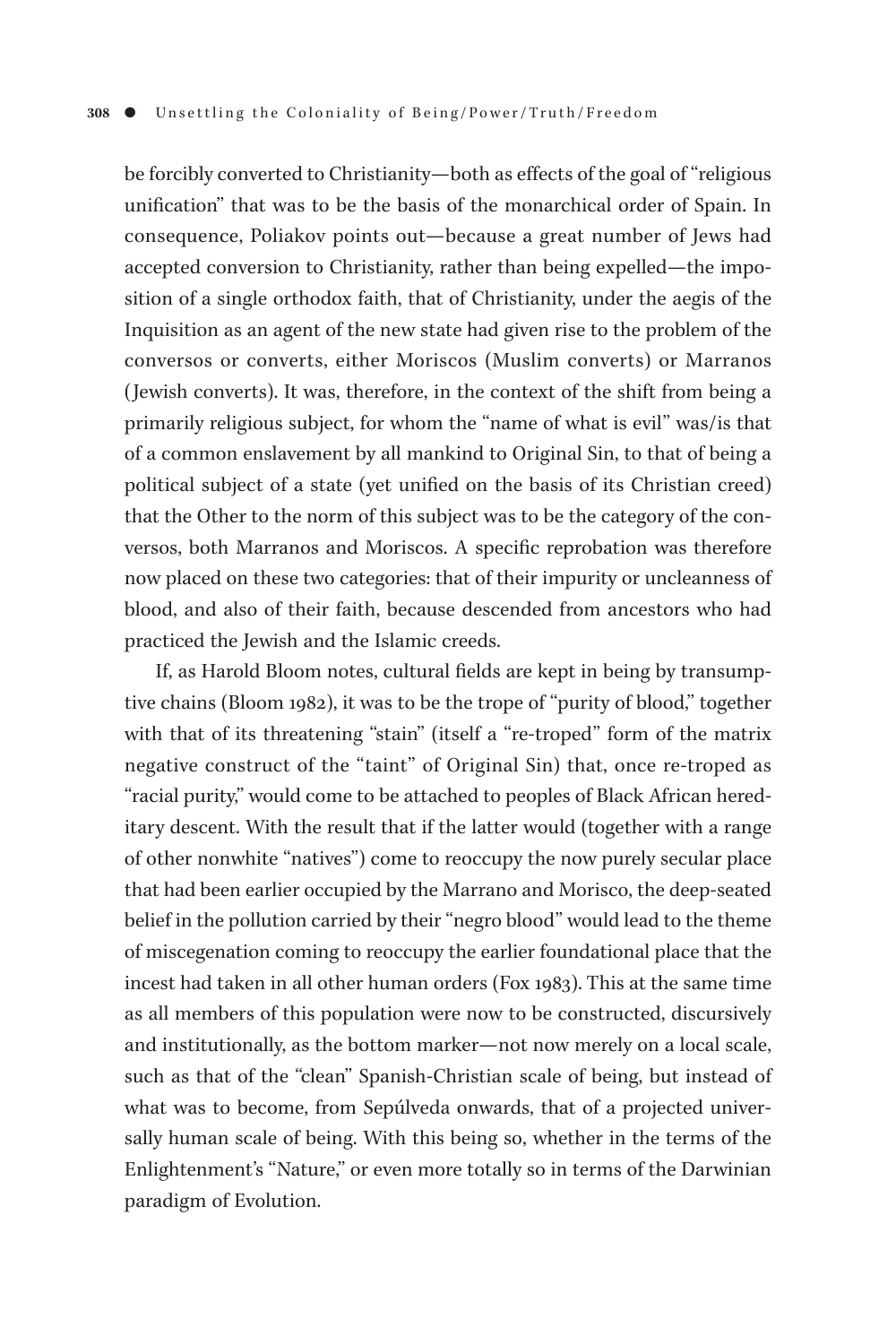What Poliakov reveals here, therefore, is the nonarbitrary and systemic nature of the way in which the range of negatively marked tropes attached to the "figure" of the "Negro" were/are only the contemporary culmination of a process by means of which, beginning early on in the sixteenth century, a projected taxonomy of human population groups had begun to be put in place one in which the "Negro" had to be, imperatively, at the bottom. Beginning with Peter Martyr's 1516 definition of Indians as "white," as contrasted with "black" Ethiopians, this placing was carried over in the first attempt at "racial classification" by François Bernier in 1684, which also assimilated the Indians to the white race now projected as the normal race. While the parallel systemic construction of the Black as the "abnormal" race can be seen in the generalization of the positive/negative value meanings (common to all European languages) as between mestizo (white/Indian) and mulatto (white/Black). What Poliakov further demonstrates is that, in the same way as the systemic construction of Moriscos and Marranos was an indispensable function of the inscripting and instituting of the norm subject of the Spanish religio-political monarchical state as a "clean" and therefore rational subject (rather than, as before, a subject seeking to be spiritually redeemed), so it is to be with respect to the role of the Black Other in the construction of Europeans as racially "pure," secular subjects. In that, beginning with the West's expansion in the fifteenth century, it would be the Black population group whose discursive and institutional degradation as the new ne plus ultra marker of barely human status (whether in the terms of Man<sub>1</sub> or of Man2) was to be an indispensable function of the enacting of the descriptive statements by means of which the West was to effect its epochal de-supernaturalization of its matrix mode of being human. As redescriptions, that is, by means of which it would open the frontier onto natural-scientific knowledge, both of the physical and (after Darwin) of the biological levels of reality, at the same time as these redescriptions were to lead directly to the present "Two Cultures" divide of our contemporary order of knowledge.

So that if Darwin's redescription of the human in now purely secular terms, and his deconstruction of the rational/irrational master code mapped on to a projected Chain of Being of all forms of sentient life, was to make possible the rise and development of the biological sciences, on the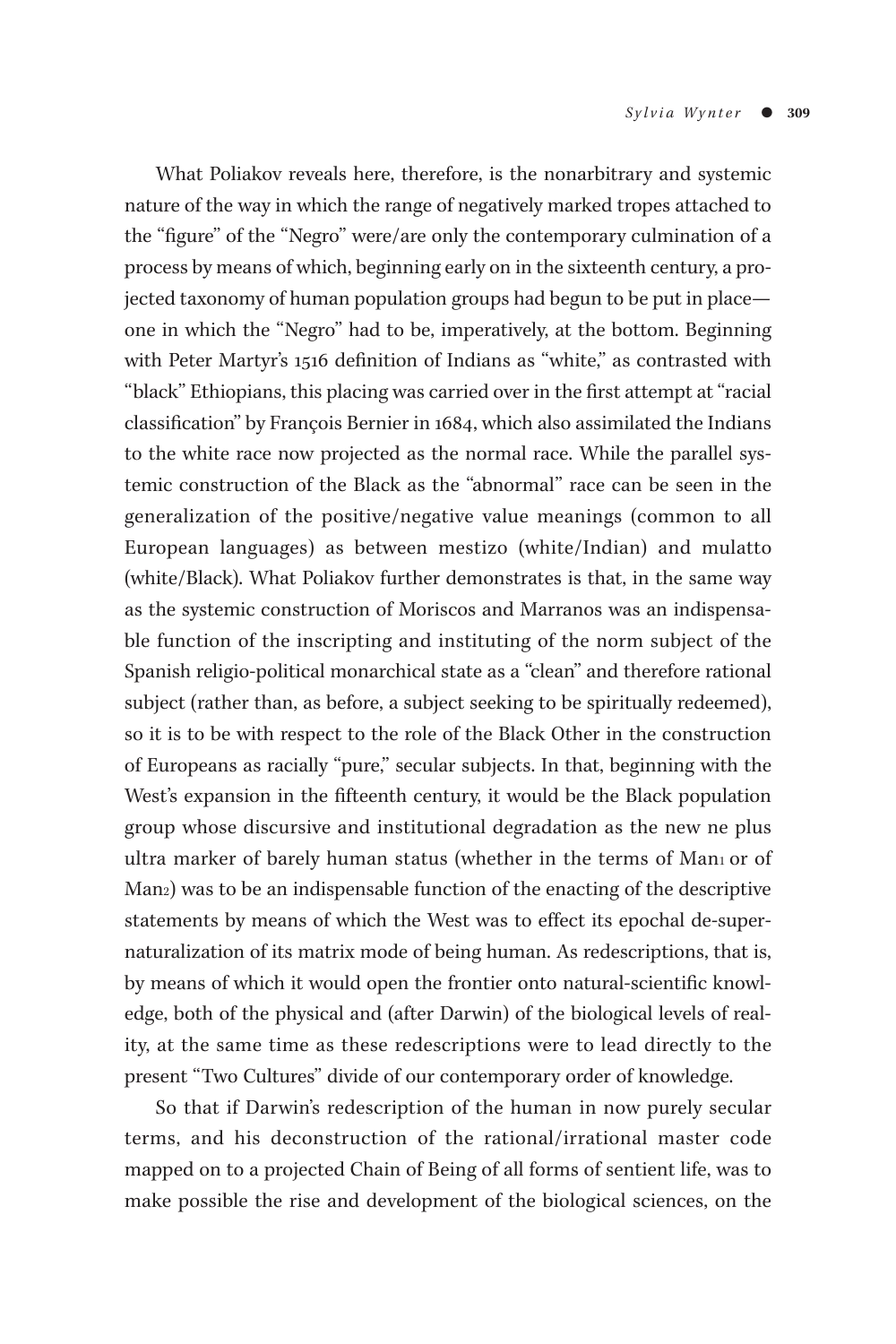one hand—it was, on the other, to provide the "new" ground for this "Two Cultures" organization/order of knowledge. That is, as one whose disciplinary fields were to be all based on the new description of the human as a purely biocentric being, and in whose terms not only the peoples of the Black Diaspora, but this time the peoples of Black Africa itself (as well as their continent, Africa), together with all the colonized dark-skinned "natives" of the world and the darker-skinned and poorer European peoples themselves,11 were now to find themselves/ourselves as discursively and institutionally imprisoned as the Indians, the Negroes-as-slaves and the Mad had been discursively and institutionally imprisoned in the terms of the descriptive statement of the earlier form of Man<sub>1</sub>.

This principle, that of bio-evolutionary Natural Selection, was now to function at the level of the new bourgeois social order as a de facto new Argument-from-Design—one in which while one's selected or dysselected status could not be known in advance, it would come to be verified by one's (or one's group's) success or failure in life. While it was to be in the terms of this new Argument, with its postulate of the no less extrahuman (because bio-evolutionarily determined) ordering of our contemporary social and economic order, that the extreme situation both of the darker-skinned "natives" and of the Black in the West's new conception of the human was, as it still continues to be, both discursively and institutionally constructed. With this construction serving as an indispensable function of the continued production and reproduction of our still hegemonic biocentric and ethnoclass descriptive statement of the human, Man, as the first represented to be a universally applicable "descriptive statement" of the human, because overrepresented as being isomorphic with the being of being human itself and dependent, for its enactment, on a new "space of Otherness" principle of nonhomogeneity in the reoccupied place of the earlier rational/irrational line. This principle would be embodied in the new line that W. E. B. Dubois was to identify as the Color Line: that is, as a line drawn between the lighter and the darker peoples of the earth, and enforced at the level of social reality by the lawlikely instituted relation of socioeconomic dominance/subordination between them. With this line being as centrally a function of the enacting of our present biocentric, descriptive statement of the human as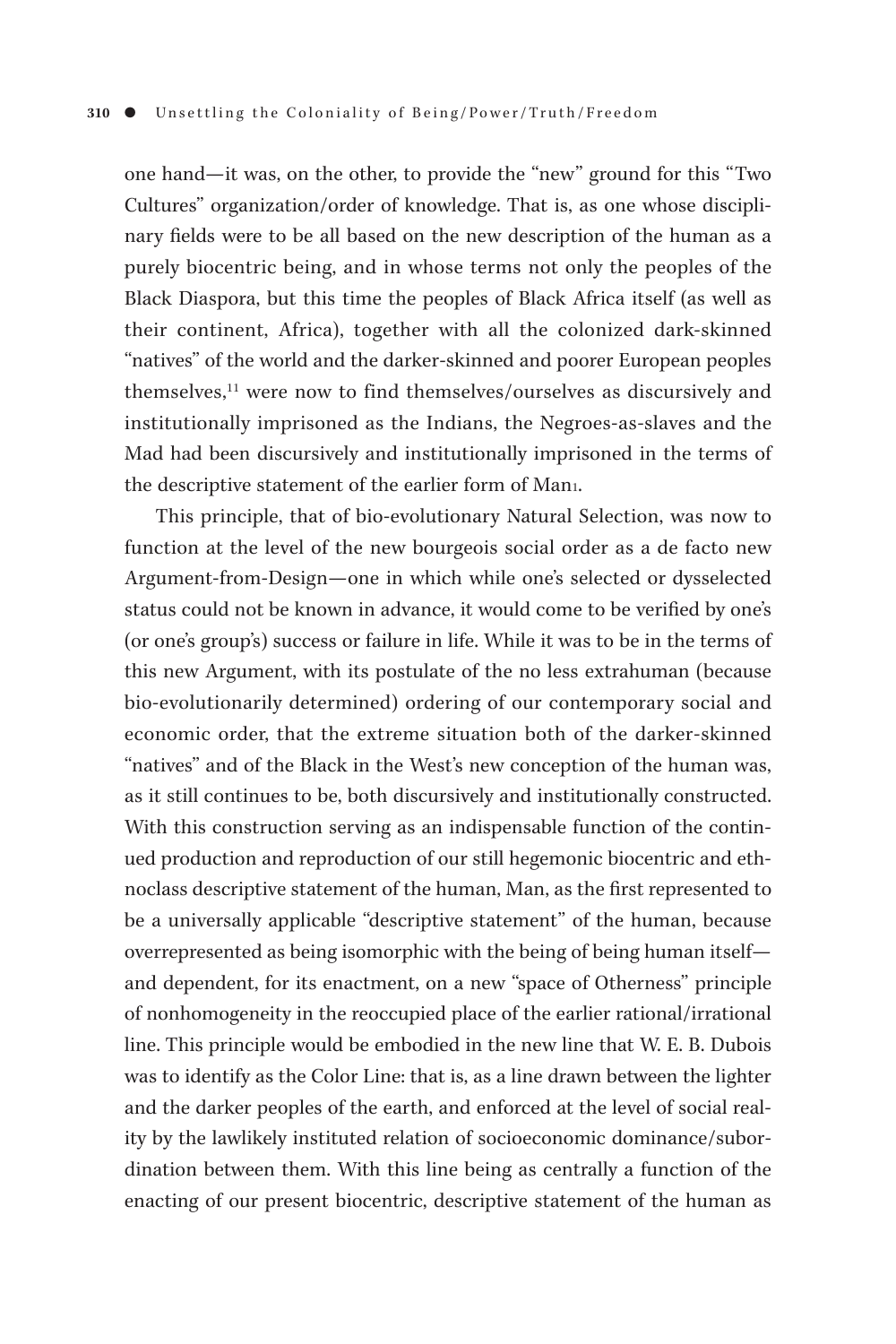(in the medieval order of Latin-Christian Europe) the institutionally and discursively enforced line drawn between the categories of the clergy and the laity had been a central function of the enacting of the then theocentric genre or descriptive statement of the human.

## P ART I V

*From the Degodding of the Descriptive Statement to its De-biologizing, from Natural to Nature-Culture Causation: The Sixties, the Multiple Challenges to "Man," and the Colonial/Native/Negro/Third-World Questions, as the Genre or the Assuming-of-"Man"-to-Be-the-Human Issue.*

What is by common consent called the human sciences have their own drama . . . [A]ll these discoveries, all these inquiries lead only in one direction: to make man admit that he is nothing, absolutely nothing—and that he must put an end to the narcissism on which he relies in order to imagine that he is different from the other "animals." . . . This amounts to nothing more nor less than man's surrender. . . . Having reflected on that, I grasp my narcissism with both hands and I turn my back on the degradation of those who would make man a mere mechanism. . . . And truly what is to be done is to set man free.

*—Frantz Fanon,* Black Skins, White Masks

Here the Argument returns to Margaret Boden's point about the principal metaphysical significance of artificial intelligence (Boden 1977), linking it to Nicholas Humphrey's distinction between the "objective" set of facts "out there" and the way each organism—or (as the Argument's extension of his thesis puts it, each genre-of-the-human)—must lawlikely know its reality primarily with reference to its own adaptively advantageous production/ reproduction as such a mode of being. Thus, what the range of anticolonial movements at the level of the global (as well the multiple) social movements internal to the United States and other First-World countries that took place during the fifties and sixties fundamentally revealed was the gap that exists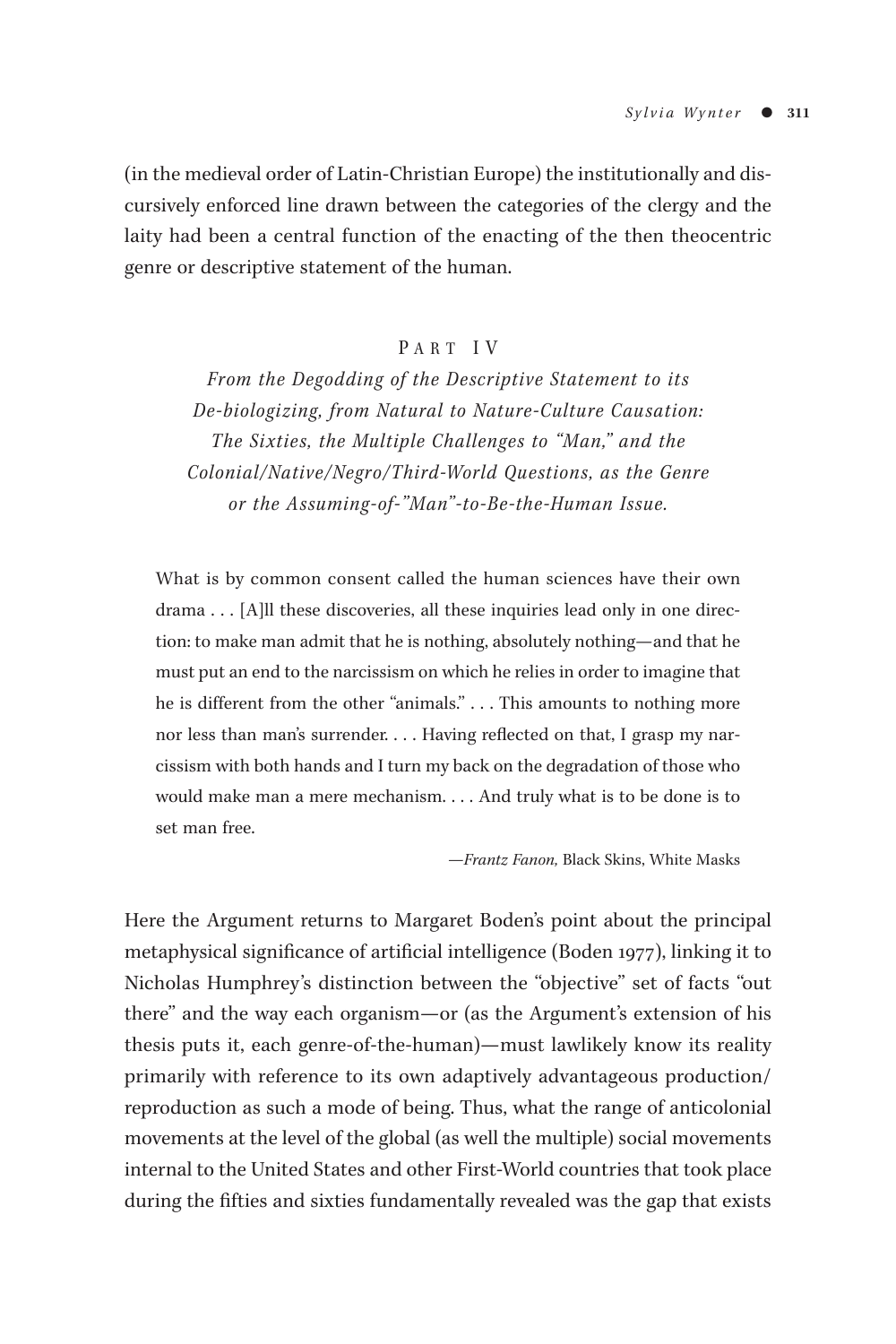between our present "mental construction of reality" as one projected from the perspective (and to the adaptive advantage) of our present ethnoclass genre of the human, Man, and its biocentric descriptive statement, and the way our global social reality veridically is out there; that is, outside the viewpoint of ethnoclass Man—of its genre of being, of truth, of freedom—as all three are articulated in the disciplines of our present epistemological order and its biocentric disciplinary discourses. The literary scholar Wlad Godzich first made this point, if in somewhat different terms, when he wrote in 1986 on the great impact of the sociopolitical upheavals of the late fifties and sixties, particularly decolonization and liberation movements. And although most of the new theoretical departures, he would add, were to be quickly reterritorialized and re-coopted back into the mainstream orthodoxies of our present disciplines, the fact is that (as noted earlier) some aspects of this initial impact have remained (Godzich 1980).

That one of the central remaining manifestations of this impact was to be that of feminist studies was due to a fundamental fact. This was that of the way in which while before the sixties, the issues with which women were concerned had been addressed only in the context of the Woman's Question of the Marxist paradigm (as, at that time, the only paradigm concerned with the relation between knowledge and human emancipation), in the wake of the sixties, women activists had ceased their earlier "echoing" of Marxist thought and had redefined the Woman's Question into an issue that was specific to their own concerns, rather than as merely being, as before, a subset of what might be called the Labor Issue. Renaming themselves feminists, they had redescribed their issue as that of gender and sexism, thereby targeting the deconstruction of the social phenomenon of patriarchy as their goal, rather than the mode-of-economic-production target of the Marxian Labor issue. This has not been the case, however, with the issues that before the sixties had been known as the Colonial Question, the "Native" (i.e. nonwhite) and the Negro Question—all of which had been, like the Woman's Question, subsets of the Marxian Labor issue. This in spite of the fact that at the empirical level, it was the multiple movements related to these questions that had most forcibly erupted in concrete political and social struggles all over the globe, as well as internally in the United States.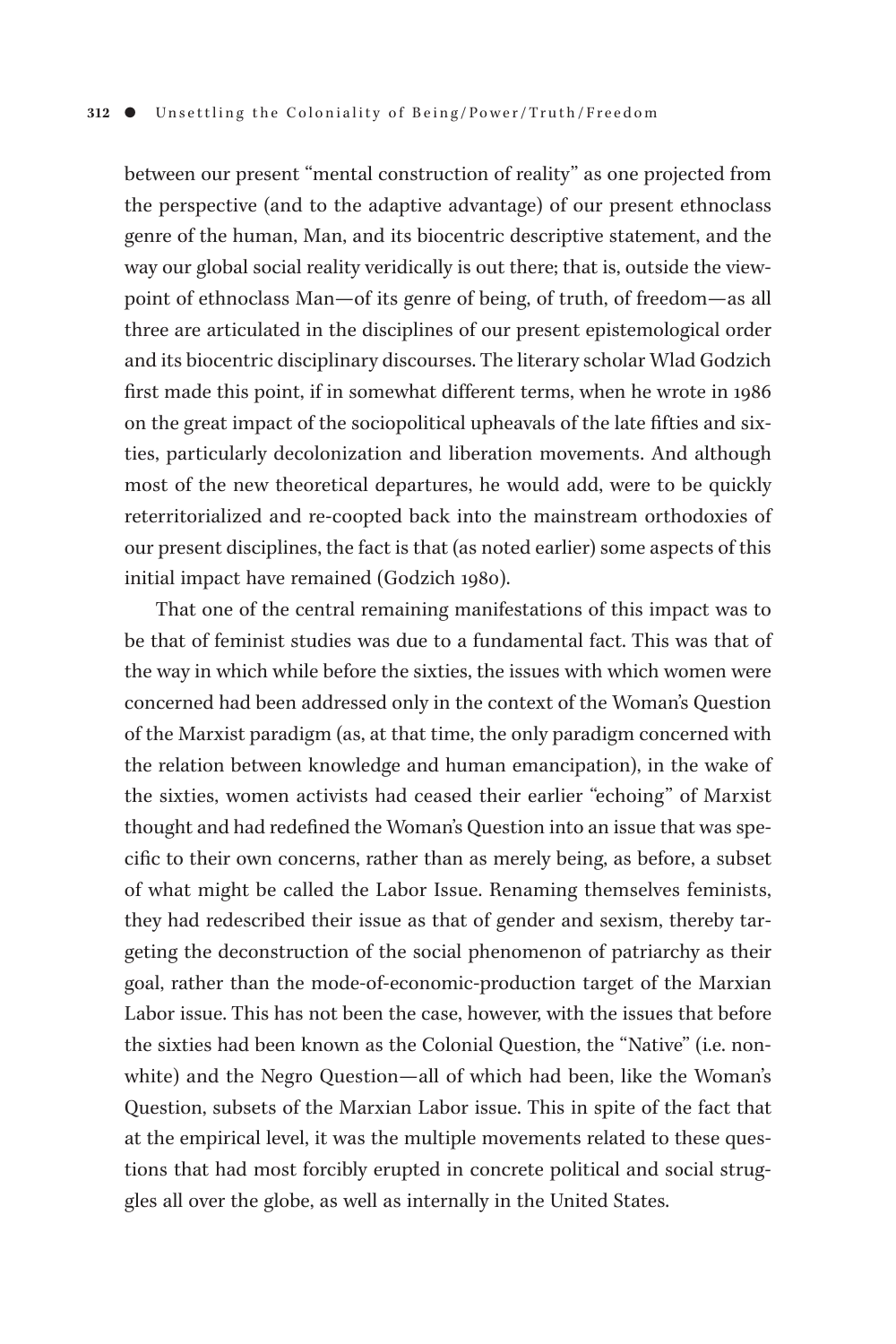The Argument proposes, on the basis of the first part of its title, that all of these Questions, ones that in the wake of the attaining of political independence by the former colonies or of the ending of segregation in the United States would come to be labeled instead as the Third-World and "Minority" Questions, now need to be redescribed in the terms of an issue that is specific to them—yet one that has hitherto had no name, seeing that it cannot exist as an "object of knowledge" within the terms of our present order of knowledge any more than, as Foucault points out, biological life could have existed as an object of knowledge in the classical (and in my terms, the pre-bourgeois) episteme. This issue is that of the genre of the human, the issue whose target of abolition is the ongoing collective production of our present ethnoclass mode of being human, Man: above all, its overrepresentation of its well-being as that of the human species as a whole, rather than as it is veridically: that of the Western and westernized (or conversely) global middle classes.

The paradox with which we are confronted here is the following: that in the wake of the intellectual revolution of the Renaissance, as carried out in large part by the lay humanists of the Renaissance on the basis of their revalorized redescription of the human as the rational, political subject, Man on the basis, as Jacob Pandian points out, of their parallel invention of Man's Human Others—Western intellectuals were to gradually emancipate knowledge of the physical cosmos from having to be known in the adaptive, ordermaintaining terms in which it had hitherto been known by means of the rise and development of the physical sciences. This meant that increasingly, and for all human groups, the physical cosmos could no longer come to be validly used for such projections. Instead, the West's new master code of rational/irrational nature was now to be mapped onto a projected Chain of Being of organic forms of life, organized about a line drawn between, on the one hand, divinely created-to-be-rational humans, and on the other, no less divinely created-to-be-irrational animals; that is, on what was still adaptively known through the classical discipline of "natural history" as a still supernaturally determined and created "objective set of facts." This "space of Otherness" line of nonhomogeneity had then functioned to validate the socio-ontological line now drawn between rational, political Man (Prospero,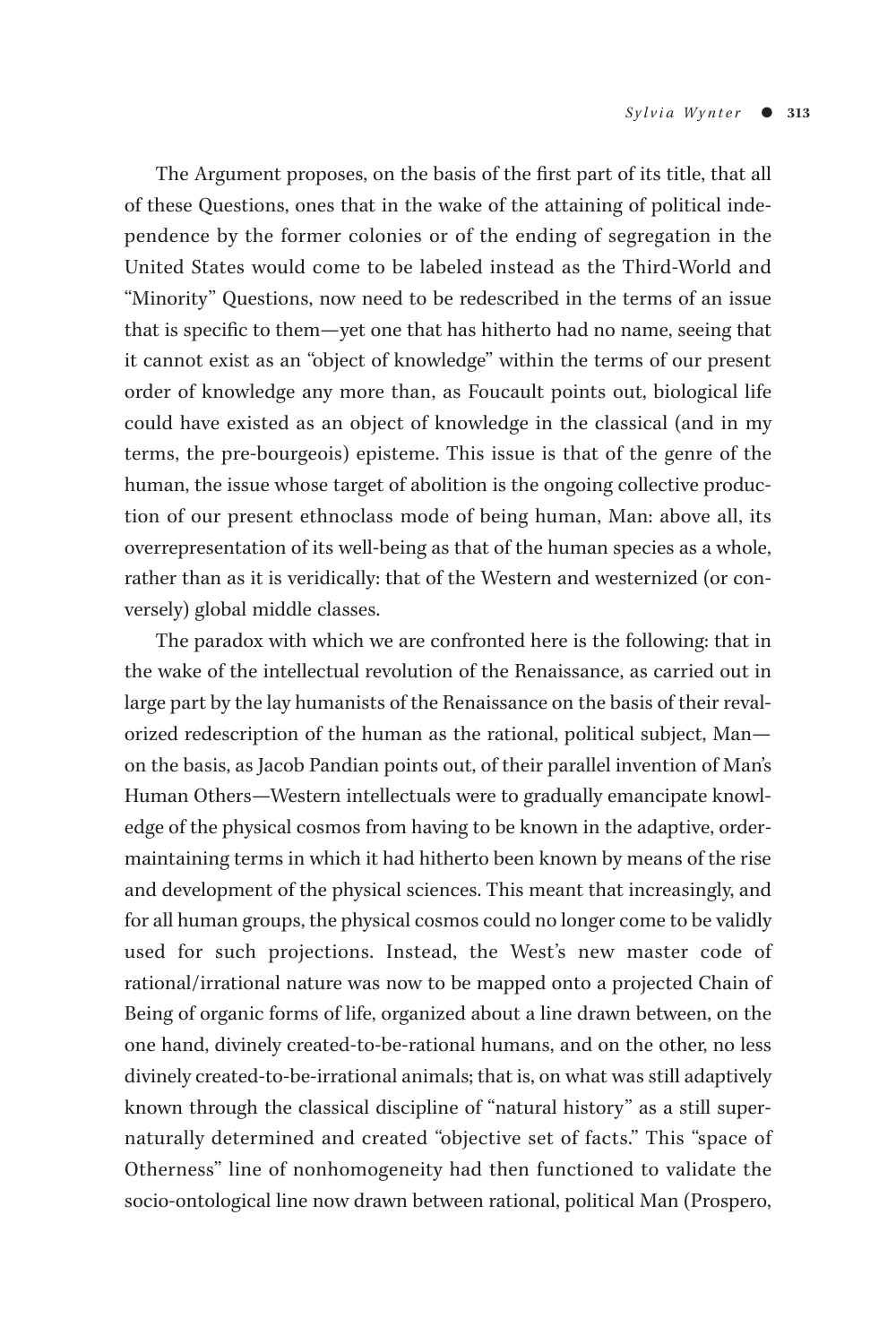the settler of European descent) and its irrational Human Others (the categories of Caliban [i.e., the subordinated Indians and the enslaved Negroes]), in exactly the same way as, before Copernicus, the "space of Otherness" projection of a nonhomogeneity of substance between the perfection of the celestial realm and the degradation of the terrestrial had reciprocally bolstered and validated the Spirit/Flesh code as enacted in the ontological value difference between clergy and laity within the terms of Judeo-Christianity's matrix formulation of a "general order of existence." In the same way, therefore, as in the order of knowledge of pre-Newtonian Europe, all knowledge of the astronomy of the universe had had, however technically sophisticated and whatever its predictive power, to remain couched in ethno-astronomical terms, so all pre-Darwinian knowledge of organic life had had to be conceptualized in the terms of a (so to speak) proto- or ethnobiology.

The biological sciences were therefore to come into existence only in the wake of the second act of redescription effected during the nineteenth century by Liberal humanist intellectuals—as a redescription by means of which the still hybridly religio-secular political subject conception of the human, Man (as embodied in Prospero) was redefined as optimally economic Man, at the same time as this Man was redefined by Darwin as a purely biological being whose origin, like that of all other species, was sited in Evolution, with the human therefore existing in a line of pure continuity with all other organic forms of life. A mutation had thereby occurred, in that Darwin, by means of his deconstruction of the Chain of Being that had been earlier mapped onto the rational human/irrational animals line, had begun the emancipation of the human knowledge of the purely biological level of reality from having to be known in genre-specific adaptive terms, thereby giving rise to the biological sciences and to its contemporary, dazzling triumphs—as, for example, the cracking of the DNA code, the Human Genome Project, together with the utopian cum dystopian promises and possibilities of biotechnology.

It can be seen in hindsight that the "space of Otherness" which had been projected both upon the heavens as well as upon organic life, had been a central function of the Godelier-type mechanisms by means of which, as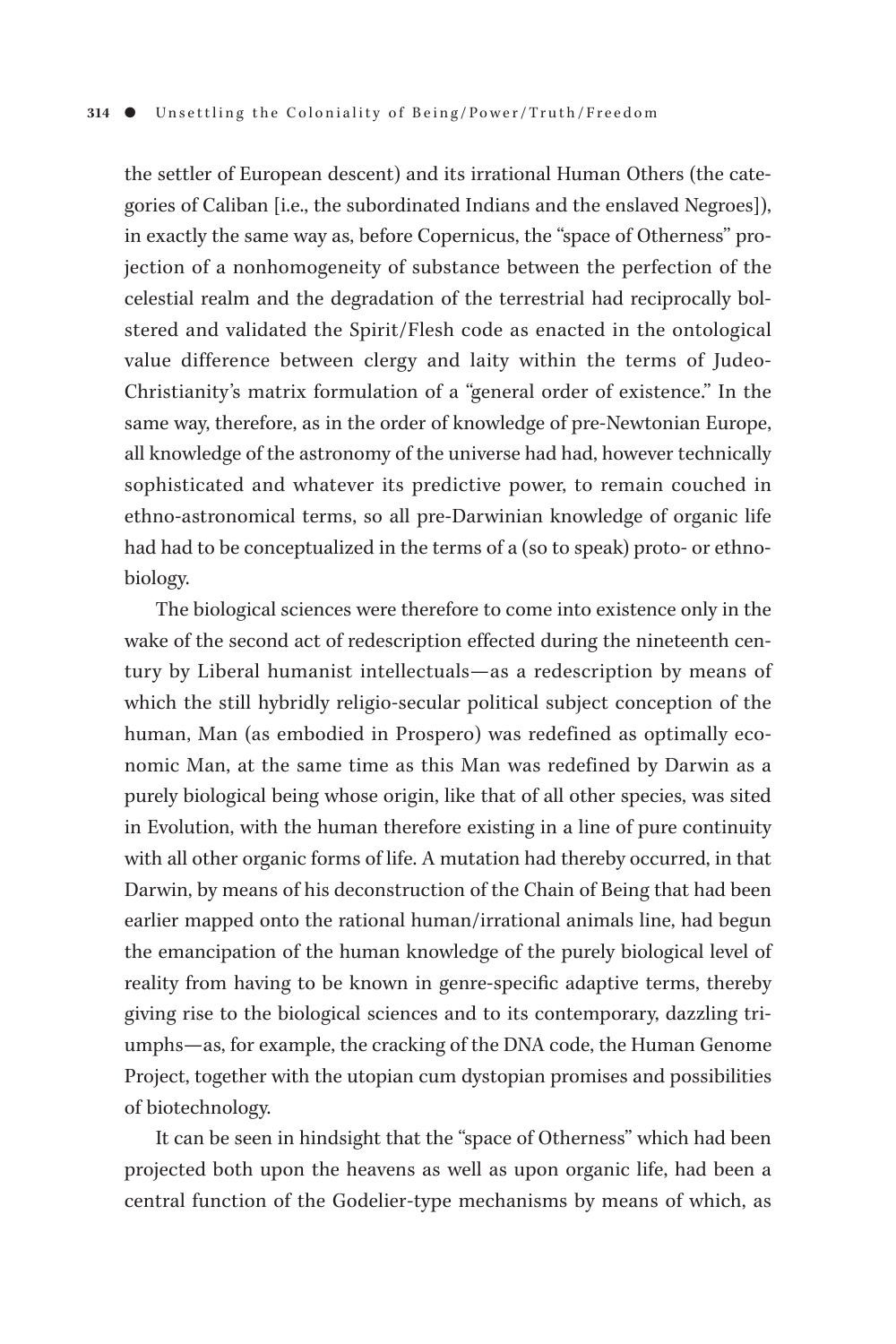humans, we keep our own authorship and agency opaque to ourselves, in that the respective codes that had been mapped upon them (i.e., that of Redeemed Spirit/Fallen Flesh, then that of rational nature [redeemed from irrationality] and irrational nature [enslaved to irrationality]) had both played a central analogical status-ordering and thereby system-maintaining role for their respective social systems: firstly, that of Latin-Christian Europe, followed by that of the monarchical (whether absolute or constitutionally limited) order of the landed-gentry West. Analogical in the sense that it was their "space of Otherness" projection that had induced the subjects of both of these orders to both know and experience their societies' respective role allocation, social hierarchies, divisions of labor, and ratio-proportional distribution of their goods and their bads as being supernaturally preordained—as, in their respective ethno-knowledges, both the projected difference of ontological substance between heaven and earth (Spirit/Flesh) in the first case, and in the second, that between rational humans and irrational animals, had been divinely created to be. With the status-ordering principles generated from their respective codes—one based on ostensibly differential degrees of enslavement to sin/redemption from sin, the other on ostensibly differential degrees of rational nature/enslavement to irrational nature—thereby inducing the subjects of these orders to experience their own placement in the structuring hierarchies of the order as having been extrahumanly (in these two cases supernaturally) designed and/or determined, rather than as veridically or systemically produced by our collective human agency.

The Argument proposes that the new master code of the bourgeoisie and of its ethnoclass conception of the human—that is, the code of selected by Evolution/dysselected by Evolution—was now to be mapped and anchored on the only available "objective set of facts" that remained. This was the set of environmentally, climatically determined phenotypical differences between human hereditary variations as these had developed in the wake of the human diaspora both across and out of the continent of Africa; that is, as a set of (so to speak) totemic differences, which were now harnessed to the task of projecting the Color Line drawn institutionally and discursively between whites/nonwhites—and at its most extreme between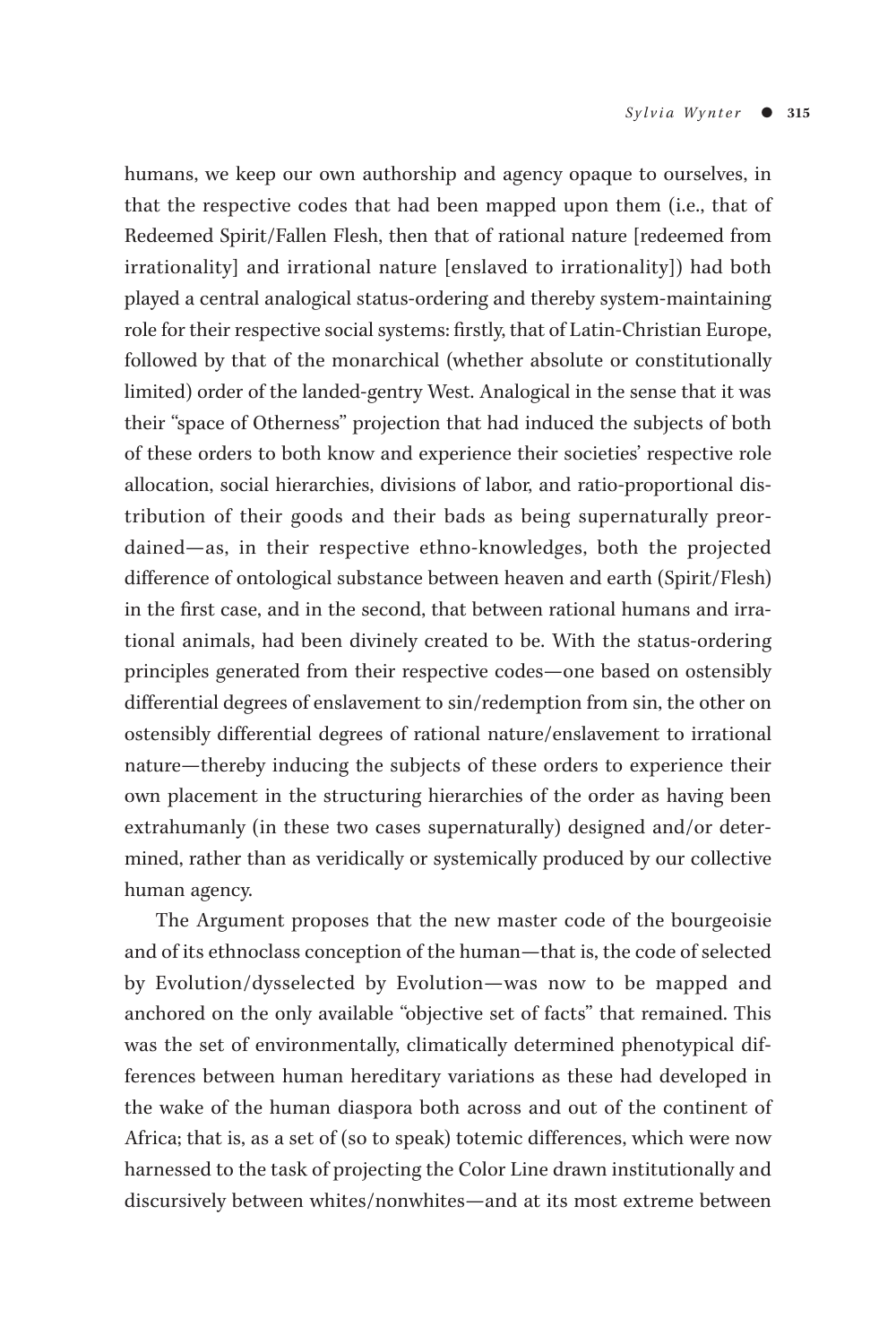the Caucasoid physiognomy (as symbolic life, the name of what is good, the idea that some humans can be selected by Evolution) and the Negroid physiognomy (as symbolic death, the "name of what is evil," the idea that some humans can be dysselected by Evolution)—as the new extrahuman line, or projection of genetic nonhomogeneity that would now be made to function, analogically, as the status-ordering principle based upon ostensibly differential degrees of evolutionary selectedness/eugenicity and/or dysselectedness/dysgenicity. Differential degrees, as between the classes (middle and lower and, by extrapolation, between capital and labor) as well as between men and women, and between the heterosexual and homosexual erotic preference—and, even more centrally, as between Breadwinner (jobholding middle and working classes) and the jobless and criminalized Poor, with this rearticulated at the global level as between Sartre's "Men" and Natives (see his guide-quote), before the end of politico-military colonialism, then postcolonially as between the "developed" First World, on the one hand, and the "underdeveloped" Third and Fourth Worlds on the other. The Color Line was now projected as the new "space of Otherness" principle of nonhomogeneity, made to reoccupy the earlier places of the motion-filled heavens/non-moving Earth, rational humans/irrational animal lines, and to recode in new terms their ostensible extrahumanly determined differences of ontological substance. While, if the earlier two had been indispensable to the production and reproduction of their respective genres of being human, of their descriptive statements (i.e., as Christian and as Man1), and of the overall order in whose field of interrelationships, social hierarchies, system of role allocations, and divisions of labors each such genre of the human could alone realize itself—and with each such descriptive statement therefore being rigorously conserved by the "learning system" and order of knowledge as articulated in the institutional structure of each order—this was to be no less the case with respect to the projected "space of Otherness" of the Color Line. With respect, that is, to its indispensability to the production and reproduction of our present genre of the human Man2, together with the overall global/national bourgeois order of things and its specific mode of economic production, alone able to provide the material conditions of existence for the production and reproduction of the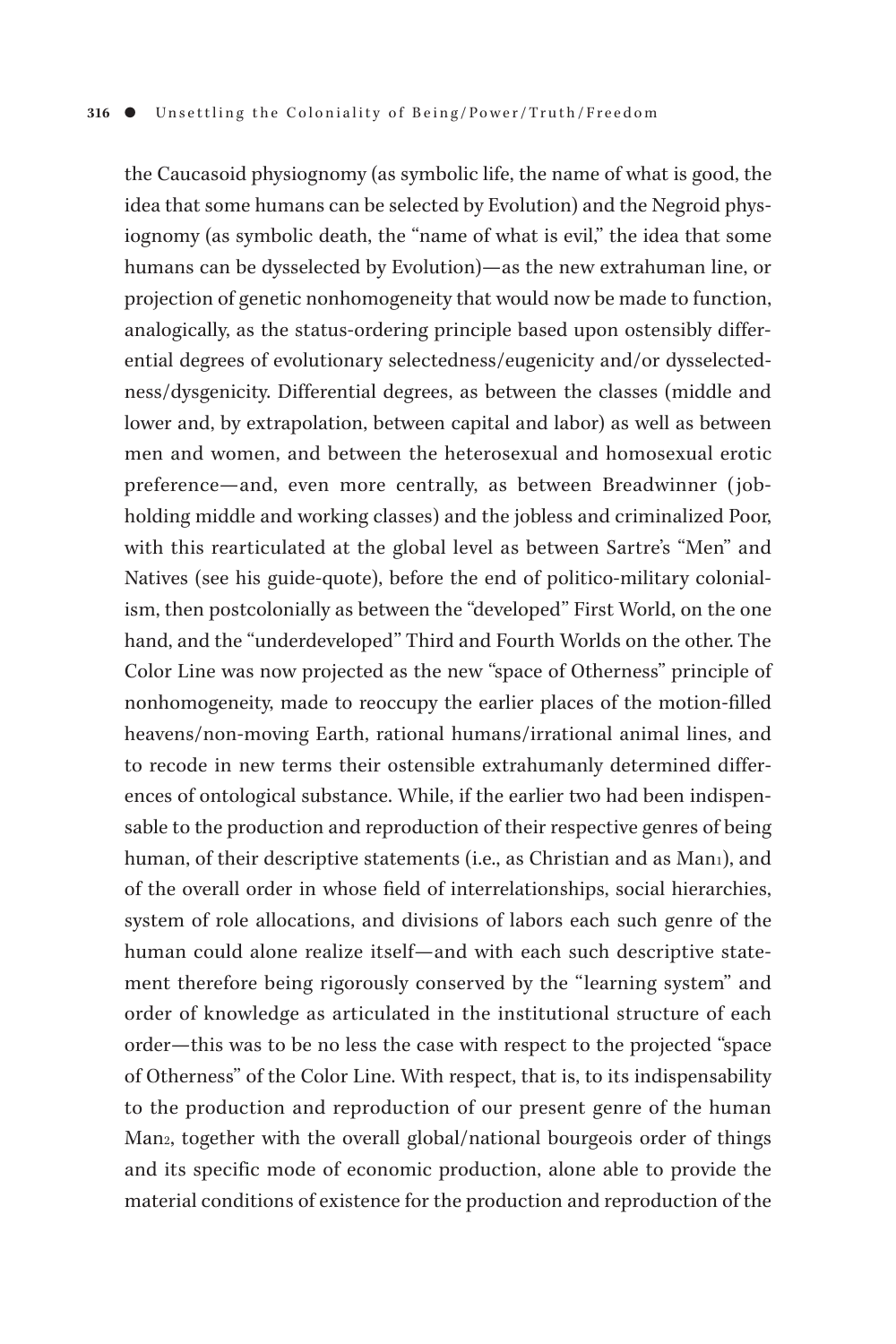ethnoclass or Western-bourgeois answer that we now give to the question of the who and what we are.

It is in this context that the Negro, the Native, the Colonial Questions, and postcolonially the "Underdeveloped" or Third/Fourth-Worlds Question can be clearly seen to be the issue, not of our present mode of economic production, but rather of the ongoing production and reproduction of this answer—that is, our present biocentric ethnoclass genre of the human, of which our present techno-industrial, capitalist mode of production is an indispensable and irreplaceable, but only a proximate function. With this genre of the human being one in the terms of whose dually biogenetic and economic notions of freedom both the peoples of African hereditary descent and the peoples who comprise the damned archipelagoes of the Poor, the jobless the homeless, the "underdeveloped" must lawlikely be sacrificed as a function of our continuing to project our collective authorship of our contemporary order onto the imagined agency of Evolution and Natural Selection and, by extrapolation, onto the "Invisible Hand" of the "Free Market" (both being cultural and class-specific constructs).

The challenge to be confronted at this conjuncture is this: While from the Renaissance onwards, Western intellectuals have, by means of the development of the natural sciences, enabled us to obtain nonadaptive knowledge of our nonhuman levels of reality, we have hitherto had no such parallel knowledge with respect to ourselves and the nature-culture laws that govern our modes of being, of behaving, of mind, or of minding. The buck for such knowledge (one able to open up a new frontier of nonadaptive human self-cognition, and therefore the possibility of our nonheteronomously and now consciously ordered/motivated behaviors, beyond the ethnoclass limits of our contemporary ones) stops with us. While the prescriptive guidelines of how we are to set about this challenge lie in the paradox of the new Darwinian descriptive statement of the human: Man in its second, purely secular, biocentric, and overrepresented modality of being human. What then had been the contradiction at the heart of the Darwinian Revolution, at the core of its paradigm of Evolution that was to give rise to, on the one hand, the continuing dazzling successes of the biological sciences and, on the other, not only to the obsessive ethno-biological beliefs in the genetic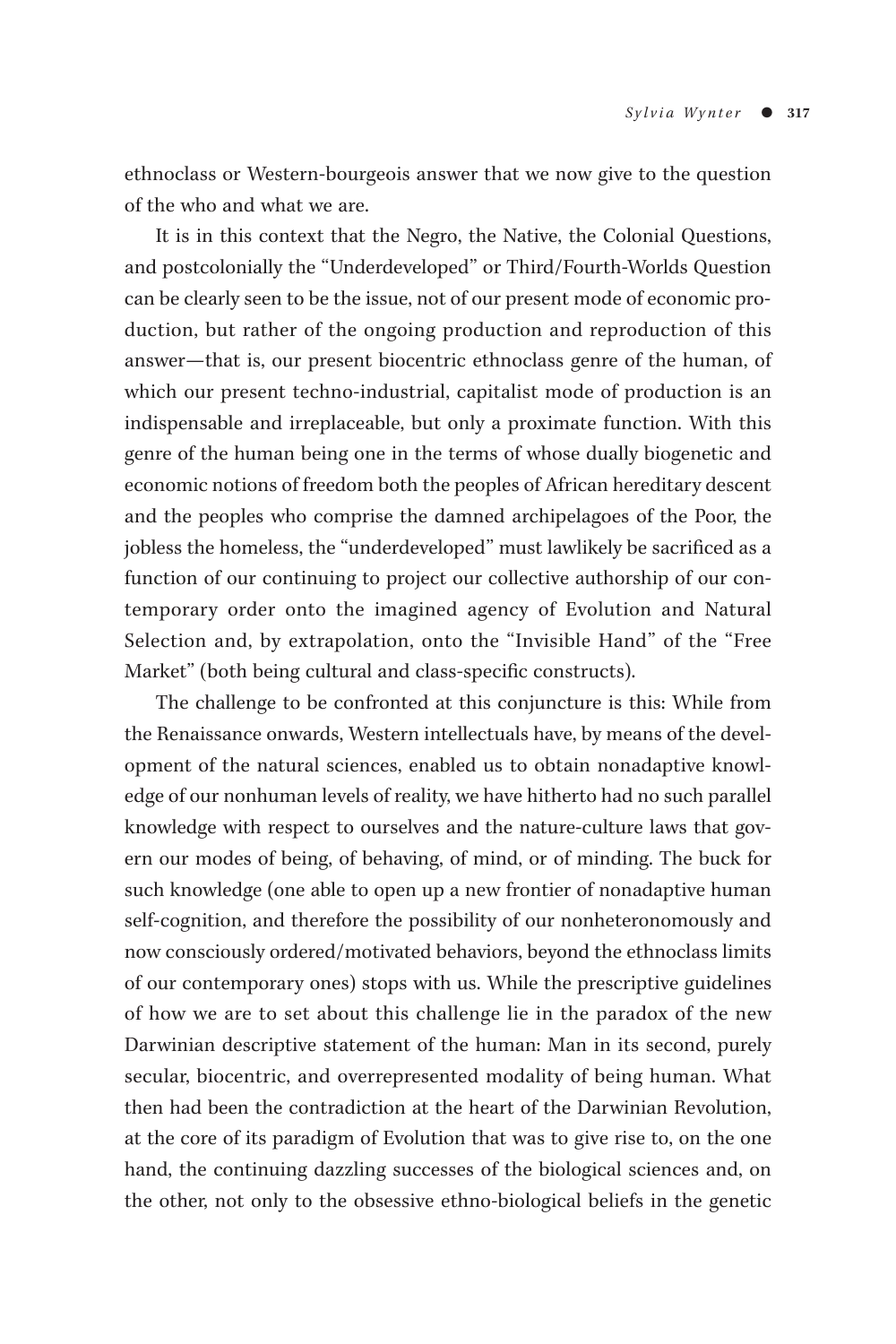inferiority of nonwhite natives, in the barely evolved near-primate status of black-skinned peoples (as matrix beliefs that would logically make possible the "life unworthy of life" extermination credo of the Nazis), but also at the same time to C. P. Snow's "Two Cultures" division of knowledge? That is, to the natural-scientific disciplines on the one hand, and to the rigorous yet adaptive, and therefore ethno-disciplines of the humanities and social sciences on the other?

Although Foucault, in his analysis of the processes by means of which the classical episteme was replaced by our own, had proposed that these epistemes be seen as being discontinuous with each other, what he oversaw was that such a discontinuity, like the earlier discontinuity that had been effected by the classical episteme itself, was taking place in the terms of a continuous cultural field, one instituted by the matrix Judeo-Christian formulation of a general order of existence. That, therefore, these shifts in epistemes were not only shifts with respect to each episteme's specific order of knowledge/truth, but were also shifts in what can now be identified as the "politics of being"; that is, as a politics that is everywhere fought over what is to be the descriptive statement, the governing sociogenic principle, instituting of each genre of the human. With the result that as Christian becomes Man<sub>1</sub> (as political subject), then as Man<sub>1</sub> becomes Man<sub>2</sub> (as a bio-economic subject), from the end of the eighteenth century onwards, each of these new descriptive statements will nevertheless remain inscribed within the framework of a specific secularizing reformulation of that matrix Judeo-Christian Grand Narrative. With this coming to mean that, in both cases, their epistemes will be, like their respective genres of being human, both discontinuous and continuous.

This was the fact that Jacob Pandian brought to our attention when he noted that the Untrue Christian Self as the Other to the True Christian Self of the Judeo-Christian conception was to be re-inscripted, from the sixteenth century onwards, as the new Untrue Human Others to the "true" human that is Man, in its two forms. Firstly as subrational Indian, Negro Others to Man<sub>1</sub>, then, secondly, as native and nigger Others to Man<sub>2</sub>. It is with this proposal that he also provides the answer to the why of the imperative signifying role that will continue to be placed by the secular West upon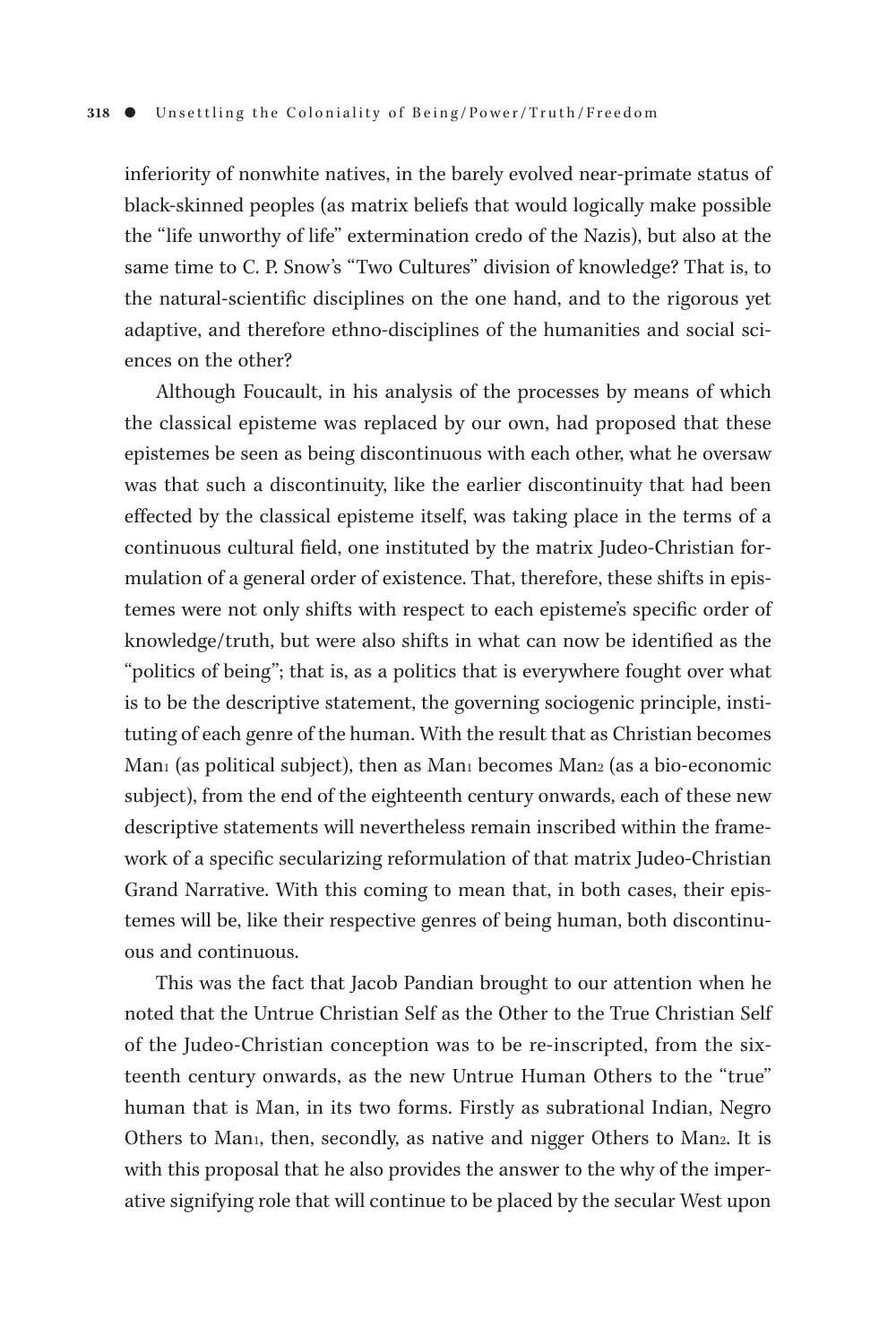what seems to its subjects, from the perspective of their somatic norm, to be the alien features of the Negroid physiognomy. The answer also as to the why the negative connotations that will continue to be placed on it should, while now effected in purely biologized terms, still carry over, if in new post-sixties terms, the "undeserving" "name of what is evil" ordering principle that still reenacts the matrix stigma that had been placed by medieval Christianity on the Negroid physiognomy (Gans 1999). With the consequence that because now made to embody and actualize the example of the human, not now as fallen to the status of the ape, but rather as barely evolved from it (and, as such, an undeserving race because dysselected-by-Evolution within the logic of the Darwinian paradigm), it was now not only the peoples of the Black ex-slave Diaspora, but all the peoples of Black Africa who would be also compelled to confront the inescapable fact (one attested to by the infamous 41-bullet shooting death of Amadou Diallo) that, as put succinctly by Frantz Fanon, "wherever he[/she] goes in the world, the Negro remains a Negro" (Fanon 1967)—and, as such, made to reoccupy the signifying place of medieval/Latin-Christian Europe's fallen, degraded, and thereby nonmoving Earth.

The Argument here redefines Marx's class struggle in the terms of a "politics of being": that is, one waged over what is to be the descriptive statement of the human, about whose master code of symbolic life and death each human order organizes itself. It then proposes that it was precisely because of the above political dynamic—which underpinned the Darwinian Revolution, making it possible—that it was also compelled to function as a half-scientific, half-mythic theory of origins, at least as it had to do with the human. Since it was to be in the context of the political struggle for hegemony that was being waged by a then increasingly wealthy but non-landed bourgeoisie against the established ruling elite of the landed gentry elite that Darwin would be impelled to put forward a new theory with respect to the origin of all species, including the human species (one able to move outside the terms of the "Argument from Divine Design"), that had functioned to legitimate both the ruling status of the landed gentry and the order of knowledge of the classical episteme, and that had provided the mode of adaptive truth-for indispensable to the legitimation of the ruling gentry's hegemony.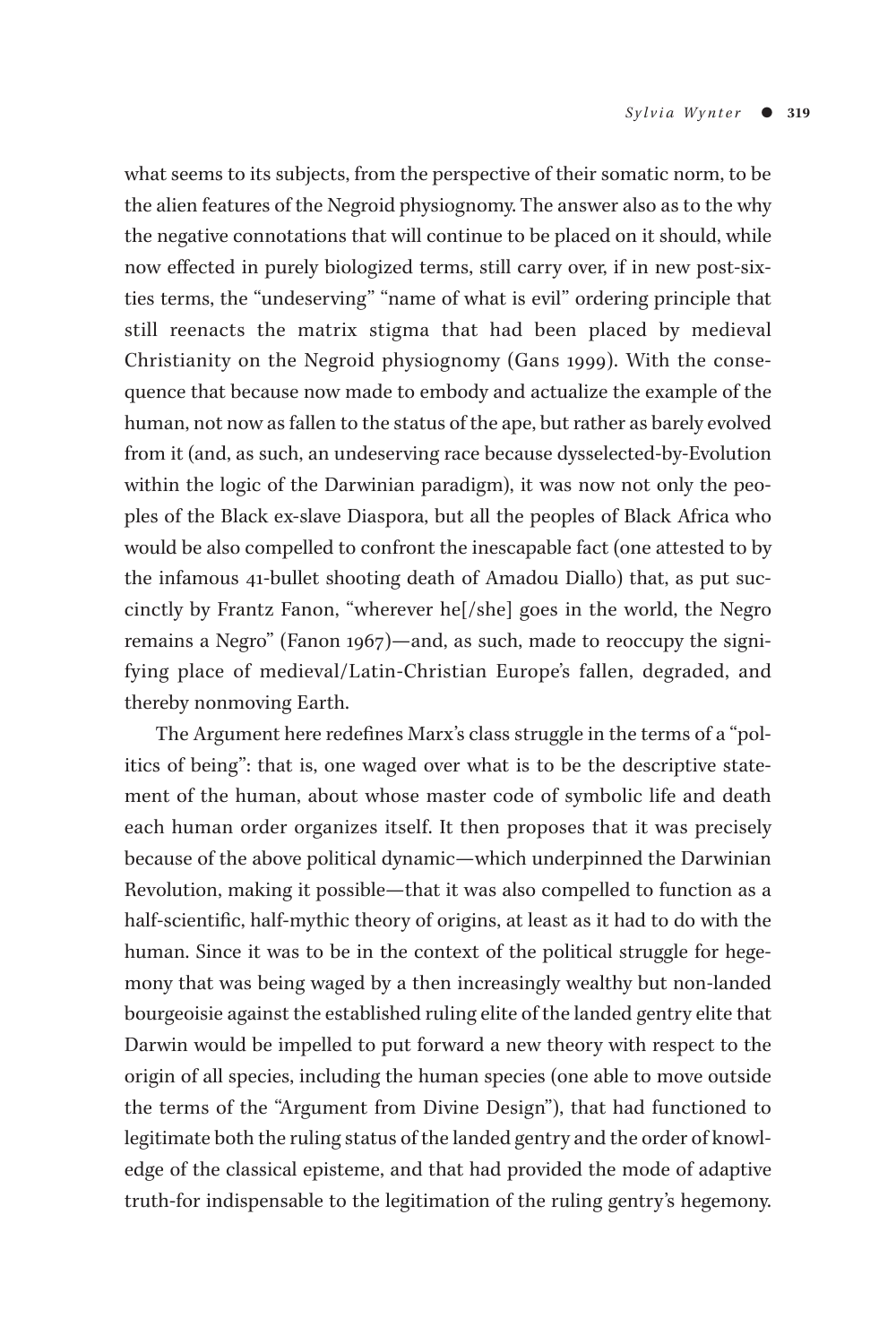It was in order to deconstruct the "Argument from Divine Design" that Darwin was to put forward his brilliantly innovative new paradigm that would lead to the rise and development of the biological sciences, at the same time as it would also elaborate a new origin narrative in place of Genesis (Isaacs 1983).

Blumenberg reveals the central role that will be played in this reformulation by the clergyman-economist Thomas Malthus (Blumenberg 1983). This is the new form of the "absence of order" that Malthus will elaborate in his 1798 *Essay on the Principle of Population*. For Malthus, it is the "autonomous lawfulness of population growth," projected as a "universal law of life," which predetermines a new modality of the "absence of order": this time, the ostensibly fundamental contradiction posed by the fact that men's increase in numbers is a geometric progression, whereas the increase in the quantity of food can only be an arithmetical progression. With the result that given the widening gap between the two progressions, the law of selfregulation that follows logically calls for the state's noninterference with the ostensibly extrahuman regulatory effect of the supposed "law of nature"—a law that also calls for the category of the Poor to be left by themselves, unaided by any measures taken by the state, in order that its members can be weeded out by the "iron laws" of nature. What Malthus puts in place, therefore, is the second transumed reformulation of the matrix Judeo-Christian formulation. Enslavement here is no longer to Original Sin, or to one's irrational nature—with, in the case of the latter, the threat or "significant ill" of the political state falling into the chaos and nonpredictability of a state-of-nature. Rather, enslavement is now to the threat of Malthusian overpopulation, to its concomitant "ill" of Natural Scarcity whose imperative "plan of salvation" would now be postulated in economic terms as that of keeping this at bay—of material, in the place of the matrix spiritual, Redemption.

The above reformulations were all part of the then intellectuals' struggle to redescribe both the human, and its human activity, outside the terms of the description of the human on whose basis the owners of landed wealth had based their hegemony. What is usually overlooked, however, is that their redescription will be one that carried in its turn a new descriptive statement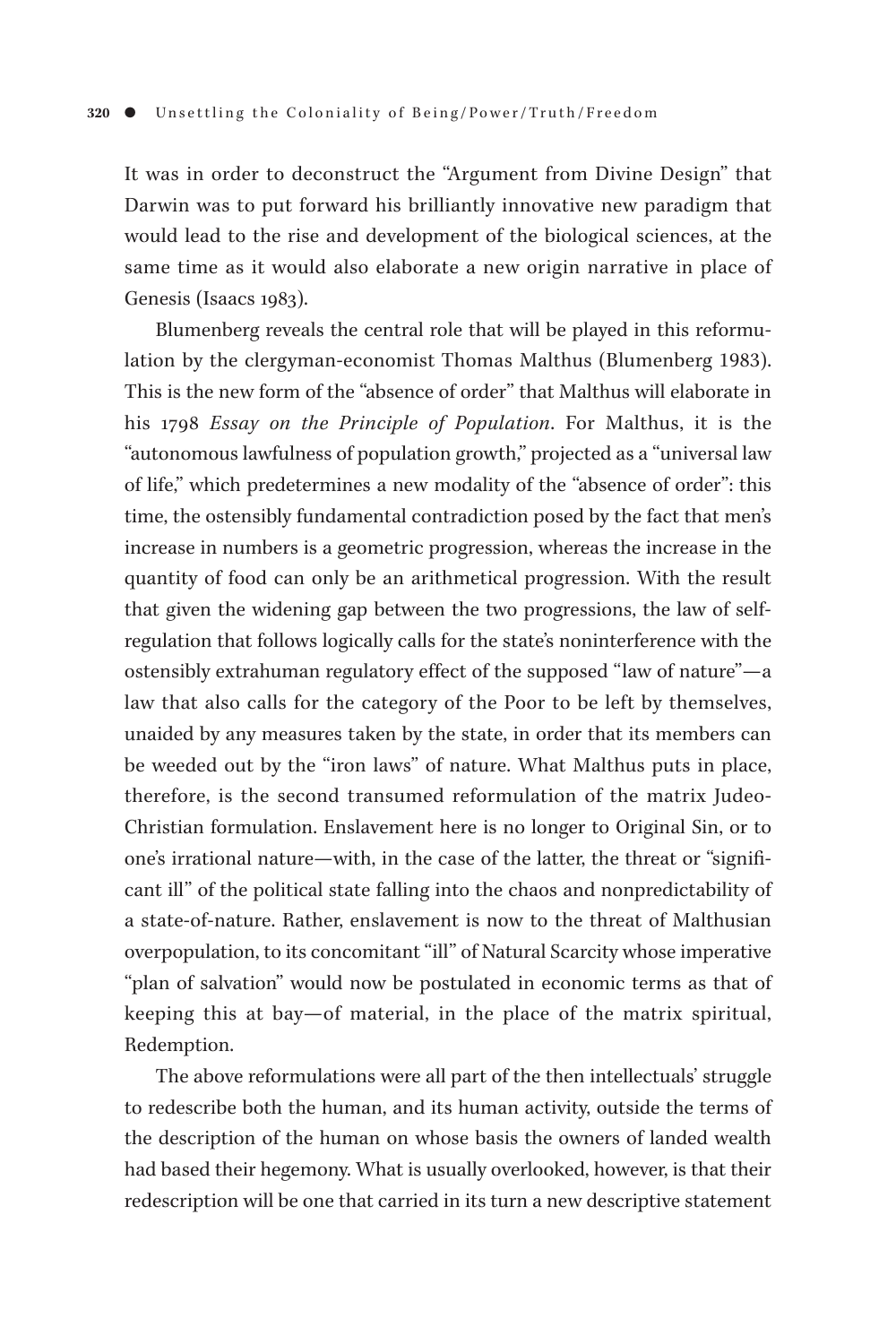able to legitimate the rise to hegemony of the non-landed, capital-owning bourgeoisie as the new ruling elite. While it will be in the lineaments of the new criteria defining of Man2, in the terms of this new descriptive statement, that the lineaments of its negative Human Others are also already outlined. Seeing that if at one level Man<sub>2</sub> is now defined as a jobholding Breadwinner, and even more optimally, as a successful "masterer of Natural Scarcity" (Investor, or capital accumulator), what might be called the archipelago of its modes of Human Otherness can no longer be defined in the terms of the interned Mad, the interned "Indian," the enslaved "Negro" in which it had been earlier defined. Instead, the new descriptive statement of the human will call for its archipelago of Human Otherness to be peopled by a new category, one now comprised of the jobless, the homeless, the Poor, the systemically made jobless and criminalized—of the "underdeveloped"—all as the category of the economically damnés (Fanon 1963), rather than, as before, of the politically condemned. With the result that if inside Europe, it will be the Poor who will be made to reoccupy the earlier proscribed interned places of the Leper and the Mad, in the Euro-Americas, it is the freed Negro, together with the Indians interned in reservations, or as peons on haciendas, who will now be interned in the new institution of Poverty/Joblessness.

That is, in an institution now made to actualize the idea of the human overcome by Natural Scarcity, and therefore in the process of being swept away by Malthus's "iron laws of nature," because unable, as the regular jobholding Breadwinners and Investors are so clearly able to do, to master the "ill" of this scarcity. This at the same time, as Fanon shows in *The Wretched of the Earth*, as the "native" rural agro-proletariat interned in colonial institutions would be made to actualize the category most totally condemned to poverty and joblessness, ostensibly because of the represented bio-evolutionarily determined incapacity of its members to do otherwise. Since, like the medieval Leper, whose proscribed role had called for him/her to actualize the realization of the effects of mankind's enslavement to Original Sin, so this new archipelago of Otherness will be made to signify the realization of the new reformulation's posited "absence of order," or postulate of "significant ill," defined now in economic terms. And "curable," therefore, only in economic terms.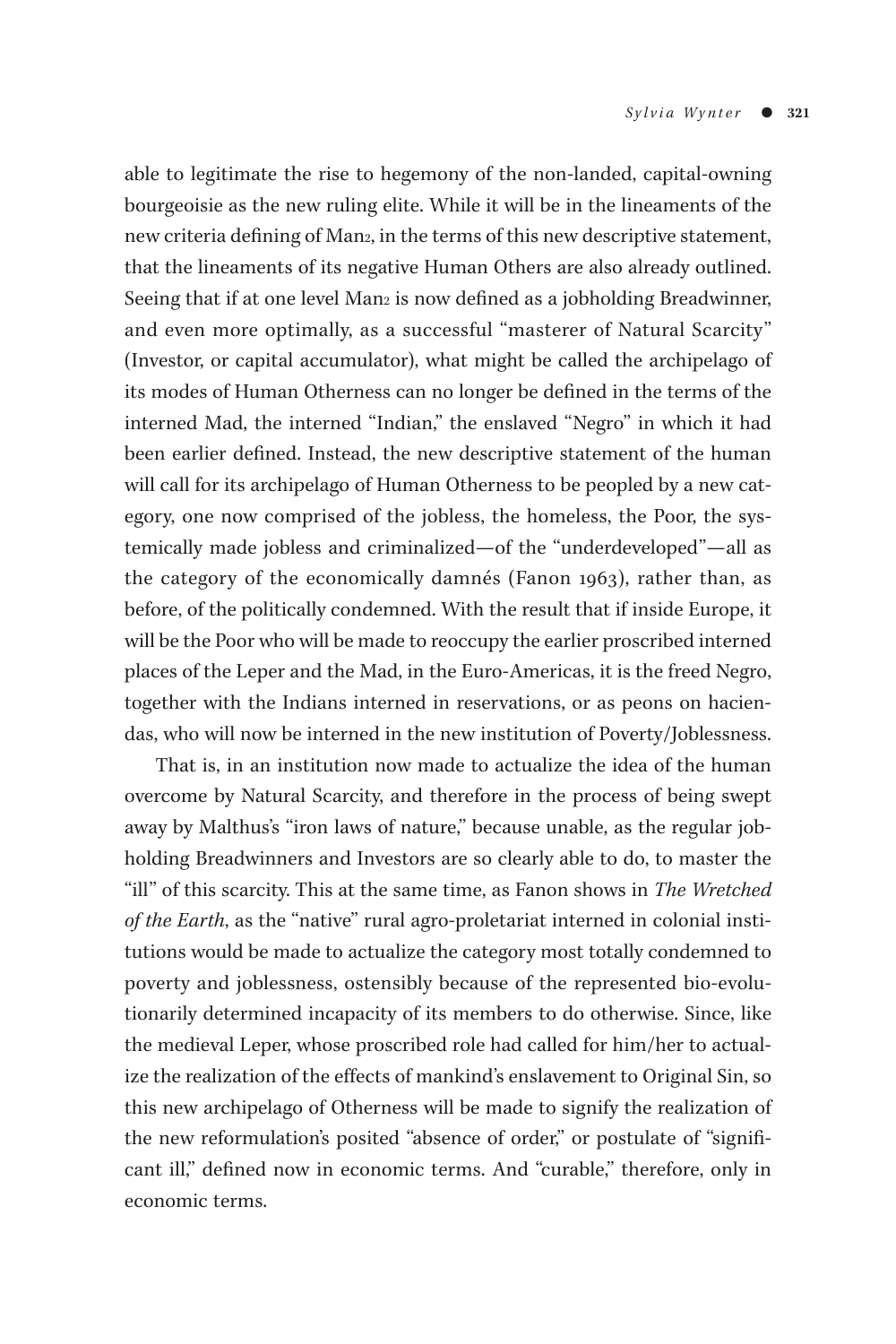What can be seen as at work here is the positive aspect of the political project that, however nonconsciously so, drove Darwin's intellectual enterprise. In that it is going to be in the wider context of the intellectual revolution of Liberal or economic (rather than civic) political humanism that is being brought in from the end of the eighteenth century onwards by the intellectuals of the bourgeoisie, together with their redefinition of Man1 in the purely secular and now biocentric terms of Man<sub>2</sub> that these new sciences are going to be made possible. Since the new genre of being human, in its now purely degodded conception, is one that no longer needs to know the world of organic life in the ostensibly supernaturally ordered, adaptive truthfor terms in which it had to be known by the subject-bearers of Man<sub>1</sub>-as it had been known, therefore, in the terms of Foucault's classical episteme, with these terms serving to validate the hegemony of the owners of landed rather than of moveable wealth, or capital. Yet it is also in the terms of this specific political project that the fundamental paradox of the Darwinian Revolution emerges, one that links the imperatively secured bottom role of the Black Diaspora peoples—as well as the systemic expendability of the global Poor, of the jobless, the homeless, the underdeveloped—to the issue raised earlier with respect to the imperative "Two Culture" organization of our present order of knowledge.

To sum up: it is in this context that a new principle of nonhomogeneity, that of Dubois's Color Line in its white/nonwhite, Men/Natives form (i.e., as drawn between the lighter and the darker races), will now be discursively and institutionally deployed as a "space of Otherness" on which to project an imagined and extrahumanly (because ostensibly bio-evolutionarily) determined nonhomogeneity of genetic substance between the category of those selected-by-Evolution and the category of those dysselected-by-Evolution. The Color (cum Colonial) Line would, therefore, be made to reoccupy the places earlier occupied by the Heaven/Earth, supralunar/sublunar, and by the rational humans/irrational animals premises of nonhomogeneity in order to enable the selected/dysselected, and thus deserving/undeserving status organizing principle that it encoded to function for the nation-state as well as the imperial orders of the Western bourgeoisie, in the same way as Jacques Le Goff documents the enslaved to the flesh/Redeemed-in-the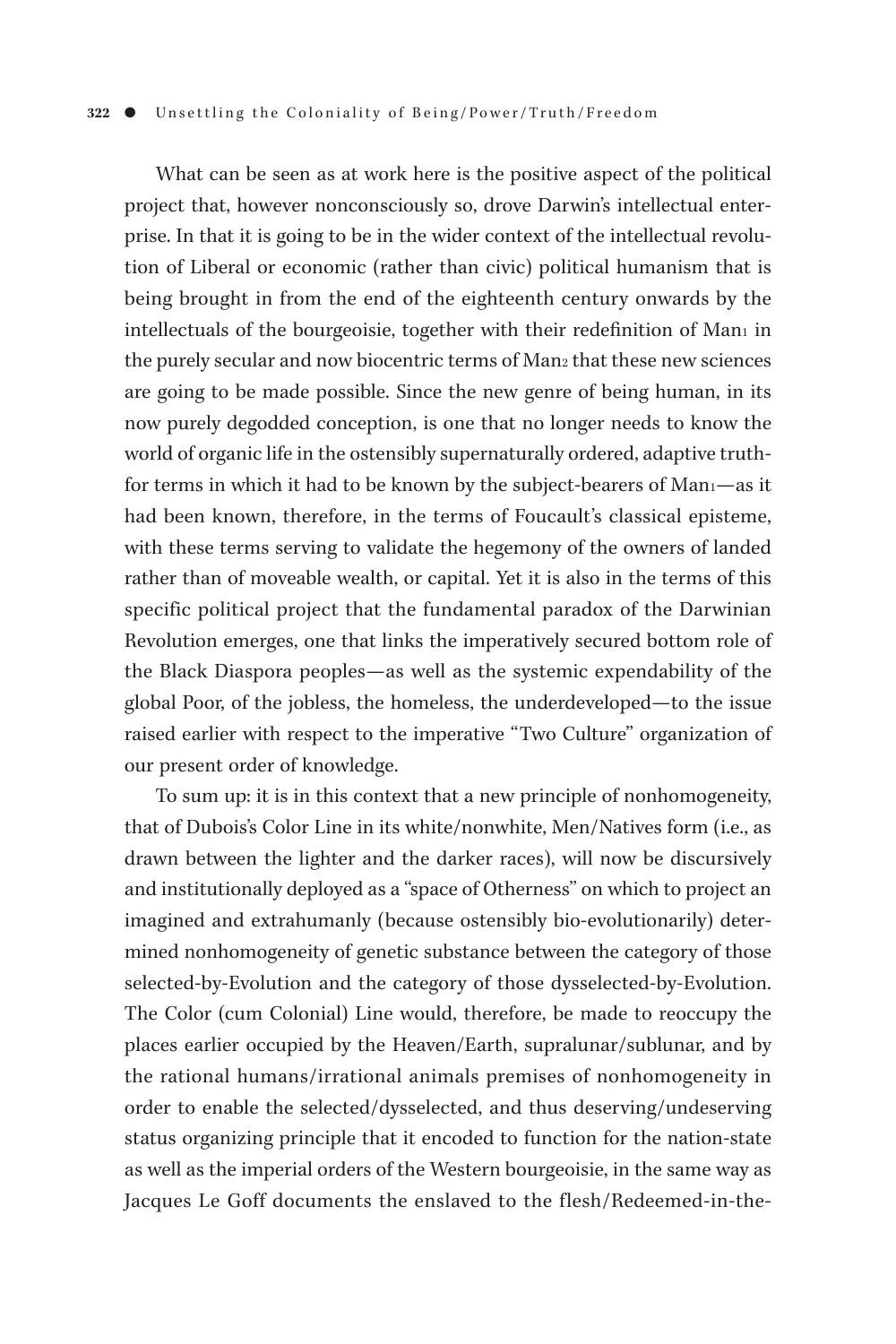Spirit, deserving/undeserving status-organizing principle had functioned for the ecclesiastical-cum-medieval aristocratic order of Latin-Christian Europe (Le Goff 1988). So that where the ranking rule of superiority/inferiority accepted and internalized by all the subjects of the medieval order of Europe had been that of differential degrees of redemption from enslavement to the Fallen Flesh, degrees therefore of religious merit (with the "learned" scholars of the order, as Le Goff points out, obsessively priding themselves on their ability to keep themselves chaste and sexually continent on feast days, at the same time as they stigmatized the peasants as people who, unlike them, gave in to their lustful and carnal desires, thereby falling to the level of beasts [Le Goff 1988]), in the case of the bourgeoisie, the ranking rule would be a transumed form of the first. As such, therefore, it would come to be based on degrees of selected genetic merit (or eugenics) versus differential degrees of the dysselected lack of this merit: differential degrees of, to use the term made famous by *The Bell Curve*, "dysgenicity."

It is this new master code, one that would now come to function at all levels of the social order—including that of class, gender, sexual orientation, superior/inferior ethnicities, and that of the Investor/Breadwinners versus the criminalized jobless Poor (Nas's "black and latino faces") and Welfare Moms antithesis, and most totally between the represented-to-be superior and inferior races and cultures—that would come to function as the dually status-organizing and integrating principle of U.S. society. So that if, before the sixties, the enforced segregation of the Black population in the South as the liminally deviant category of Otherness through whose systemic negation the former Civil War enemies of North and South, together with the vast wave of incoming immigrants from Europe, would be enabled to experience themselves as a We (that is, by means of the shared similarity of their nowcanonized "whiteness"), in addition, their segregated status had served another central function. This had been that of enabling a U.S. bourgeoisie, rapidly growing more affluent, to dampen class conflict by inducing their own working class to see themselves, even where not selected by Evolution in class terms, as being compensatorily, altruistically bonded with their dominant middle classes by the fact of their having all been selected by Evolution in terms of race.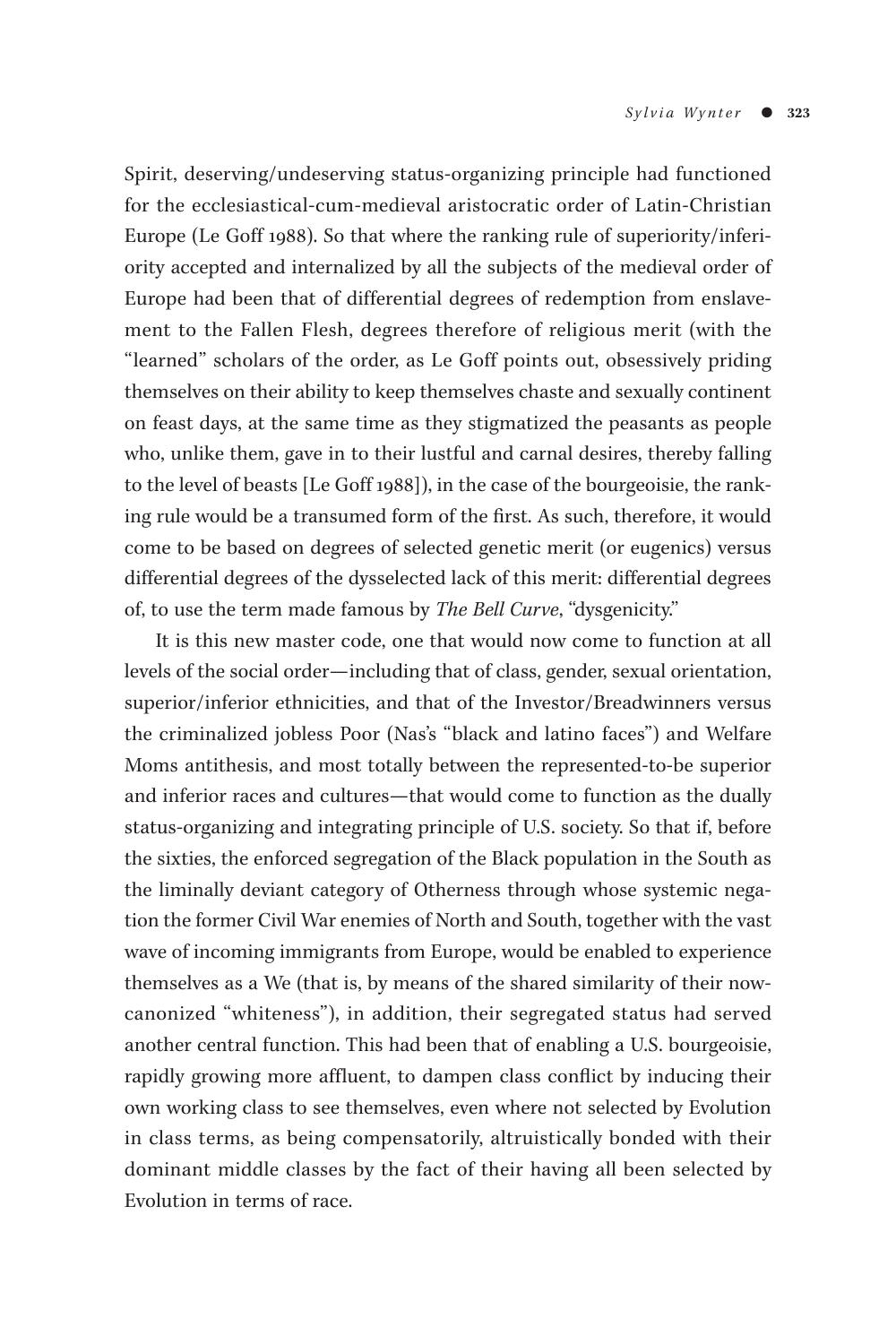For this vicarious compensation had been (and still is) urgently necessary, given the degree of psychic devastation wrought on the non-middleclass groups by the terms of the new degodded redescription of the human in the context of the Darwinian/Malthusian reformulation of the original Judeo-Christian formulation. This was so in that in the terms of their new behavior programming schema, in whose "dysselected by Evolution until proven otherwise" criterion (i.e., guilty until proven innocent) the individual could not know if s/he had indeed been so selected except by attaining to the optimal status of being a middle class Breadwinner and/or successful Entrepreneur/Investor, to not be middle class was/is to have to accept one's ostensible dysselection. This premise had induced in the white, blue-collar (non-middle) working classes' status a deeply destructive form of selfhatred, whose corrosive force could only be assuaged by institutionalized mechanisms, whether those of the school curricula as noted by Carter G. Woodson in 1933, or that of outright segregation of (as well as of multiple other forms of discrimination against) the Black U. S. population group. Seeing that it was and is only such mechanisms that can enable the white, blue-collar working classes, as well as the white poor, to experience themselves as having been selected, although not in class terms, at least as members, together with their bourgeoisie, of the highly selected and thus highly "deserving" white race. With this being so proved, ostensibly, by the fact of the empirical dominance and supremacy of whites as a group over all other nonwhite races and, most totally, over their "racial" anti-type Other, the Black American—as the group whose Negroid physiognomy and origin continent/Africa prove them, within the terms of the Darwinian Imaginary, to belong to the category of humans most totally of all peoples dysselected-by-Evolution. The bottommost role of Black Americans in the United States is systemically produced, since it is the ostensible proof of their alleged dysselected "undeservingness" that then functions as the central psychic compensatory mechanism for the white working class, at the same time as this mechanism induces them to continue to see/experience themselves as also being, in terms of class, "dysselected by Evolution"—a perception that induces them to accept their own class-subordinated status, as well as the hegemony of their middle classes.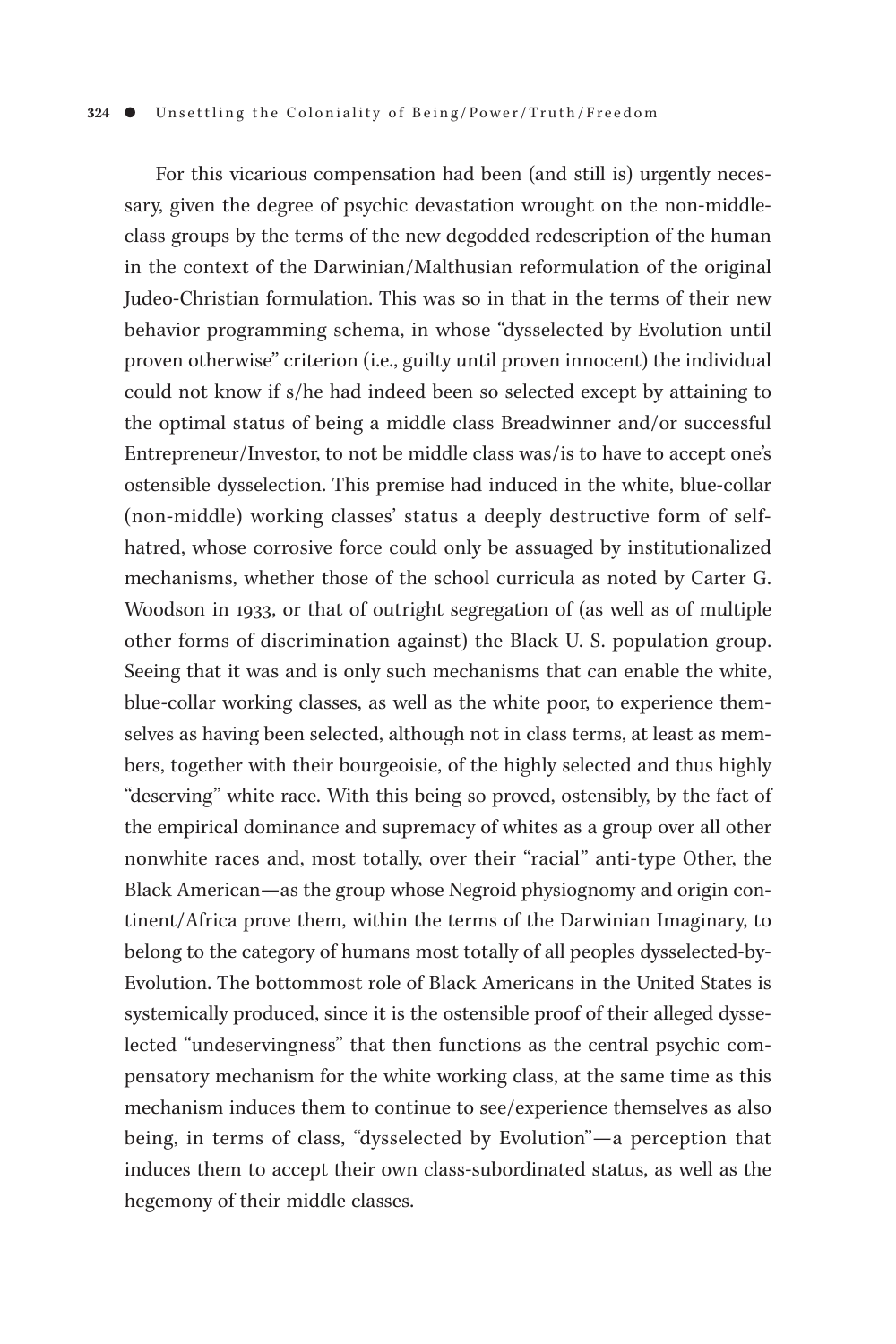The Negroid physiognomy and its continent of origin, Black Africa, together with the dark-skinned poorer peoples assimilated to its category have been made to function within the terms of our present biocentric conception of the human, as well as of its related "formulation of a general order of existence" (whose postulate of "significant ill" is that of a dual mode of Natural Scarcity—that is, a scarcity of fully genetically selected human beings, on the one hand, and of material resources on the other), as the actualized embodiment, no longer of the human made degenerate by sin and therefore fallen to the status of the apes, but of the human totally dysselected, barely evolved, and as such intermediate between "true" humans and the primates. As such, the marker of that most totally dysselected-by-Evolution mode of non-being that each individual and group must strive to avoid, struggle to prove that they themselves are not, if they are to be.

A parallel and interlinked role is also played by the category of the Poor, the jobless, the homeless, the "underdeveloped," all of whom, interned in their systemically produced poverty and expendability, are now made to function in the reoccupied place of the Leper of the medieval order and of the Mad of the monarchical, so as to actualize at the economic level the same dysgenic or dysselected-by-Evolution conception. With the post-Sixties' reordering of society, "Negroid" physiognomy and skin color will be made to coalesce with the inner city status of poverty and joblessness, crime, and drugs. They will do so together with those brown Latino faces assimilated to its status as this status, a new Liminal category, enables the incorporation of the socially mobile Black middle class into the normative order of things, if still at a secondary level. The metaphysical dread of this "Negroid" presence by the "normal" subjects of the order will lead logically to Nas Escobar's "taxpayers" being eager to pay for more jails for Black and Latin faces; eager to see poor women taken off welfare and kept "out of plain sight." Since here, again, it is not as men, women, and children that they are being condemned. It is as "the name of what is evil."

Here, the dimensions of the fundamental paradox that lies at the core of the Darwinian answer to the question of who we are (when seen from the perspective of the goal of unsettling our present coloniality of power, of being) emerges. The paradox is this: that for the "descriptive statement" that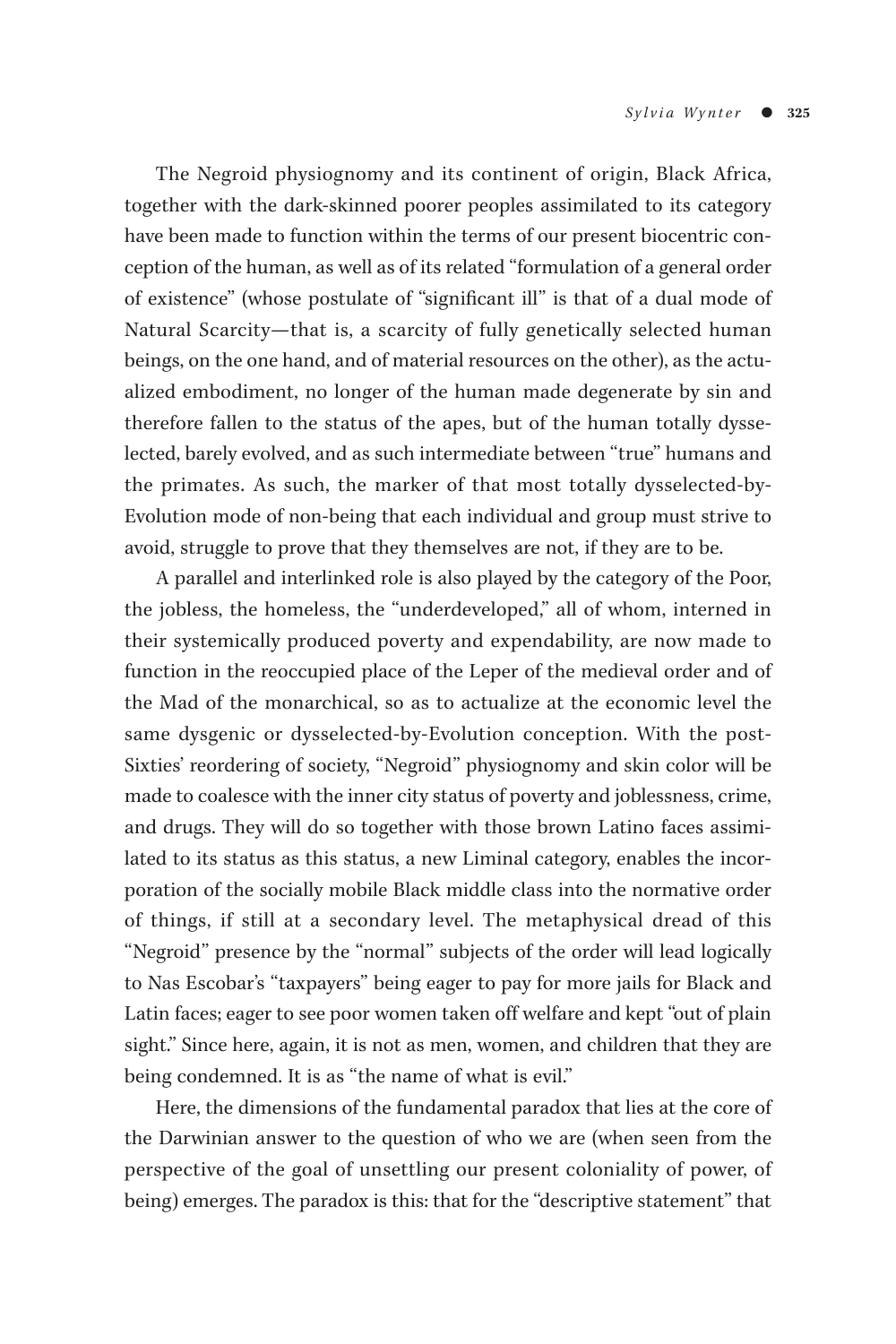defines the human as purely biological being on the model of a natural organism (thereby projecting it as preexisting the narratively inscribed "descriptive statement" in whose terms it inscripts itself and is reciprocally inscripted, as if it were a purely biological being, ontogeny that preexists culture, sociogeny), it must ensure the functioning of strategic mechanisms that can repress all knowledge of the fact that its biocentric descriptive statement is a descriptive statement. Yet that such strategic, Godelier-type mechanisms of occultation, repressing recognition that our present descriptive statement of the human is a descriptive statement, are able to function at all (if outside our conscious awareness) is itself directly due to the fact that, as Terrence W. Deacon points out in his 1997 book *The Symbolic Species: The Co-Evolution of Language and the Brain*, humans have been pre-adapted, primarily through the co-evolution of language and the brain, to be a symbolic and, therefore, a self-representing species.

In consequence, if it was the functioning of these symbolic, representational, behavior-motivating/demotivating processes as it has to do with the stigmatizing portrayal of women as intellectually inferior, made by "angry male professors," that Virginia Woolf had brilliantly zeroed in on (in her essay *A Room of One's Own*), it was also this same "representational process," as expressed in the curriculum and order of knowledge of the United States, that the Black American educator Carter G. Woodson was to identify in his 1933 *Miseducation of the Negro* as functioning in a parallel manner as a behavior-motivating/demotivating mechanism. This, seeing that, as he pointed out, the curriculum's systemic canonization/positive marking of all things European and Euro-American, and no less systemic stigmatization/ negative marking of all things African/Afro-American clearly had an extracognitive function. This function was one that, by motivating whites (by representing their ancestors as having done everything worthwhile doing), and as lawlikely demotivating Blacks (by representing theirs as having done nothing), ensured the stable reproduction of the U.S. order that called for the white population group as a whole to be at the apex of the social order, and for the Black population group to be at the bottom (Woodson 1933). With this thereby "verifying," by its systemic production of the constant of the 15 percent school achievement gap between white and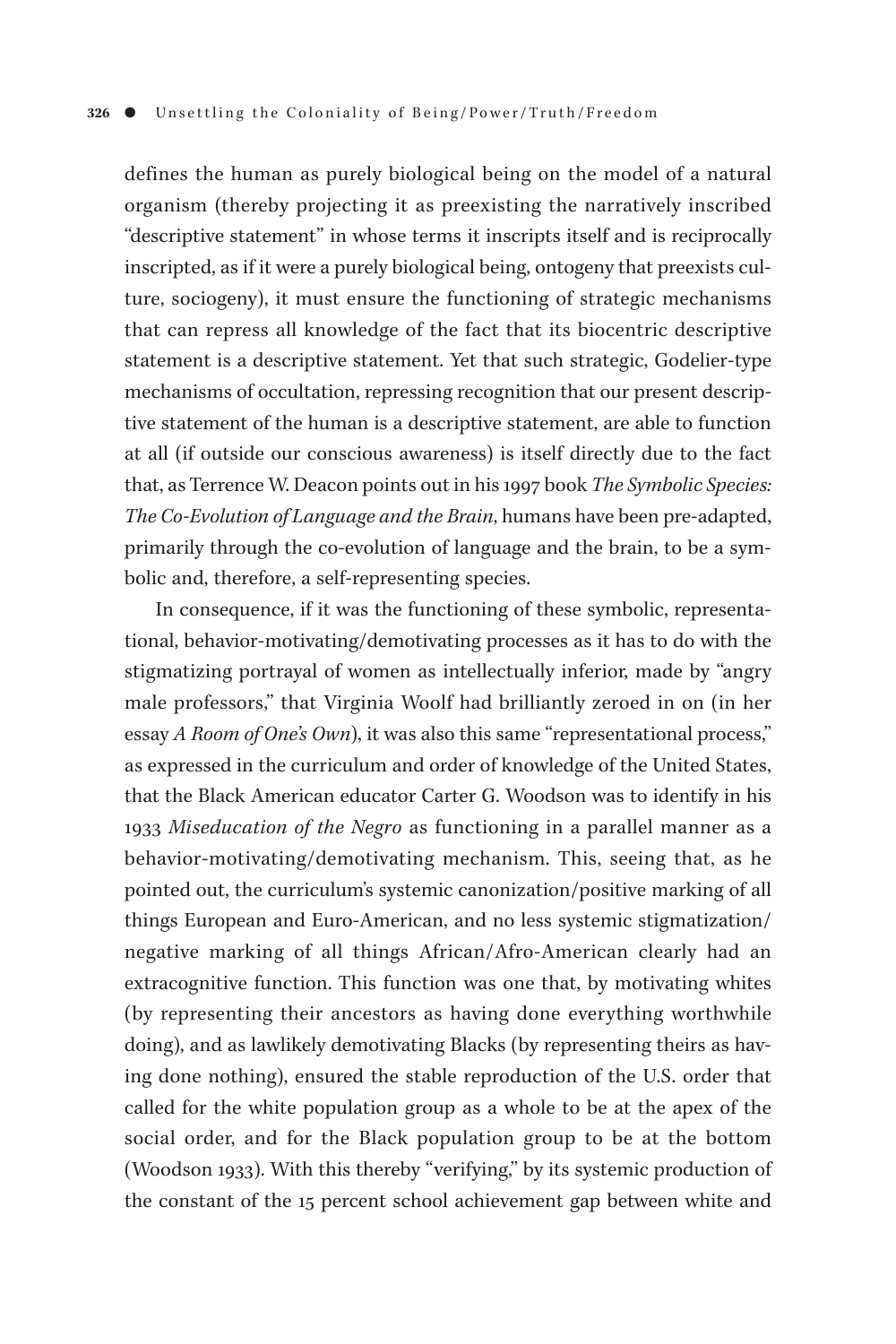Black students, the selected-by-Evolution status of the one, the dysselectedby-Evolution nature of the other, and thereby the principle of nonhomogeneity that is mapped upon the "space of Otherness" of the Color Line in its most total white/Black forms. As the line from which the status-ordering principle, based upon differential degrees of selectedness/dysselectedness and functioning at all levels of the order, is transformatively generated, thereby enabling the subjects of our orders to continue to experience it as the realization of a true, because ostensibly extrahumanly determined, order.

If we see both Woolf 's and Woodson's insights as insights into the workings of the symbolic representation processes instituting of our present genre of the human, Man, and therefore as insights into the necessarily adaptive truth-for nature of the overall system of knowledge that is enacting of these processes, then the following linkages can be made. Linkages not only to Aimé Césaire's recognition of the same "demotivating" processes at work in ensuring the subordination of the decolonized in his *Discourse on Colonialism* (1960), but also to the multiple challenges mounted during the sixties—both at the global level by anticolonial activists and by activists in Europe, and then in the United States by Blacks and a range of other nonwhite groups, together with feminists and Gay Liberationists—with all calling in question the systemic nature of their negative markings as nongeneric or abnormal Others to a series of positively marked generic norms. If this same overall representation process was to be followed up post-sixties by Edward Said's more in-depth elaboration of Césaire's thesis with respect to Orientalism, the same linkage can also be made several centuries backward to Las Casas's profound challenges to what he called the "slandering" of the indigenous peoples as a function of the legitimating not only of the expropriation of their lands, but also of their expulsion, as "such a large part of God's creation," from human status. Since what joins all of these challenges, from that of Las Casas to all those of our contemporary order, is, the Argument proposes, their profound challenge to the overrepresentation of Man, in both of its variants: to, thereby, the coloniality of being, power, truth, freedom to which such an overrepresentation leads.

If Fanon, from the standpoint of a "native colonized" and Black Human Other (i.e., as the standpoint of groups, prohibited—most totally so the lat-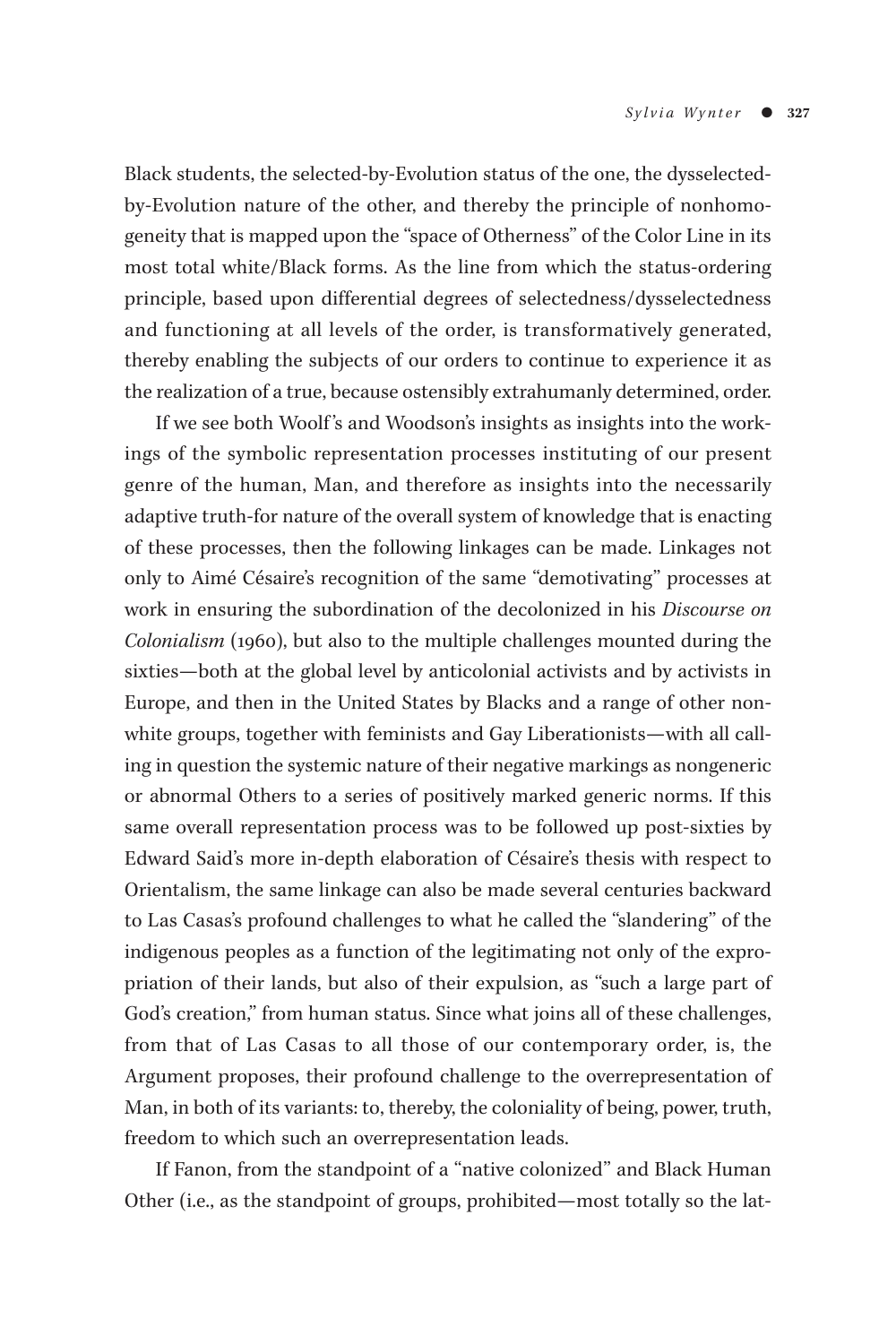## **328** ● Unsettling the Coloniality of Being/Power/Truth/Freedom

ter—from realizing themselves as fully human within the terms of our present ethnoclass genre of the human), was to put forward the conception of modes of sociogeny (of each genre-specific governing sociogenic principle, descriptive statement, or code of symbolic life/death) as a new object of knowledge, which itself functions in a "space of transculture," as a space from which to define the human outside the terms of any one member of the class of such principles, statements and codes, he had thereby laid the basis for a fundamental recognition on our part. A recognition in which we can come to see ourselves as a contemporary, increasingly westernized (in the terms of Man) population, who, as in the case of all other genre-specific human populations, inscript and auto-institute ourselves as human through symbolic, representational processes that have, hitherto, included those mechanisms of occultation by means of which we have been able to make opaque to ourselves the fact that we so do. While it was a parallel recognition that some half a century ago led Aimé Césaire (because coming from the same standpoint of liminal deviance to our present ethnoclass norm of being human as did Fanon) to put forward his cognitively emancipatory proposal for a new science able to complete the natural sciences.

The natural sciences (Césaire had argued in a talk given in Haiti, entitled "Poetry and Knowledge") are, in spite of all their dazzling triumphs with respect to knowledge of the natural world, half-starved. They are halfstarved because they remain incapable of giving us any knowledge of our uniquely human domain, and have had nothing to say to the urgent problems that beleaguer humankind. Only the elaboration of a new science, beyond the limits of the natural sciences (he had then proposed), will offer us our last chance to avoid the large-scale dilemmas that we must now confront as a species. This would be a science in which the "study of the Word" of our narratively inscribed, governing sociogenic principles, descriptive statement, or code of symbolic life/death, together with the overall symbolic, representational processes to which they give rise—will condition the "study of nature" (Césaire 1946, 1990). The latter as study, therefore (the Argument proposes), of the neurophysiological circuits/mechanisms of the brain that, when activated by the semantic system of each such principle/statement, lead to the specific orders of consciousness or modes of mind in whose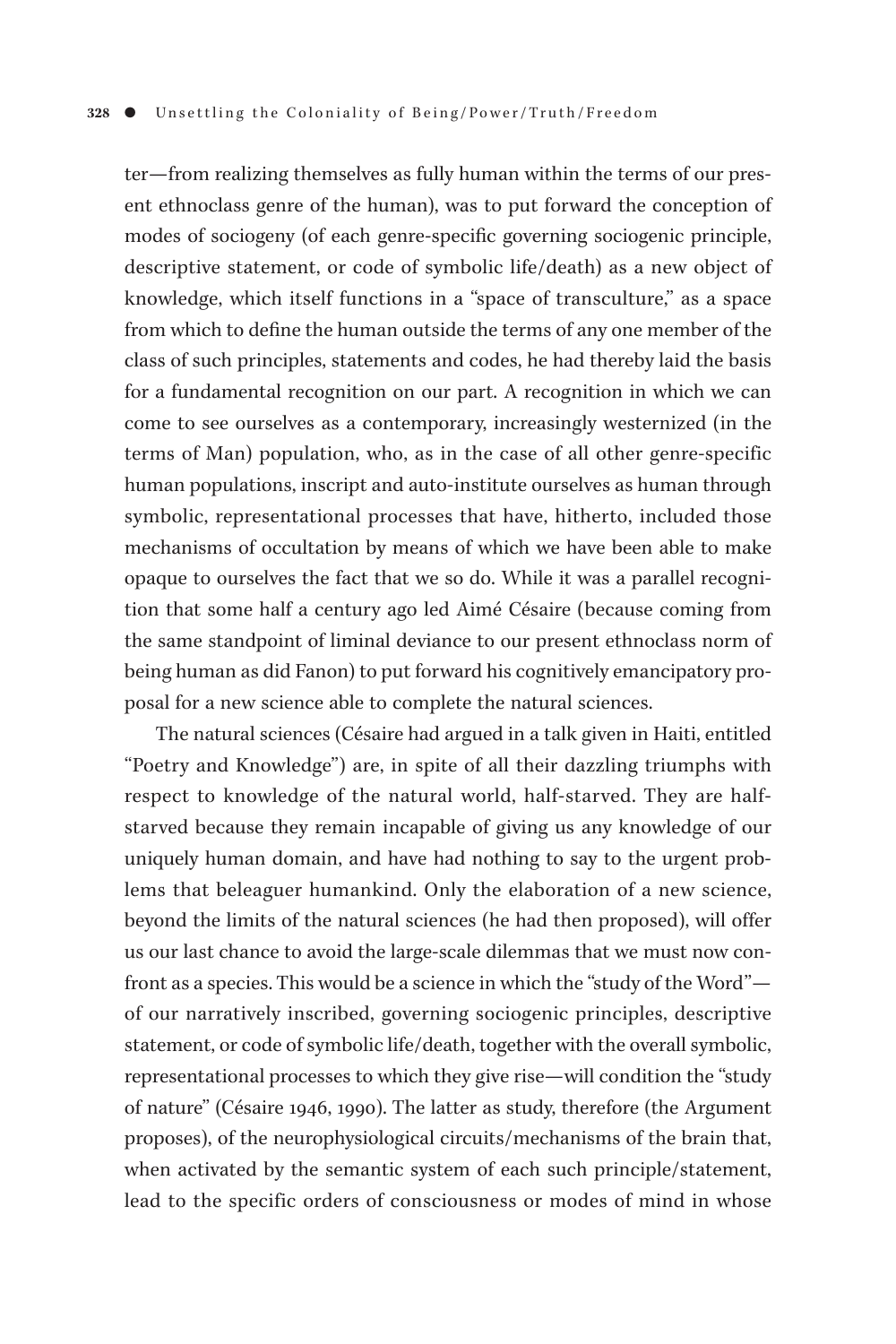terms we then come to experience ourselves as this or that genre/mode of being human. Yet, with this process taking place hitherto outside our conscious awareness, and thereby leading us to be governed by the "imagined ends" or postulates of being, truth, freedom that we lawlikely put and keep in place, without realizing that it is we ourselves, and not extrahuman entities, who prescribe them.

In his introduction to Fanon's *Les damnés de la terre* (The Wretched of the Earth), J. P. Sartre zeroed in on the parallel dilemma of "colonized" native intellectuals who find themselves/ourselves in a situation in which the Man/Native dichotomy can be seen as an exact parallel of the clergy/laity dichotomy as it existed towards the end of the Middle Ages. Like the clergy intellectuals then, now it is the intellectuals of Man who "own the Word," while, like the pre-Renaissance lay intellectuals, it is the "native" intellectuals (and postcolonially speaking, the intellectuals of the subordinated and economically impoverished world) who now have only the use of Man's Word, who therefore can only "echo." That is, who must think, write, and prescribe policies, however oppositionally so, in the terms of the very biocentric paradigms that prescribe the subordination and impoverishment of the vast majority of the worlds to which they/we belong; since paradigms elaborated in the very terms of the descriptive statement of the human, in whose logic the non-Western, nonwhite peoples can only, at best, be assimilated as honorary humans (as in the case of the "developed" Japanese and other lighter-skinned Asians) and, at the worst, must (as in the case of Nas's "black and 1atino faces") forcibly be proscribed from human status by means of the rapidly expanding U.S. prison-industrial system; as itself, a central mechanism of the overall archipelagoes of the poverty-producing institutions of the Third and Fourth Worlds, archipelagoes that are the major costs paid for the ongoing production, realization, and reproduction of our present ethnoclass genre of the human, of its overrepresentation as if it were isomorphic with the human, its well being, and notion of freedom, with those that would have to be brought into existence, were the well-being of the human to be made into the referent imperative.

If, as Sartre saw so clearly in the case of Fanon, "native" intellectuals had ceased echoing and had begun opening their mouths for themselves in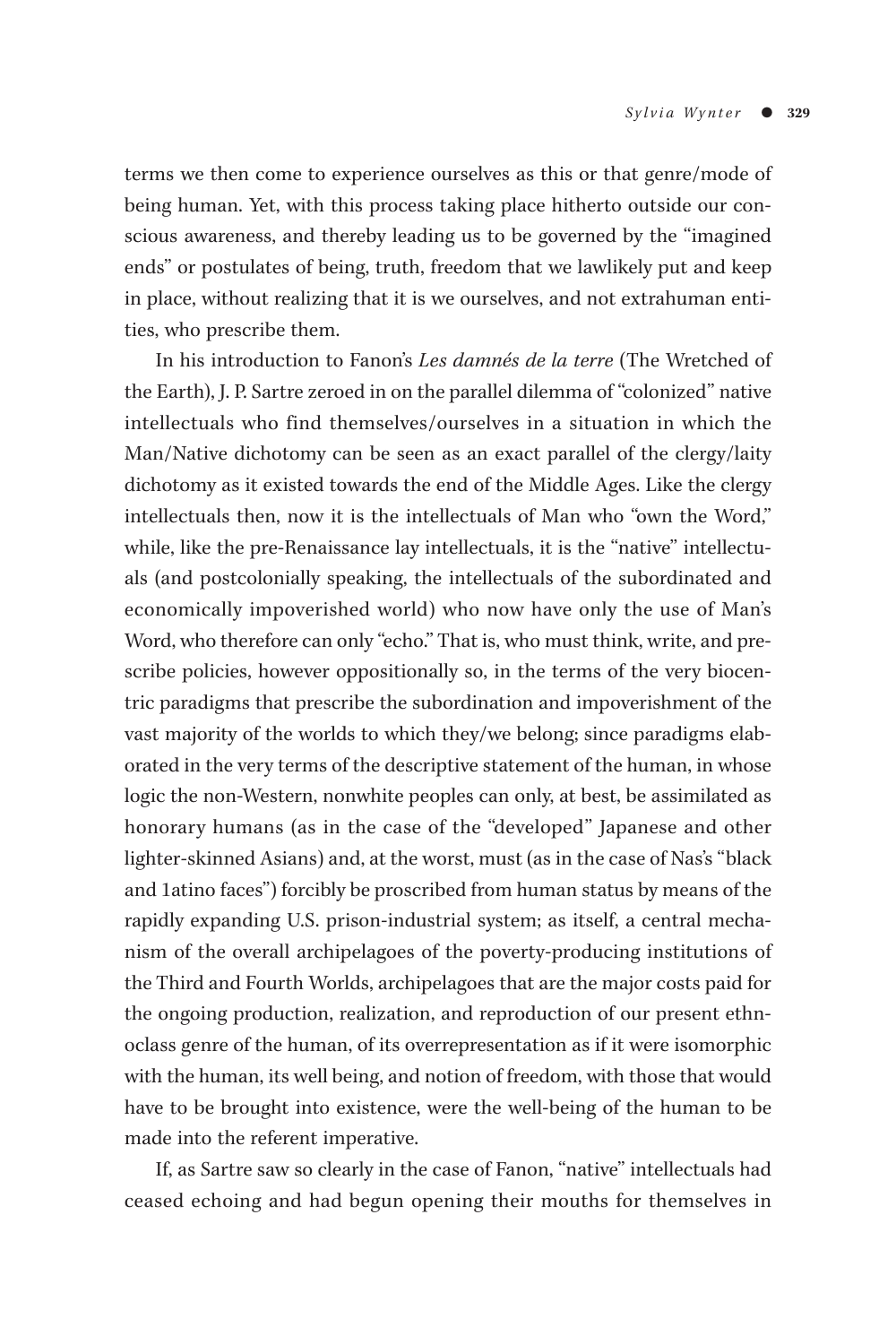response to a parallel "phase of objectification," a hardening insulation from what is human that is increasingly made evident by the ossification of our present order of knowledge and its biocentric paradigms, so Fanon's "selfassertion," his concentration on finding the lost motives, related no longer to Man's but to our human self-interest, was to be effected by means of a redescription parallel to that by means of which the lay humanists had invented Man and its Human Others in the reoccupied place of the Christian genre of the human and its pagan/idolator/Enemies-of-Christ/Christkiller/infidel Others. Nevertheless, while these lay humanist intellectuals had indeed effected a redescriptive statement by means of which they secularized human existence, detaching it from the supernatural agency of the divine realm, they had done so only by opening the pathway that would eventually lead, with Darwin, to a new descriptive statement, itself reanchored in the no less extrahuman agency of Evolution, thereby reducing the human within the terms of a biocentric "human sciences" paradigm to being a "mere mechanism" driven in its behavior by its genetic programs and, as such, subject to the processes of natural causation, rather than to the ontogeny/sociogeny or nature-culture modality of causation, which alone could enable (as Fanon brilliantly glimpsed) the reflexively self-aversive behavior of many westernized Black peoples, made into the Other to our present ethnoclass norm of being human, to repress the genetic instinctual narcissism defining of all modes of purely organic life. And what Fanon's new answer to the question of who/what we are (its revalorizing "descriptive statement" detached now from any form of extrahuman agency or authorship, theocentric or biocentric) enables us to come to grips with is precisely such a new mode of causation, thereby, with the still-to-be-explained puzzle of (human) consciousness(es), doing so outside the terms of our present "Two Culture" order of knowledge and its adaptive "regime of truth" based on the biocentric disciplinary paradigms in whose terms we at present know our social reality; this, as the indispensable condition of our continuing to assume that the mode of being in which we now are (have socialized/ inscripted ourselves to be) is isomorphic with the being of being human itself, in its multiple self-inscripting, auto-instituting modalities.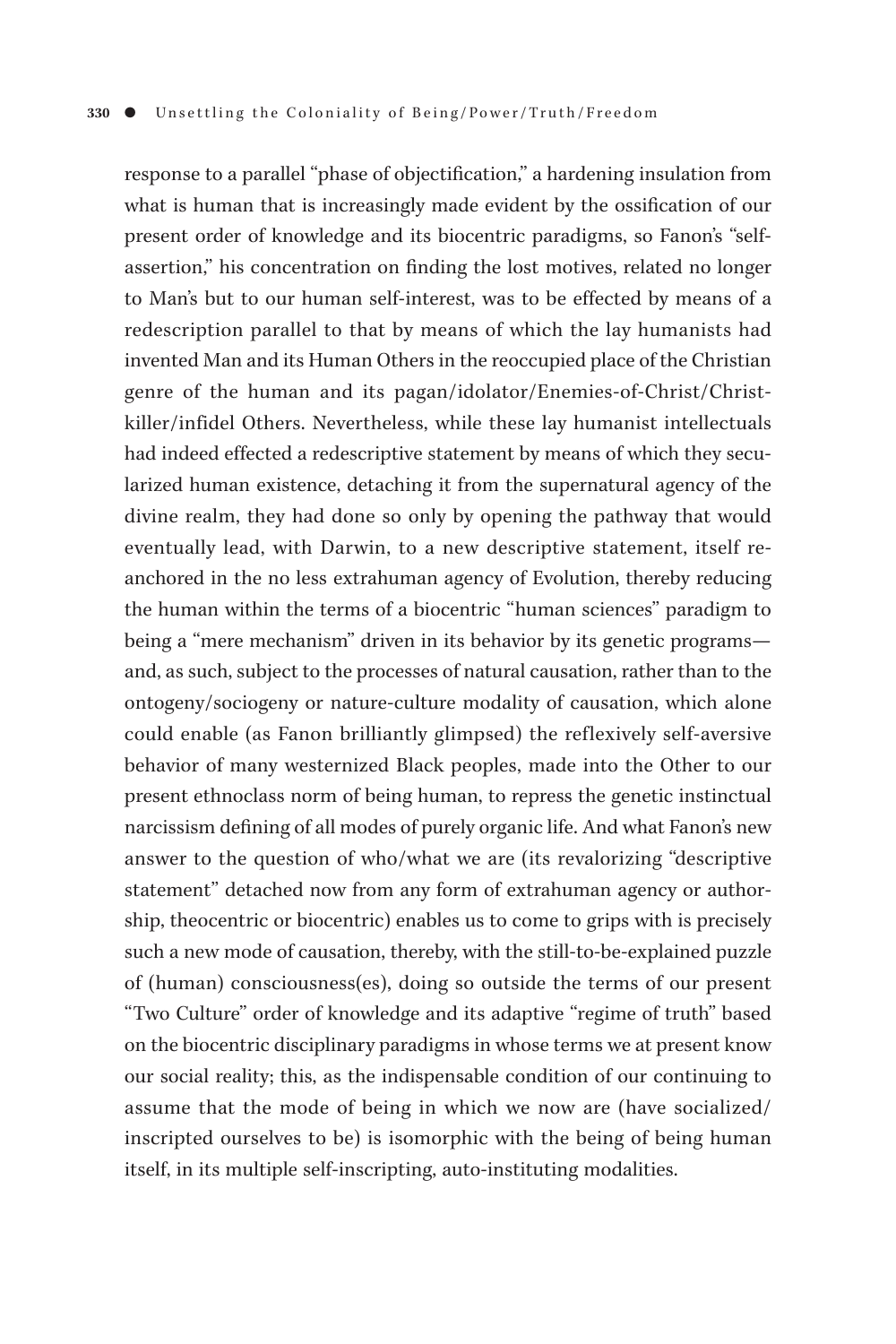If Césaire called in 1946 for a new science of the Word, a science therefore of our dual descriptive statements and thereby of our modes/genres of being human, doing so from the perspective of a poet—in 1988, the physicist Hans Pagel would make a parallel call in his 1988 book *The Dream of Reason: The Computer and the Rise of the Sciences of Complexity*. His call, too, was for a new frontier to be opened onto a nonadaptive mode of human self-cognition: onto the possibility, therefore, of our fully realized autonomy of feelings, thoughts, behaviors.

The true leap, Fanon wrote at the end of his *Black Skins, White Masks*, consists in introducing invention into existence. The buck stops with us.



# NOTES

- 1. The epigraphs placed at the beginning of select sections are intended to serve as guidequotes, or as Heideggerian guideposts (Heidegger 1998), to orient the reader as the Argument struggles to think/articulate itself outside the terms of the disciplinary discourses of our present epistemological order; seeing that it is these discourses, this order, that are necessarily—as the condition of our being in the genre/mode of being human that we now hegemonically are—instituting/inscripting both of the Man of the Argument's title, and of its overrepresentation as if it were the human.
- 2. The series of papers presented/made available by Aníbal Quijano at the 1999 and 2000 conferences held by the Coloniality Working Group at SUNY-Binghamton are central to the formulations of this Argument (see References).
- 3. The same holds for the two papers presented by Walter Mignolo at both of these conferences (see References), as well as for his book *Local Histories/Global Designs: Coloniality, Subaltern Knowledges and Border Thinking* (2000).
- 4. The divide is not only economic, but also behavioral. Where the subjects of the technoindustrial North are hegemonically oriented in their behaviors by the contemporary secular metaphysics of productivity and profitability, the subjects of the South, while drawn into the margins as satellite spheres of the techno-industrial North, are still partly oriented in their behaviors by the largely religious, traditional metaphysics of reproductivity/fertility that had been instituting of the agrarian revolution. The problem of the environment, of global warming, etc., is directly due to the convergence of these two metaphysics and the way in which both continue to impel our collective behaviors outside of our conscious awareness.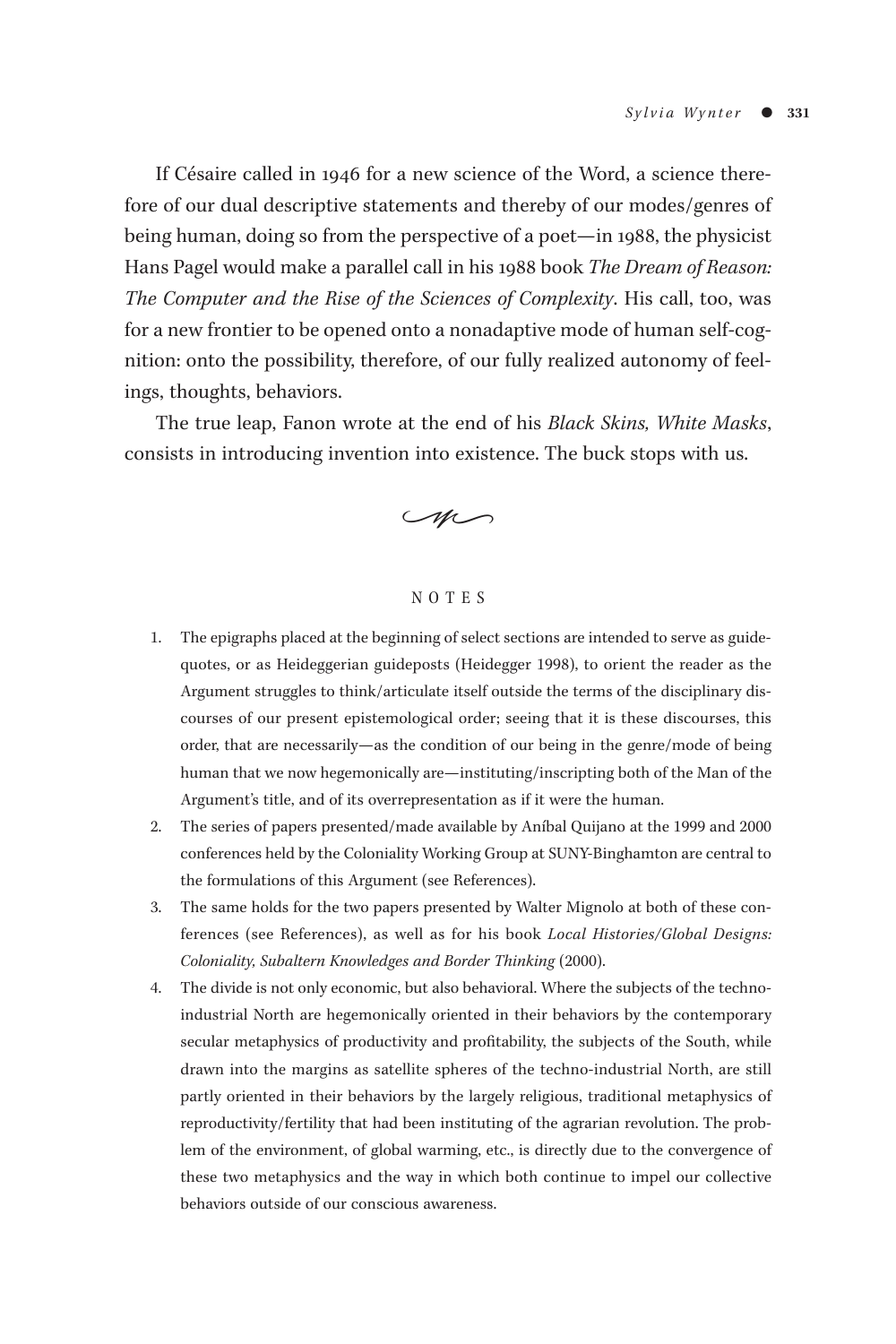#### **332** ● Unsettling the Coloniality of Being/Power/Truth/Freedom

- 5. Cited by Frantz Fanon as epigraph to his *Peau Noire, Masques Blancs* (Black Skins, White Masks) 1967.
- 6. Las Casas's reply to Ginés de Sepúlveda on the occasion of the 1660–61 debate at Valladolid, Spain, as to whether or not the New World Indians were equally "men" (Las Casas) or "slaves-by-nature" (Sepúlveda).
- 7. The Cenú Indians' reply to the Spaniards' "local culture" conception of the legitimacy of the Papal Bull of 1492 as one that "gave" the New World to Spain, as cited by Greenblatt (1974).
- 8. In his presentation to the 2000 Conference of the Coloniality Working Group, now included in this volume, Kelvin Santiago-Valles documented these socio-existential, political, and commercial-economic processes, even where he represents the latter as the determinant forces driving the transformation (see References), as distinct from Kurt Hubner's concept of an interacting overall system-ensemble transformation (Hubner 1983), the key to which, the Argument proposes, is the redescription of the descriptive statement of the public operational identity of Christian as that of Man overrepresented as the generic human; the redescription also, therefore, of the Christian Others—i.e., pagan-idolators, infidels, Enemies-of-Christ, as Human Others (i.e., Indians, Negroes).
- 9. As Quijano perceptively sees, the contemporary focus on Orientalism that deals with the stigmatization of Islam, as an alternative imperial monotheistic order to that of the West, has completely and strategically displaced the far more totally exclusionary system of stigmatization placed upon Indians and Negroes (see his Qué tal Raza!).
- 10. Peter Carlo raises this issue—that of the role of discursive formations in the ongoing processes of accumulation by which the "proletariats" are produced as rightless and landless—in his presentation at the 1999 Conference of the Coloniality Working Group (see References).
- 11. Ibid.

# REFERENCES

- Axelson, Sigbert. 1970. *Culture Confrontation in the Lower Congo*. Falköping, Sweden: Gummessons Boktryckeri AB.
- Bateson, Gregory. 1969. Conscious Purpose vs. Nature. In *The Dialects of Nature*, edited by David Cooper. London: Penguin.
- Bauman, Zygmunt. 1987. *Legislators and Interpreters: On Modernity, Post-Modernity and Intellectuals*. Cambridge: Blackwell Publishers.

Bloom, Harold. 1982. *The Breaking of the Vessels*. Chicago: University of Chicago Press.

Blumenberg, Hans. 1985. *Work on Myth*. Translated by Robert M. Wallace. Cambridge, Mass. and London: MIT Press.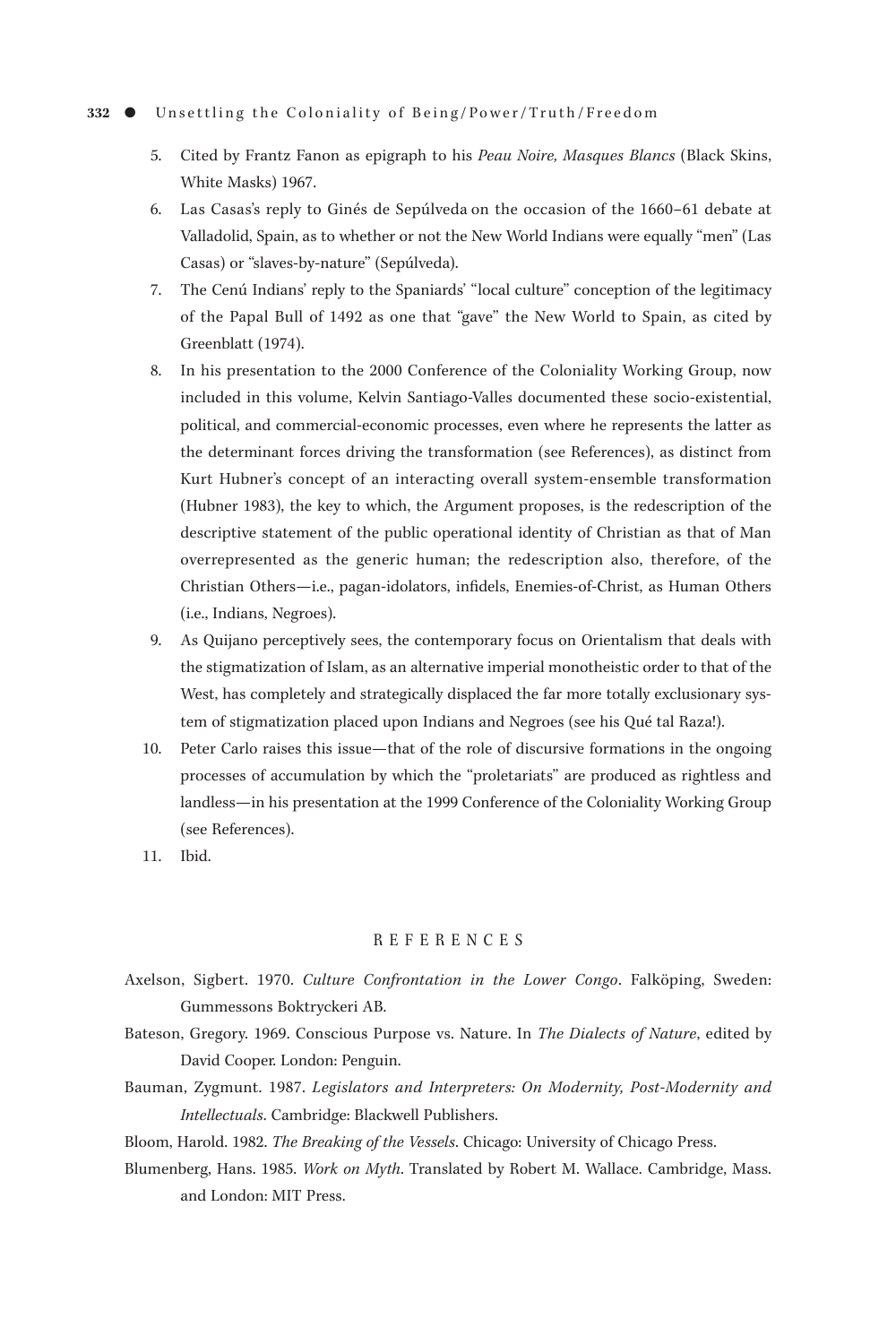———. 1983. *The Legitimacy of the Modern Age*. Cambridge, Mass.: MIT Press.

Boden, Margaret. 1977. *Artificial Intelligence and Natural Man*. New York: Basic Books.

Bohm, David. 1987. Interview by F. David Peat and John Briggs. Omni (January).

- Cairns-Smith, A. G. 1999. *Secrets of the Mind: A Tale of Discovery and Mistaken Identity*. New York: Springer-Verlag.
- Carlo, Peter. 1999. Resisting/Reproducing the "Forced Expropriation and Expulsion of Bodies": Originary Accumulation, and Recalcitrant Colonized Laborers in the New South and the Mezzagiorno. Paper presented for the Conference of Coloniality Working Group, at SUNY-Binghamton.
- Césaire, Aimé. 1996. Poetry and Knowledge. In *Aimé Césaire: The Collected Poetry*, translated by Clayton Eshleman and Annette Smith. Berkeley: University of California Press.
- Chorover, S. 1979. Genesis: Human Nature as a Social Weapon. In *From Genesis to Genocide: The Meaning of Human Nature and the Power of Behavior Control*. Cambridge, Mass.: MIT Press.
- Danielli, J. F. 1980. Altruism and the Internal Reward System, or the Opium of the People. *Journal of Social and Biological Sciences* 3: 87–94.
- Davis, John. 1992. *Exchange: Concepts in Social Thought*. Minneapolis: University of Minnesota Press.
- Deacon, Terrence W. 1997. *The Symbolic Species: The Co-Evolution of Language and the Brain*. New York and London: W. W. Norton and Co.
- Dubois, W. E. B. 1986. *Writings*. Edited by Nathan Huggins. New York: Library of America.
- Edelman, Gerald M. 1987. *Neural Darwinism: The Theory of Neuronal Group Selection*. New York: Basic Books.
- Edgar, Robert W. 2000. Jubilee 2000: Paying Our Debts. *Nation*, 24 April. 20-21.
- Epstein, Mikhail. 1993. Postcommunist Postmodernism: An Interview. *Common Knowledge* 2, no. 3 (Winter): 103–50.
- Escobar, Arturo. 1995. *Encountering Development: The Making and Unmaking of the Third World*. Princeton, N.J.: Princeton University Press.
- Fanon, Frantz. 1952. *Peau Noire, Masques Blancs*. Paris: Edition du Seuil.
- ———. 1963. *The Wretched of the Earth*. Preface by J. P. Sartre, translated by Constance Farrington. New York: Grove Press.
- ———. 1967. *Black Skins, White Masks*. Translated by C. L. Markham. New York: Monthly Review Press.
- Fernández-Armesto, Felipe. 1987. *Before Columbus: Exploration and Colonization from the Mediterranean to the Atlantic, 1249–1492*. London: Macmillan.
- Feyerabend, Paul. 1987. *Farewell to Reason*. London: Verso.
- Foucault, Michel. 1981. *Language, Counter-Memory, Practice: Selected Essays and Interviews by Michel Foucault*. Edited by Donald F. Bouchard. Ithaca, N.Y.: Cornell University Press.
- ———. 1980. *Power/Knowledge: Selected Interviews and Other Writings*. Edited by Colin Gordon. New York: Pantheon.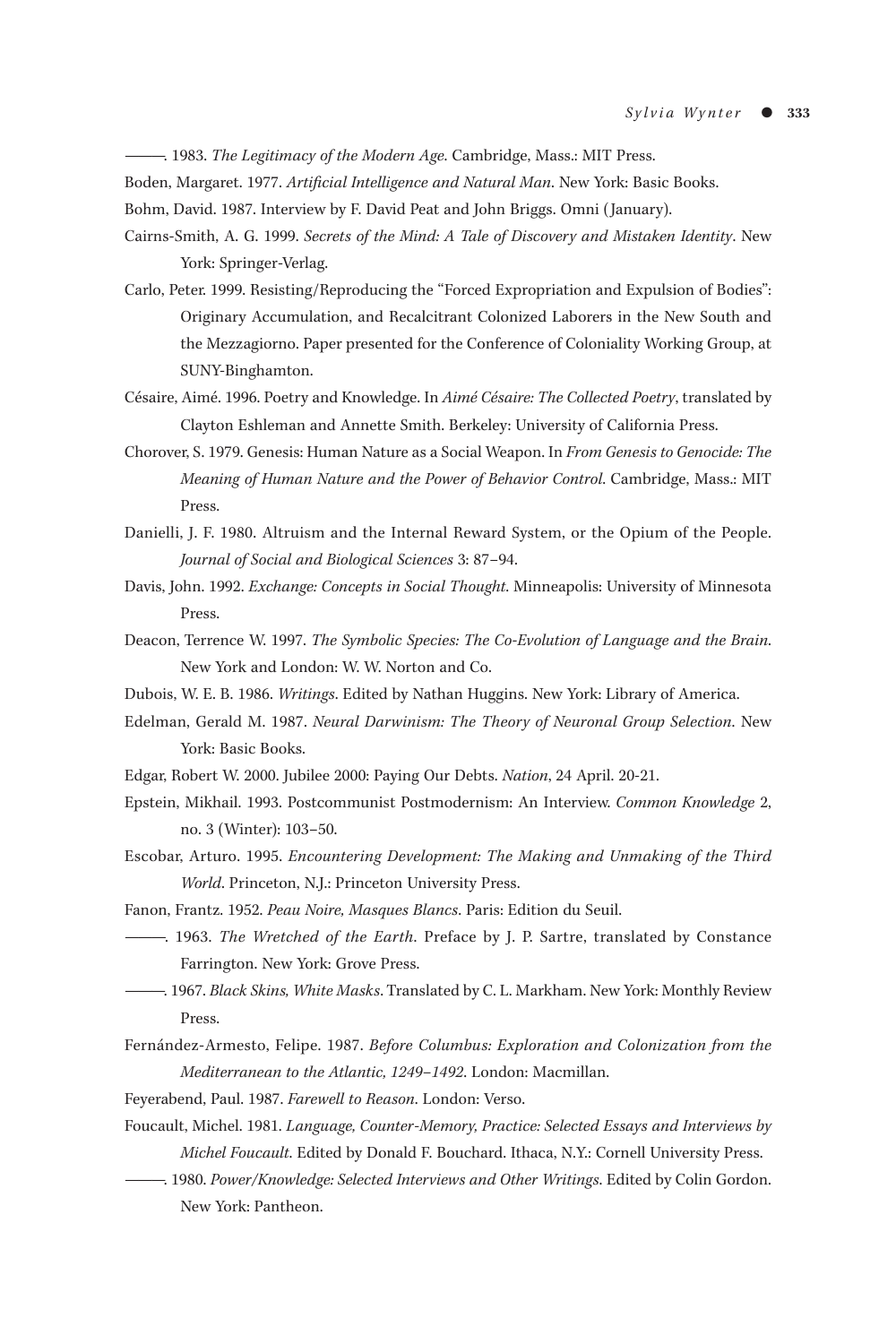———. 1973. *The Order of Things: An Archaeology of the Human Sciences* [translation of *Les Mots et les choses*]. New York: Vintage Books.

Fox, Robin. 1983. *The Red Lamp of Incest*. Notre Dame: University of Notre Dame.

- Funkenstein, A. 1986. *Theology and the Scientific Imagination: From the Middle Ages to the Seventeenth Century.* Princeton, N.J.: Princeton University Press.
- Gagne, Karen. 1999. Seeing Bodies through Eugenic Lenses: "Naked Eye Science" and Other Scopes of Vision in Early Twentieth Century United States. Paper presented for the Conference of Coloniality Working Group, at SUNY–Binghamton.
- Gans, Herbert J. 1999. The Possibility of a New Racial Hierarchy in the Twenty-First Century United States. In *The Cultural Territories of Race: Black and White Boundaries*, edited by Michelle Lamont, 371–90. Chicago and London: University of Chicago Press.
- Geertz, Clifford. 1983. *Local Knowledge: Further Essays in Interpretative Anthropology*. New York: Basic Books.
- Girardot, N. J. 1988. *Myth and Meaning in Early Taoism*. Berkeley: University of California Press.
- Godelier, Maurice. 1999. *The Enigma of the Gift*. Translated by Nora Scott. Chicago: University of Chicago Press.
- Godzich, Wlad. 1986. *Foreword to Heterologies: Discourse on the Other*, by Michel de Certeau. Translated by Brian Massumi. Minneapolis: University of Minnesota Press.
- Greenblatt, Stephen. 1974. *Learning to Curse: Essays on Early Modern Culture*. New York: Routledge.
- Hacker, Andrew. 1992. *Two Nations: Black and White, Separate, Hostile, Unequal*. New York: Scribner & Sons.
- Hall, Steven. 1999. Journey to the Center of My Mind. *New York Times Magazine*, 6 June. 122-28.
- Hallyn, Ferdinand. 1990. *The Poetic Structure of the World: Copernicus and Kepler*. Translated by Donald M. Leslie. New York: Zone Booty.
- Hanke, Lewis. 1974. *All Mankind is One: A Study of the Disputation Between Bartolomé de Las Casas and Juan Ginés de Sepúlveda in 1550 on the Intellectual and Religious Capacity of the American Indians*. Dekalb: Northern Illinois University Press.
- Heidegger, M. 1998. *Basic Concepts*. Translated by G. E. Aylesworth. Bloomington: Indiana University Press.
- Hubner, Kurt. 1983. *Critique of Scientific Reason*. Chicago: University of Chicago Press.
- Humphrey, Nicholas. 1992. *A History of the Mind: Evolution and the Birth of Consciousness.* New York: Simon & Schuster.
- Isaacs, Glyn. 1983. Aspects of Human Evolution. In *Evolution from Molecules to Men*, edited by D. S. Bendall. Cambridge: Cambridge University Press.
- Konrad, George; and Ivan Szelenyi. 1979. *The Intellectuals on the Road to Class Power*. Translated by A. Arato and R. E. Allen. New York: Harcourt, Brace and Jovanovich.
- Krupp, E. C. 1997. *Skywatchers, Shamans and Kings: Astronomy and the Archaeology of Power*. New York: Wiley & Sons.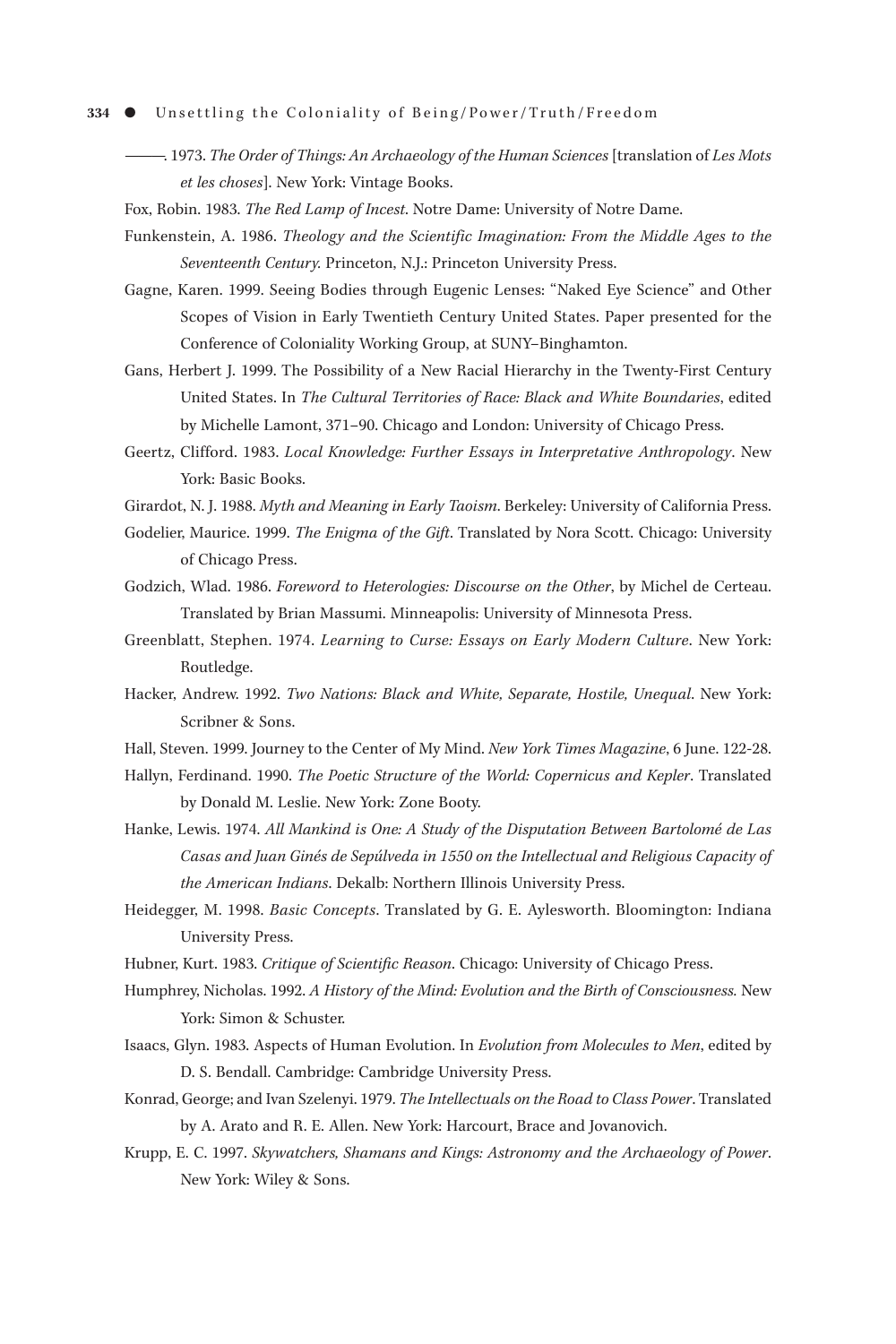- de Las Casas, Bartolomé. 1974. In *Defense of the Indians*. Translated and edited by Stafford Poole, C. M. Dekalb: Northern Illinois University Press.
- ———. 1971. *The History of the Indies*. Translated by Andree M. Collard. New York: Harper & Row.
- ———. 1967. *Apologética Historia Sumaria*. Edited by Edmundo O'Gorman. 2 vols. Mexico: Universidad Autónoma Nacional de México.
- ———. 1966. *Tratados de Fray Bartolomé de Las Casas*. Edited by Lewis Hanke, Manuel Giménez Fernández, and Juan Pérez de Tudela y Bueso; translated by Agustin Millares Carlo and Rafael Moreno. 2 vols. Mexico and Buenos Aires: Fondo de Cultura Económica.
- ———. 1957. *Obras escogidas de Fray Bartolomé de las Casas*. Edited by Juan Pérez de Tudela y Bueso. 5 vols. Madrid: B. A. E.
- ———. 1951. *Historia de las Indias*, Edited by Agustín Millares Carlo and Lewis Hanke. 3 vols. Buenos Aires and Mexico: Fondo de Cultura Económica.
- Latour, Bruno. 1991. *We Have Never Been Modern*. Translated by Catherine Porter. Cambridge, Mass.: Harvard University Press.
- Le Goff, Jacques. 1985. *The Medieval Imagination*. Translated by A. Goldhammer. Chicago: University of Chicago Press.
- León-Portilla, Miguel. 1990. *Mesoamerica 1492, and the Eve of 1992. Discovering the Americas: 1992 Lecture Series*. College Park: University of Maryland Press.
- Lévi-Strauss, Claude. 1969. *Totemism*. Harmondsworth, England: Penguin.
- Lloyd, Genevieve. 1984. *The Man of Reason: "Male" and "Female" in Western Philosophy.* Minneapolis: University of Minnesota Press.
- Lope de Vega, Carpio. (n.d.) *El Nuevo Mundo descubierto por Cristóbal Colón*. Edited by J. Lemartinet and Charles Minguet. Lille, France: Presses Universitaires de Lille.
- Lyotard, François. 1990. *Heidegger and the "Jews."* Translated by A. Michel and Mark Roberts, with an introduction by David Carroll. Minneapolis: University of Minnesota.
- McGinn, Colin. 1999. Can We Ever Understand Consciousness? *New York Review of Books* (June).
- McWhorter, Gerald. 1969. Deck The Ivy Racist Halls: The Case of Black Studies. In *Black Studies in the University*, edited by A. L. Robinson, E. G. Foster, and D. H. Ogilvie, 55–79. New Haven: Yale University Press.
- Mignolo, Walter D. 2000a. *Local Histories/Global Designs: Coloniality, Subaltern Knowledges, and Border Thinking*. Princeton, N.J.: Princeton University Press.
- ———. 2000b. Coloniality of Power and the Colonial Difference. Paper presented for the Conference of Coloniality Working Group, at SUNY-Binghamton.
- ———. 1999. Globalization, Mundialization, and the Colonial Difference. Paper presented for the Conference of Coloniality Working Group, SUNY-Binghamton.
- Mudimbe, V. Y. 1988. *The Invention of Africa: Gnosis Philosophy and the New Order of Knowledge*. Bloomington: Indiana University Press.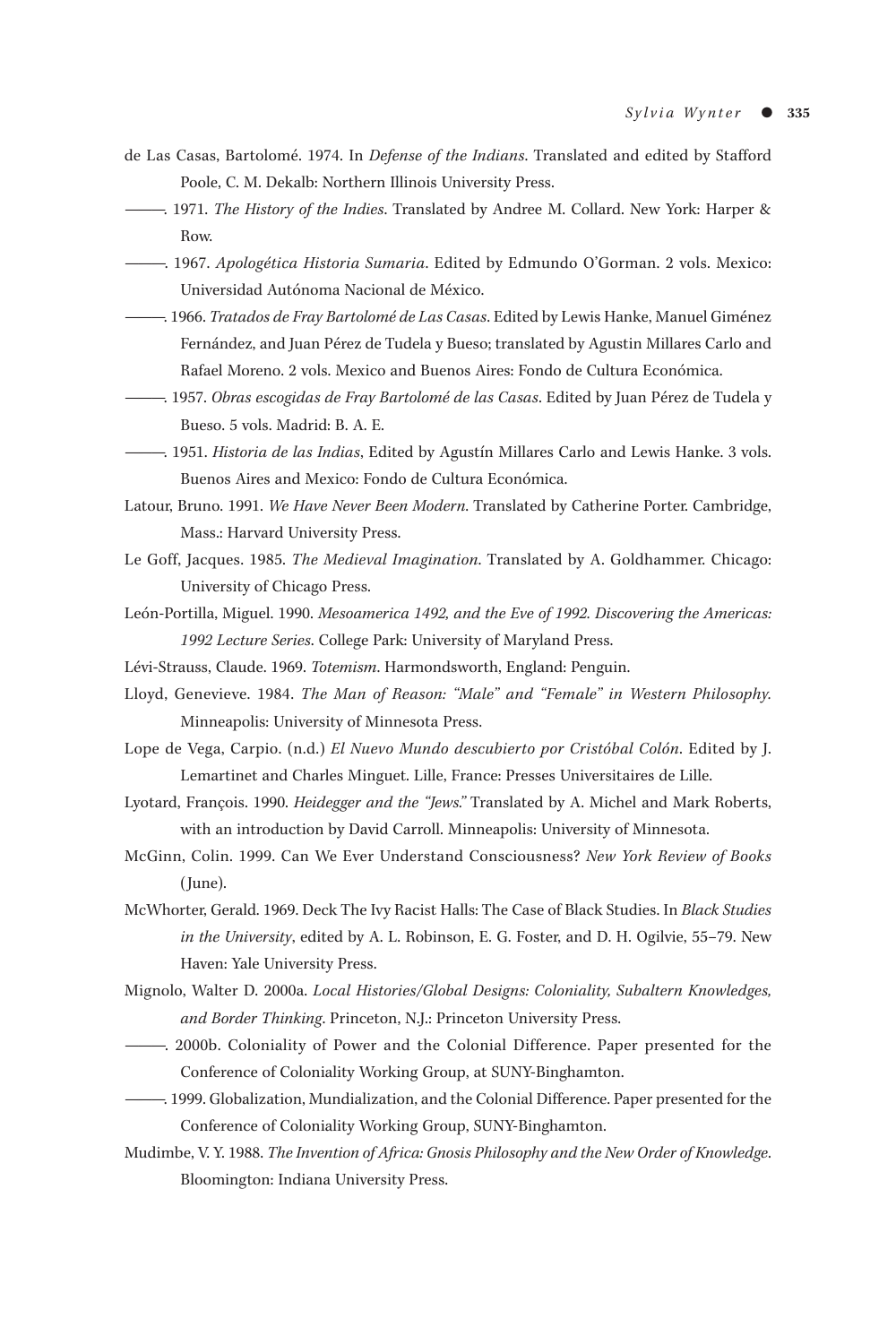### **336** ● Unsettling the Coloniality of Being/Power/Truth/Freedom

Nas. 1999. *CIA. I Am . . .* New York: Columbia Music.

- Obiora, L. Amede. 1997. Bridges and Barricades: Rethinking Polemics and Intransigence in the Campaign against Female Circumcision. Part of a colloquium on Bridging Society, Culture, and Law: The Issue of Female Circumcision, edited by James Dixon. *Case Western Law Review* 47 (Winter). 275-378.
- Pagden, Anthony. 1982. *The Fall of Natural Man: The American Indian and the Origins of Comparative Ethnology*. Cambridge: Cambridge University Press.
- Pagels, Heinz. 1988. *The Dream of Reason: The Computer and the Sciences of Complexity*. New York: Simon & Schuster.
- Pandian, Jacob. 1985. *Anthropology and the Western Tradition: Towards an Authentic Anthropology*. Prospect Heights, Ill.: Waveland Press.
- Pérez Fernández, Isacio, O. P.; and Fray Bartolomé de las Casas, O. P. 1995. *Monumenta histórica iberoamericana de la orden de predicadores*. Vol. 7, De defensor de los indios a defensor de los negros: Su intervención en los origenes de la deportación de esclavos negros a America y su denuncia de la previa esclavización en Africa. Salamanca: Editorial San Esteban.
- Pico della Mirandola. 1965. *Oration on the Dignity of Ma*n. Translated by Charles Glen Wallis, and edited with an introduction by Paul J. W. Miller. Indianapolis and New York: The Bobby-Merrit Company, Inc.
- Pocock, J. G. A. 1989. *Politics, Language and Time: Essays on Political Thought and History.* Chicago and London: University of Chicago Press.
- ———. 1975. *The Machiavellian Moment: Florentine Political Thought and the Atlantic Political Tradition*. Princeton, N.J.: Princeton University Press.
- Poliakov, Léon. 1974. *The Aryan Myth: A History of Racist and Nationalistic Ideas in Europe*. New York: Barnes & Noble.
- Quijano, Aníbal. 2000. Qué tal Raza! Paper prepared for the Conference of Coloniality Working Group, at SUNY-Binghamton.
- ———. 1999a. Coloniality of Power and its Institutions. Paper presented for the Conference of Coloniality Working Group, at SUNY-Binghamton.
- ———. 1999b. Coloniality of Power and Eurocentrism. Paper presented for the Conference of Coloniality Working Group, at SUNY-Binghamton.
- ———. 1999c. Coloniality and Modernity/Rationality. Paper presented for the Conference of Coloniality Working Group, at SUNY-Binghamton.
- Sahlins, Marshall. 1995. *How "Natives" Think: About Captain Cook, for Example*. Chicago and London: University of Chicago Press.
- Santiago-Valles, Kelvin. 1999. Race, Labor, Women's Proper Place, and the Birth of Nations: Notes on Historicizing the Coloniality of Power. Paper presented for the Conference of Coloniality Working Group, at SUNY-Binghamton.
- Sepúlveda, Ginés de. 1951. *Demócrates Segundo o de las justas causas de la guerra contra los indios*. Edited by Angel Losada. Madrid: CSIC, Instituto Francisco de Vitoria.